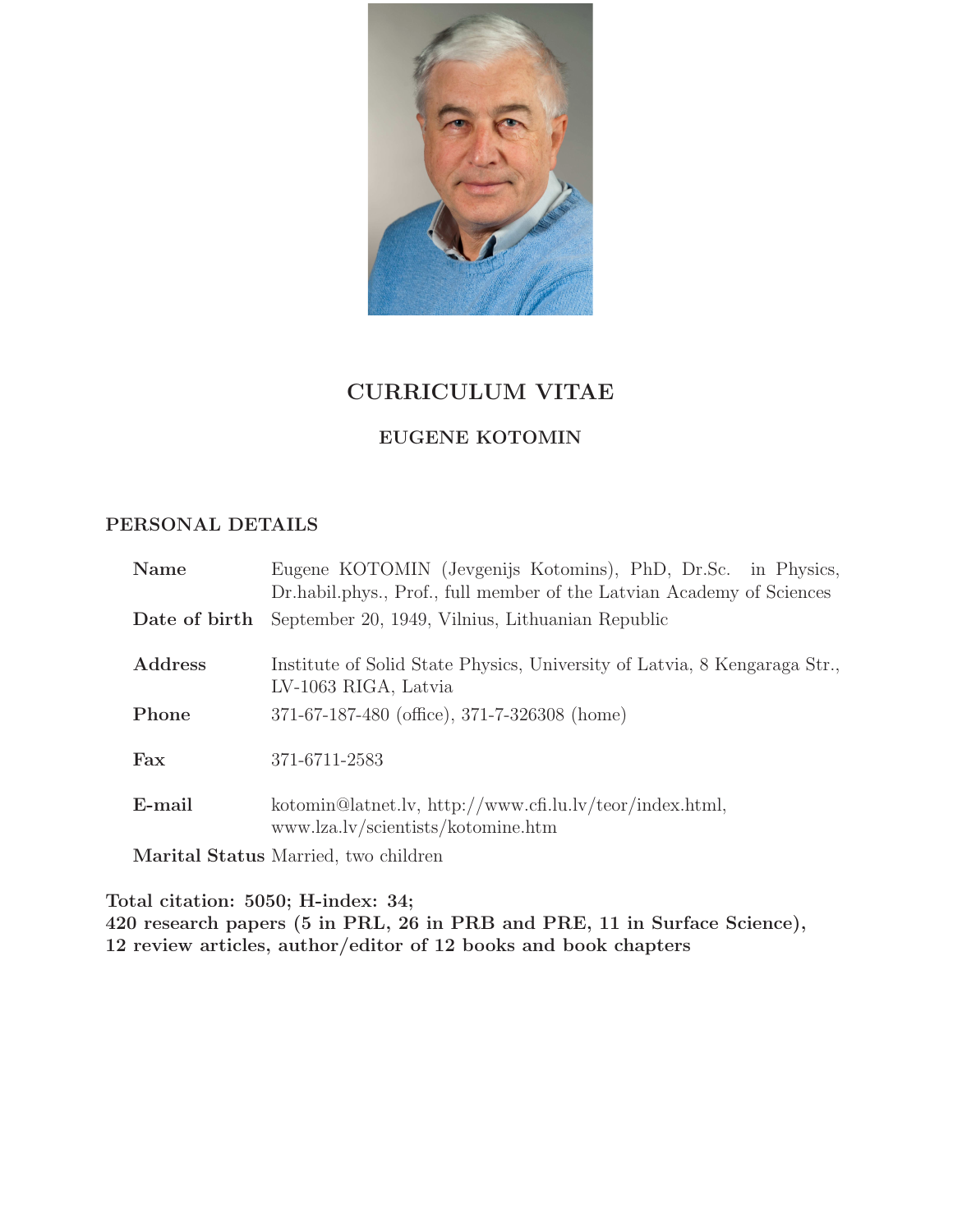# EDUCATION

| 1966-71 | BS and MS degrees: Department of Physics, Latvian State University<br>(LSU), 19 Rainis Blvd., Riga LV-1058, Latvia                                                                                                                             |
|---------|------------------------------------------------------------------------------------------------------------------------------------------------------------------------------------------------------------------------------------------------|
| 1973-74 | Visiting Fellow, Department of Quantum Chemistry, Leningrad Univer-<br>sity. Advisor: Prof. R.A. Evarestov                                                                                                                                     |
| 1975    | PhD degree: Institute of Physics, The Latvian Academy of Sciences.<br>Advisor: Prof. I. Tale; Title of Thesis: "Role of electron tunnelling in<br>radiation-induced defect accumulation and in diffusion-controlled reac-<br>tions of defects" |
| 1988    | Dr.Sc. (Soviet Doctor of Sciences) degree in Solid State Physics; Title<br>of Thesis: "Theory of defect accumulation and recombination in ionic<br>crystals controlled by electron tunnelling".                                                |
| 1992    | Dr. habil. in Physics, University of Latvia, Riga                                                                                                                                                                                              |

# ACADEMIC AND PROFESSIONAL EXPERIENCE

| 1971-74      | Engineer and Research Associate, Institute of Solid State Physics, Lat-<br>vian State University, 8 Kengaraga Str., LV-1063, Riga, Latvia                             |
|--------------|-----------------------------------------------------------------------------------------------------------------------------------------------------------------------|
| 1975-79      | Assistant Professor, Dept. of Semiconductor Physics, Latvian State Uni-<br>versity                                                                                    |
| 1980-85      | Scientist and Senior Scientist at the Institute of Solid State Physics                                                                                                |
| 1986         | Senior Visiting Fellow, Dept. of Theoretical Chemistry, Turin University,<br>Italy. Advisor: Prof. C. Pisani                                                          |
| 1987-91      | General Physics Lecturer and Associate Professor, Dept. of Semicon-<br>ductor Physics, Latvian State University                                                       |
| 1988-present | Head of the laboratory for Theoretical Physics and Computer Modelling;<br>Senior Scientist at the Institute of Solid State Physics, the University of<br>Latvia, Riga |
| 1996-2002    | Full Professor at the University of Latvia                                                                                                                            |

# PROFESSIONAL ACTIVITIES, FELLOWSHIPS

|            | since October Corresponding Member of the Latvian Academy of Sciences    |
|------------|--------------------------------------------------------------------------|
| 2009       |                                                                          |
| 05-06.1989 | Invited Professor, Inorganic Chemistry Dept., University of Turin, Italy |
|            |                                                                          |
| 05.1990,   | Visiting Scientist, University of Bayreuth, Germany                      |
| 03.1991    |                                                                          |
| 12.1990    | Visiting Scientist, Ben-Gurion University, Israel                        |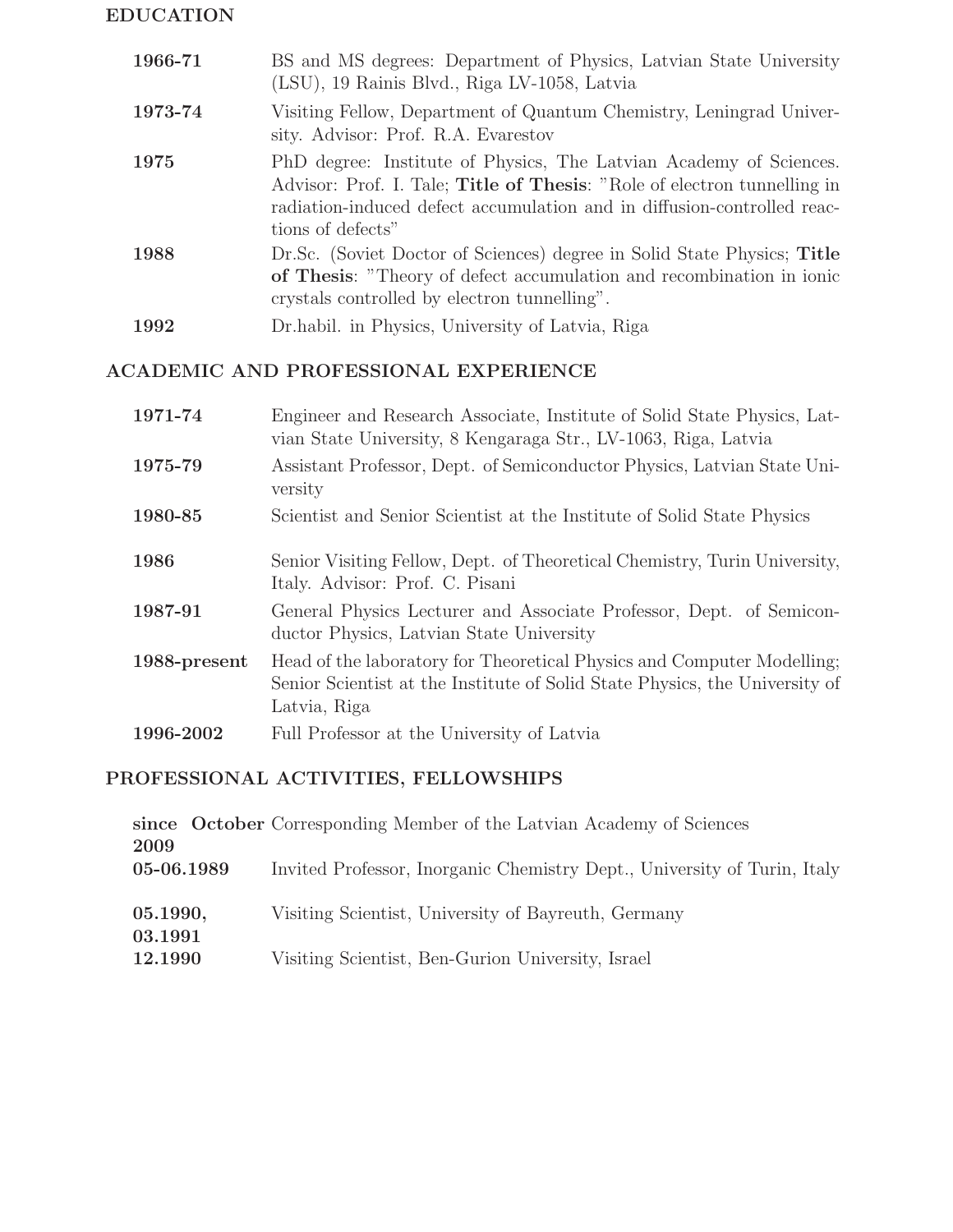| 03.1999             | 09.91-02.1992; CCP Fellow at the University of Western Ontario, Canada                               |
|---------------------|------------------------------------------------------------------------------------------------------|
| 10-11.1992          | Visiting Scientist, Max-Planck-Institut (MPI) für Metallforschung,<br>Stuttgart                      |
| 05-06.1993          | NUFFIC Fellow, ECN Institute, The Netherlands                                                        |
| 11.1993-<br>06.1994 | DFG Fellowship at the MPI für Metallforschung, Stuttgart                                             |
| 09.1994-<br>09.1995 | Visiting Professor at University of Aarhus, Denmark                                                  |
| 07.1996-<br>09.1996 | Visiting Scientists at University of Aarhus                                                          |
| 09.1997             | Visiting Scientist at University of Madrid, Spain, and Western Ontario<br>University, London, Canada |
| 03.1998             | Visiting Professor at Tsukuba Science City, Japan                                                    |
| 08.1998-<br>08.1999 | DFG Visiting Professor at Universität Osnabrück, Germany                                             |
| 09.1999-<br>03.2000 | Visiting Scientist at Max-Planck-Institut für Festkörperforschung,<br>Stuttgart, Germany             |
| 04.2000-<br>03.2001 | DAAD Visiting Professor at Universität Osnabrück, Germany                                            |
| 04.2001-<br>08.2005 | Visiting Scientist at Max-Planck-Institut für Festkörperforschung,<br>Stuttgart, Germany             |
| 08.2005-<br>07.2007 | Visiting Scientist at EC Institute for Transuranium Elements, Karlsruhe,<br>Germany                  |
| 08.2007-<br>12.2013 | Visiting Scientist at Max-Planck-Institut für Festkörperforschung,<br>Stuttgart, Germany             |
| 2005-2009           | External evaluator of the DOE, NSF and PNNL research projects: 2005,<br>2007, 2009                   |

# Member of the organizing committees of the following conferences:

- Quantum Chemistry of Solids; Riga 1985, 1990;
- Radiation Effects in Insulators: (REI-8), Catania, 1995; (REI-9), Tennessee, 1997; (REI-10), Jena, 1999; (REI-11),Lisbon, 2001 ; (REI-12), Brazil, 2003 ; (REI-14), Caen, 2007; (REI-15), Padova, 2009; (REI-16) Beijing, 2011; Helsinki 2013 (REI-17)
- European Materials Research Society Meeting, Strasburg, 1995; Warsaw, 2012
- NATO Advanced Research Workshop on Defects and Surface-Induced Effects in Advanced Perovskites, Riga, August 1999;
- International workshop on Microstructure of Oxide Materials, Osnabrück, June 2000;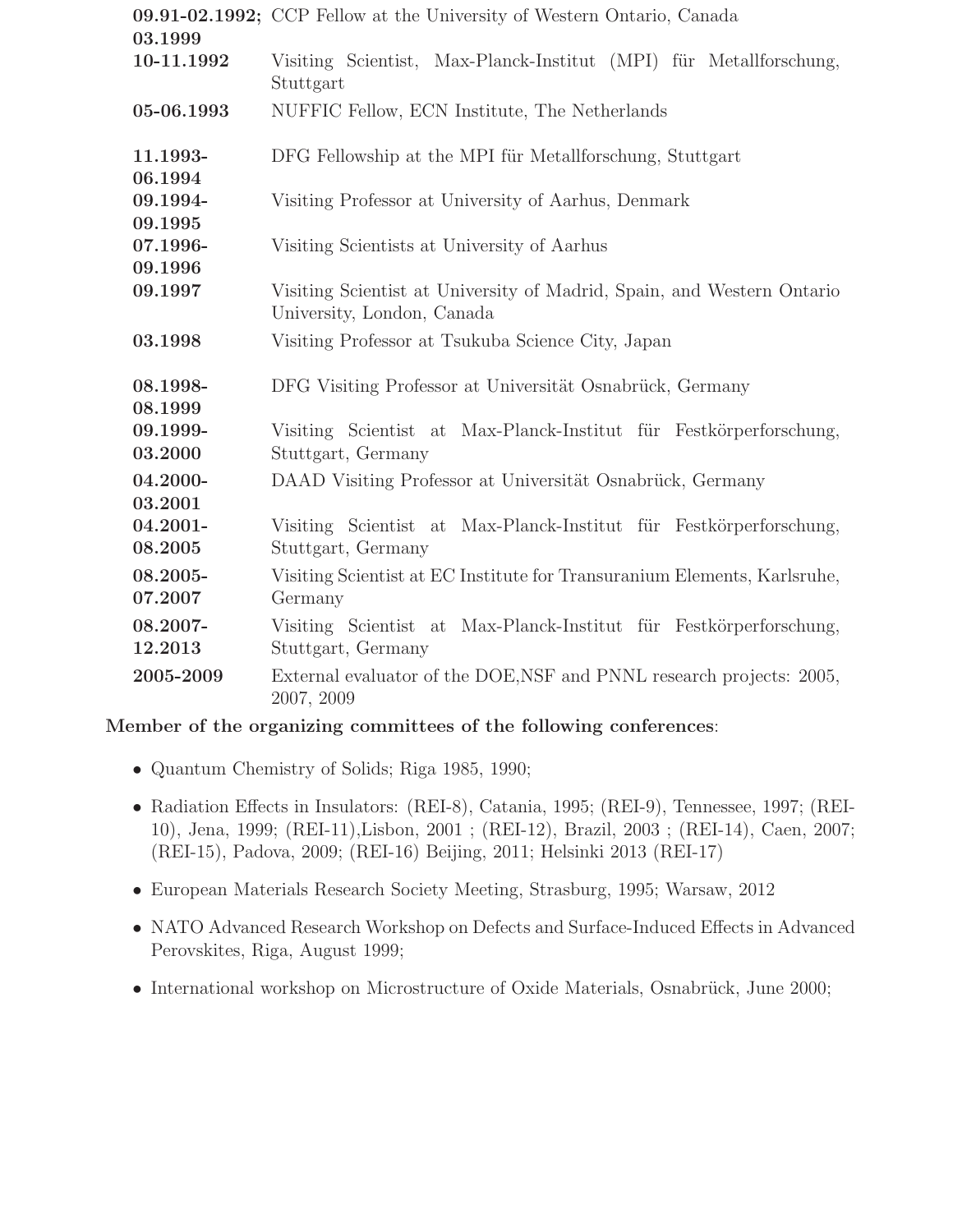- co-director of the NATO school on Computational Materials Science, IlCicco, Italy, September 2001;
- co-director of the NATO school on Radiation Effects in Solids, Erice, Italy, July 2004
- co-organizer of the International workshop on Computational Electrochemistry, Santorini, Greece, September 2004
- co-organizer of the International workshop on First Principles Calculations of Nuclear Fuels, Karlsruhe, Germany, March 2007
- organizer of the International workshop on Ceramic Membranes for Energetics, Riga, Latvia, April 2011

# 35 Invited talks at the following international conferences, including:

- Radiation Effects in Insulators (REI), Nagoya, 1994 and REI-9, Knoxville, 1997; Caen 2007, REI-14
- Nato Advanced Research Workshop on Computer Modelling of Processes in Solids, Wroclaw, 1996
- Defects in Insulating Materials (ICDIM), Winston-Salem, 1996, Johannesburg, 2000; Santa Fe, 2012
- 2nd International Conference on Excitonic Processes in Condensed Matter, Kurort Gohrisch, Germany, 1996
- Advanced Optical Materials and Devices, Riga, Latvia, 1996
- 1st ABS International Symposium on Metal Oxide Surfaces, Tsukuba, Japan, 1998
- 12 Nordic Symposium on Computer Simulations, Finland, 1998
- European Materials Research Society Meetings, Strasburg, 1995, 1999
- NATO ARW on Atomistic Aspects of Epitaxial Growth, Corfu, 2001
- 10th International Ceramic Congress, Florence, 2002
- Electronic Structure: Principles and Applications (ESPA-2004), Valladolid, Spain, 15-17 September 2004
- 2 lectures at NATO school on Radiation Physics, Erice, Italy, July 2004
- XNO workshop on nuclear fuels modelling, Tokyo, February 2008
- Baltic Conferences on Functional Materials and Nanotechnology, Riga,2008,2009,2010,2011
- 5. Baltic Conference on Electrochemistry, Tartu, May 2008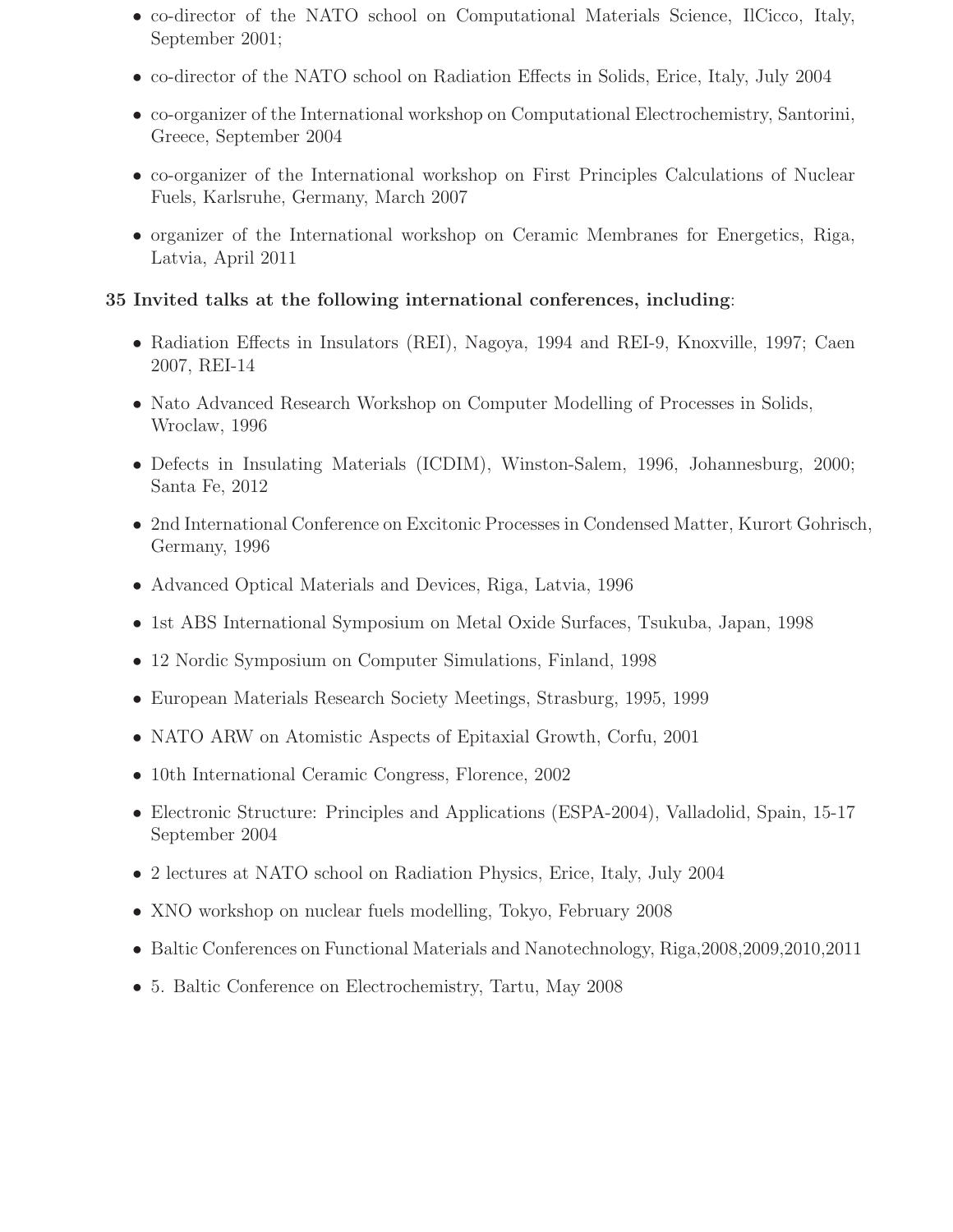- International Workshop on Ab initio simulations of crystalline solids, Torino, Italy, September 2008
- International Workshop on Fundamentals of Li-based Batteries, Tegersee, Germany, November 2008
- Materials Science and Technology, Pittsburg, USA, October 2009
- 14th International Conference on Radiation Physics and Chemistry of Inorganic Materials, Astana, Kazakhstan, October 2009
- International Symposia on Systems with Fast Ionic Transport (ISSFIT-9,10), Riga, June 2010, Moscow 2012
- CECAM workshop on Actinides: Correlated Electrons and Nuclear Materials, Manchester, UK, June 2010
- Summer school on Ceramic membranes for green chemical production and clean power generation, Valencia, September 2010
- CRYSTAL school on ab initio materials calculations, Torino, Italy, September 2011
- Materials Science and Technology, USA, Pittsburg 2009, Columbus 2011
- International Conference on Defects in Insulating Materials (ICDIM) Santa Fe, June 2012
- Materials Research Society Meeting, San Francisco, 2013

# Member of the:

- Full Member of the Latvian Academy of Sciences since 2011
- New York Academy of Sciences, 1992-95
- American Physical Society, 1992-95
- Materials Research Society, 1992-present
- American Geophysical Union, 1995-present
- Association of Latvian Scientists, 1991-present
- Council for Dissertations of Latvian University, 1987-91
- Editorial Advisory Board of the Journal Diffusion and Defect Data

# RESEARCH SUPPORT AND AGENCY

- 1992 International Science Foundation (ISF) grant
- 1992 NATO collaborative grant on Defects in Oxides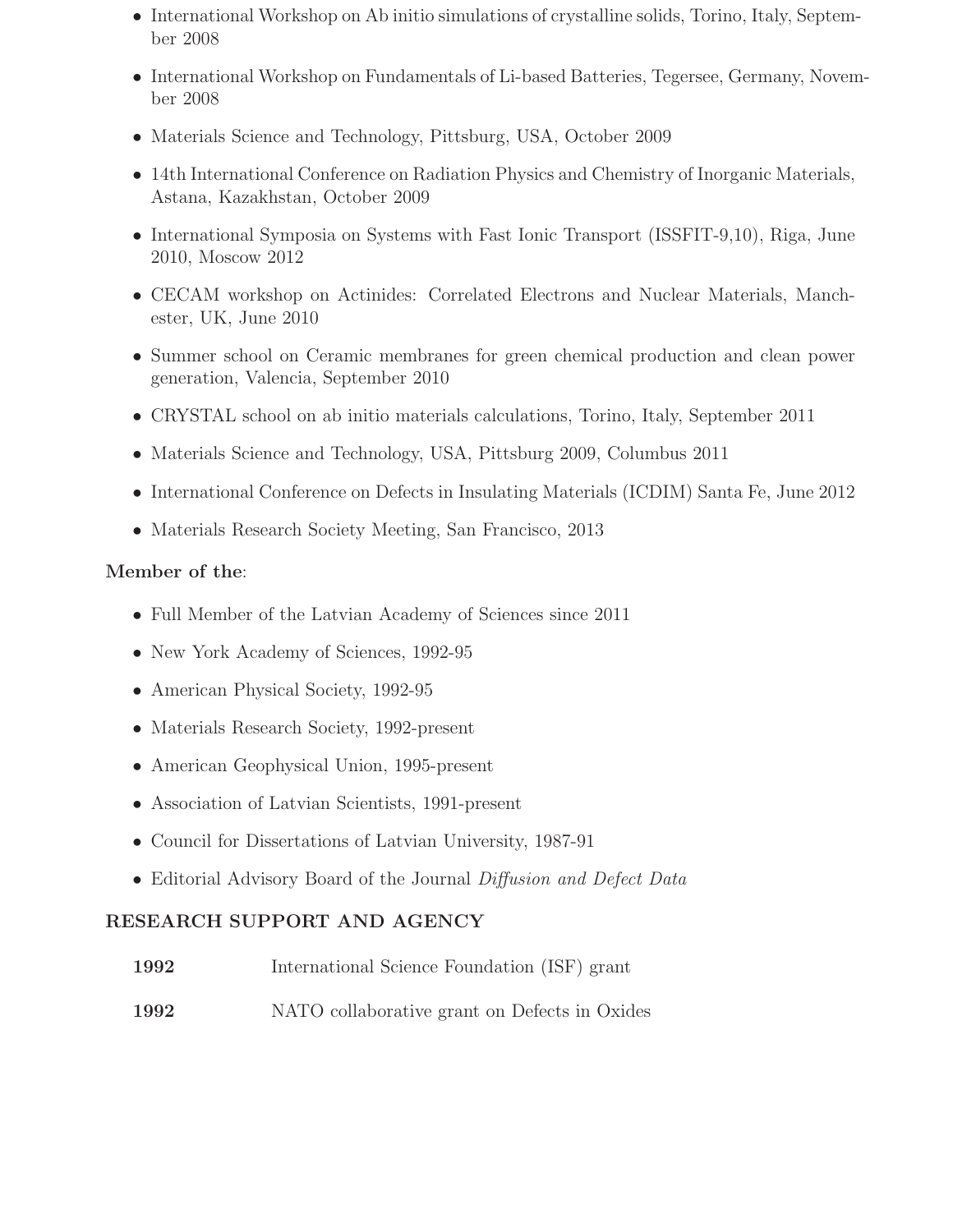| 1993,<br>1994,1997      | ISF (Soros) travel grants for International conferences                                                          |
|-------------------------|------------------------------------------------------------------------------------------------------------------|
| 1994-96                 | Two-year ISF research grant                                                                                      |
| 1994-96                 | European Community Human Capital and Mobility (HCM) Network<br>Grant on Polarons and Bipolarons in New Materials |
| 1994-96                 | European Community HCM Network Grant on Large Scale Computer<br>Simulations of Solids                            |
| 1996-98                 | Volkswagen research grant (Freie Universität Berlin, Germany)                                                    |
| 1999-2000               | NATO research grant for senior visitors (Aarhus University, Denmark)                                             |
| 1999-2000               | British-Latvian UK Royal Society Joint grant (University College Lon-<br>don)                                    |
| 1999-2003               | Swedish-Latvian Joint research grants with Uppsala University                                                    |
| 2001-2004               | Networking grant in the framework of the EC Excellence Center for<br>Materials Research and Technology, CAMART   |
| 2001-2003               | NATO collaborative grant on Defects in Perovskites, Osnabrueck Uni-<br>versity, Germany                          |
| 2003-2006               | Research grant of German-Israeli Foundation: MPI, Stuttgart-Technion,<br>Israel                                  |
| 2002-2005               | Member of the European Network Psi-k2 on Atomistic Materials Design                                              |
| 2005-2007               | NSF collaborative grant on Reactivity of Oxide Surfaces with NRSEC<br>Northwestern University, USA               |
| 2005-2007;<br>2010-2012 | Two projects of the German-Israel Foundation (GIF) on new materials<br>for solid oxide fuel cells                |
| 2006-2010               | Three service contracts on ab initio modelling of nuclear fuels with JRC-<br>ITU, Karlsruhe, Germany             |
| 2006-2014               | Euratom-Latvia project on modeling of ODS steel formation as reactor<br>materials, Brussels, Belgium             |
| 2007-2008               | Actinet: EC Euratom Network on He modelling in nuclear fuels                                                     |
| 2008-2011               | EC FP7 Project F-Bridge on nuclear fuel modelling                                                                |
| 2009-2012               | EC FP7 Project NASA on ceramic membrane modelling for gas separa-<br>tion                                        |
| 2008-20012              | ERANET project MATERA on materials for resistive switching                                                       |
| 2010-2013               | Research grant of German-Israeli Foundation: MPI, Stuttgart-Technion,<br>Israel                                  |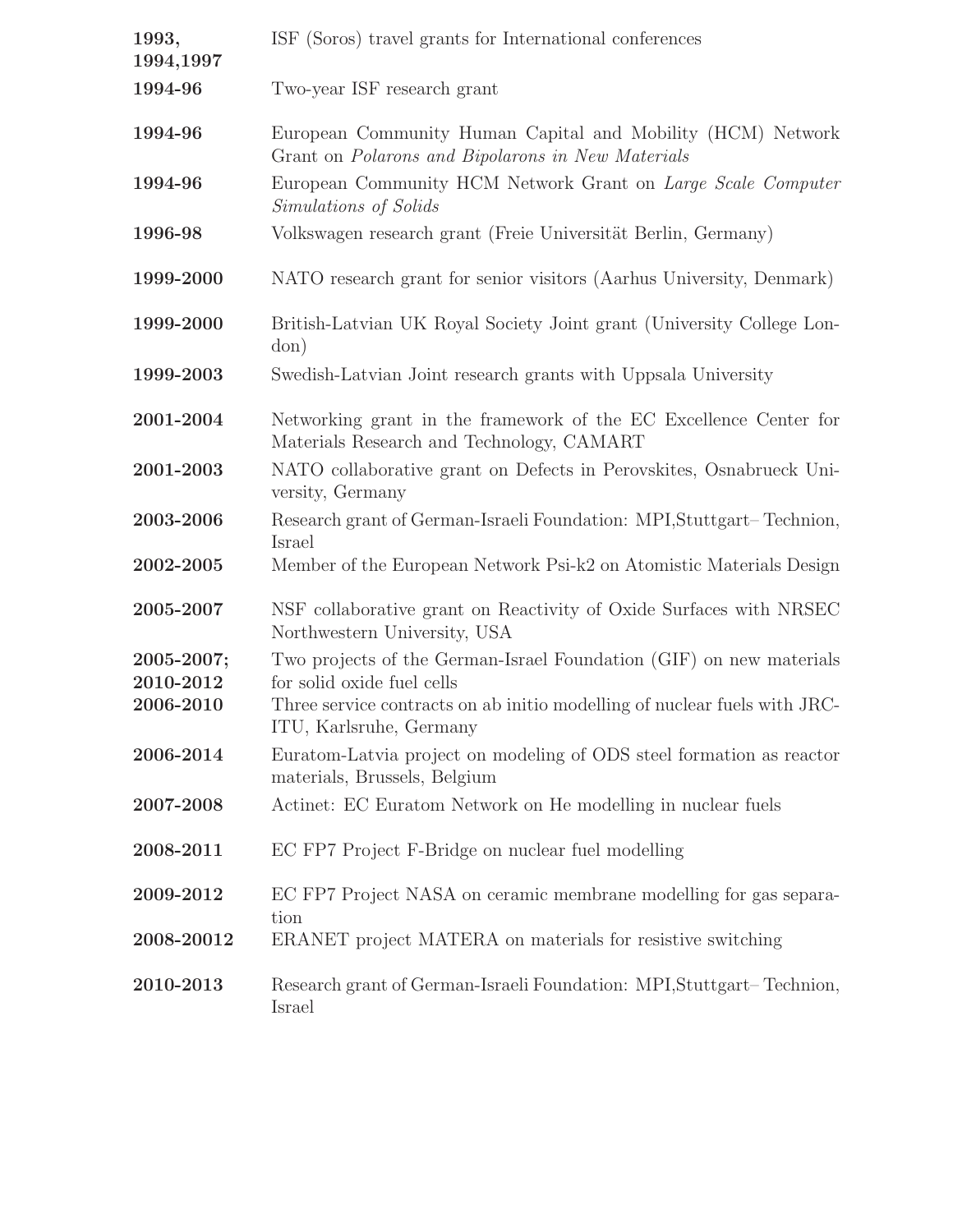- 2013-2017 EC FP7 Project GREEN on advanced ceramic membranes
- 2002-2015 EC COST Project CM1104 on catalytic materials with variable oxidation states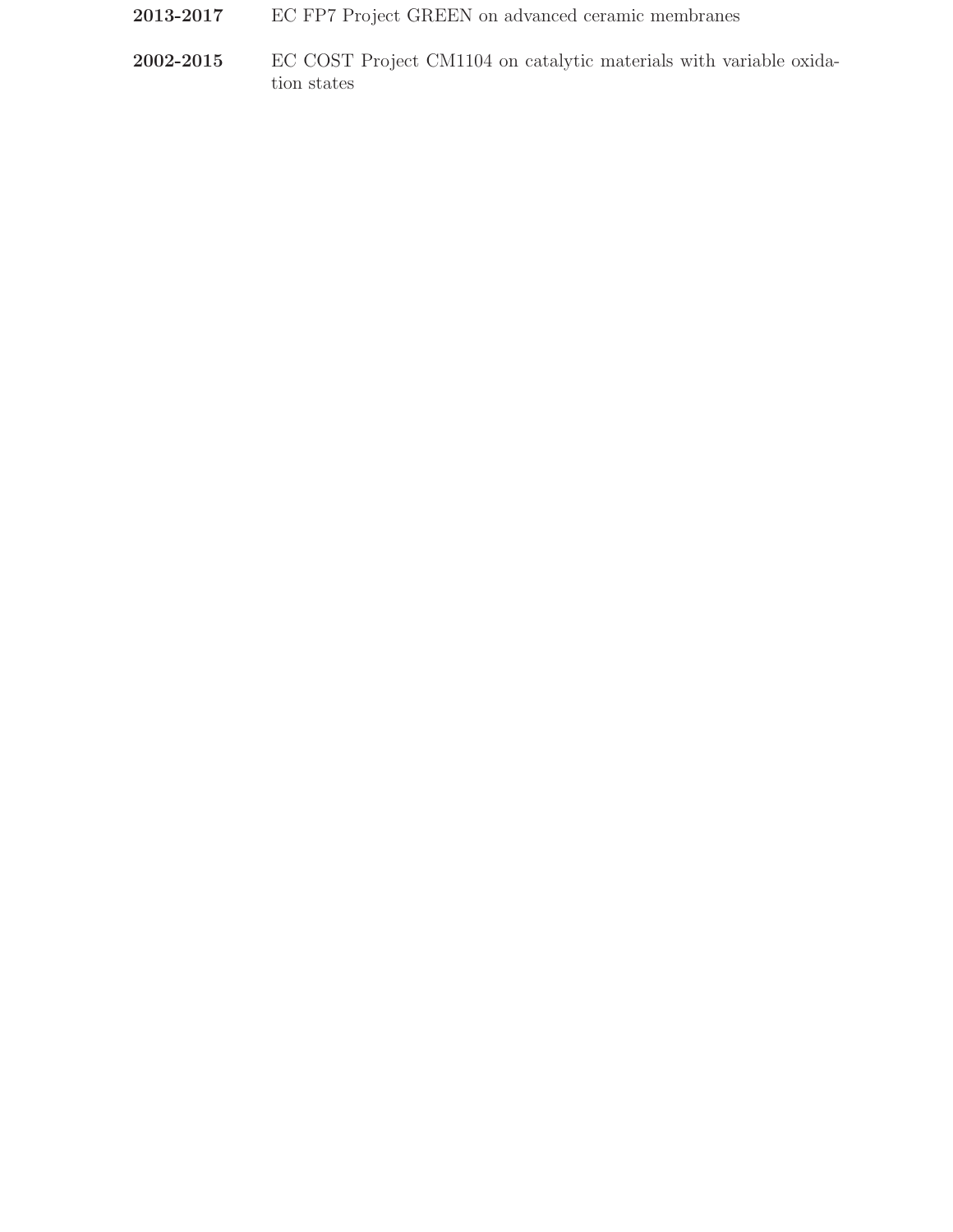# AWARDS

1997 Fridrich Canders' prize in physics of the Latvian Academy of Sciences

Reviewer for more than 40 basic research journals, including Physical Review Letters, Physical Review B and E, Nature Materials, Journal of Nuclear Materials, Nuclear Instruments and Methods B, Solid State Ionics, Surface Science, Physical Chemistry Chemical Physics, Physica Status Solidi, Physica B, J Luminescence, Chemistry of Materials, J Physical Chemistry J Physics: Condensed Matter, Solid State Communications, Chemical Physics, Philos. Magazin, Applied Physics Letters, J. Materials Research, etc.

# TEACHING EXPERIENCE

I lectured at undergraduate/graduate levels during five years as Assistant and Associate Professor, and four years as Lecturer at the University of Latvia giving courses in "General Physics", "Quantum Chemistry of Solids", "Theory of Defects in Solids", "Theoretical Characterization of Bulk and Surface Defects in Solids".

As a Visiting Professor, I gave at University of Aarhus in 1995 a PhD course entitled "Static and Dynamic Properties of Defects in Solids" as well as a course on "Defects in Solids" at Osnabrück University in 1998/1999. In 2000-2001, serving as DAAD and DFG invited professor, I gave several courses of lectures in Osnabrück University and later, in 2008, 2009, 2012, 2013 in Astana Eurasian University (Kazakhstan) on "Computational Methods and Modelling of Advanced Materials".

I have supervised 20 BS theses, 15 MS theses and 6 PhD theses, at the University of Latvia and Max Planck Institute in Stuttgart, Germany.

# PUBLICATIONS

Author/co-author of 12 books and chapters, 12 review articles, 420 refereed papers (see attached list of publications).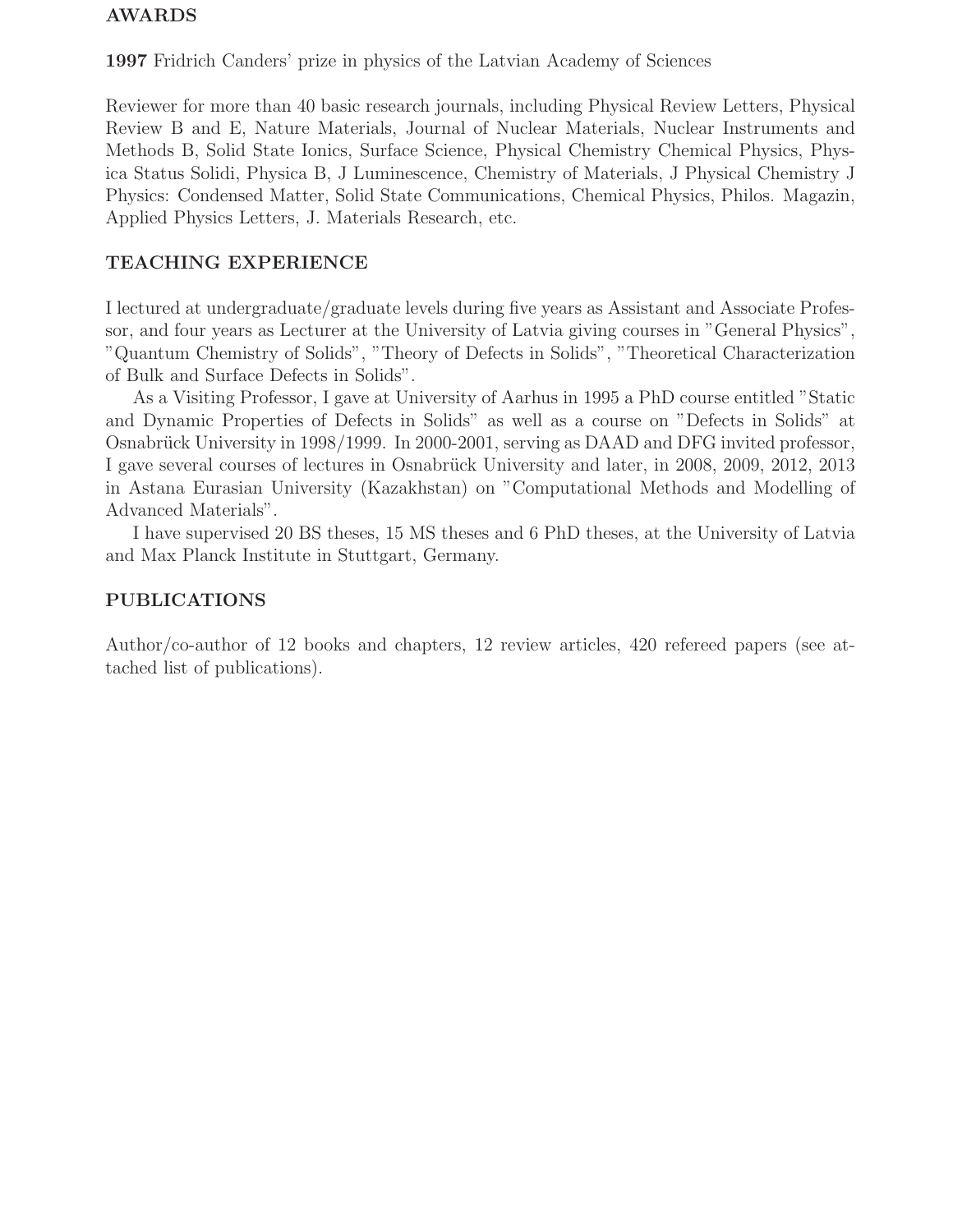# RESEARCH INTERESTS (in brief)

My recent scientific activities are concerned with the **computational materials science** – interdisciplinary field including condensed matter physics and chemistry, ab initio atomic and electronic structure calculations of (mainly oxide) materials, defects therein, quantum chemistry of defective solids, surfaces, and interfaces. In recent years I focused on atomistic understanding of processes at the surfaces of cathodes of solid oxide fuel cells and permeation membranes in order to improve their performance, see e.g. chapter 6 in a book Computational approaches to energy materials (eds. A.Walsh, A. Sokol, C.R.A. Catlow, Wiley, 2013).

My research interests include also theory of radiation-induced effects and defects in solids, kinetics of bimolecular reactions with a focus on self-organization phenomena. In cooperation with Prof. V.Kuzovkov, I developed theory of *fluctuation-controlled kinetics of bimolecular* chemical reactions which calls into question the standard criteria generally accepted in synergetics. These results are summarized in our book  $-$  E.A. Kotomin and V.N. Kuzovkov, *Modern* Aspects of Diffusion- Controlled Reactions, Elsevier, 1996.

My current research activities are focused on: (i) Functional materials and devices for new energy applications including solid oxide fuel cells (SOFC), Li batteries, sensors; (ii) Nanomaterials and confinement effects in advanced perovskites; (iii) Defects and surface-related processes in advanced complex oxides and nitrides; (iv) Physics and chemistry of actinides and nuclear fuels, new materials for fusion and fission reactors; (v) Radiation physics and chemistry, self-organization in non-equilibrium systems.

In our research I combine analytical methods with large-scale computer modelling based on the first-principles approaches and kinetic Monte Carlo method.

Most of my diverse interests are fueled by international collaboration such as Max Planck Institute, Stuttgart, Germany (Prof. J. Maier, 'Properties of Perovskite Surfaces'), Northwestern University, Evanstron, USA (Prof. D. Ellis, M.O. de la Cruz, 'Reactivity of Surfaces and Self-Assembling'), University of Maryland (Prof. M. Kuklja, 'First-principles modeling of Solid Oxide Fuel Cells'), Idaho National Laboratory (Dr S.Rashkeev, 'Computer simulations of nuclear fuels'), Turin University, Italy (Prof. R. Dovesi, 'LCAO hybrid Calculations of Solids, Surfaces and Interfaces'), University of Aarhus, Denmark (Prof. N.E. Christensen, 'The Atomic and Electronic Structure of Solids and Defects'), Center of Nanotechnology, University Colledge London, UK (Prof. A.L.Shluger, 'Reducible oxide surfaces'), Ben-Gurion University, Israel (Prof. D.Fuks, 'Perovskite solid solutions'), St.Petersburg University, Russia (Prof. R.A. Evarestov, 'Large-scale Parallel Calculations of Defects and Advanced Perovskite Surfaces') and Juelich Research Center, Germany (Prof. R.Waser, Dr R.Dittmann, 'Materials for resistive switching' and Dr W.Meulenberg 'Advanced permeation membranes').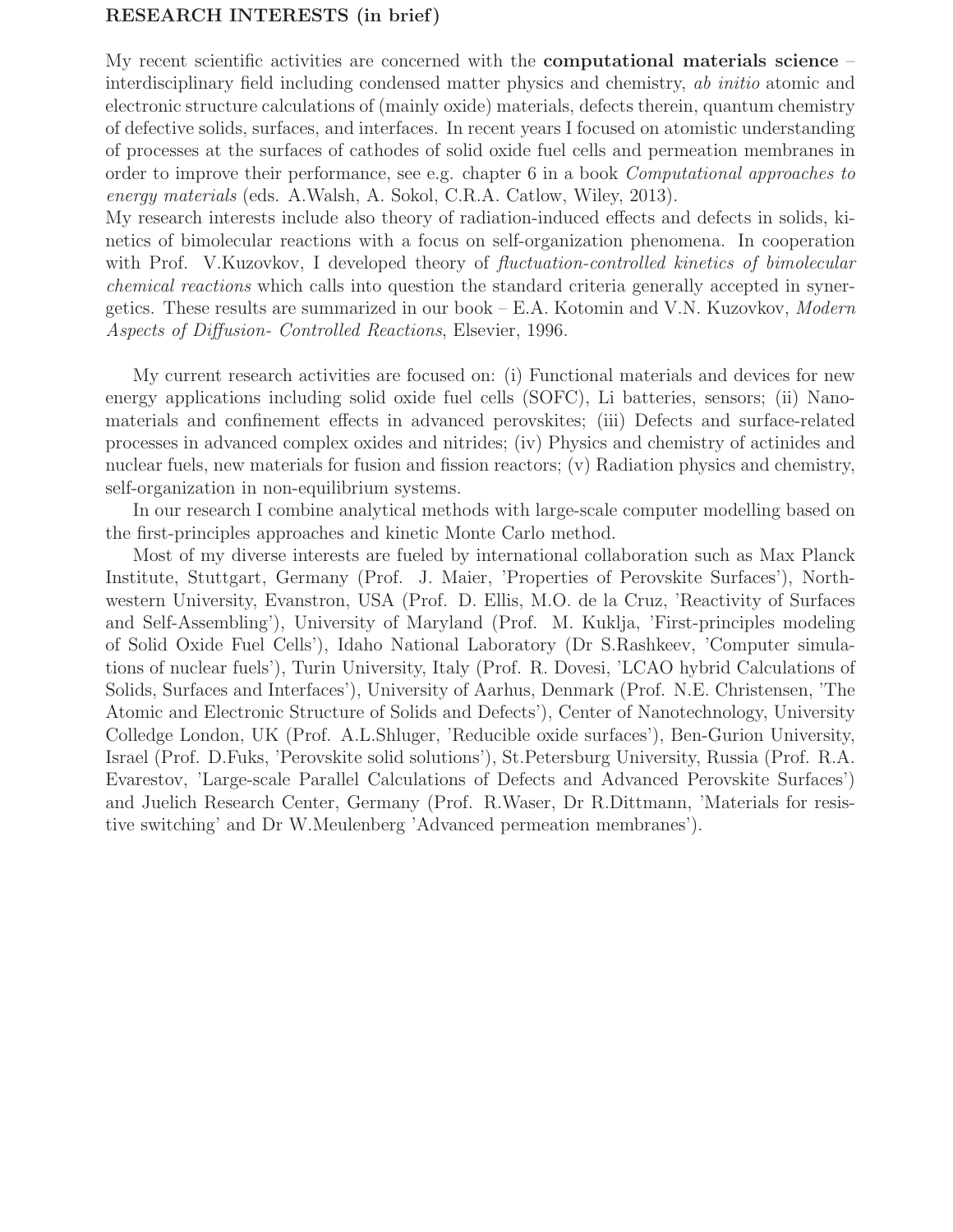# LIST OF REFEREED PAPERS OF E.A. KOTOMIN

### Books and book chapters

1. Evarestov R.A., Kotomin E.A., Ermoshkin A.N. Molecular models of point defects in wide-gap solids. -Riga: Zinatne, 1983. -287p.

2. Kantorovich L.N., Kotomin E.A., Kuzovkov V.N., Tale I.A., Shluger A.L., Zakis Yu.R. Models of defect processes in wide-gap solids. -Riga: Zinatne, 1991. -320p.

3. Kotomin E.A. and Kuzovkov V.N. Modern Aspects of Diffusion-Controlled Processes: Cooperative Phenomena in Bimolecular Reactions, North Holland, Elsevier Publ. (vol. 34 in a series of Comprehensive Chemical Kinetics),1996.620 p.

4. Catlow C.R.A. and Kotomin E.A. (eds.) Computational Materials Science, IOS press, Amsterdam, Berlin, Oxford,Tokyo, Washington,DC, 2003, 420 pp. (NATO Science series III: Computer and Systems Sciences, vol. 187).

5. Sickafus K. and Kotomin E.A. (eds.). Radiation Effects in Solids, 2006, NATO ASI Science Series II. Physics, Chemistry and Mathematics, Vol. 235.

6. Kuzovkov V.N., Kotomin E.A., Zvejnieks G., Li K.D., Ding T.H., Wang L.M. Void Superlattice Formation in Electron Irradiated Insulating Materials.– Chapter 11 in: Advances in Materials Science Research, vol. 2, 2011, pp. 191-216 (Nova Science Publishers, ed. Maryann C. Wythers).

7. Heifets E., Kotomin E.A., Mastrikov Yu., Piskunov S., and Maier J. Chapter in: Thermodynamics of  $\rm{ABO}_3$  perovskite surfaces. – In: Thermodynamics-Interaction studies - Solids, liquids and gases (InTech Open Access Publishers), 2011, p. 491-518.

8. Zhukovskii Yu.F., Bocharov D., Gryaznov D., and Kotomin E.A., First Principles Simulations on Surface Properties and Oxidation of Nitride Nuclear Fuels. - Chapter in book: Advances in Nuclear Fuel (Ed. Shripad T. Revankar, InTech Open Acess Publishers), 2012, p. 95-122

9. Zhukovskii Yu.F., Kotomin E.A., Piskunov S., and Bellucci S., CNT arrays grown upon catalytic nickel particles as applied in the nanoelectronic devices: Ab initio simulation of growth mechanism. - Proc. NATO ARW Nanodevices and Nanomaterials for Ecological Security (Eds. Yuri N. Shunin and Arnold E. Kiv; Springer: Dordrecht, 2012), p. 101-114.

10. Gopejenko A., Zhukovskii Yu.F., Vladimirov P.V., Kotomin E.A., and Moeslang A. Interaction between oxygen and yttrium impurity atoms as well as vacancies in fcc iron lattice: Ab initio modeling. - Proc. NATO ARW Nanodevices and Nanomaterials for Ecological Security (Eds. Yuri N. Shunin and Arnold E. Kiv; Springer: Dordrecht, 2012), p. 149-160

11. Kotomin E.A., Merkle R., Mastrikov Yu.A., Kuklja M.M., and Maier J. — Energy Conversion: Solid Oxide Fuel Cells. –First-Principles Modeling of Elementary Processes. Chapter 6 in the book: "Computational Approaches to Energy Materials " (eds. A.Walsch, A.Sokol, C.R.A. Catlow, Wiley, 2013).

12. Sobolev N., Bernas H., Kotomin E.A. and Nordlund K (eds.) Defect-induced effects in nanomaterials, Proceedings of Symposium l of the Fall EMRS conference (Warsaw, 2012)– Phys. Stat. Solidi B 250, No 4, 2013.

# Review Articles

1. Doktorov A.B., Kotomin E.A. Theory of Tunnelling Recombination of Defects Stimulated by Their Motion. (I). General formalism. -Phys. Stat. Solidi (b), 1982, 114, No.1, p.9-14.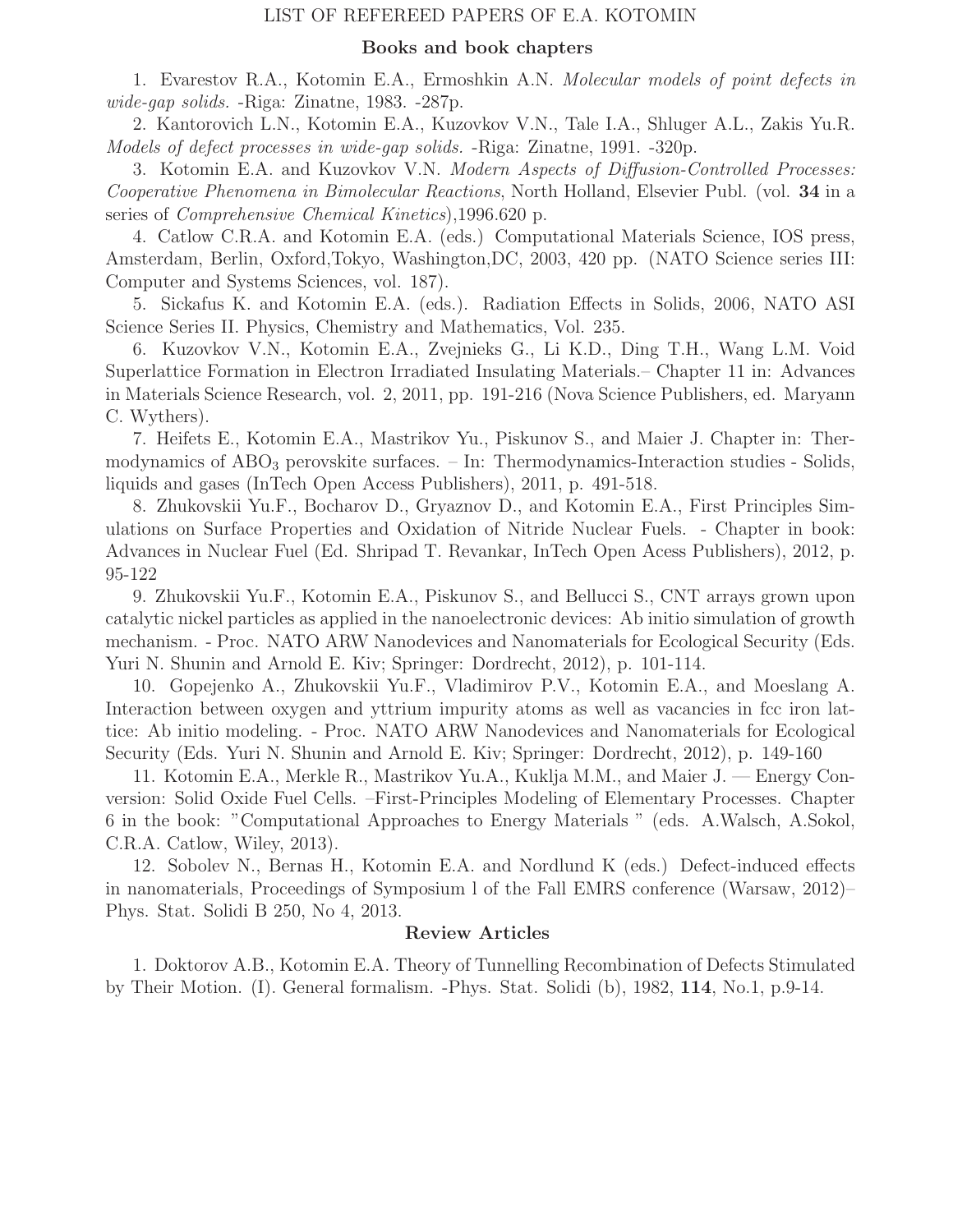2. Kotomin E.A., Doktorov A.V. Theory of Tunnelling Recombination of Defects Stimulated by Their Motion. (II). Three Recombination Mechanisms. -Phys. Stat. Solidi (b), 1982, 114, No.2, p.287-318.

3. Kalnin Yu.H., Kotomin E.A. Radiation-induced aggregation of immobile Frenkel defects in solids. -Probl. of atom. Sci. and techn., Kharkov phys.-techn. Inst., 20, 1984, p.18-34.

4. Kuzovkov V.N., Kotomin E.A. Kinetics of bimolecular reactions in condensed media. -Rep. on Progr. in Physics, 1988, 51, No.12, p.1479-1524.

5. Millers D.K., Grigorjeva L.G., Kotomin E.A., Artjushenko V.G. Butvina L.N. Radiationinduced processes in crystals and fibers made of silver halides. Latv.St.Univ. Preprint. 1988. P.70.

6. Vinetsky V.L., Kalnin Yu.R., Kotomin E.A., Ovchinnikov A.A. Radiation-induced Frenkel defect aggregation in solids. -Sov.phys.-uspekhi, 1990, 33, No.10, p.793-811.

7. Kotomin E.A., Kuzovkov V.A. Phenomenological theory of the recombination and accumulation kinetics of radiation defects in ionic solids. -Rept.Progr.Phys., 1992, 55, p.2079-2202.

8. Eglitis R., Kotomin E.A., Borstel G. Large scale computer modeling of point defects, polarons and pervoskite solid solutions. - Defects and Diffusion Forum, 2004, 226-228, p. 169-180.

9. Zhukovskii Yu., Kotomin E.A., Evarestov R.A., Ellis D.E. Periodic Models in Quantum Chemical Simulations of F Centers in Crystalline Metal Oxides. - Int. J. Quantum Chem., 2007, 107, p.2956-2985.

10. Kotomin E.A. and Popov A.I. The kinetics of radiation-induced point defect aggregation and metallic colloid formation in ionic solids. In: Radiation Effects in Solids, NATO ASI Science Series II. Physics, Chemistry and Mathematics (Eds. K. Sikafus and E.A. Kotomin), Vol. 235, p. 153-192.

11. Wang L., Merkle R., Mastrikov Yu., Kotomin E.A., Maier J. Oxygen exchange kinetics on solid oxide fuel cell cathode materialsgeneral trends and their mechanistic interpretation. - J. Mater. Res.,2012, 27, p.2000-2008.

12. Kuklja M.M., Kotomin E.A., Merkle R., Mastrikov Yu.A., and Maier J., Combined theoretical and experimental analysis of processes determining cathode performance in solid oxide fuel cells. - Phys. Chem. Chem. Phys., Perspective, 2013, 15, p. 5443-5471.

## Papers

## 1974

13. Fabrikant I., Kotomin E.A. Theory of diffusion-controlled tunnelling recombination (I.) -In: Electronic and ionic processes in ionic crystals. Riga: Latv.Univ.press, 1974, 2, p.78-92.

14. Kotomin E.A. Theory of diffusion-controlled tunnelling recombination. (II.) -In: Electronic and ionic processes in ionic crystals. Riga: Latv.Univ.press, 1974, 2, p.93-107.

15. Kotomin E.A., Fabrikant I. Theory of diffusion-controlled tunnelling recombination. (I-III.) -In: Electronic and ionic processes in ionic crystals. -Riga: Latv.Univ.press, 1974, 2, p.78-123.

16. Tale I.A., Millers D.K., Kotomin E.A. A role tunnelling recombination in low-temperature F centre accumulation. -In: Electronic and ionic processes in ionic crystals. Riga: Latv. Univ. press, 1974, 2, p.43-51.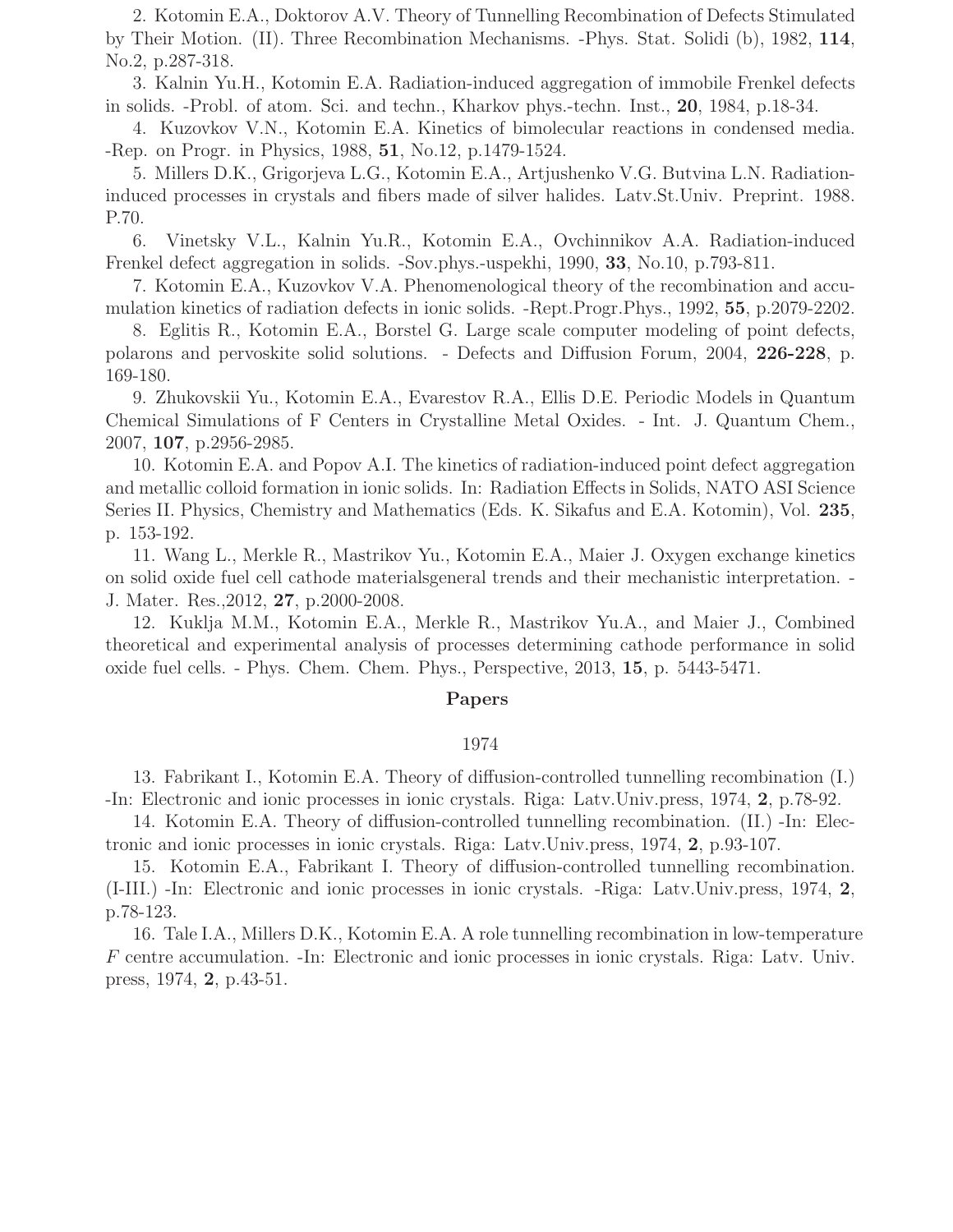17. Kotomin E.A., Fabrikant I.I. Theory of Diffusion-Limited Recombination of Donor-Acceptor Pairs. -J.Luminescence, 1975, 9, No.6, p.502-513.

18. Ermoshkin A.N., Kotomin E.A., Evarestov R.A. Molecular cluster approach to magnesium and calcium oxide crystals. -Phys. Stat. Solidi (b), 1975, 72, p.787-798.

19. Millers D.K., Tale I.A., Kotomin E.A. General approach for discribing processes of radiation defect accumulation and annealing in ionic solids. Riga: Latv.Univ.press, 1975, 4, p.24-72.

20. Tale I.A., Millers D.K., Kotomin E.A. Role of Tunnelling Recombination in Radiation-Induced F Centre Creation in Alkali Halide Crystals. -J.Phys.C: Sol. St. Phys., 1975, 8, p.2366-2375

21. Plotnikov O.V., Kotomin E.A. Use of consecutive eliminations for the decomposition of complicated ESR spectra.-Sov.J. Appl. Spectr., 1975, No.2, p.79.

#### 1976

22. Ermoshkin A.N., Evarestov R.A., Kotomin E.A. Molecular cluster approach to magnesium oxide crystals. (II).  $F^+$  and F centres. -Phys. Stat. Solidi (b), 1976, 73, p.81-86.

23. Evarestov R.A., Ermoshkin A.N., Kotomin E.A. Molecular cluster approach to magnesium and calcium oxide crystals. (III). Charge distribution analysis of some hole centres. -Phys. Stat. solidi (b), 1976, 74, p.483-486.

#### 1977

24. Kotomin E.A. Cirulis Ya.P., Tale I.A. A novel method of decomposition of complex spectra into elementary bands. -Proc. Latv.Univ., 1977, 160, p.93-123.

25. Kotomin E.A., Fabrikant I.I. Theory of diffusion-Controlled Tunnelling Recombination Incorporating Annihilation and Coulomb Interaction. -J.Phys.C: Sol.St.Phys., 1977, 10, p.4931-4937.

26. Kotomin E.A., Fabrikant I.I., Tale I.A. Temperature dependence of F centre accumulation efficiency in doped alkali halides. -J.Phys.C: Sol.St.Phys., 1977, 10, p.2903-2914.

27. Fabrikant I.I., Kotomin E.A. Variational estimates of the quasi- steady-state radius of diffusion-controlled tunnelling recombination incorporating annihilation and Coulomb interaction. -In: Electronic and ionic processes in ionic crystals. Riga: Latv.Univ.press, 1977, 6, p.39-56.

## 1978

28. Tale I.A., Kotomin E.A. Tunnelling phenomena. -Science and Technics (Riga), 1978, No.1, p.14-18.

#### 1979

29. Shluger A.L., Kotomin E.A., Dzelme Yu.R. Quantum Chemical Calculations of Electronic, Hole Centres and Surface of NaCl Crystal. (I). -Phys. Stat. Solidi (b), 1979, 96, No.1, p.91-97.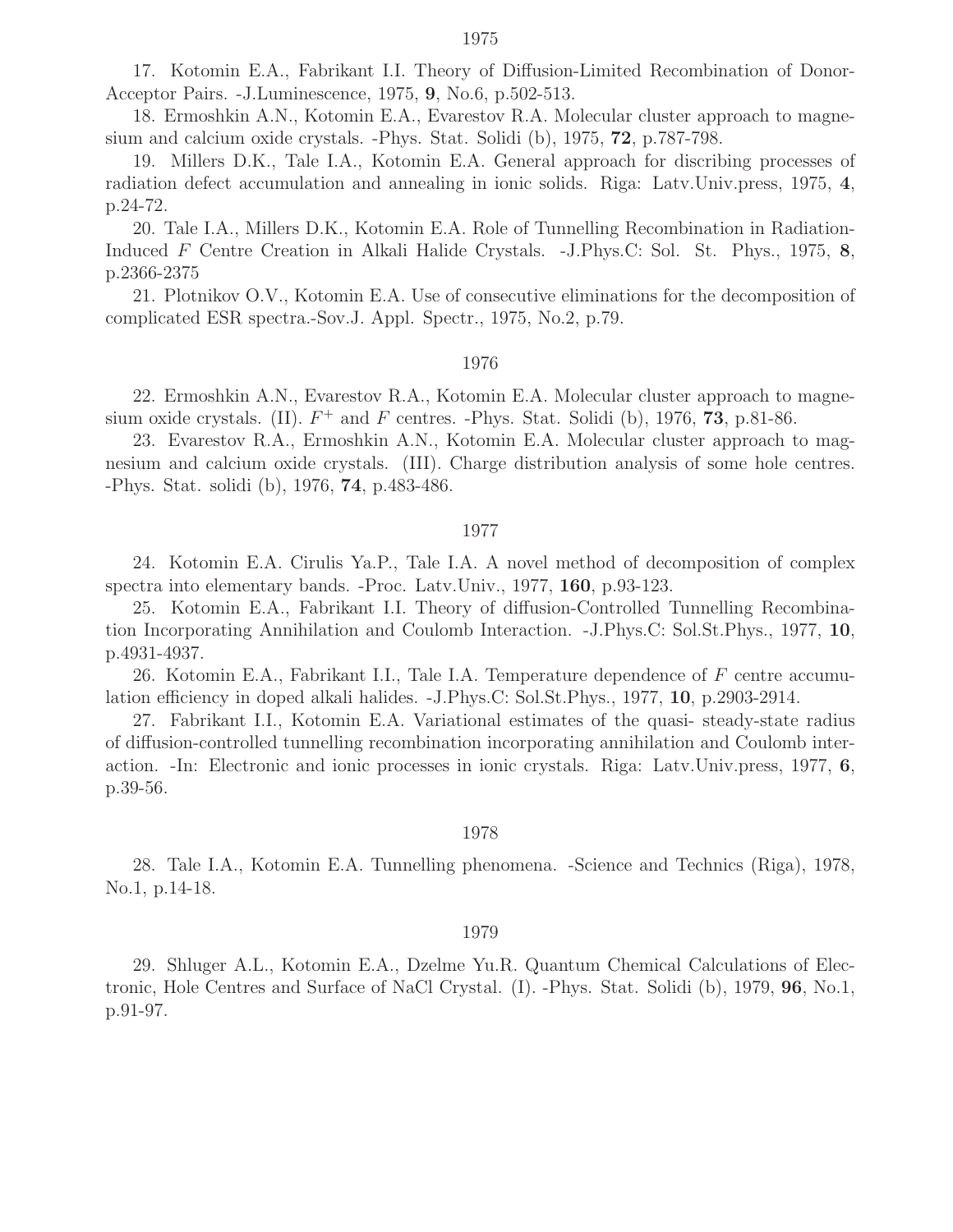30. Shluger A.L., Kotomin E.A., Dzelme Yu.R., Ermoshkin A.N. On the semiempirical calculations of electronic structure of perfect and defective alkali halide crystals. -Proc.Latv.Aca. Sci., 1979, No.3, p.116-118.

31. Kotomin E.A., Fabrikant I.I. Efficiency of F centre accumulation in ionic crystals. -Proc.Latv.Aca.Sci., 1979, No.1, p.53-59.

32. Kotomin E.A., Fabrikant I.I. Estimate of quasi-steady recombination radius of defects incorporating tunnelling and elastic interaction. -Proc.Latv.Aca.Sci., 1979, No.3, p.76-83.

#### 1980

33. Kotomin E.A., Shluger A.L., Dzelme Yu.R. Quantum Chemical Calculations of Electron, Hole Centres and Surface of NaCl Crystal. (II). -Phys. Stat. Solidi (b), 1980, 98, No.2, p.427- 433.

34. Kotomin E.A., Fabrikant I.I. Influence of Defect Interaction Upon Their Recombination in Alkali Halides. (I). -Radiat. Effects, 1980, 46, No.1, p.85-90.

35. Kotomin E.A., Fabrikant I.I. Influence of Defect Interaction Upon Their Recombination in Alkali Halides. (II). -Radiat. Effects, 1980, 46, No.1, p.91-96.

36. Kuzovkov V.N., Kotomin E.A. Generalized theory of diffusion- controlled defect annealing. -J.Phys.C: Sol.St.Phys., 1980, 13, No.21, p.L499-L502.

37. Kotomin E.A., Chernov A.S. The temperature dependence of the  $F$  centre accumulation efficiency in alkali halides. -Sov.phys. - Solid State, 1980, 22, No.5, p.1515-1517.

38. Kuzovkov V.N., Kotomin E.A. Formation of clusters of radiation defects. I. Accumulation kinetics of immobile defects. -In: Physics of phase transitions. Riga: Latv.Univ.press, 1980, p.132-146.

39. Kotomin E.A., Kuzovkov V.N. Formation of clusters of radiation defects. II. Mobile defects. -In: Physics of phase transitions. Riga: Latv.Univ.press, 1980, p.132-146.

40. Kotomin E.A., Valdats G.A. Computer simulation of low-temperature F centre accumulation restricted by tunnelling recombination. -In: Electronic and ionic processes in ionic crystals. Riga: Latv.Univ.press, 1980, 8, p.58-74.

41. Kotomin E.A., Shluger A.L., Ermoshkin A.N., Dzelme Yu. Quantum-chemical calculations of NaF, NaCl crystals and F-centers in their bulk and on the surface. -In: Electronic and ionic processes in ionic crystals. Riga: Latv.Univ.press, 1980, 8, p.58-74.

#### 1981

42. Kuzovkov V.N., Kotomin E.A. Kinetics of Defect Accumulation and Recombination. (I). General Formalism. -Phys. Stat. Solidi (b), 1981, 105, No.2, p.789-801.

43. Kotomin E.A. Kuzovkov V.N. Kinetics of Defect Accumulation and Recombination. (II). Diffusion-Controlled Annihilation. -Phys. Stat. Solidi (b), 1981, 108, No.1, p.37-44.

44. Kotomin E.A., Kuzovkov V.N. Radiation-Induced Aggregation of Immobile Defects. -Sol.St.Comm., 1981, 39, p.351-354.

45. Ermoshkin A.N., Kotomin E.A., Evarestov R.A. Semiempirical Calculations of the Impurity Level Positions with Respect to the Perfect Crystal Bands. -Phys. Stat. Solidi (b), 1981, 103, No.2, p.581-587.

46. Shluger A.L., Kotomin E.A. Semiempirical Calculations of Defect Properties in LiF Crystal. (I). Perfect crystal. -Phys. Stat. Solidi (b), 1981, 108, No.2, p.673-681.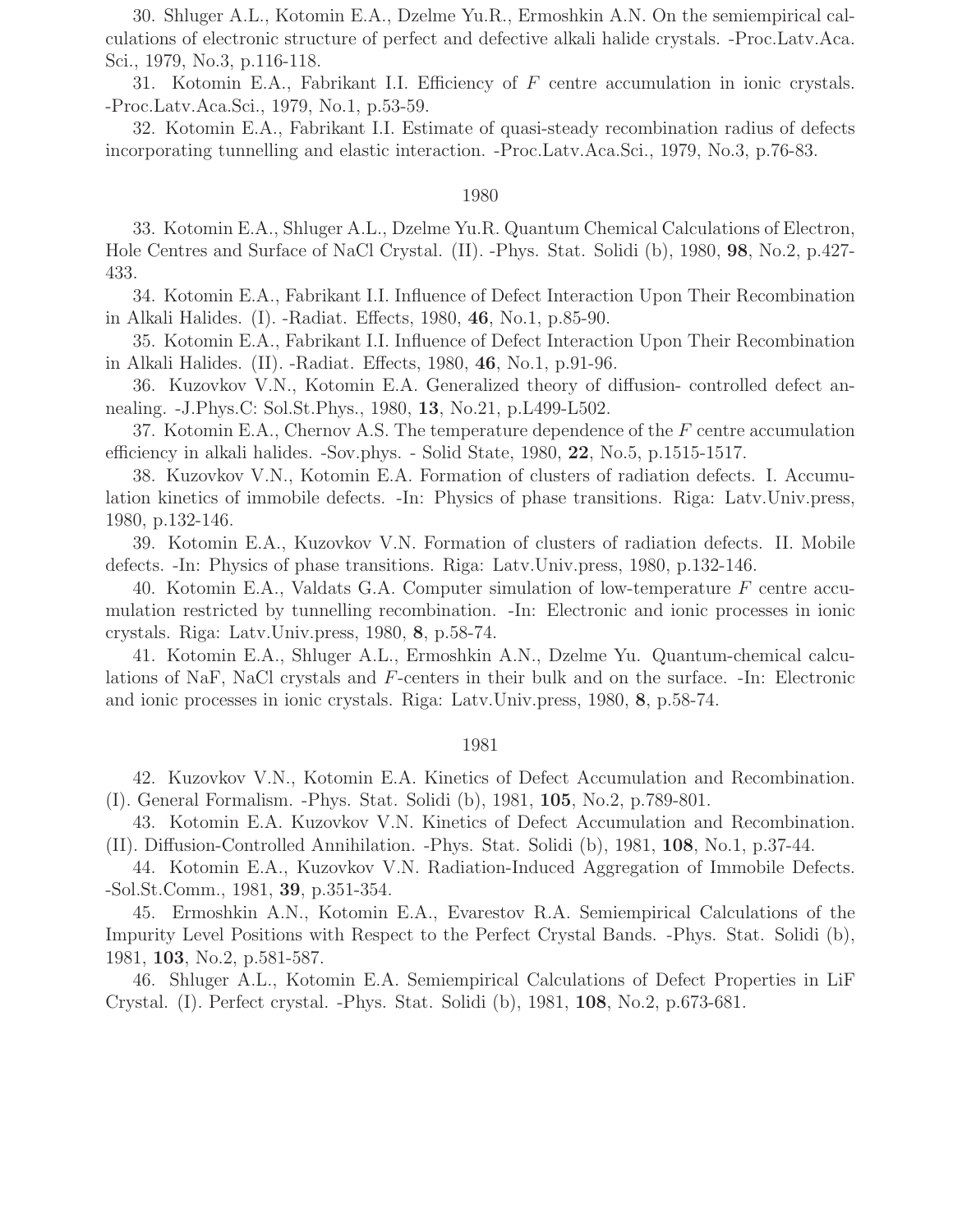47. Kuzovkov V.N., Kotomin E.A. Kinetics of Diffusion-Controlled Defect Accumulation Restricted by Their Recombination. -Sol.St.Comm., 1981, 40, No.1, p.173-176.

48. Kotomin E.A., Shluger A.L. Quantum-chemical simulation of Frenkel pairs separation in a LiF crystal. -Sol.St.Comm., 1981, 40, p.669-672.

49. Kuzovkov V.N., Kotomin E.A. Kinetics of diffusion-controlled defect accumulation restricted by their recombination. -Sol.St.Comm., 1981, 40, p.173-176.

50. Tiliks Yu., Dzelme Yu., Kotomin E.A., Shluger A.L. Quantum chemical studies of the Electronic Structure, Mechanisms of Radiation Defect Creation and Recombination in Alkali Halide Crystals. Riga, 1981, Preprint No.30, 11p.

51. Kotomin E.A., Nagornyi A.N., Tale I.A., Tale V.G. Impurity hopping recombination in mixed and heavily-doped alkali halide crystals. -In: Int.Conf. on Defects in Insulating Materials. Riga, 1981, Preprint No.26.

#### 1982

52. Kotomin E.A., Shluger A.L. Semiempirical Calculations of Defect Properties in LiF Crystal. (II). Electronic and Hole Centres and Their Recombination. -Phys. Stat. Solidi (b), 1982, 109, No.1, p.75-81.

53. Kuzovkov V.N., Kotomin E.A. Effects of reagent density fluctuations on bimolecular reaction kinetics. -Chem. Phys. Lett., 1982, 87, No.6, p.575-578.

54. Shluger A.L., Kotomin E.A., Kantorovich L.N. Calculation of Energies of Radiative Tunnelling Transitions between Defects in Alkali Halides. -Sol.St.Comm., 1982, 42, No.10, p.749-752.

55. Ermoshkin A.N., Kotomin E.A., Shluger A.L. The semiempirical approach to the electronic structure of ionic crystals. -J.Phys.C: Sol.St.Phys., 1982, 15, p.847-861.

56. Kuzovkov V.N., Kotomin E.A. Rigorons treatment of the spatial correlation of defects in kinetics of their accumulation and annealing. -Proc.Latv.Aca.Sci., 1982, No.1, p.42-49.

57. Kuzovkov V.N., Kotomin E.A. A role of reactant spatial correlations in bimolecular reaction kinetics. -Sov. Khim. phys., 1982, 1, No.7, p.972-975.

58. Kotomin E.A., Kuzovkov V.N. Two approaches in the theory of bimolecular reactions. -Sov. theor. exp. chem., 1982, 18, No.3, p.274-279.

59. Kuzovkov V.N., Kotomin E.A. Occupation number approach in the theory of diffusioncontrolled reactions. -Proc.Latv.Aca.Sci., 1982, No.6, p.117-120.

60. Kotomin E.A., Shluger A.L., Tale I.A., Kurman I.S. Quantum chemical simulation of Frenkel defect creation and tunnelling recombination in alkali halides. -Probl.atom.sci. and technol., Kharkov phys.-techn. Inst., 1982, v.2 (21), p.33-35.

61. Ermoshkin A.N. Kotomin E.A., Tale I.A., Evarestov R.A. The position of Tl impurity level with respect to the perfect crystal bands. -Sov.Opt. and Spectr., 1982, 53, No.1, p.186- 188.

#### 1983

62. Kotomin E.A., Shluger A.L., Tale I.A. Electronic structure of thallous centres and  $Tl^+ - V_k$  recombination in KCl crystal. -Sol. St. Comm., 1983, 46, No. 8, p.625-629.

63. Kuzovkov V.N., Kotomin E.A. Some problems of the recombination kinetics. (I). -Chem.Phys., 1983, 76, No.3, p.479-487.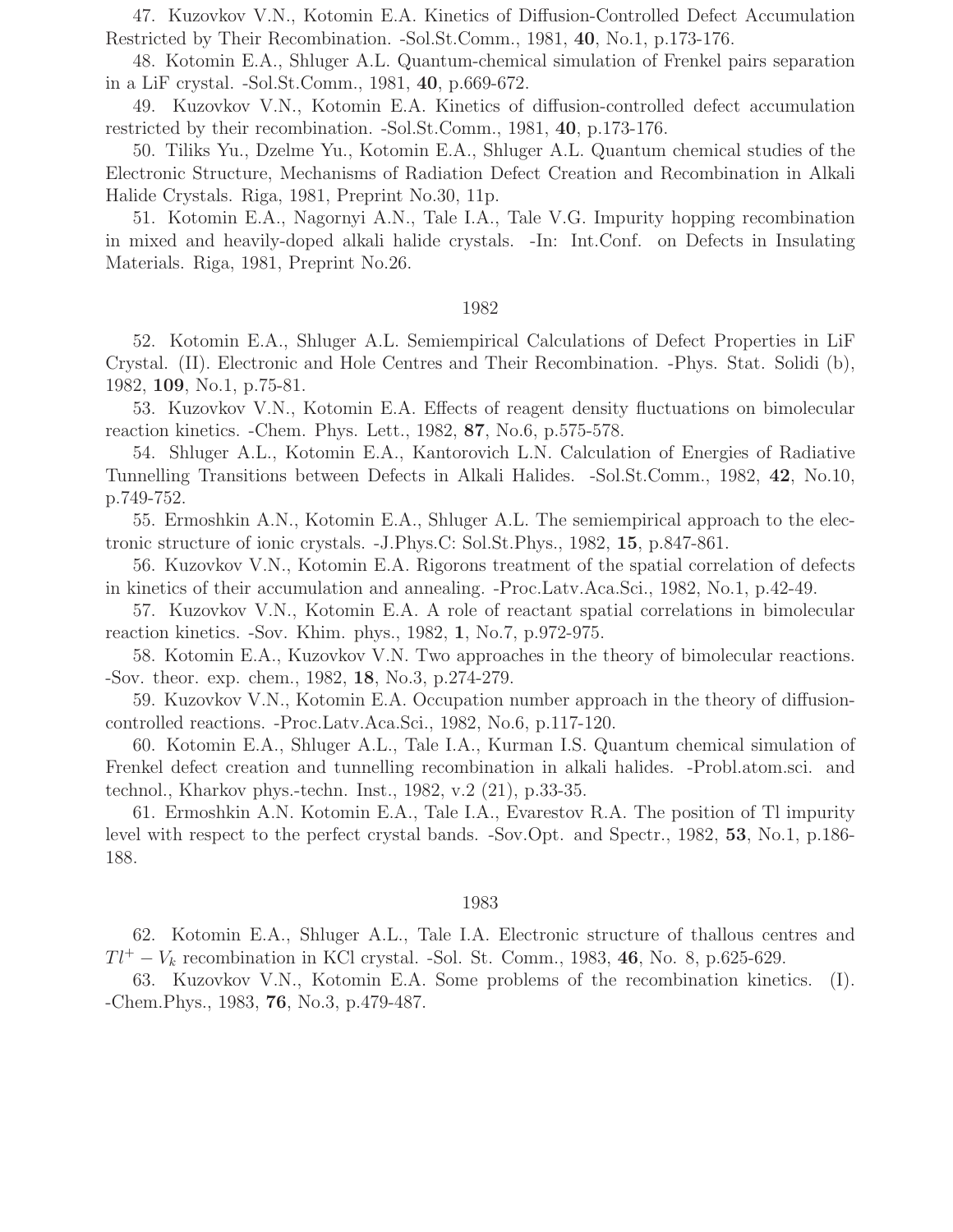64. Kotomin E.A., Kuzovkov V.N. Some problems of the recombination kinetics. (II). -Chem. Phys., 1983, 81, No.3, p.335-347.

65. Shluger A.L., Kotomin E.A. Modified INDO method for calculating point defects in ionic crystals. -Sov. theor. exp. chem., 1983, 19, No.4, p.393-400.

66. Kuzovkov V.N., Kotomin E.A. Spatial correlation of reactants during the  $A + B \rightarrow B$ reaction. -Proc. Latv. Aca. Sci., 1983, No.1, p.43-49.

67. Kotomin E.A., Shluger A.L., Ermoshkin A.N. Semiempirical calculations of the ionic surfaces. -Sov. J. phys. chem., 1983, 57, No.5, p.1181-1185.

68. Kotomin E.A., Kuzovkov V.N. Generalized kinetics of the accumulation and recombination of radiation defects in solids. Probl.atom.sci. and technol., Kharkov phys.-techn. Inst., 1983, v.1(24), p.27-29.

69. Shluger A.L., Kotomin E.A., Dzelme Yu.R. Semiempirical calculations of the electronic structure of quasi-molecular centres in LiF crystal. -Probl.atom.sci. and technol., Kharkov phys.-techn. Inst., 1983, v.1(24), p.30-33.

#### 1984

70. Kotomin E.A., Kuzovkov V.N., Tale I.A. Accumulation kinetics of immobile Frenkel defects incorporating their aggregation. -Proc. Latv. Aca. Sci., 1984, No.4, p.114-116.

71. Kuzovkov V.N., Kotomin E.A. Many-particle effects in Frenkel defect accumulation kinetics in crystals. -J.Phys.C: Sol.St.Phys., 1984, 17, No.13, p.2283-2292.

72. Kotomin E.A. Temperature and impurity concentration dependence of the efficiency of Frenkel defect accumulation in alkali halide crystals. -Sol. St. Comm., 1984, 51, No.4, p.225-229.

73. Kotomin E.A. Effective radius of diffusion-controlled tunnelling recombination incorporating Coulomb interaction. -Sov. Khim. phys., 1984, 3, No.4, p.581-584.

#### 1985

74. Kuzovkov V.N., Kotomin E.A. Some problems of the recombination kinetics. (III). -Chem. Phys., 1985, 98, No.3, p.357-360.

75. Kotomin E.A., Kuzovkov V.N. Many-particle effects in kinetics of bimolecular diffusioncontrolled reactions. -Chem. Phys. Lett., 1985, 117, No.3, p.266-270.

76. Kuzovkov V.N., Kotomin E.A. Peculiarities of the diffusion- controlled recombination kinetics at long time and/or great reactant concentrations. -Czech. J. Phys., 1985, B35, p.541-548.

77. Kotomin E.A. Annealing kinetics of spatially correlated Frenkel defects in crystals. -Proc. Latv. Aca. Sci., 1985, No.5, p.122-124.

78. Kantorovich L.N., Kotomin E.A., Shluger A.L. Quantum chemical simulations of both electronic and spatial structure of defects in wide-gap solids. -Electr. processes and defects in ionic solids. Riga: Latv.Univ.press, 1985, p.146-166.

79. Shluger A.L., Kotomin E.A., Zakis Yu.R. Relation between properties of crystalline and glassy silicon dioxide and neutral interacting  $SiO<sub>2</sub>$  molecules. -Probl. of the glassy state physics. Riga: Latv.Univ.press, 1985, p.124-141.

80. Shluger A.L., Kantorovich L.N., Kotomin E.A., Dzelme Yu.R. Influence of alkali halide crystal surface upon the electronic structure of defects and their interaction with adsorbed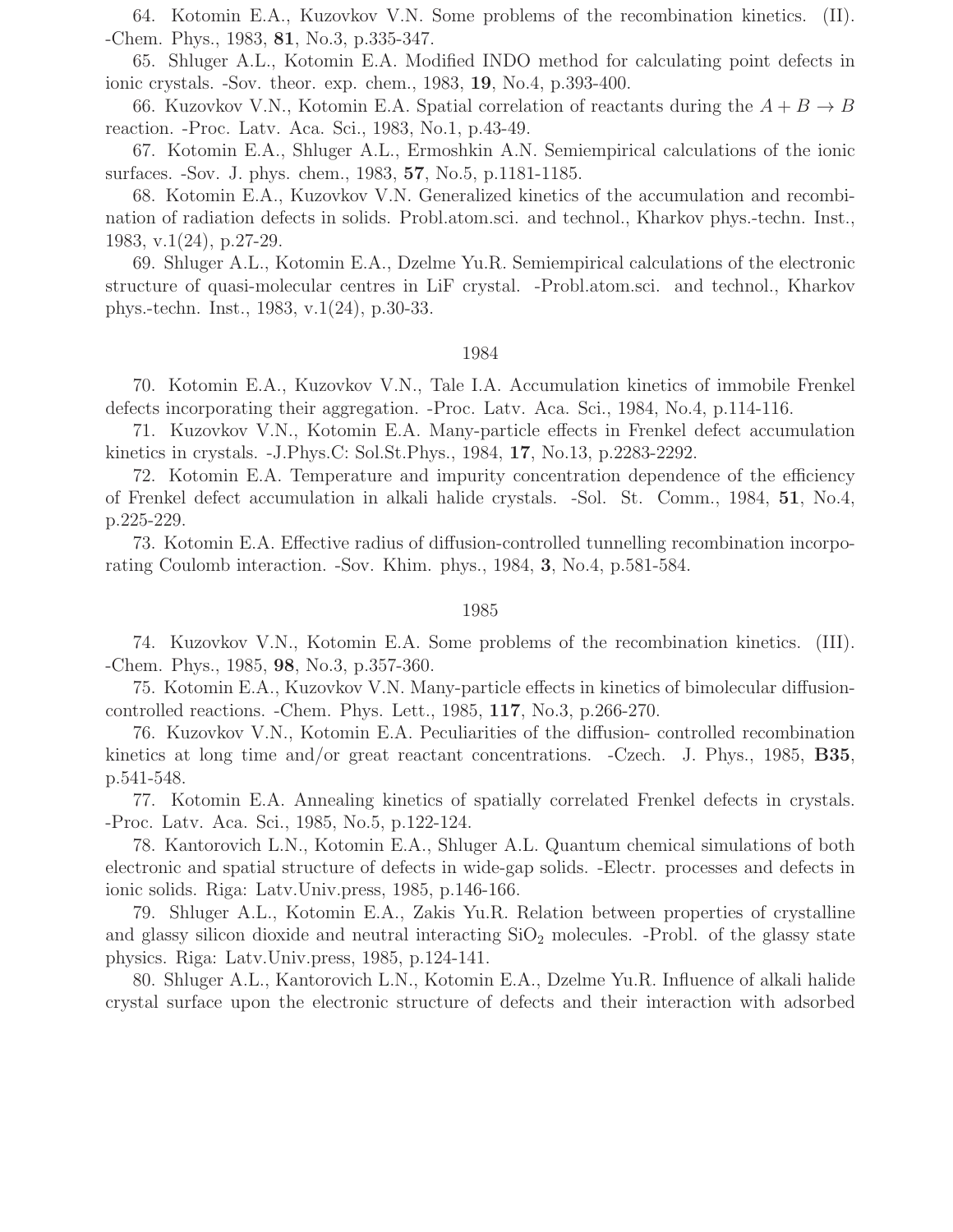water. -Sov.phys.chem., 1985, 59, No.5, p.1224-1228.

81. Shluger A.L., Zakis Yu.R., Kotomin E.A. Relation between the electronic density distribution and the structural elements of solids. -Proc. Latv. Aca. Sci., 1985, No.12, p.73-100.

### 1986

82. Belevich I.V., Kotomin E.A., Shluger A.L., Evarestov R.A. The electronic structure calculations of thallium chlorides. -Proc. Latv. Aca. Sci., 1986, No.6, p.54-60.

83. Evarestov R.A., Belevich I.V., Kotomin E.A., Shluger A.L. The TlCl crystal electronic structure. -Sov.phys. -Solid State, 1986, 28, No.4, p.1254-1256.

84. Shluger A.L., Kotomin E.A. Kantorovich L.N. Quantum-chemical simulation of impurity - induced trapping of a hole: $[Li]$ <sup>0</sup> centre in MgO. -J. Phys. C: Sol.St.Phys., 1986, 19, p.4183-4199.

## 1987

85. Caus´a M., Dovesi R., Kotomin E., Pisani C. MgO (110) surface and CO adsorption thereupon: *ab initio* study. (I). Clean  $(110)$  surface. -J.Phys.C: Sol.St.Phys., 1987, 20, p.4383-4390.

86. Causá M., Kotomin E., Pisani C., Roetti C. MgO (110) surface and CO adsorption thereupon: ab initio study. (II). CO adsorption. -J.Phys.C: Sol.St.Phys., 1987, 20, p.4391- 4398.

87. Causá M., Dovesi R., Roetti C., Kotomin E., Saunders V.R. ab initio Hartree-Fock calculations of corundum.- Chem. Phys. Lett., 1987, 140, No.2, p.120-123.

88. Kotomin E.A., Shluger A.L. Quantum chemical analysis of processes of defect creation in non-metallic crystals. -Sov. J. phys. chem., 1987, 61, No.3, p.745-755.

#### 1989

89. Kotomin E., Tale I., Tale V., Butlers P., Kulis P. Kinetics of non-steady state diffusioncontrolled tunnelling recombination of defects in insulating crystals. -J.Phys.: Condens. Matter, 1989, 1, No.38, p.6777-6784.

90. Kotomin E.A., Shluger A.L. Quantum-chemical simulation of defect creation in insulating crystals. -Radiation Effects and Defects in Solids, 1989, 111/112, p.177-190.

91. Rogulis U., Kotomin E. Non-steady-state tunnelling recombination in insulating solids, controlled by defect diffusion and rotation. -Ibid.,1989, 111/112, p.191-205.

92. Grigorjeva L.G., Millers D.K., Kotomin E.A. Short-lived radiation defects in silver halides. -Sov. Opt. Spectr., 1989, **67**, No.3, p.608-613.

#### 1990

93. Artjushenko V., Antoniv I., Danev C., Kotomin E., et al. Formation and interaction of defects in silver halide crystals. - Infrared optics II: SPIE Proc., 1990, 1228, No.13, p.140-150.

94. Kotomin E., Shluger A., Causá M., Dovesi R., Ricca F. The adsorption of SiO molecules on MgO surfaces as a model for the silicon lever atomic force microscope (AFM). - Surface Sci., 1990, 232, No.3, p.399-406.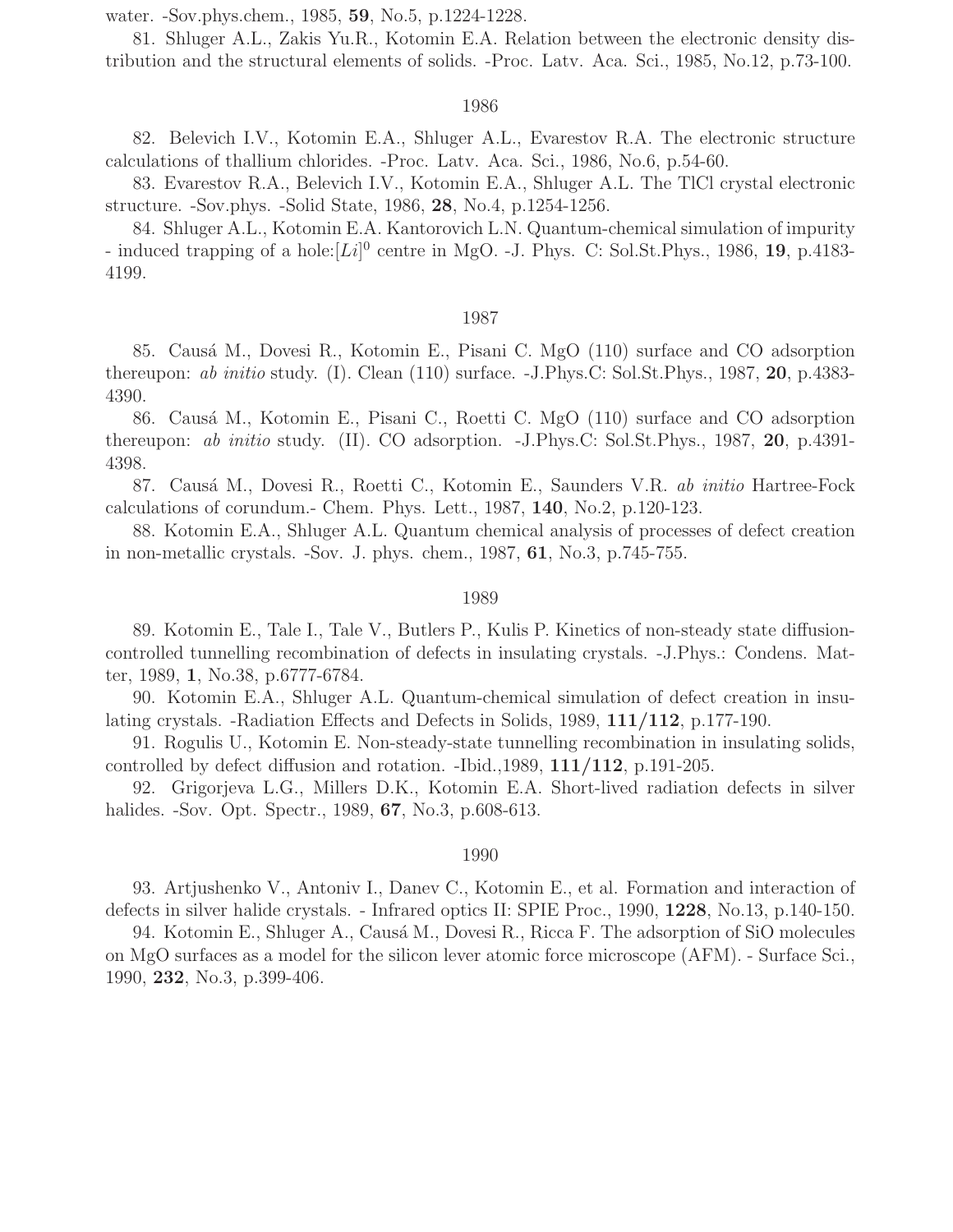95. Kotomin E. Computer simulations of hopping-controlled exchange reactions. -In: Dynamical processes in condensed molecular systems./ Eds. A.Blumen, J.Klafter, D.Haarer. (Singapore: World Scientific, 1991). P. 414-424.

96. Millers D.K., Grigorjeva L.G., Kotomin E.A., Krivads E., Eglitis R. High excitation density luminescence as a probe of mixed silver halides. - Proc. SPIE (Infrared Fiber Optics III). 1991, 15, p.157-161.

#### 1992

97. Kotomin E.A., Eglitis R.I., and Popov A.I. Kinetics of correlated annealing of radiation defects in ionic solids. -Nucl.Instr. & Meth. in Phys. Res.B, 1992, 65, p.5l2-5l5.

98. Kotomin E.A., Popov A.I., Eglitis R.I. Correlated annealing of radiation defects in KBr crystals. -J.Phys.: Cond.Matt., 1992, 4, p. 5901-59l0.

99. Grigorjeva L.G., Millers D.K., Kotomin E.A. Luminescence of mixed silver halide crystals under high excitation densities. -Sov. J. Appl. Spectr. 1992, 55, No. 5, p.826-831.

100. Kotomin E.A., Kantorovich L.N., Tale I.A., Tale V., Phenomenological theory of  $V_k$ centre migration in KCl. -J.Phys.: Cond.Matt., 1992, 4, p.7429-7440.

101. Jacobs P.W.M., Kotomin E.A., Stashans A., Tale I.A., Stefanovich E.V. Quantumchemical simulations of hole self-trapping in corundum. - J.Phys.: Condens. Matter, 1992, 4, p.7531-7544.

102. Kuzovkov V.N., Kotomin E.A. Self-organization in the  $A + B \rightarrow 0$  reaction of charged particles. - Physica A, 1992, 191, p.172-176.

103. Jacobs P.W.M., Kotomin E.A. Quantum Chemical Simulation of the Self-Trapped Hole in  $\alpha$ -Al<sub>2</sub>O<sub>3</sub> Crystals. - Phys. Rev. Lett., 1992, 69, p.1411-1414.

#### 1993

104. Millers D.K., Kotomin E.A., Grigorjeva L.G., Eglitis R.I. Short-lived luminescence of mixed silver halides. - J. Lumin., 1993, 55, p.243-252.

105. Jacobs P.W.M., Kotomin E.A. Defects Energies for Corundum Doped with Transition Metal Ions. - Phil. Mag. A, 1993, 68, p.695-709.

106. Jacobs P.W.M., Kotomin E.A., Stashans A., Tale I.A. Mechanism of Self-Trapped Hole Motion in Corundum Crystals. - Phil. Mag. B, 1993,67, p.557-567.

107. Jacobs P.W.M., Kotomin E.A. Theory of point defects and vacancy motion in corundum crystals. - J. Solid State Chem., 1993, 106, p.27-34.

108. Millers D.K., Grigorjeva L.G., Kotomin E. Intrinsic luminescence of mixed silver halides under powerful excitation as a probe of solid solution composition. -In: Proc.Int. Conf. on Defects in Insulating Materials (World Scientific: Singapore, 1993) ,p.1277-1280.

109. Kotomin E.A., Kuzovkov V.N. Cooperative phenomena in bimolecular reactions in solids with point defects. - Ibid., p.1000-1003.

110. Jacobs P.W.M., Kotomin E.A. Calculations of oxygen vacancy hopping in  $\alpha - Al_2O_3$ crystal. - Ibid., p.216-218.

111. Jacobs P.W.M., Kotomin E.A., Stashans A., Tale I., Stefanovich E. Computer simulations of hole self-trapping in  $\alpha - Al_2O_3$  crystal. - Ibid., p.679-681.

#### 1991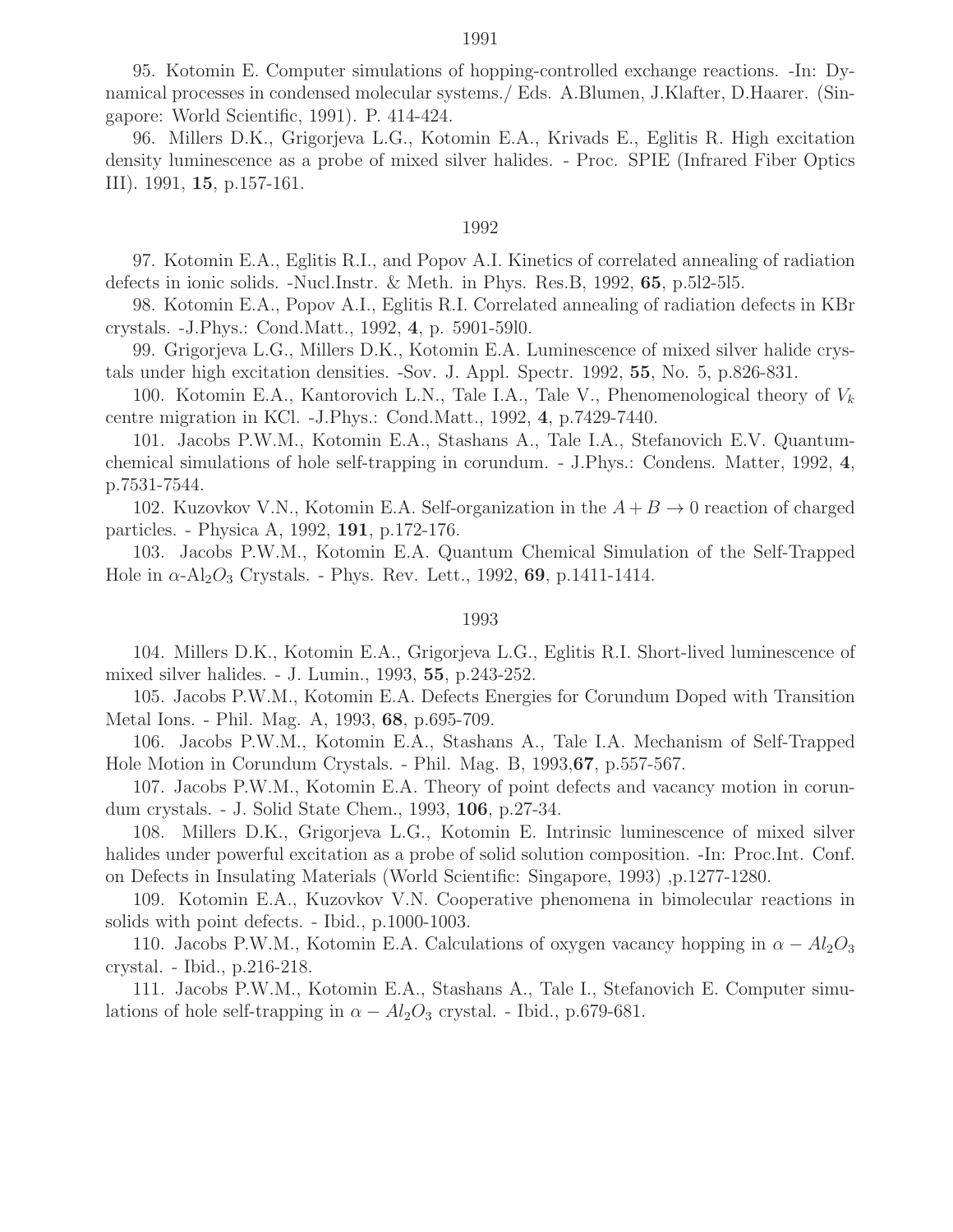112. Kotomin E.A., Eglitis R., Popov A.I. Kinetics of correlated difusion-controlled annealing of Frenkel defects in alkali halide crystals. - Ibid., p.1004-1006.

113. Kotomin E.A., Puchin V.E., Jacobs P.W.M. Theoretical simulation of H center migration in alkali halides: KCl and NaCl. - Phil.Mag.A, 1993, 68, p.1359-1367.

114. Kuzovkov V.N., Kotomin E.A. Effect of non-equilibrium charge screening in the  $A +$  $B \rightarrow 0$  bimolecular reaction in condensed matter. - J. Stat. Phys., 1993, 72, p.127-144.

115. Kuzovkov V.N., Kotomin E.A. The kinetics of defect accumulation under irradiation: many-particle effects. - Physica Scripta, 1993, 47, p.585-595.

116. Popov A.I., Kotomin E.A., Eglitis R.I. The kinetics of correlated annealing of F, I centers in KBr crystals. - Phys. Stat. Solidi (b), 1993, 175, K39-42.

117. Kotomin E., Zaiser M. A mesoscopic approach to point-defect clustering in solids during irradiation.- Appl. Phys. A, 1993, 57, p.117-121.

118. Kuzovkov V.N., Kotomin E.A. Dynamical Particle Aggregation in the Bimolecular  $A + B \to 0$  Reaction. - J.Chem.Phys., 1993, 98, p.9107-9114.

119. Kotomin E.A., Zaiser M., Soppe W. A Mesoscopic Approach to Radiation-Induced Defect Aggregation in Alkali Halides Stimulated by Elastic Interaction of Mobile Frenkel Defects. - 1993, ECN Report RX-93-078.

# 1994

120. Jacobs P.W.M., Kotomin E.A., Stashans A., Tale I.A. Theoretical simulations of hole centers in corundum crystals. - Modelling and Simulations in Materials Science and Engineering, 1994, 2, p.109-117.

121. Kotomin E., Kuzovkov V., Seeger A., Frank W. Reaction kinetics beyond rate equations: A correlation-function study of the effects of space dimension and reaction mobilities on the bimolecular annihilation reaction. - J.Phys. A: Math.& Gen. Phys., 1994, 27, p.1453-1462.

122. P.W.M.Jacobs, E.A.Kotomin. Modelling of point defects in corundum crystals, J. Amer. Ceramic Soc., 1994, 77, p.2505-2508.

123. Kotomin E.A., Zaiser M., Soppe W. A Mesoscopic Approach to Radiation-Induced Defect Aggregation in Alkali Halides Stimulated by Elastic Interaction of Mobile Frenkel Defects. - Phil. Mag. A, 1994, 70, p. 313-327.

124. Soppe W., Kotomin E. Aggregation of Frenkel Defects Under Irradiation: A Mesoscopic Approach. - Nucl. Instr. Methods B, 1994, 91, p.87-91.

125. Kantorovich L., Stashans A., Kotomin E., Jacobs P.W.M. Quantum Chemical Simulation of Hole Self-Trapping in Semi-Ionic Solids. - Int. J. Quant. Chem., 1994, 52, p.1177-1198.

126. Kuzovkov V., Kotomin E. Pair and Triple Correlations in the  $A + B \rightarrow B$  Diffusion-Controlled Reaction. - Phys. Rev. Lett, 1994, 72, p.2105-2108.

127. Kotomin E.A., Jacobs P.W.M. Theoretical Simulations of Radiation- Induced Defect Processes in Insulating Materials. - Nucl. Instr. Methods B, 1994, 91, p.52-59.

128. Kotomin E.A., Eglitis R.I., and Popov A.I. The kinetics of diffusion- controlled annealing of Frenkel defects in alkali halide crystals. - Nucl. Instr. Methods B, 1994, 91, p.83-86.

129. Kotomin E.A., Millers D.K., Grigorjeva L.G., and Eglitis R.I. The Kinetics of Excitonic Luminescence in Mixed Silver Halides.- Proc. MRS Meeting, Symposium P, San Francisco (ed. M.J. Weber), 1994, 348, p.309-312.

130. Kotomin E.A., Stashans A., and Popov A.I. A novel Model of  $F^+ \to F$  Center Photoconversion in Corundum Crystals. - J.Phys: Condens. Matter, 1994, 6, p.L569-L573.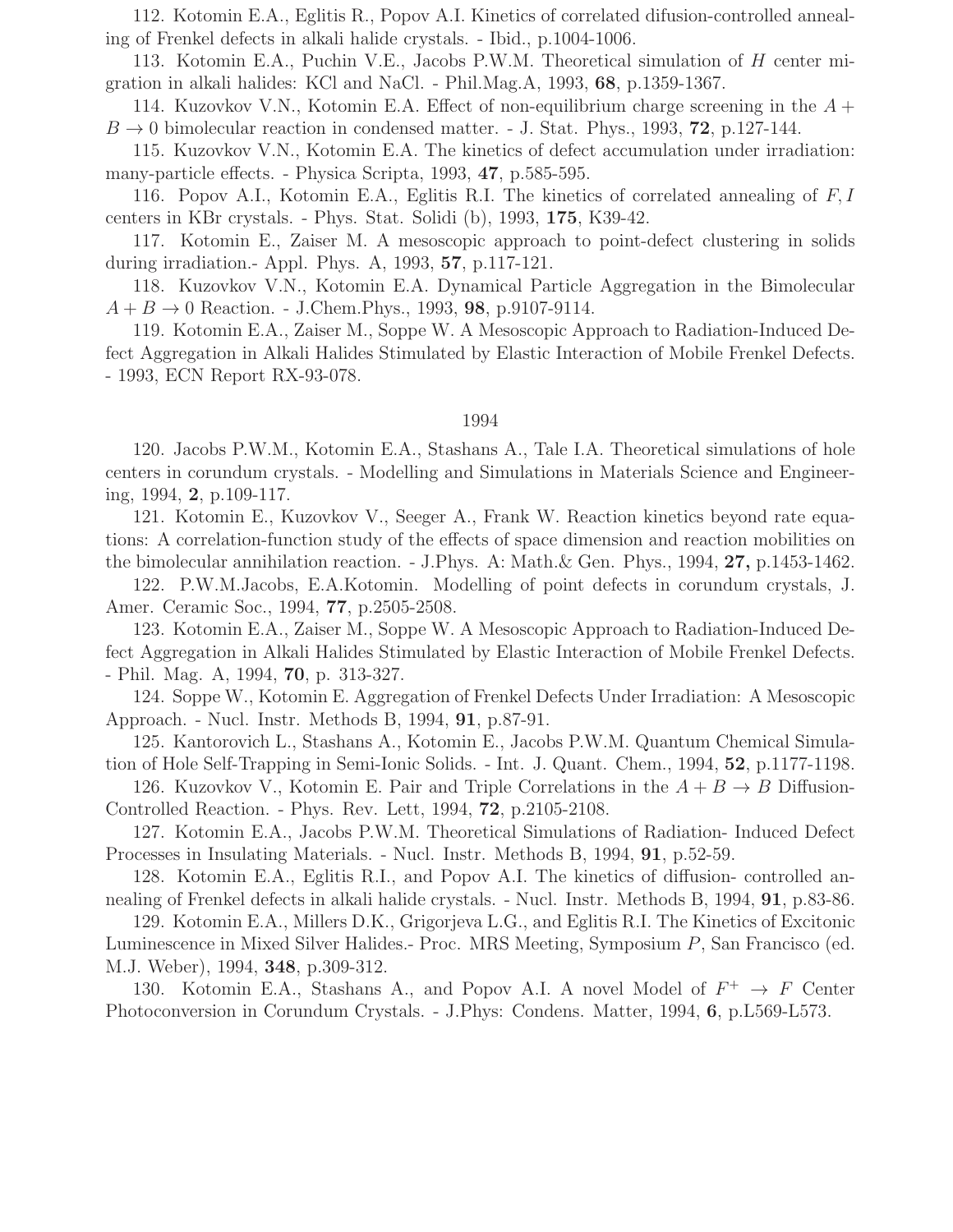131. Stashans A., Kotomin E.A., and Calais J.-L. Calculation of the ground and excited states of F-type centers in corundum crystals. - Phys. Rev .B, 1994, 49, p.14854-14858.

132. Kuzovkov V.N. and Kotomin E.A. The Kinetics of F Center Aggregation Under Irradiation: Many-Particle Effects in Ionic Solids - Physica Scripta, 1994, 50, p.720-725.

133. Kotomin E.A., Popov A.I., and Hirai M. The Recombination Kinetics of Frenkel Defects in Alkali Halides: Contradiction between Pulsed and Steady-State Studies. - J. Phys.Soc. Japan, 1994, 63, p.2602-2611.

## 1995

134. Stashans A., Calais J.-L., and Kotomin E.A. Quantum Chemical Simulations of Point Defects in  $\alpha - Al_2O_3$  Crystals. - Proc. 1.Eur. Conf. on Comput. Chemistry; Amer. Inst. of Phys., Proceedings 330, ( AIP Press, Woodbury, New York, 1995), p.176-182.

135. Popov A.I., Eglitis R.I. and Kotomin E.A. Theoretical Simulations of I-Center Annealing in KCl and KBr Crystals. - Rad.Eff.& Def.in Solids, 1995, 134, p.83-86.

136. E.A.Kotomin, A.Stashans and P.W.M.Jacobs. Modelling of Point Defects in  $\alpha$  −  $Al_2O_3$ .- Ibid, p.87-90.

137. Kotomin E.A., Kuzovkov V.N., Zaiser M., and Soppe W. Theory of Diffusion- Controlled Defect Aggregation Under Irradiation: A Comparative Study of Three Basic Approaches. - Ibid, 136, p.209-215

138. Grigorjeva L.G., Millers D.K., Kotomin E.A., and Eglitis R.I. The Kinetics of Excitonic Decay in AgCl Crystals. - J.Phys: Condens. Matter, 1995, 7, p.1483-1491.

139. Eglitis R.I, Popov A.I., and Kotomin E.A. Computer Simulations of I-Center Annealing in KCl and KBr Crystals.- Phys. Stat. Solidi B, 1995, 190, p.353-362.

140. E.A.Kotomin, A.Stashans, L.N.Kantorovich, A.I.Livshits, A.I.Popov, I.A.Tale, J.- L.Calais. Calculations of the geometry and optical properties of  $F_{Mg}$  centers and dimer  $(F_2$ type) centers in corundum crystals. - Phys. Rev B, 1995, 51, p.8770-82.

141. Jacobs P.W.M., Rycerz Z.A., and Kotomin E.A. Computer Simulation of Frenkel Defects in MgO and Li<sub>2</sub>O. - Ukrainian J.Phys., 1995, 40, p. 683-692. [Proc.Int.Pekar Conf., Odessa, October, 1994].

142. Kuzovkov V.N. and Kotomin E.A. The kinetics of colloid formation in solids under irradiation.- J.Phys.: Condens. Matter, 1995, 7, L481-486.

143. Kuklja M.M., Kotomin E.A. and Popov A.I. Theoretical simulations of the electron center diffusion in MgO crystals. - Latvian Journal of Physics and Technical Sciences, 1995, No 5, p. 28-36.

#### 1996

144. Svane A., Kotomin E.A., and Christensen N.E. First Principles Calculations of the vibrational properties of H centers in KCl Crystals.- Phys. Rev. B, 1996, 53, p. 24-27.

145. Brudevoll T., Kotomin E.A., and Christensen N.E. Mechanism of interstitial oxygen atom diffusion in MgO.- Phys. Rev.B, 1996, 53, p. 7731-7735.

146. Kotomin E.A., Grigorjeva L.G., and Miller D.K. The decay kinetics of diffusioncontrolled excitonic luminescence in  $AgCl_xBr_{1-x}$  solid solutions. - Proc. Int. Conf. on Excitonic Processes in Condensed Matter, (Dresden University Press, ed. M. Schreiber, 1996), p. 303-307.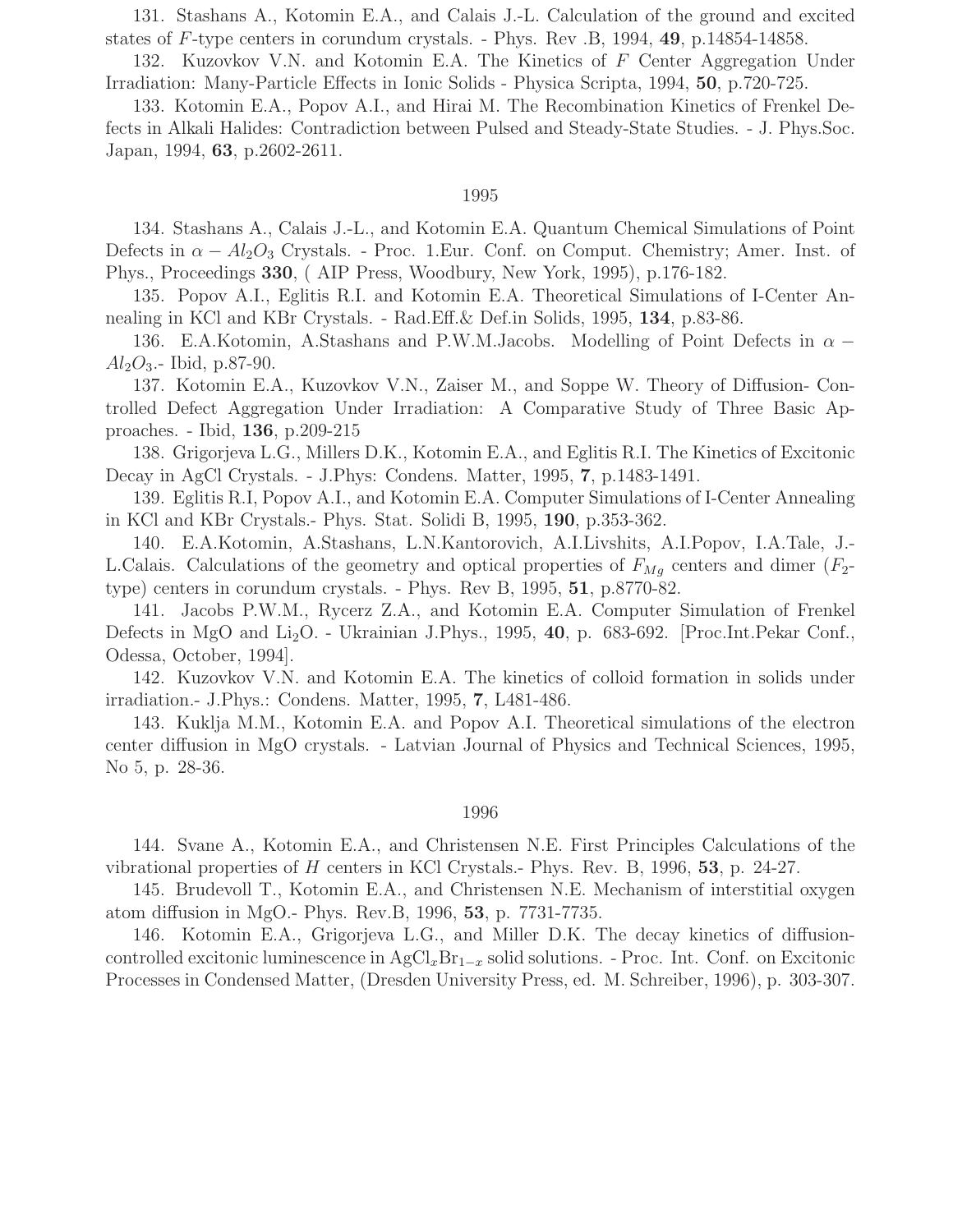147. Heifets E., Kotomin E.A., and Orlando R. Hartree-Fock simulation of Ag/MgO interface structure. - J. Physics: Condens. Matter, 1996, 8 , p. 6577 - 6584.

148. Eglitis R.I., Kuklja M.M., Kotomin E.A., Stashans A., and Popov A.I. Semi- empirical simulations of the electron centers in MgO. - Comp. Mater. Sci., 1996, 5, p. 298-306.

149. Kuzovkov V.N., Kotomin E.A., and von Niessen W. Effect of reactant spatial distribution in the  $A + B \rightarrow 0$  reaction kinetics in one dimension with Coulomb interaction. - Phys. Rev. E , 1996, 54, p. 6128-6138.

150. Popov A.I., Kotomin E.A., and Kuklja M.M. Quantum Chemical Calculations of the Electron Center Diffusion in MgO. - Phys. Stat. Solidi B, 1996, 195, p.61-66.

151. Kotomin E.A. and Kuzovkov V.N. Microscopic theory of colloid formation in solids under irradiation.- Mater. Sci & Eng. B, 1996, 37, p. 49-51.

152. Kotomin E.A., Kuklja M.M., Eglitis R.I., and Popov A.I. Quantum Chemical Simulations of the Optical Properties and Diffusion of Electron Centers in MgO Crystals. - Ibid., p. 212-214.

153. Grigorjeva L.G., Millers D.K., Kotomin E.A., Eglitis R.I, and Lerman A.A. Optical Properties of Silver Halide Fibers: Extrusion and Aging Effects. - J. Phys.D: Applied Physics, 1996, 29, p. 578-583.

154. Kotomin E.A., Svane A., Brudevoll T., Schulz W., and Christensen N.E. First-Principles Simulations of Interstitial Atoms in Ionic Solids. - Proc. Fall MRS Meeting, Boston, Symp. P.(Materials Theory, Simulations and Parallel Algorithms), 1996, 408, p. 509-512.

155. Kuzovkov V.N., Kotomin E.A., and W. von Niessen. The kinetics of the bimolecular  $A + B \rightarrow 0$  reaction in condensed matter: effects of non-equilibrium charge screening. - J. Chem. Phys., 1996, 105, p.9486-9492.

156. Kalnin Yu.R.H and Kotomin E.A. Many-particle peculiarities in the  $A + B \rightarrow B$ bimolecular reaction kinetics. The effect of sink spatial distribution. - J. Phys.: Condens. Matter, 1996, 8, 6729- 6735.

157. Kalnin Yu.H. and Kotomin E.A. A comparison of the effective medium and modified Smoluchowski equations for the reaction rate of diffusion-controlled reactions. - J. Nuclear Mater., 1996, **232**, 253-255.

158. Heifets E. and Kotomin E.A. The electronic and atomic structure of Ag/MgO interface. -Latvian Journal of Physics and Technical Sciences, No 5, 53-70 (1996).

## 1997

159. Puchin V.E., Shluger A.L., Gale J.P., Kotomin E.A., Günster J., Brause M. and Kempter V. Atomic structure of the  $(0001)$  corundum surface. - Surf. Sci., 1997, 370, p. 190-200.

160. Zhukovskii Yu.F., Kotomin E.A., Nieminen R., and Stashans A. Quantum chemical simulations of free and bound hole polarons in corundum crystals. - Comput. Mater. Sci., 1997, 7, p. 285-294.

161. Puchina A.V., Puchin V.E., Kotomin E.A., and Reichling M. Ab initio study of the F center in  $CaF<sub>2</sub>$  crystal. - Preprint Int. Center for Theor. Phys.,  $IC/97/112$ .

162. Jacobs P.W.M., Kotomin E.A., Christensen N.E. and Brudevoll T. Theory of diffusion and aggregation of radiation-induced defects in MgO and  $\alpha - Al_2O_3$  crystals. - Materials Science Forum (Trans Tech Publications Ltd., Switzerland, 1997), Proc. Int. Conf. on Defects in Insulating Materials (ICDIM-96), p. 391-394.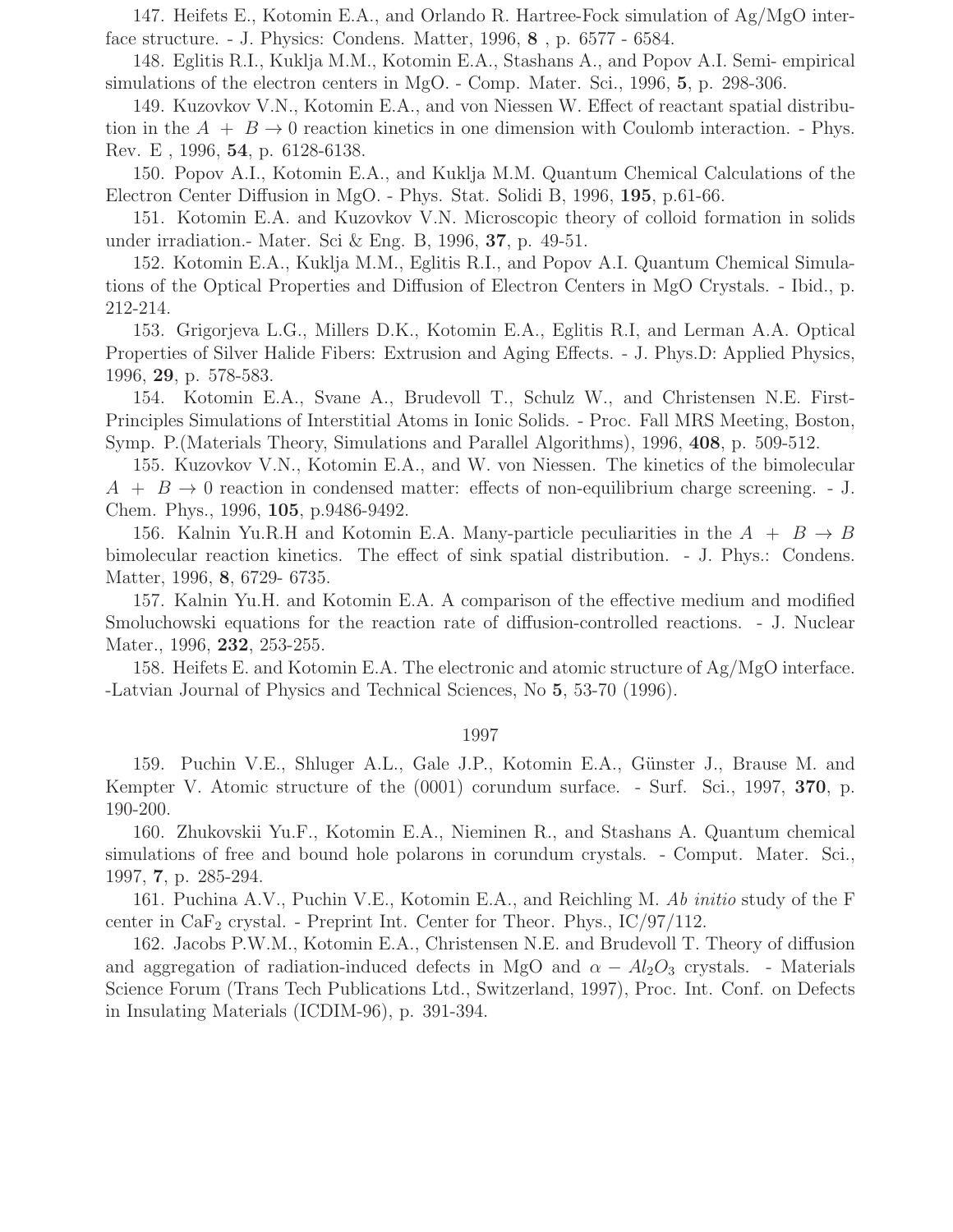163. Kotomin E.A. and Kuzovkov V.N. The kinetics of radiation-induced defect accumulation in ionic solids. - Ibid., p. 387-391.

164. Puchin V.E., Gale J.P., Shluger A.L., Kotomin E.A., Günster J., Brause M. and Kempter V. Atomic structure of the (0001) corundum surface. - Ibid., p. 633-636.

165. Zhukovskii Yu.F., Kotomin E.A., Nieminen R., Devreese J.T., and Stashans A. Quantum chemical simulations of bound hole polarons  $(V_{Mg}$  centers) in corundum crystals.- Proc. SPIE ( Int. Conf. on Advanced Optical Materials and Devices, AOMD-96, Riga, August 1996), vol 2967 , p. 153-158.

166. Eglitis R.I. and Kotomin E.A. Calculations of F centers in KNbO<sub>3</sub>, Ibid., p.150-152.

167. Jacobs P.W.M., Kotomin E.A., and Evarestov R.A. Formation, diffusion and aggregation of radiation- induced defects in MgO and  $\alpha - Al_2O_3$  crystals. - Ibid., p. 132-137.

168. Kotomin E.A. Semi-empirical simulations of radiation defects in oxide materials. - Computer Modelling of Electronic and Atomic Processes in Solids ed. R.C.Tennyson and A.E.Kiv (Proc. NATO workshop on the Electronic and Space Materials Wroclaw, Poland, May 1996), NATO ASI series , (Kluwer Academic Publishers, Dordrecht/Boston/London, 1997) p.51-59.

169. Heifets E., Dorfman S., Fuks D., and Kotomin E.A. Atomistic Simulations of the (001) surface structure for  $BaTiO<sub>3</sub>$ . Thin Solid Films, 1997, 296, p.76-78.

170. Kuklja M.M., Kotomin E.A., Popov A.I. Semi-empirical simulations of F-center diffusion in KCl crystals.- J. Phys. Chem. Solids, 1997, 58, p. 103-106.

171. Kuzovkov V.N. and Kotomin E.A. Theory of diffusion-controlled colloid formation in irradiated solids. - Solid State Ionics, 1997 (Proc. Int. Conf. on Reactivity of Solids, Hamburg, 1996), 101-103, p.451-455.

172. Kotomin E.A., Jacobs P.W.M., Christensen N.E., Brudevoll T., Kuklja M.M., and Popov A.I. Calculations of diffusion and aggregation energies for intrinsic defects in MgO . - Defects and Difusion Data (Proc. Int. Conf. on Diffusion in Materials, DIMAT-96, Nordkirchen, 1996), 1997, pt. A, 143-147, p.1231-36.

173. Zhukovskii Yu.F., Sokol A., Kotomin E.A., Catlow C.R.A., and Nieminen R. Semiempirical supercell calculations of bound hole polarons ( $V_{Mg}$  centers) in  $\alpha - Al_2O_3$  crystals. - J. Phys.: Condens. Matter, 1997, 9, 3559-73.

174. Eglitis R.I, Christensen N.E., Kotomin E.A., Postnikov A., and Borstel G. First principles and semi-empirical calculations for F centers in  $KNbO_3$ . - Phys. Rev. B, 1997, 56, p. 8599-8604.

175. Kotomin E.A., Eglitis R.I., and Popov A.I. Charge distribution and optical properties of  $F^+$  and F centers in KNbO<sub>3</sub> crystal. - J.Phys.: Condensed Matter, 1997, 9, L315-321.

176. Grigorjeva L., Millers D.K., Popov A.I., Kotomin E.A. and Polzik E.S. Luminescence Properties of  $KNbO_3$  crystals. - J. Lumin., 1997, **72-74**, (Proc. Int. Conf. on Lumin., Prague, August 1996), p. 672-674.

177. Kalnin Yu.R., Zvejnieks G. and Kotomin E.A. The diffusion-controlled energy transfer rate for a paired sink distribution. - Phys. Status Solidi B, 1997, 201, p. 339-342.

178. Grigorjeva L., Millers D., Kotomin E.A., and Polzik E.S. Transient optical absorption in KNbO<sub>3</sub>crystals irradiated with pulsed electron beam. -Solid State Comm., 1997, 104, p. 327-330.

179. Dorfman S., Heifets E., Fuks D., Kotomin E.A., and Felsteiner J. Surface relaxation in ferroelectric perovskites: an atomistic study. - Proc. MRS meeting (Boston, December 1996)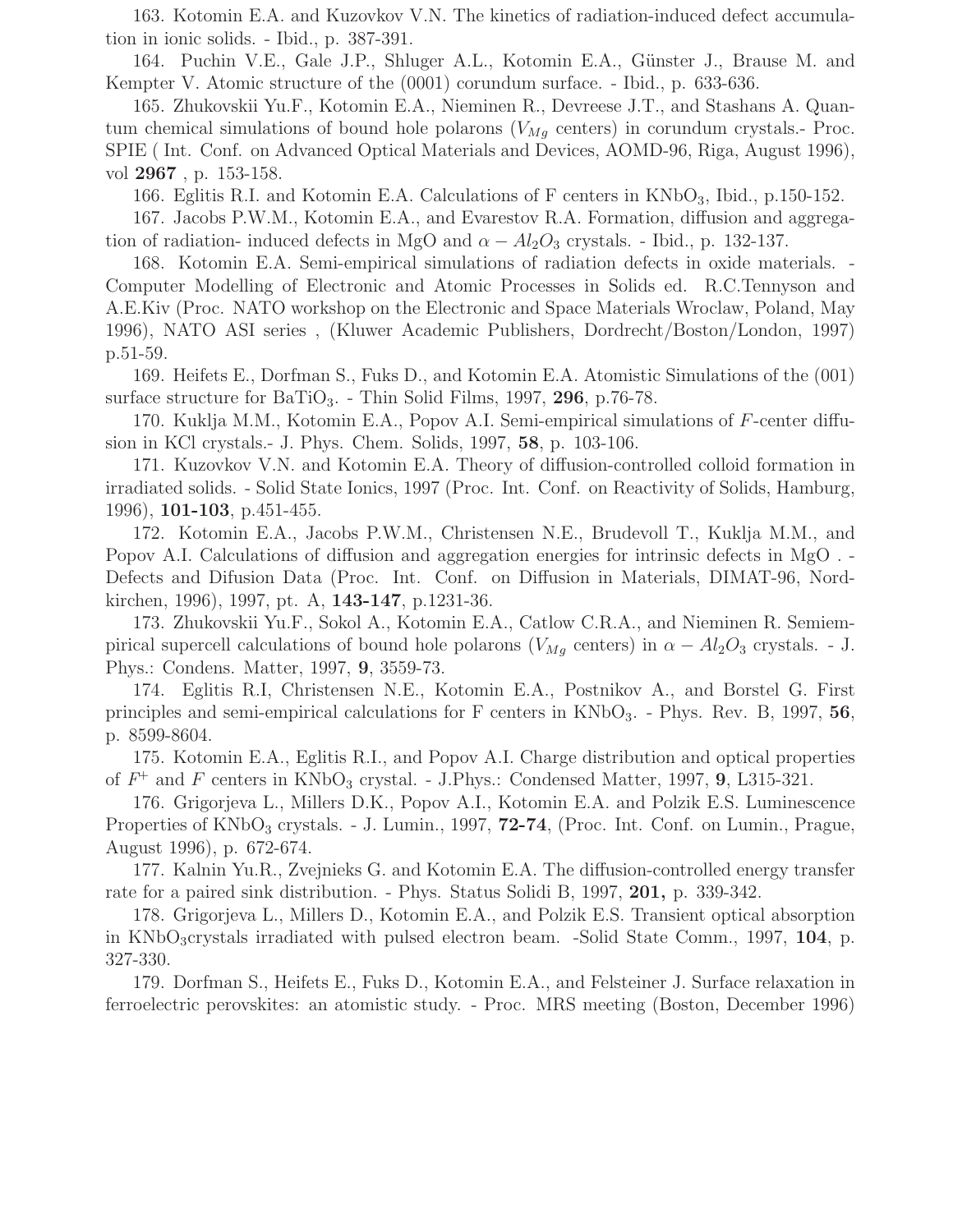Materials for Smart Systems II, 1997, v. 459, p.219-225.

180. Puchin V.E., Kotomin E.A., and Shluger A.L. Atomic structure of the (0001) corundum surface. Proc. MRS meeting (Boston, December 1996), 1997, v. 453, p. 721-726.

181. Kotomin E.A. and Kuzovkov V.N. Theory of Diffusion-Controlled Colloid Formation in Irradiated Solids. - -Latvian Journal of Physics and Technical Sciences, 1997, No 1, p. 3-15.

182. Kalnin Yu.R.H., Zvejnieks G., and Kotomin E.A. The effect of particle generation function on the rate of diffusion-controlled  $A + B \rightarrow B$  reaction with a permanent particle source.- Chem. Phys. Lett., 1997, 270, p. 229-233.

183. Kotomin E.A., Kuzovkov V.N., and von Niessen W. Pattern formation and unusual  $A + B \rightarrow 0$  reaction kinetics between charged reactants in low dimensions. - Proc. MRS, 1997, 463 (Statistical Mechanics and Physics and Biology), p. 275-280.

### 1998

184. Kotomin E.A. and Kuzovkov V.N. Microscopic theory of diffusion-controlled defect aggregation. – Comput. Mater. Sci., 1998, 10, p. 22-27.

185. Kotomin E.A., Christensen N.E., Eglitis R.I., and Borstel G. A comparative study of the electronic and atomic structure of F centers in ferroelectric  $KNbO<sub>3</sub>$ : ab initio and semiempirical calculations. – Comput. Mater. Sci. 1998, 10, p.339-345.

186. Fuks D., Dorfman S., Heifets E., Kotomin E., and Gordon A. Atomistic study of surface polarisation in superconducting perovskites. - In: "Structure and Evolution of Surfaces", Proc. MRS, 1998, 440,p. 305-310.

187. Dorfman S., Fuks D., and Kotomin E.A. Comparative study of (001) surface relaxation for some titanates. - Thin Solid Films, 1998, 318, p. 65-68.

188. Zhukovskii Yu.F., Heifets E., Kotomin E.A., and Nieminen R.M. Ab initio study of the electronic and atomic structure of the  $Ag/MgO$  interface.-.Proc. 7 Europ. Conf. on Applications of Surfaces and Interface Analysis (ECASIA-97, Göteborg, June 1997), p. 117-120.

189. Zhukovskii Yu.F., Alfredsson M., Hermansson K., Kotomin E.A., and Nieminen R.M. Ab simulations of CO adsorption on both clean and Ag-predosed (0001) corundum surfaces. - Ibid., p.197-200.

190. Kotomin E.A., Popov A.I., and Stashans A. Computer Modelling of Radiation Damage in Cation Sublattice of Corundum. - Phys. Stat. Solidi, 1998, B 207, p. 69-73.

191. Kotomin E.A. and Popov A.I. Radiation-Induced Point Defects in Simple Oxides. - Proc. Int. Conference on Radiation Effects in Insulators (REI-9), Nuclear Instruments and Methods, 1998, B 141, p.1-15.

192. Huisinga M., Bouchaala N., Bennewitz R., Reihling M., Kotomin E.A., Matthias E., Kuzovkov V.N., and von Niessen W. The kinetics of  $\text{CaF}_2$  Metalization Induced by Low-Energy Electron Irradiation. - Ibid., p. 79-84.

193. Zhukovskii Yu.F., Alfredsson M., Hermansson K., Heifets E., and Kotomin E.A. Ab *initio* simulations of silver film adhesion on  $A_2O_3$  (0001) and MgO (001) surfaces. - Ibid., p. 73-78.

194. A.V.Puchina, V.E. Puchin, E.A. Kotomin, and M.Reichling, Ab initio study of F centers in  $CaF<sub>2</sub>$  crystals. - Solid State Comm., 1998, 106, p. 285-288.

195. Kuzovkov V.N., Kotomin E.A.and W. von Niessen. The discrete-lattice theory of colloid formation in irradiated solids. - Phys. Rev. B, 1998, 58, p.8454-63.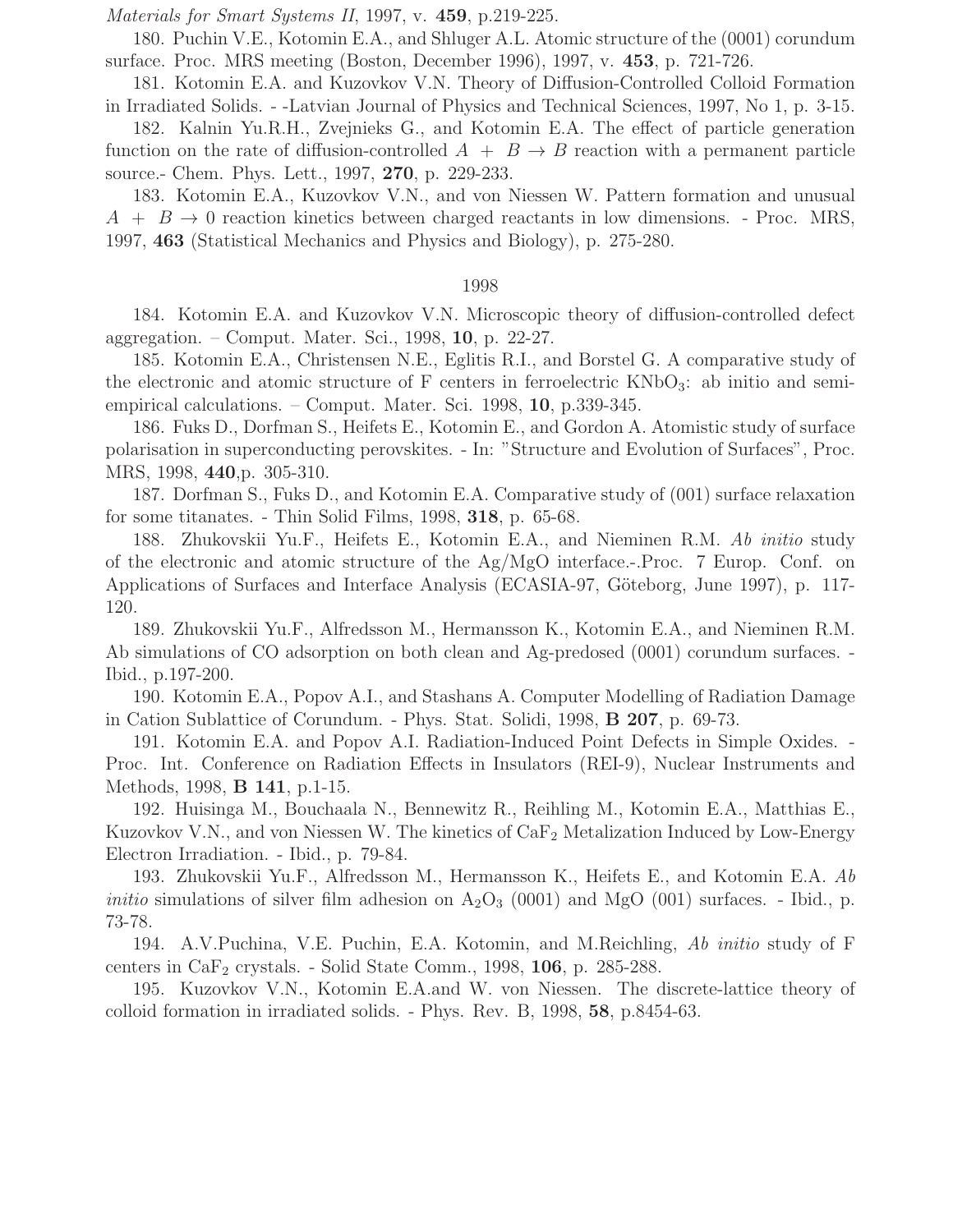196. Heifets E., Dorfman S., Fuks D., Kotomin E.A., and Gordon A. Atomistic simulation of  $SrTiO<sub>3</sub>$  (001) surface relaxation. - J. Phys.:Cond. Matter, 1998, 10, L 347-353.

197. Heifets E., Zhukovskii Yu., Kotomin E.A., and Causa M. The adhesion nature of Ag/MgO  $(100)$  interface: an ab initio study. - Chem. Phys. Lett., 1998, 283, p. 395-401.

198. Popov A.I. and Kotomin E.A. A simple analysis of the  $H_A$  centre destruction temperature for doped alkali halides. - Solid State Comm., 1998, 106, p. 289- 291.

199. Heifets E., Dorfman S., Fuks D., Kotomin E.A., and Gordon A. (001) surface structure in  $SrTiO<sub>3</sub>$ . Atomistic study. - Surface Reviews and Letters, 1998, 5, p. 341-346.

200. Kalnin Yu.R. and Kotomin E.A. Modified Maxwell-Garnett equation for the effective transport coefficients in inhomogeneous media.-J. Phys.A: General/ Math., 1998, 31, p.7227-34.

201. Eglitis R.I., Kotomin E.A., and Borstel G. Semi-empirical Calculations of Hole Polarons in MgO and  $\rm{KNbO}_3$  Crystals. - Phys. Status Solidi, 1998, **B** 208, p. 15-20.

202. Dorfman S., Fuks D., Gordon A., Kotomin E.A., and Wyder P. Magnetic field tuning of the smart material domain structure. - Proc. SPIE, 1998, 3324, p.276-286.

203. Eglitis R.I., Kotomin E.A., Postnikov A.V., Christensen N.E., and Borstel G. Firstprinciples and semi-empirical calculations for the  $F$  centers in  $KNbO<sub>3</sub>$  and Li impurity in KTaO3. In: First Principles Calculations for Ferroelectrics (5th Williamsburg Int. Workshop, ed. R.Cohen, Woodbury, N.Y., AIP Conference Proceedings 436, p. 207-216, 1998).

204. Eglitis R.I., Kotomin E.A., Borstel G., and Dorfman S. Semi-empirical calculations of Nb ion positions in doped KTaO<sub>3</sub> crystals. - J. Phys.:Cond. Matt., 1998, 10, p. 6271-76.

205. Eglitis R.I., Kotomin E.A., and Borstel G. Quantum Chemical Calculations of KTN Solid Solutions. – Solid State Comm., 1998, 108, p. 333-336.

206. Bouchaala N., Kotomin E.A., Kuzovkov V.N., Reichling M. F center aggregation kinetics in low-energy electron irradiated LiF. - Solid State Comm., 1998, 108, p.629-633.

### 1999

207. Millers D.K., Grigorjeva L., Kotomin E.A. Primary Radiation Defect Creation and Separation in AgBr. - Proc. Int. Conf. on Defects in Ionic Solids (Keele, July 1998), Radiation Effects and Defects in Solids, 1999, 150, p.185-191.

208. Jacobs P.W.M., Kotomin E.A., Eglitis R.I. Semi-empirical INDO and shell-model calculations for perovskites. - Radiation Effects and Defects in Solids, 1999, 151, p.243-247.

209. Yohum H.M., Ucer K.B., Williams R.T., Sheldon P.A., Nagirnyi A., Denks V., Grigorjeva L., Millers D.K., Kotomin E.A. Short- pulse excitation and spectroscopy of  $KNbO_3$ ,  $LiNbO<sub>3</sub>$  and KTiPO<sub>4</sub>. - Radiation Effects and Defects in Solids, 1999, 150, p.271-276.

210. Monge M.A., Gonzalez R., Munoz-Santiuse J.E., Pareja R., Chen Y., Kotomin E.A., Popov A. Photoconversion and Dynamic Hole Recycling in Anion Vacancies in Neutron-Irradiated MgO Crystals. - Phys. Rev. B, 1999, 60, p. 3787–3791.

211. Kuklja M.M., Stefanovich E.V., Kotomin E.A., Popov A.I. Gonzalez R., Chen Y. Ab initio and semi-empirical simulations of H<sup>−</sup> centers in MgO crystals. - Phys. Rev. B, 1999, 59, p.1885–1890.

212. Gonzalez R., Monge M.A., Munoz-Santiuse J.E., Pareja R., Chen Y., Kotomin E.A., Kuklja M.M., Popov A.I. Photoconversion of  $F$ -type centers in thermochemically reduced MgO single crystals. - Phys. Rev. B, 1999, 59, p. 4786-4790.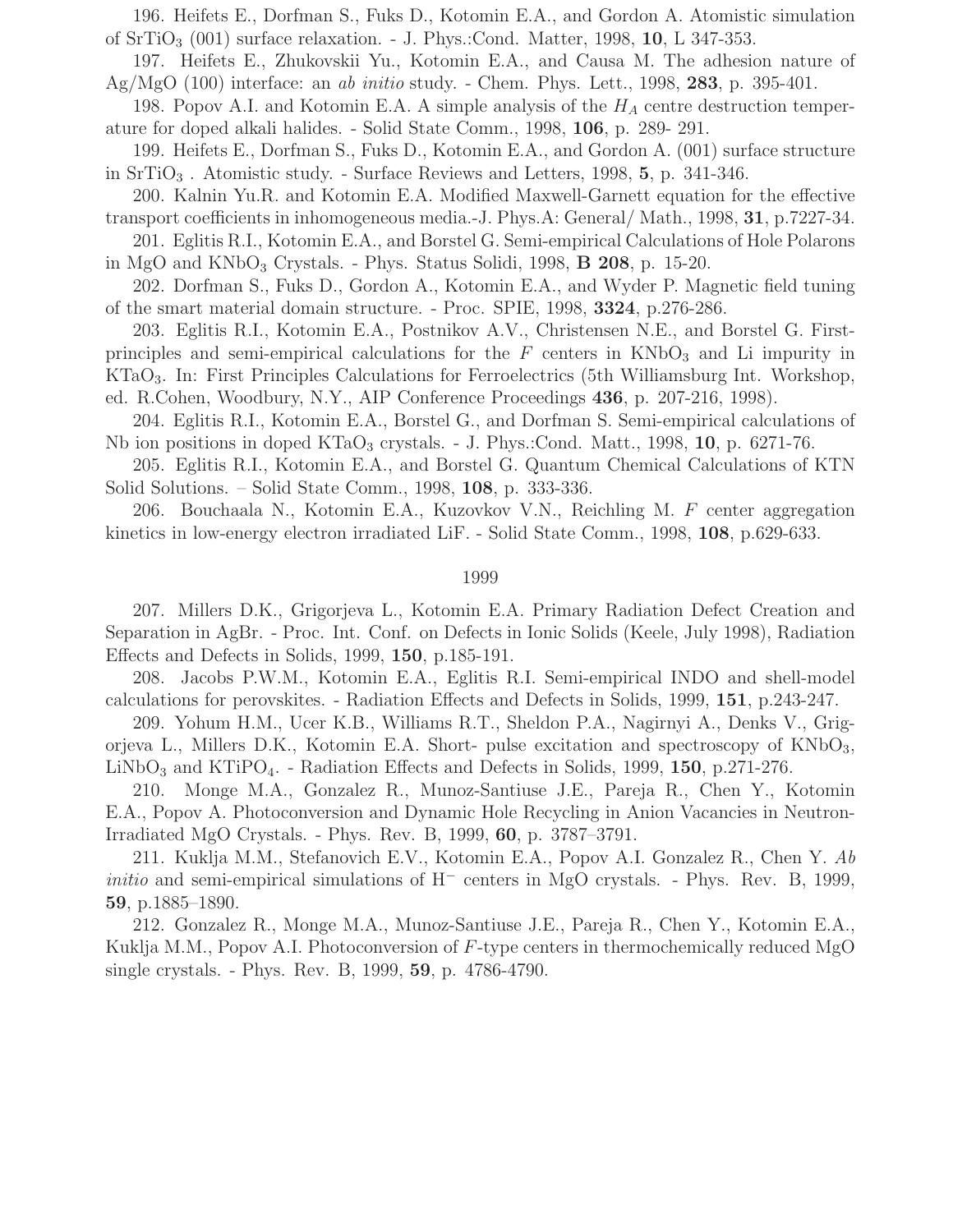213. Eglitis R.I., Kotomin E.A., Postnikov A.V., Christensen N.E., Borstel G., Philpott M.R. Computer simulations of defects in perovskites  $\rm{KNbO}_3$  crystals. – Ferroelectrics, 1999, 229, p. 69-75. (Proc. 2nd Asian Meeting of Ferroelectrics, Singapore, 1998).

214. Kotomin E.A., Eglitis R.I, Postnikov A.I., Borstel G., Christensen N.E. First-principles and semi-empirical calculations for bound hole polarons in  $KNbO_3$ . - Phys. Rev. B, 1999, 60, p. 1-5.

215. Monge M.A., Gonzalez R., Popov A.I., Pareja R., Chen Y., Kotomin E.A., Kuklja M.M. The dynamics of the hydrade ion in MgO crystals. - In: *Defect and Diffusion Forum*, 1999, 169/170, p. 1-11.

216. Zhukovskii Yu.F., Kotomin E.A., Jacobs P.W.M., Stoneham A.M., Harding J.H. A comparative study of the  $Ag/MgO (100)$  and  $(110)$  interfaces. - Surf. Sci., 1999, 441, p. 373–383.

217. Heifets E., Kotomin E.A., and Borstel G. Atomistic Simulations of the (110) Surface Relaxation for Perovskite Titanates. - Surf. Reviews and Letters, 1999, 6, p.1215-1219. (Proc. ICSOS-6, Vancouver, July 1999), p.1215-1219.

# 2000

218. Jacobs P.W.M., Kotomin E.A., Eglitis R.I. Semi-empirical defect calculations for the perovskite  $KNbO_3. - J. Phys.: Cond. Matt., 2000, 12, p.569-574.$ 

219. Kotomin E.A., Heifets E., Jacobs P.W.M., Borstel G., Goddard W.A. Theoretical simulations of surface relaxation for perovskite titanates. - In: *Proc. NATO ARW on Defects* and Surface- Induced Effects in Advanced Perovskites, Riga, August 1999 (Kluwer 2000), p. 209-220.

220. Christensen N.E., Kotomin E.A., Eglitis R.I., Postnikov A.V., Novikov D.L., Tinte S., Stachiotti M.G., Rodriguez C.O. Theoretical modelling of  $KNbO<sub>3</sub>$  perovskites without and with defects. - Ibid., p. 3-16.

221. Kotomin E.A., Eglitis R.I., Borstel G. Quantum chemical modelling of point defects in  $KNbO<sub>3</sub>$  perovskite crystals. - (Proc. EuroMRS Meeting, Symposium C), Comput. Mater. Sci., 2000, 17 p. 290-298.

222. Zhukovskii Yu., Kotomin E.A., Jacobs P.W.M., Stoneham A.M., Harding J.H., Modelling of silver adhesion on MgO (100) surface with defects. - J. Phys.: Cond. Matter, 2000, 12, p.55-66.

223. Kotomin E.A., Eglitis R.I., Borstel G., Grigorjeva L.G., Millers D.K., Pankratov V. - Theoretical and Experimental Study of Radiation Defects in KNbO<sub>3</sub> Perovskite Crystals. -Proc. Int. Conference on Radiation Effects in Insulators (REI-10). Nucl. Instr. Meth., 2000, B166-167 , p. 299-304.

224. Monge M.A., Gonzalez R., Munos Santiuste J.E., Pareja R., Chen Y., Kotomin E.A., Popov A.I., Photoconversion of F<sup>+</sup> Centers in Neutron- Irradiated MgO. - Ibid., p. 220-224.

225. Kotomin E.A., Heifets E. Atomistic Simulation of  $\rm SrTiO_3$  and  $\rm BaTiO_3$  (110) Surface Relaxations. - Thin Solid Films, 2000, 358 , p.1-5.

226. Zhukovskii Yu., Kotomin E.A., Jacobs P.W.M., Stoneham A.M., Ab initio modelling of metal adhesion on oxide surfaces with defects. - Phys. Rev.. Lett., 2000, 84, p.1256-1260.

226. Fuks D, Dorfman S., Zhukovskii Yu, Kotomin E.A., Stoneham A.M. Theoretical Analysis of the Growth Mode for the Metallic Films on Oxide Substrates. - Phys. Rev. Lett., 2000, 85, p.4333-4336.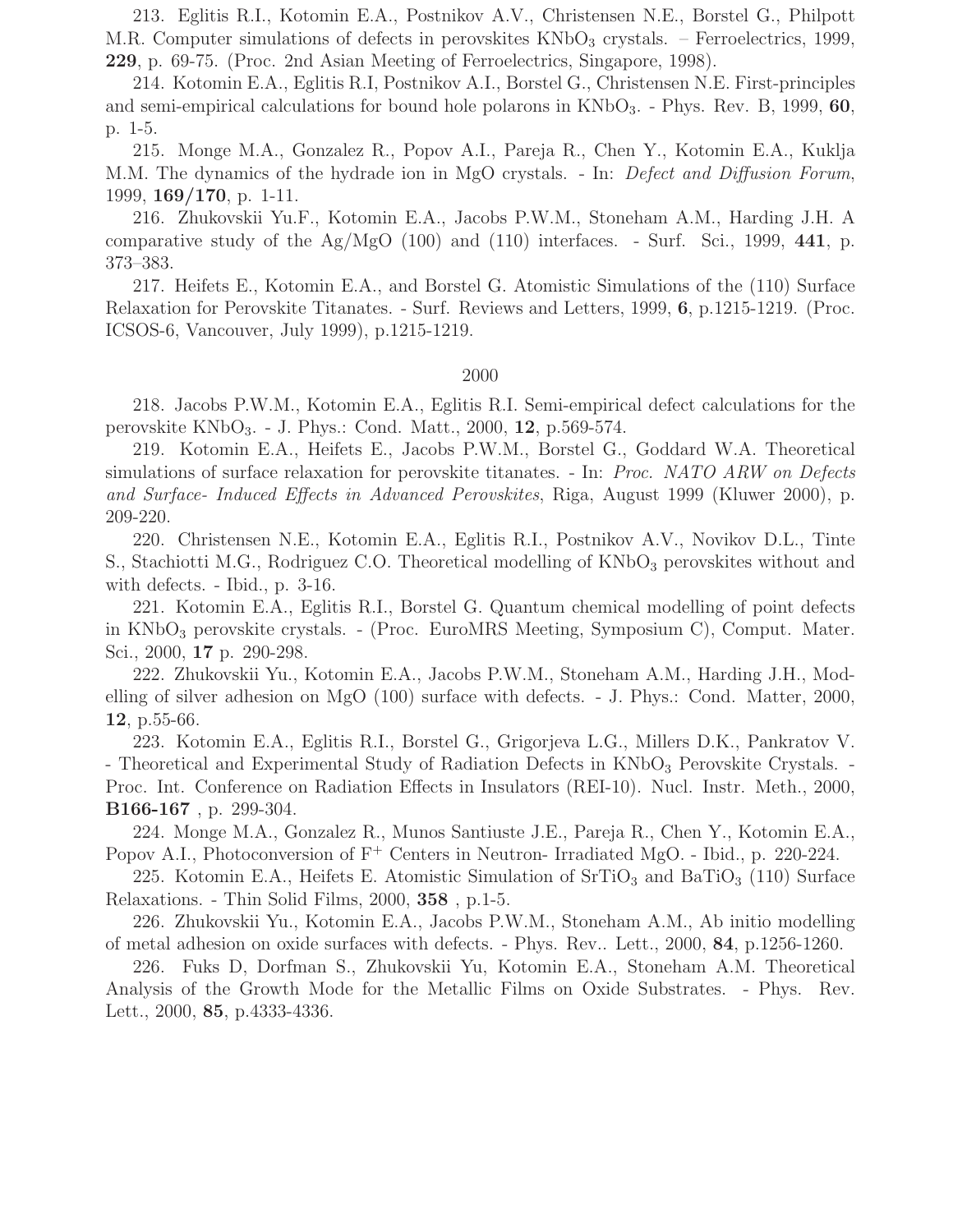227. Monge M.A., Popov A.I., Ballesteros C, Gonzalez R., , Chen Y., Kotomin E.A. Formation of Anion Vacancy Clusters and Nano Cavities in Thermochemically Reduced MgO Single Crystals. – Phys. Rev. B, 2000, 62, p. 9299-9304.

228. Heifets E., Kotomin E.A., Jacobs P.W.M. Calculations of the Atomic Structure of  $KNbO<sub>3</sub>$  (110) Surface.- Thin Solid Films, 2000, **374**, p.64-69.

229. Heifets E., Kotomin E.A., Maier J. Semi-empirical Simulations of Surface Relaxation for Perovskite Titanates.- Surface Science 2000, 462, p.19-36.

230. Eglitis R.I., Kotomin E.A., Borstel G. Quantum Chemical Modelling of Perovskite Solid Solutions. - J. Phys.:Cond. Matt., 2000, 12, p.L431-434.

231. Borstel G., Kotomin E.A., Eglitis R.I., Heifets E. Computer Modelling of Point Defects, Impurity Self-Ordering effects and Surfaces in Advanced Perovskite Ferroelectrics. - Acta Physica Polonica, 2000, 98, p.469-481.

232. Kotomin E.A., Eglitis R.I., and Borstel G. Quantum chemical modelling of electron polarons and excitons in ABO<sup>3</sup> perovskites. - J. Phys.:Cond. Matt., 2000, 12, p.L557- 562.

233. Borstel G., Kotomin E.A., Eglitis R.I., Heifets E. Computer Modelling of Defects and Surfaces in Advanced Perovskites. – Jap. Journal of Applied Phys., 2000, 39, suppl. 39-1, p.24-28.

## 2001

234. Eglitis R.I., Kotomin E.A., Borstel G. Quantum Chemical Modelling of Polarons and Perovskite Solid Solutions. – Comput. Mater. Science, 2001, 21, p. 530-534.

235. Kalnin J.R., Kotomin E.A., Kuzovkov V.N. Calculation of the Effective Diffusion Coefficient in Inhomogeneous Solids. - Defect and Diffusion Forum, 2001, 194-1, p. 163-167 (Proc. V Int. Conf. on Diffusion in Materials, Paris, July 2000).

236. Borstel G., Eglitis R.I., Kotomin E.A. Computer modeling of KTN solid solutions. - Proc. 12th Intern. Symp. on Applications of Ferroelectrics (ISAF, Hawaii), (S.K. Streiffer, B.J. Gibbson, and T. Tsurami, eds., Proc. IEEE, cat. No 00CH37076) 2001, vol.2, p. 671-674.

237. Zhukovskii Yu., Kotomin E.A., Fuks D., Dorfman S., Gordon A. Hartree–Fock study of adhesion and charge distribution on the Ag/MgO (001) interface. (Proc. Int. Conf. ICSOS-9, Madrid, July 2000) - Surf. Sci, 2001, 482-485, p. 66-72.

238. Vikhnin V.S., Eglitis R.I., Kotomin E.A., Kapphan S.E., Borstel G. New Polaronic-Type Excitons in Ferroelectric Oxides. - Proc. Williamsburg Meeting on Fundamental Physics of Ferroelectrics, H. Krakauer (ed.), AIP Conference Proc.,N.Y., 2001, vol. 582, p.228-239.

239. Heifets E., Eglitis R.I., Kotomin E.A., Borstel G. First-principles and semi-empirical calculations of atomic and electronic structure for the (100) and (111) Perovskite Surfaces. – Ibid., p. 201-210.

240. Heifets E.I., Kotomin E.A., Eglitis R.I., Cohen R.E. Calculations of perovskite surface relaxation. – Proc. Fall-2000 Meeting of Materials Research Society. C.B. Carter, X. Pan, K. Sickafus, H.L. Tuller (eds.), Symp. AA, 2001, p. AA 5.3.1-6 (Boston 2001).

241. Devreese J.T., Fomin V.M., Pokatilov E.P., Kotomin E.A., Eglitis R.I, and Yu. F. Zhukovskii. - Phys. Rev., 2001, B 63, p. 184304-1-6.

242. Popov A.I., Monge M.A., Gonzalez R., Chen Y., and Kotomin E.A. - Dynamics of F-center annihilation in thermochemically reduced MgO single crystals. – Solid State Comm., 2001, 118, p. 163-167.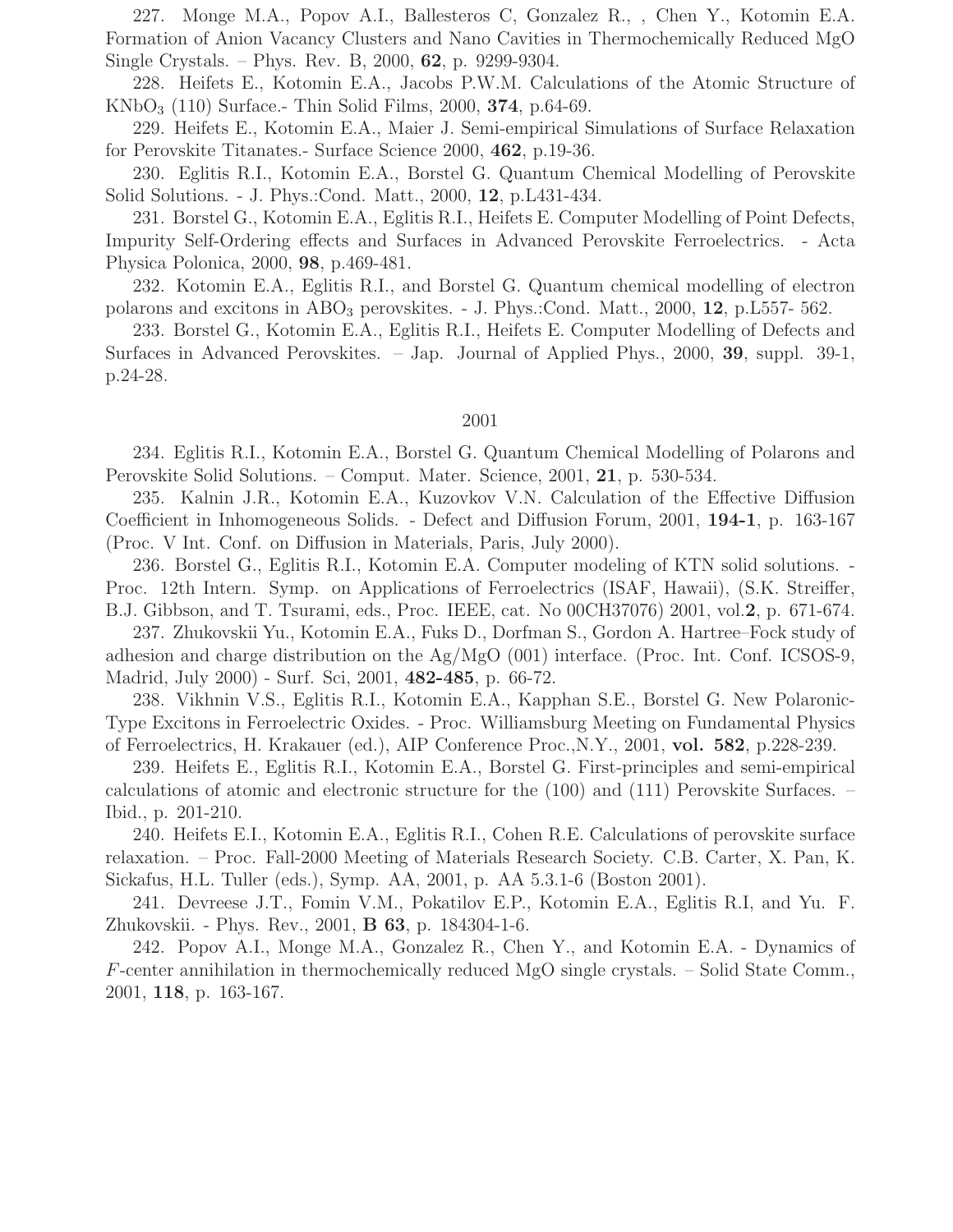243. Kuzovkov V.N., Popov A.I., Kotomin E.A., Monge M.A., Gonzalez R., and Chen Y. Kinetics of nanocavity formation based on F-center aggregation in thermochemically reduced MgO single crystals. – Phys. Rev., 2001, 64, 064102, (p.1-5).

244. Kotomin E.A., Kashcheyevs V., Kuzovkov V.N., Schwartz K., and Trautmann C. Modelling of primary defect aggregation in tracks of swift heavy ions in LiF. - Phys. Rev. B, 2001, 64, p. 144108 (1-7).

245. Heifets E., Eglitis R.I., Kotomin E.A., Maier J., and Borstel G. Ab initio modelling of surface structure for  $SrTiO<sub>3</sub>$  perovskite crystals. - Phys. Rev. B, 2001, 64, p. 235417 (p.1-5).

246. Heifets E., Kotomin E.A., Eglitis R.I., and R.E. Cohen. Calculation perovskite surface relaxation. - Mat. Res. Soc. Symp. Proc., 2001, vol. 654 , p. AA5.3.1-6.( MRS Spring-2001 Meeting, San Francisco, April 2001)

247. Eglitis R.I., Kotomin E.A., and Borstel G. Computer modelling of luminescence in  $ABO<sub>3</sub>$  perovskites. - Mat. Res. Soc. Symp. Proc., 2001, vol.667, p.G.1.8.1-6.

248. Vikhnin V.S., Eglitis R.I., Kotomin E.A., Kapphan S.E., and Borstel G. New polaronictype excitons in ferroelectric oxides: INDO calculations and experimental manifestation.- Mat. Res. Soc. Symp. Proc., 2001, vol. 677, p. AA4.15.1-6.

249. Vikhnin V.S., Eglitis R.I., Kapphan S:E., Kotomin E.A., and Borstel G. A new phase in ferroelectric oxides: the phase of charge transfer vibronic exciton. - Europhys. Lett., 2001, 56, p. 701-708.

250. Heifets E., Eglitis R.I., Kotomin E.A., and Borstel G. Calculations of surface structure for  $SrTiO<sub>3</sub>$  perovskite. – Mat. Res. Soc. Symp. Proc. 2001, vol.  $672$ , p.  $O9.1.1-6$ .

251. Yu. F. Zhukovskii, E.A. Kotomin, B. Herschend, K. Hermansson, and P.W.M. Jacobs. A first-principles study of the  $Ag/Al_2O_3$  (0001) interface. - Int. J. of Molec. Sci., 2001, 2, p. 271-280.

252. Dorfman S., Fuks D., Gordon A., Kotomin E.A., Wyder P. Some nonlinear properties of ferroelectric smart materials. – Physica B 2001, 304, p. 339-347.

253. Kotomin E.A., Kuzovkov V.N., Popov A.N. The Kinetics of Defect Aggregation and Metal Colloid Formation in Insulating Solids under Irradiation. - Radiation Defects and Effects in Solids, 2001, 155, p.113-125 (Proc. ICDIM-2000, Johannesburg)

254. Kashcheyevs V., Kotomin E.A., Kuzovkov V.N. Modelling of Metal Colloid Formation in Tracks of Swift Heavy Ions in Ionic Solids. - Ibid., p. 154-151.

255. E.A.Kotomin, R.I. Eglitis, J. Maier, and E. Heifets. Calculations of the atomic and electronic structure for  $SrTiO<sub>3</sub>$  perovskite thin films. - Thin Solid Films, 2001, 400, p. 76-80 ( Proc. EMRS, Symp. N, Strasburg, July 2001)

## 2002

256. Borstel G., Eglitis R.I., Kotomin E.A., and Heifets E. Modelling of defects and surfaces in perovskite ferroelectrics, J. of Crystal Growth, 2002, 237/239, p. 687-693.

257. Kalnin J.R., Kotomin E.A., and Maier J. Calculations of the effective diffusion coefficient for inhomogeneous media. - J. of Phys. Chem. Solids, 2002, 63, p. 449-454.

258. Fuks D., Dorfman S., Zhukovskii Yu., Kotomin E.A., and Stoneham A.M. Theory of the growth mode for a thin metallic film on an insulating substrate. - Surface Science, 2002, 499, p. 24-40.

259. D. Fuks, S. Dorfman, Yu. Zhukovskii, E.A. Kotomin, A.M. Stoneham. Effect of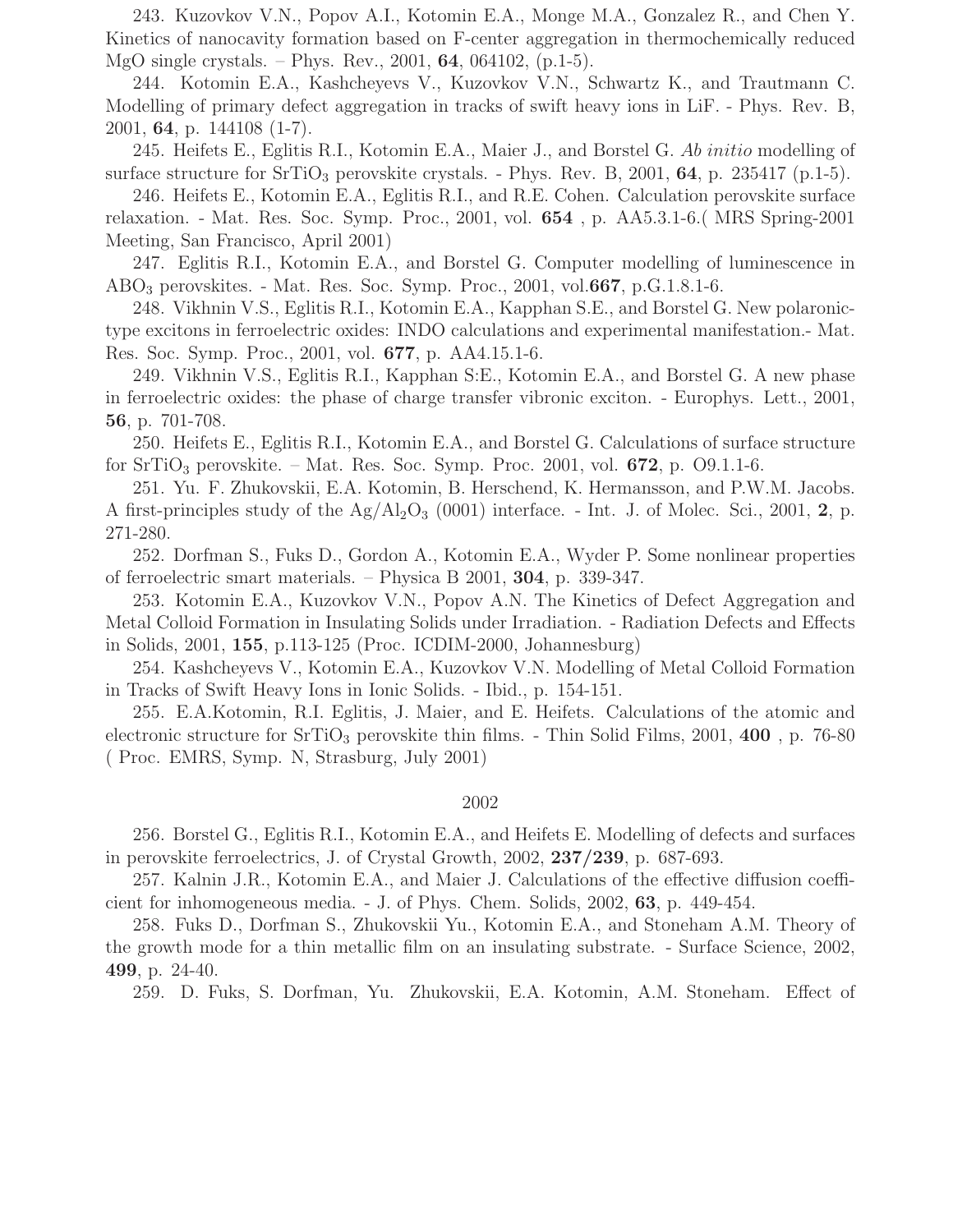electron correlation corrections on a phase competition in Ag film growth on MgO substrate. - Comput. Mater. Sci., 2002, 24, p. 66-71. (Proc. EMRS, Symp. A, Strasburg, July 2001).

260. E.A. Kotomin and R.A. Evarestov. Large-scale ab initio modelling of defects in perovskites: Fe impurity in  $SrTiO<sub>3</sub>$ . – Ibid., p. 14-20.

261. Yu. Zhukovskii, E.A. Kotomin, B. Herschend, K. Hermansson, and P.W.M. Jacobs. The adhesion properties of the Ag/corundum (0001) interface: an ab initio study. – Surf. Sci, 2002, 513, p.343-358.

262. E.A. Kotomin, Yu. Zhukovskii, S. Dorfman, D. Fuks. Atomistic theory of the growth mode for a thin metallic film on an insulating substrate. – in: *Proc. NATO ARW on Atomistic* Aspects of Epitaxial Growth, Corfu, June 2001, (ed.M. Kotrla, N.Papanicolaou, D. Vvedensky, L.Wille, Kluwer 2002), p. 525-534.

263. Vikhnin V., Eglitis R., Kapphan S., Borstel G., Kotomin E.A. Polaronic-Type Excitons in Ferroelectric Oxides. – Phys. Rev. B, 2002, 65, p. 104304, 1-11.

264. Kotomin E.A., Kuzovkov V.N., Popov A.I., Monge M.A., Gonzalez R., and Chen Y. Diffusion-controlled annihilation of F centers in thermochemically reduced MgO crystals. – Nucl. Instr. and Methods, 2002, B 191, (Proc. Radiation Effects in Insulators, REI-11, Lisbon, September 2001), p. 208-211.

265. Kotomin E.A., Maier J., Eglitis R., and Borstel G. Calculations of radiation- induced point defects, polarons and excitons in ferroelectric perovskites. – Ibid., p. 22-26.

266. Eglitis R., Kotomin E.A., Borstel G., and Vikhnin V.S. Computer modelling of point defects in perovskite crystals. – Ferroelectrics, 2002, 268, p. 479-484.

267. Eglitis R., Heifets E., Kotomin E.A., and Borstel G. Calculations of Atomic and Electronic Structure for (100) Surfaces of  $SrTiO<sub>3</sub>$  Perovskite. – Mat. Res. Soc. Symp. Proc., 2002, vol. 718, p. D10.16.1-6.( MRS Spring-2002 Meeting, San Francisco, April 1-5, 2002).

268. Eglitis R., Kotomin E.A., Christensen N.E., and Borstel G. Calculations of the Electronic and Atomic Structure and Diffusion of Point Defects in KNbO<sub>3</sub> Perovskite Crystals and Relevant KTN Solid Solutions. – Ibid, vol. 718, p. D11.11.1-6

269. Evarestov R.A., Eglitis R., Piskunov S., Kotomin E.A., and Borstel G. Large scale ab *initio* Simulations of Fe-doped SrTiO<sub>3</sub>. – Ibid., vol. **731**, p.W3.12.1-6.

270. Eglitis R., Vikhnin V.S., Kotomin E.A., Kapphan S.E., and Borstel G. Theoretical Prediction and Experimental Confirmation of Charge Transfer Vibronic Excitons and Their Phase in  $ABO<sub>3</sub>$  Perovskite Crystals. – Ibid., vol. **718**, p.D10.32.1-6.

271. Eglitis R., Kotomin E.A., Trepakov V.A., Kapphan S.E., and Borstel G. Quantum chemical modelling of electron polarons and green luminescence in PbTiO<sub>3</sub> perovskite crystals. – J. Phys.: Condens. Matter, 2002, 14, p. L 647-L653.

272. Kotomin E.A., Maier J., Stoneham A.M., Zhukovskii Yu.F., Fuks D., and Dorfman S. Ab initio Modelling of Metal Adhesion to Ceramics. – Proc. CIMTEC–10 (International Ceramics Congress, Florence, July 15-18, 2002, Techna Publishers, ed. P. Vincentini), Part C, vol.3, p.669-682.

273. Fuks D., Dorfman S., Zhukovskii Yu.F., Kotomin E.A., and Stoneham A.M. Thermodynamics of the Initial Stage of Growth for a Thin Metallic Film on an Insulating Substrate. – Ibid., p. 683-694.

274. Eglitis R.I., Kotomin E.A., and Borstel G. Quantum chemical modelling of electron polarons and charge transfer vibronic excitons in  $BaTiO<sub>3</sub>$  perovskite crystals.  $-$  J. Phys.: Condens. Matter, 2002, 14, p. 3735-3741.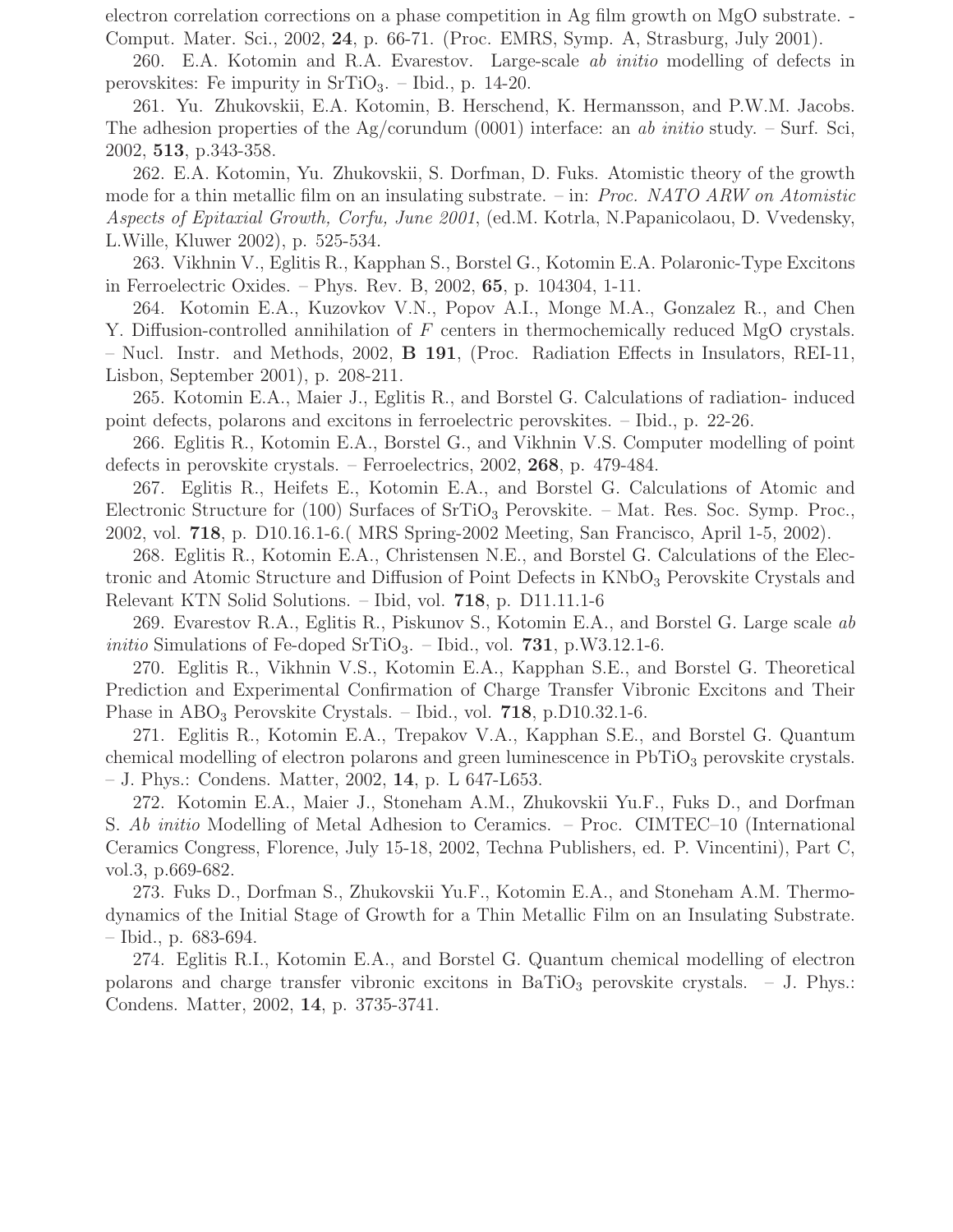275. Eglitis R.I., Kotomin E.A., and Borstel G. Quantum Chemical Modelling of Green Luminescence in ABO<sub>3</sub> Perovskites. – European J. of Physics B, 2002, 27, p.483-486.

276. Heifets E., Eglitis R.I., Kotomin E.A., Maier J., and Borstel G. First-principles calculations for  $SrTiO<sub>3</sub>$  (100) surface structure. – Surf. Sci., 2002, 513, p.211-220.

277. Heifets E., Eglitis R.I., Kotomin E.A. and Borstel G. Ab initio Calculations for  $SrTiO<sub>3</sub>$  (100) Surface Structure. – In: Proc. Williamsburg Meeting on Fundametal Physics of Ferroelectrics– 2002, R.E. Cohen and T. Egami (eds.), AIP Conf. Proc., 626, N.Y., 2002, p.285-293.

278. Kashcheyevs V., Kotomin E.A., and Kuzovkov V.N. Modelling of primary defect aggregation in tracks of swift heavy ions in alkali halides. – Surface and Coating Technology, 2002, C 158-159, p. 269-272.

279. Kotomin E.A., Heifets E., Eglitis R.I., Maier J., and Borstel G. Ab initio modelling of the atomic and electronic structure of  $\rm SrTiO_3$  (100) surfaces. – Computer Modelling and New Technologies, 2002, 6, N 2, p. 7-20.

## 2003

280. Zhukovskii Yu.F., Kotomin E.A., and Jacobs P.W.M. Large scale computer simulations of metal/oxide interfaces with defects. – Proc. SPIE, 2003 (Proc. Int. Conf. on Advanced Optical Materials and Devices, August 19-22, Riga), 5122, p.104-111.

281. Borstel G., Eglitis R., and Kotomin E.A. Computer modelling of point defects, polarons and excitons in perovskite ferroelectrics. – Ibid., p. 258-268.

282. Piskunov S., Evarestov R.A., Kotomin E.A., Eglitis R., and Borstel G. Large scale first-principles calculations of Fe-doped SrTiO<sub>3</sub>. – Ibid., p. 276-284.

283. Herschend B., Hermansson K., Alfredson M., Zhukovskii Yu.F., Kotomin E.A., and Jacobs P.W.M. Characterization of Metal-Ceramic Bonding in the Ag/MgO Interface from ab initio Calculations.  $-$  J. of Physical Chemistry B, 2003, 107, p. 11893-11899.

284. Kotomin E.A., Eglitis R.I., Borstel G., and Jacobs P.W.M. Modelling of Point Defects, Polarons and Excitons in Ferroelectric Perovskites. – Proc. NATO ASI on Computational Materials Science, Il Ciocco, Italy, 9-22 September 2001; Kluwer, Amsterdam, Berlin, Oxford,2003, p. 291-308.

285. Evarestov R.A., Piskunov S., Kotomin E.A., and Borstel G. Single Impurities in Insulators: Ab initio Study of Fe-doped SrTiO<sub>3</sub>. – Phys. Rev. B, 2003, 67, 064101, 9 pages.

286. Gunhold A., Beuermann L., Goemann K., Borchardt G., Kempter V., Maus- Friedrichs W., Piskunov S., Kotomin E.A., and Dorfman S. Study of the electronic and atomic structure of thermally treated  $SriO<sub>3</sub> (110)$  surfaces. – Surf. and Interface Analysis, 2003, 35, p.998-1003.

287. Kotomin E.A., Maier J., Zhukovskii Yu.F., Fuks D., and Dorfman S. Ab initio Modelling of Silver Adhesion on the Corundum (0001) Surface. – (Proc. EMRS, Symp. Q, Strasburg, June 18-21, 2002), Mater. Sci and Eng. C, 2003, 23, p. 247-252.

288. Eglitis R.I., Heifets E., Kotomin E.A., Maier J., and Borstel G. First-principles Calculations for Perovskite Thin Films. – Ibid., Symp. P, Materials Science and Semiconductor Procesing, 2003, 5, p. 129-134.

289. Eglitis R., Fuks D., Dorfman S., Kotomin E.A., and Borstel G. Large-scale Modelling of the Phase Transitions in KTN Perovskite Solid Solutions. – Ibid., Symp. P, p. 153-157.

290. Eglitis R., Kotomin E.A., G. Borstel, Kapphan S.E.,and Vikhnin V.S. Semi-empirical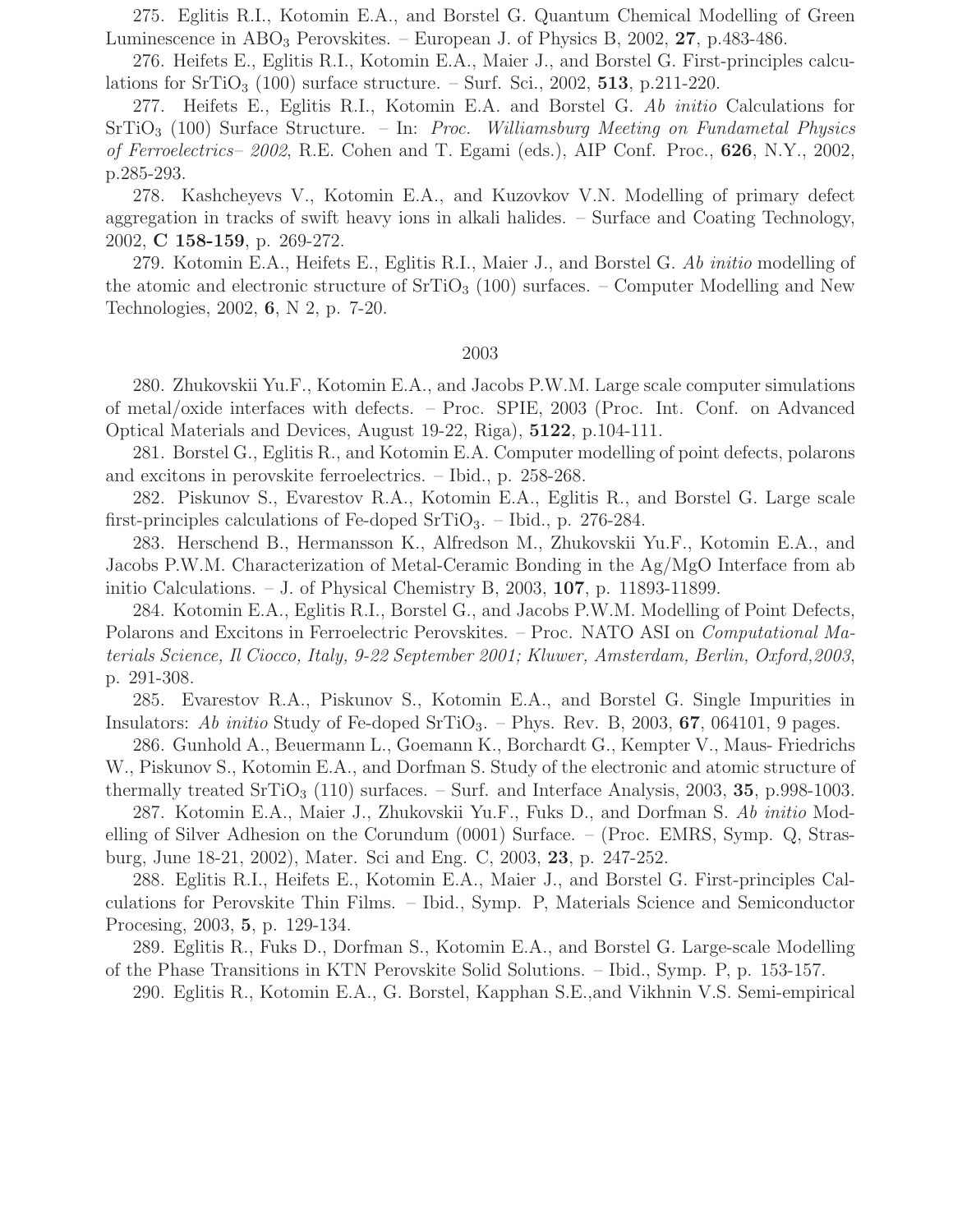Calculations of the Electronic and Atomic Structure of Polarons and Excitons in ABO<sub>3</sub> Perovskite Crystals. – Ibid., symp. A. Computational Materials Science, 2003, 27, p. 81-86.

291. Zvejnieks G., Kuzovkov V.N., Kotomin E.A., Zhukovskii Yu., Fuks D., Dorfman S., and Stoneham A.M. The kinetic MC modelling of reversible pattern formation in initial stages of thin metallic film growth on crystalline substrates. – Solid State Comm., 2003, 125, p. 463-467.

292. G. Borstel, R. Eglitis, E.A. Kotomin, and E. Heifets. Modelling of Defects and Surfaces in Perovskite Ferroelectrics. – Phys. stat. sol.(b)  $2003$ ,  $236$ , p.  $253-264$ .

293. R.A. Evarestov, E.A. Kotomin, E. Heifets, J. Maier, and G. Borstel. Ab initio Hartree– Fock Calculations of  $\text{LaMnO}_3$  (110) Surfaces. – Sol. St. Comm., 2003, 127, p.367-371.

294. Kotomin E.A. and Zhukovskii Yu. Ab initio Modelling of Metal Adhesion to Ceramics with Surface Defects. – In: Defects and Diffusion in Ceramics, An Annual Retospective V (Invited paper), Defects and Diffusion Forum, 2003, 218-220, p. 67-78.

295. Eglitis R.A., Kotomin E.A., Borstel G., and Vikhnin V.S. Quantum Chemical Modelling of Electron and Hole Polarons in  $ABO<sub>3</sub>$  Perovskites. – In: Fundamental Physics of Ferroelectrics 2003 (Williamsburg Int. Workshop, eds. P.K. Davies, D. Singh), AIP Conf. Proc., 2003, 677, p. 204-209.

296. Heifets E., Eglitis R., Kotomin E.A., Goddard III W.A., Borstel G.. Calculations of perovskite polar surface structures. – Ibid., p.210-219.

297. Eglitis R., Fuks D., Dorfman S., Kotomin E.A., Borstel G. and Trepakov V. Large scale quantum chemical modelling of the phase transitions in KTN solid solutions. – Ibid., p. 231-240.

298. Kotomin E.A., Heifets E., Maier J., Goddard W. A., Atomistic simulations of  $\text{LaMnO}_3$ polar surface. – Phys.Chem.Chem.Phys., 2003, 5, p.4180-4184.

## 2004

299. Kotomin E.A., E.Heifets, Dorfman, D.Fuks, A. Gordon and J.Maier. Comparative study of polar perovskite surfaces. – Surface Science, 2004, 566-568, p. 231-235. (Proc. Int. Conf. on Surface Science (ECOSS-22), Prague, September 2003).

300. Zhukovskii Yu., Kotomin E.A., Fuks D., Dorfman S. First principles simulations of the regular Cu/MgO(001) interface, Surface Science, 2004, 566-568, p. 122-129.

301. Zhukovskii Yu., Kotomin E.A., Fuks D., and Dorfman S. A comparative study of Ag and Cu adhesion on an MgO  $(001)$  surface. – Superlattices and Microstructures, 2004, 36, 63-72. (Proc. EMRS-2004, Symp. T).

302. E. Heifets, R. Eglitis, E.A. Kotomin, W.A. Goddard III, and G. Borstel. Ab initio calculations of the  $SrTiO<sub>3</sub>$  (110) polar surfaces. – Phys. Rev. B, 2004, 69, 035408 (7 pp.)

303. Yu.F. Zhukovskii, E.A. Kotomin, D. Fuks, S. Dorfman, and Stoneham A.M. Adhesion trends and growth mode of ultra-thin copper films on MgO. – J.Phys: Cond. Matter, 2004, 16, p.4881-4896.

304. Heifets E., Evarestov R.A., Kotomin E.A., Dorfman S., and Maier J. Atomistic modelling of polar  $\text{LaMnO}_3$  surfaces. – Sensors and Actuators, 2004 (Proc. 20th EMRS Spring Meeting, Strasburg, Symp. N), B 100, p. 81-87.

305. Zhukovskii Yu., Kotomin E.A., Fuks D., Dorfman S., Stoneham A.M., Sychev O., and Borstel G. First principles simulations of 2D Cu superlattices on MgO (001) surface. – Applied Surf. Sci., 2004, 226, p. 298-305. (Proc. 20th EMRS Spring Meeting, Strasburg, 2003.)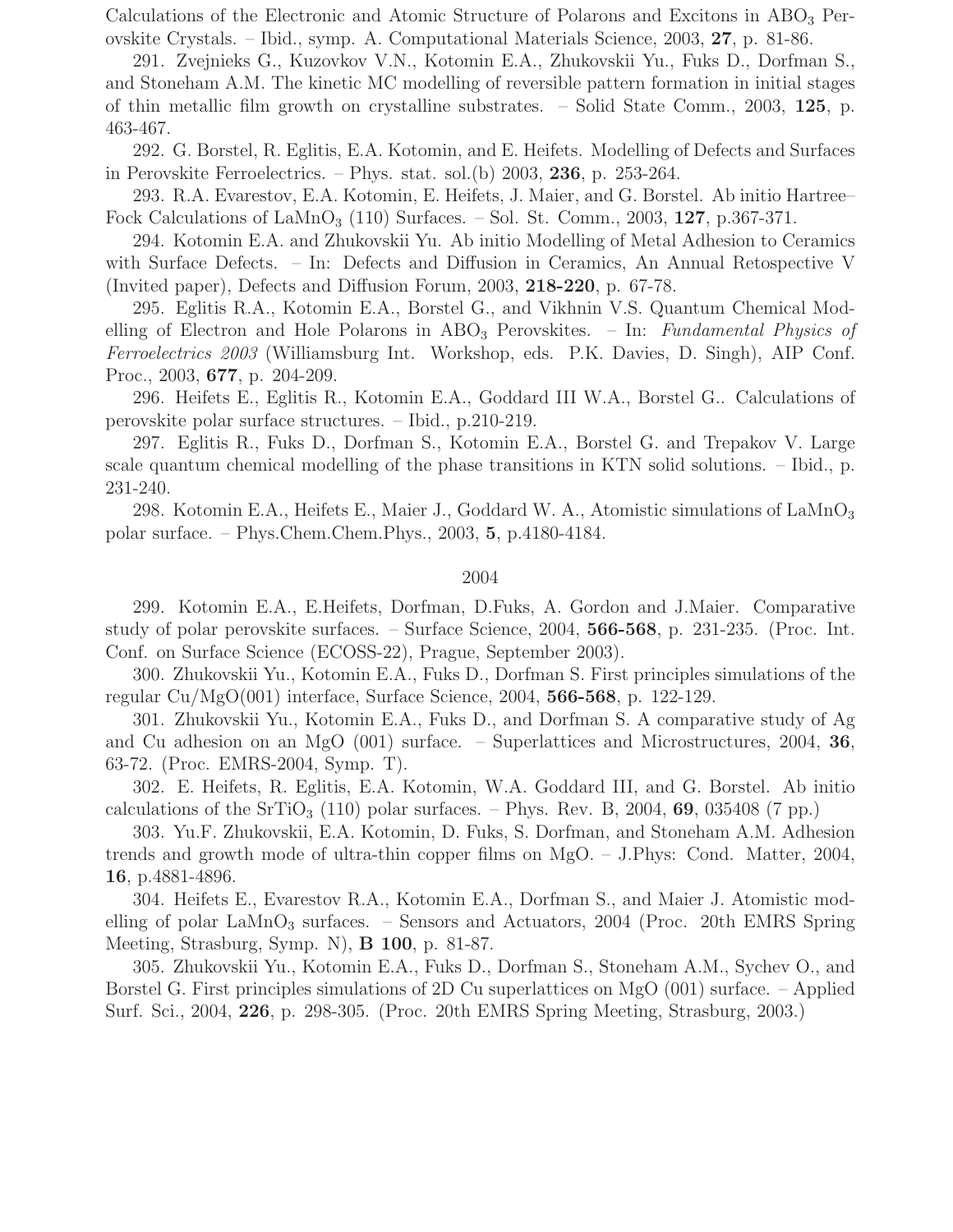306. Grigorjeva L., Millers D., Pankratov V., Williams R.T., Eglitis R., Kotomin E.A., and Borstel G. Experimental and Theoretical Studies of Polaron Optical Properties in KNbO<sub>3</sub> Perovskite. – Solid State Communications, 2004, 129, p. 691-696.

307. Zhukovskii Yu., Kotomin E.A. and Borstel G. Adsorption of single Ag and Cu atoms on regular and defective MgO (100) substrates: an ab initio study. – Vacuum, 2004, 74, p. 235-240.

308. Eglitis R., Kotomin E.A., Borstel G. Large scale computer modelling of point defects, polarons and perovskite solid solutions. – Defect and Diffusion Forum, 2004, 226-228, pp.169- 180.

309. Eglitis R., Kotomin E.A., and Borstel G. Computer modelling of point defects in  $\text{ABO}_3$ perovskites and MgO. – Comp. Mater. Sci., 2004, 30, pp. 376-382. (Proc. 2nd Int. Conf. on Materials for Advanced Technologies, Singapore, December 2003)

310. R.I. Eglitis, S. Piskunov, E. Heifets, E.A.Kotomin, and G. Borstel. Ab initio study of  $SrTiO<sub>3</sub>, BaTiO<sub>3</sub>$  and  $PbTiO<sub>3</sub>$  surfaces. – Ibid., Ceramics International, 2004, 30, 1989-1992.

311. Evarestov R.A., Kotomin E.A., Fuks D., Felsteiner J., and Maier J. Ab initio calculations of the LaMnO<sub>3</sub> surface properties. – Appl. Surf. Science, 2004, 238, p. 457-463. (Proc. APHYS-2003 conference, Spain).

312. Sychev O., Zhukovskii Yu., Kotomin E.A., and Borstel G. Ab initio calculations of copper nanostructures on MgO substrates. – Solid State Phenom. (Trans Tech Publ.), 2004, 99-100, p. 219-223.

313. Fuks D., Dorfman S., Felsteiner J., Bakaleinikov L., Gordon A., Kotomin E.A. Ab initio calculations of atomic and electronic structure of  $\text{LaMnO}_3$  and  $\text{SrMnO}_3$ . – Solid State Ionics, 2004, 173, 107-111. (Proc. EMRS-04, Symp.K).

## 2005

314. Evarestov R.A., Bandura A.V., Alexandrov V.E., Kotomin E.A. DFT LCAO and plane wave calculations of  $SrZrO<sub>3</sub>$  perovskite. – Phys. Stat. Sol.(b), 2005, 242, No 2, R11-13.

315. Eglitis R., Kotomin E.A. and Borstel G. Large scale computer modelling of point defects in  $ABO_3$  perovskites. – Phys. Status Solidi, 2005, C 2, No 1, pp.113-119. (Proc. ICDIM-2004, Riga, July 2004.)

316. Carrasco J., Illas F., Lopez N., Kotomin E., Zhukovskii Yu., Piskunov S., Maier J., and Hermansson K. First principles simulations of F centers in  $SrTiO<sub>3</sub>$  perovskite. – Ibid., p.153-158.

317. Zhukovskii Yu. and Kotomin E.A. Transition metal adsorption on defective MgO (001) surface: ab initio study. – Ibid., p. 347-350.

318. Piskunov S., Kotomin E.A., Heifets E., Maier J., Eglitis R., Borstel G. Ab initio DFT-HF hybrid calculations of the atomic and electronic structure for  $\text{ABO}_3$  perovskite (001) surface.– Cond. Matter Arxiv, cond.mat/0405463

319. Fuks D., Dorfman S., Piskunov S., and Kotomin E.A. Ab initio Thermodynamics of BaSrTiO<sub>3</sub> Solid Solutions. – Phys. Rev. B, 2005, 71, 014111 (9 pages).

320. Zhukovskii Yu.F., Kotomin E.A., Mastrikov Yu., Maier J. Ab initio simulations on AgCl(111) surface and AgCl(111)/Al<sub>2</sub>O<sub>3</sub> (0001) interface. – Comp. Mater. Sci., 2005, 33, pp.276-281. (Proc. EMRS, Symp. H).

321. Piskunov S., Kotomin E.A., Fuks D., Dorfman D. Ab initio calculations of the atomic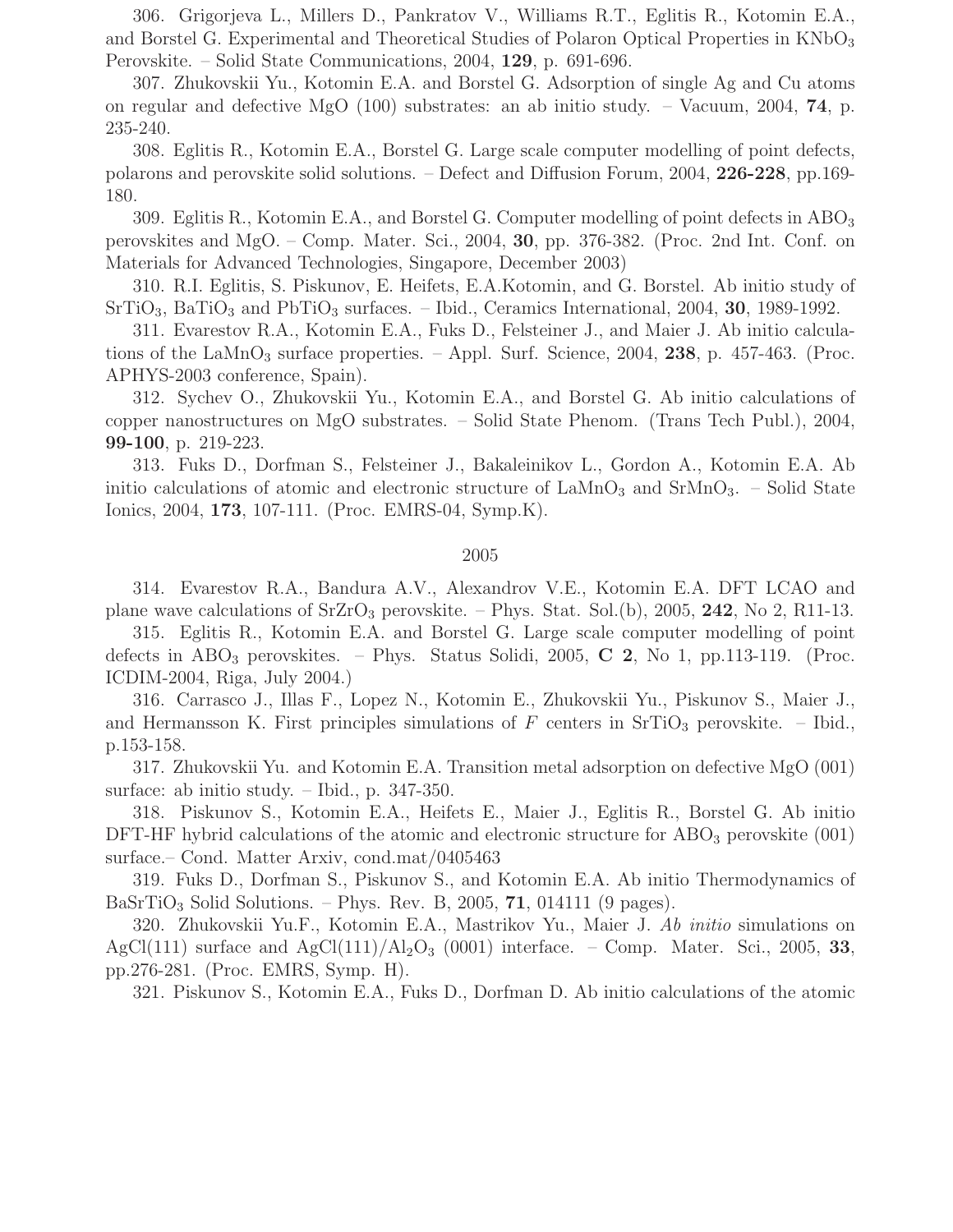and electronic structure of layered  $Ba_{0.5}Sr_{0.5}TiO_3$  structures. – Mater. Sci. Eng. B, 2005, B 118, 15-18.

322. Kotomin E.A., Evarestov R.A., Mastrikov Yu., and Maier J. DFT plane wave calculations of the atomic and electronic structure of  $\text{LaMnO}_3$  (001) surface. – Phys. Chem. Chem. Phys., 2005, 7, pp.2346-2350.

323. Dorfman S., Piskunov S., Kotomin E.A., and Fuks D. Electronic Properties of Layered  $(BaSr)TiO<sub>3</sub> Heterostructure. - Physica Scripta, 2005, T 118, pp. 276-279.$ 

324. Zhukovskii Yu., Fuks D., Kotomin E.A., Dorfman S. Ab initio thermodynamics for the growth of ultra-thin Cu film on a perfect MgO (001) surface. – Mater. Sci. Eng. C (Proc. Spring EMRS, Strasbourg, 2004), 2005, 25, p. 713-717.

325. Evarestov R.A., Kotomin E.A., Mastrikov Yu.A., Gryaznov D., Heifets E., and Maier J. Comparative density-functional LCAO and plane-wave calculations of  $\text{LaMnO}_3$  surfaces. Phys. Rev. B, 2005, 72, 214411 (p. 1-12).

326. Piskunov S., Heifets E., Kotomin E.A., Maier J., Eglitis R.I., and Borstel G., Hybrid DFT calculations of the atomic and electronic structure for  $\text{ABO}_3$  perovskite (001) surfaces. Surf. Sci., 2005, 575, p. 75-88.

327. Zhukovskii Yu.F., Piskunov S., Kotomin E.A., Sychev O., and Borstel G., Ab initio modelling of copper adhesion on regular  $BaTiO<sub>3</sub>$  (001) surfaces. - Microelectronic Eng., (Proc. Microelectronics Symposium, Cracow, 2004), 81, 2005, p. 467-471.

328. Piskunov S., Kotomin E.A., and Heifets E., The electronic and atomic structure of  $\text{SrTiO}_3$ , BaTiO<sub>3</sub>, and PbTiO<sub>3</sub> (001) surfaces: Ab initio DFT/HF hybrid calculations. - ibid, 2005, p. 472-477.

329. Piskunov S., Dorfman S., Fuks D., and E.A. Kotomin, BacSr1-cTiO3 perovskite solid solutions: Thermodynamics from ab initio electronic structure calculations. - ibid, 2005, p. 478-484.

330. Kotomin E.A., Evarestov R.A., Mastrikov Yu.A., and Maier J. DFT plane wave calculations of the atomic and electronic structure of  $\text{LAMnO}_3$  (001) surface. - Phys. Chem. and Chem. Phys., 2005, 7, p. 2346-2350.

331. Zhukovskii Yu.F., Kotomin E.A., Mastrikov Yu.A., and Maier J. Ab initio simulations on  $AgCl(111)$  surface and  $AgCl(111)/a-Al2O3(0001)$  interface. - Comput. Mater. Sci., 2005, 33, p. 276-281.

332. Piskunov S., Kotomin E.A., Fuks D., and Dorfman S. Ab initio calculations of the atomic and electronic structure of layered  $Ba_{0.5}Sr_0.5TiO_3$  structures . - Mater. Sci. and Eng. B (Proc. Spring EMRS, Strasbourg, 2004), 2005, 118, p. 15-18.

333. Dorfman S., Piskunov S., Kotomin E.A., and Fuks D. Electronic properties of layered  $Ba<sub>0.5</sub>Sr<sub>0.5</sub>TiO<sub>3</sub>$  heterostructure: ab initio hybrid density functional calculations. - Phys. Scripta (Proc. Int. Meeting on Applied Physics, Badajos, 2003), 2005, T118, p. 276-279.

## 2006

334. Kotomin E.A. and Popov A.I. The kinetics of radiation-induced point defect aggregation and metallic colloid formation in ionic solids. In: Radiation Effects in Solids, NATO ASI Science Series II. Physics, Chemistry and Mathematics (Eds. K. Sikafus and E.A. Kotomin), Vol. 235, p. 153-192.

335. Zhukovskii Yu.F., Balaya P., Kotomin E.A., and Maier J. Evidence for interfacialstorage anomaly in nanocomposites for lithium batteries from first-principles simulations. -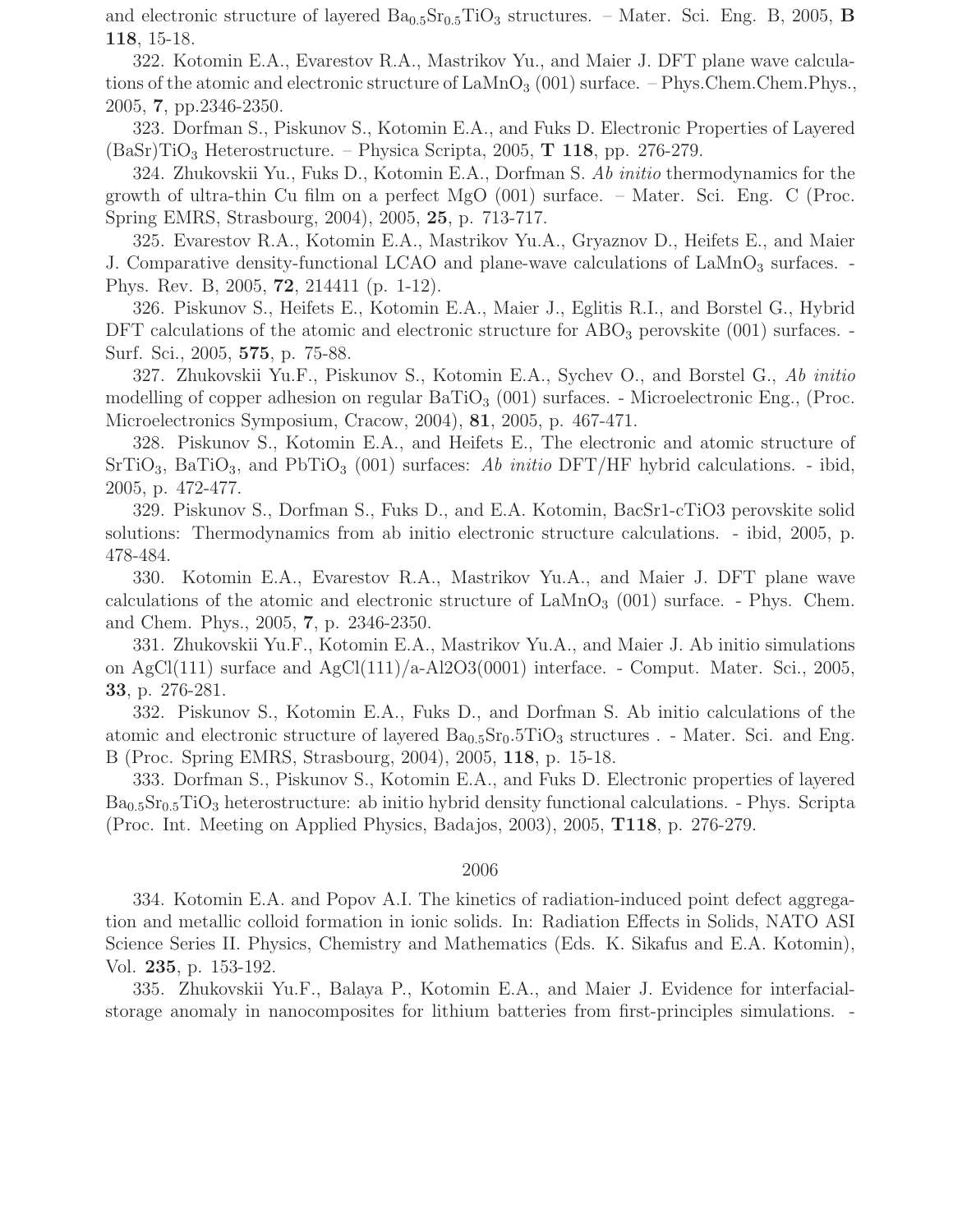Phys. Rev. Letters, 2006, 96, 058302 (p. 1-4).

336. Carrasco J., Illas F., Lopez N., Kotomin E.A., Zhukovskii YU.F., Evarestov R.A., Mastrikov Yu.A., Piskunov S., and Maier J. First principles calculations of atomic and electronic structure of F center in bulk and on the  $(001)$  surface of  $SrTiO<sub>3</sub>$ . - Phys. Rev. B, 2006, 73, 064106 (p.1-12)

337. Fuks D., Kotomin E.A., Zhukovskii Yu.F., and Stoneham A.M. The size and shape of 3D Cu clusters on MgO(001) substrate: combined *ab initio* and thermodynamic calculations. - Phys. Rev. B, 2006, 74, 115418 (p.1-6).

338. Krischok S., Stracke P., Hoefft O., Kempter V., Zhukovskii Yu.F., and Kotomin E.A. A comparative analysis of electron spectroscopy and first principles studies on Cu(Pd) adsorption on MgO. - (Proc. ECOSS-23 Conf., Berlin, 2005) Surf. Sci., 2006, 600, p.3815-3820.

339. Fuks D., Zhukovskii Yu.F., Kotomin E.A., and Ellis D.E. Metal film growth on regular and defective  $MgO(001)$  surface: A comparative ab initio simulation and thermodynamic study. - Surf. Sci., 2006, 600, p.L99-104.

340. Evarestov R.A., Kotomin E.A., and Zhukovskii YU.F. DFT study of a single F-center in cubic  $SrTiO<sub>3</sub>$  perovskite. - Intern. J. Quant. Chem., 2006, 106, p.2173-2183.

341. Jamnik J., Kalnin J.R., Kotomin E.A., and Maier J. Generalised Maxwell-Garnett equation: application to electrical and chemical transport. - Phys. Chem. and Chem. Phys, 2006, 8, 1310-1314.

342. Heifets E., Kotomin E.A., and Trepakov V.A. Calculations for antiferrodistortive phase of  $SrTiO<sub>3</sub>$  perovskite: hybrid density functional study. - J. Phys.: Cond. Matter, 2006, 18, p. 4845-4851

343. Eglitis R.I., Borstel G., Heifets E., Piskunov S., and Kotomin E.A. Ab initio calculations of the BaTiO<sub>3</sub> (100) and (110) surfaces.  $-$  J. Electroceram., 2006, 16, p. 289-292.

344. Fuks D., Bakaleinikov L., Kotomin E.A., Felsteiner J., Gordon A., Evarestov R.A., Gryaznov D., and Maier J. Thermodynamic stability and disordering in LacSr1-cMnO3 solid solutions. - Solid State Ionics (Proc. 15th Int. Conference SSI'2005, Baden-Baden, 2005), 2006, 177, p. 217-222.

345. Galinetto P., Rossella F., Samoggia G., Trepakov V.A., Kotomin E.A., Heifets E., Markovin P., and Jastrabik L. Structural phase transition and photo-charge carrier transport in SrTiO3. - Ferroelectrics (Proc. 11th Int. Meeting on Ferroelectricity, Foz do Iguacu, Brasil, 2005), 2006, 337, p. 179-188.

346. Balaya P., Bhattacharyya A.J., Jamnik J., Zhukovskii Yu.F., Kotomin E.A., and Maier J. Nano-ionics in the context of lithium batteries. - J. Power Sources, 2006 (Proc. Int. Conf. Materials for Advanced Technologies, Singapore, 2005), 159, p. 171-178.

347. Piskunov S., Kotomin E.A., Zhukovskii Yu.F., Heifets E., and Ellis D.E. Adsorption of atomic and molecular oxygen on the  $SrTiO<sub>3</sub>$  (001) surfaces: Predictions by means of hybrid density functional calculations. - MRS Proc. (Fall MRS, Boston, MA, 2005), 2006, 894, LL08-05 (p. 1-6).

348. Kotomin E.A., Zhukovskii Yu.F., Mastrikov Yu.A., and Maier J. First-Principles modeling of oxide surfaces and their reactivity. - Latv. Journ. Phys. and Tech. Sci. (Proc. 2nd FMNT conference, Riga, Latvia, 2006), 2006, No 2, p. 127-140.

2007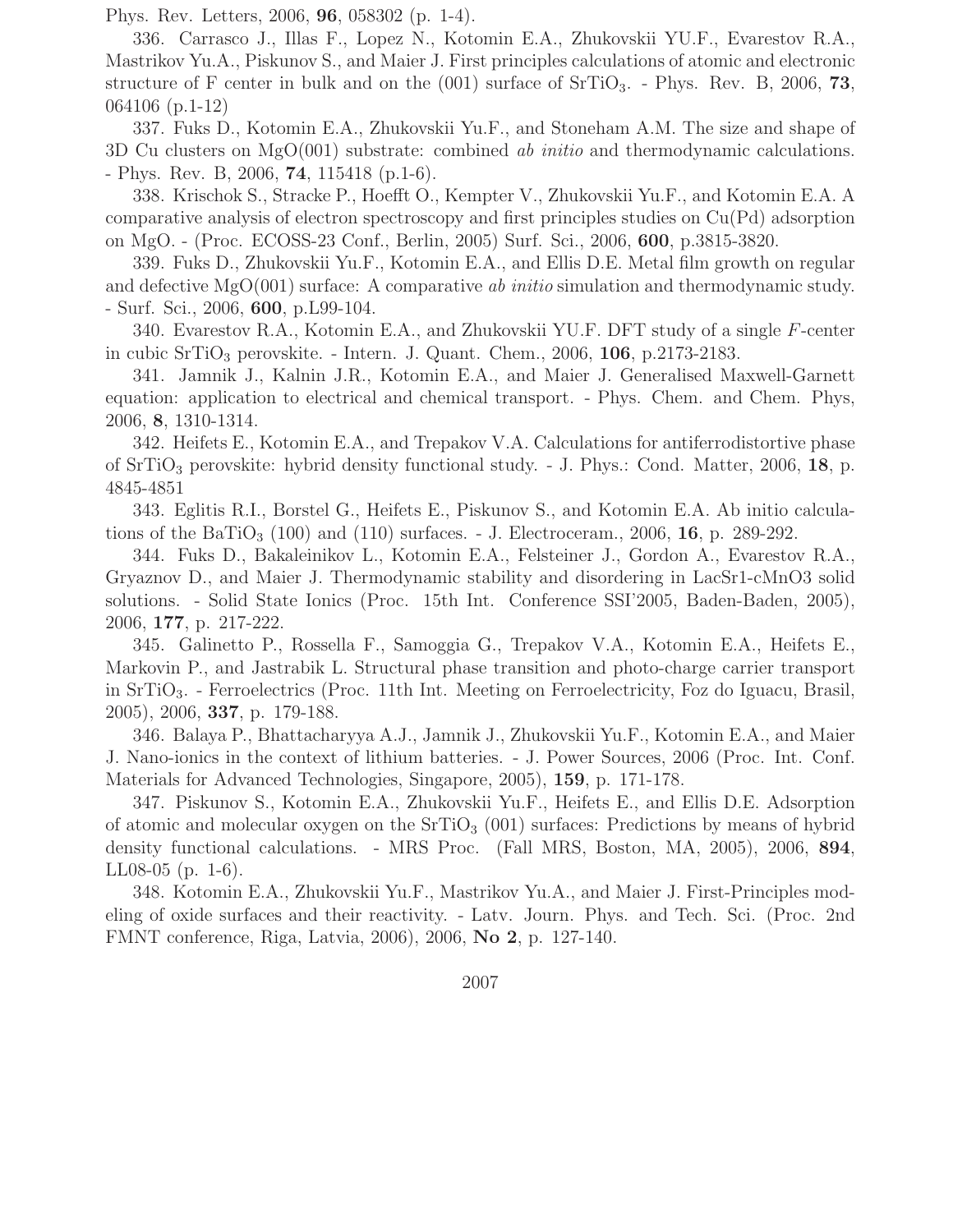349. Heifets E., Piskunov S., Kotomin E.A., Zhukovskii Yu.F., and Ellis D.E. Electronic structure and thermodinamic stability of double-layered  $SrTiO<sub>3</sub>$  (001) surfaces: Ab initio simulations. - Phys. Rev. B, 2007, 75, 115417 (13 p.)

350. Piskunov S., Gopejenko A., Kotomin E.A., Zhukovskii Yu.F., and Ellis D.E. Atomic and electronic structure of perfect and defective  $PbZrO<sub>3</sub>$  perovskite: hybrid DFT calculations of cubic and orthorhombic phases. - Comput. Mater. Sci., 2007, 41, p.195-201.

351. Kotomin E.A., Mastrikov Yu., Zhukovskii Yu.F., Van Uffelen P., and Rondinella V.V. First-principles modelling of defects in advanced nuclear fuels. - Physica Status Solidi C (Proc. 10th EURODIM, Milano, 2006), 2007, C4, p. 1193-1196.

352. Zhukovskii Yu.F., Fuks D., Kotomin E.A., and Ellis D.E. Differences in the metallic film growth mode on perfect and defective MgO surfaces. - Nucl. Instr. Meth., 2007, B 255, p.219-222 (Proc. 8th Int. Conf. COSIRES-8, Richland, WA, 2006).

353. Kotomin E.A., Grimes R.W., Mastrikov Yu., and Ashley N.J. Atomic scale DFT simulations of point defects in uranium nitride. - J. Phys.: Cond. Matter, 2007, 19, 106208 (p. 1-9).

354. Piskunov S., Spohr E., Jacob T., Kotomin E.A., Ellis D. Electronic and magnetic structure of  $\text{LaSrMnO}_3$  calculated by means of hybrid density functional theory. - Phys. Rev. B, 2007,76, 12410 (4 p.)

355. Vracar M., Kuzmin A., Merkle R., Purans Yu., Kotomin E.A., Maier J., Mathon O. Structural studies of  $Sr(Ti,Fe)O<sub>3</sub>$  solid solutions by XAS, XRD and vibrational spectroscopy.  $-$  Phys. Rev. B, 2007, 76, p. 174107 (12 p.)

356. Zhukovskii Yu.F., Balaya P., Dolle M., Kotomin E.A., and Maier J. Enhanced lithium storage and chemical diffusion in metal-LiF nanocomposties: Experimental and theoretical results. – Phys. Rev. B, 2007, 76, p. 235414 (6 p.)

## 2008

357. Kotomin E.A., Gryaznov D., Grimes R.W., Parfitt D., Zhukovskii Yu.F., Mastrikov Yu., Van Uffelen P., Rondinella V., Konings R. First-principles modelling of radiation defects in advanced nuclear fuels. - Nucl. Inst. Meth. B, 2008, 266, 2671 (Proc. REI-14, Caen, August 2007).

358. Zhukovskii Yu.F., Kotomin E.A., Balaya P., and Maier J. Enhanced interfacial lithium storage in nanocomposites of transition metals with LiF and  $Li<sub>2</sub>O$ . – Solid State Science, 2008, 10, 491.

359. Zhukovskii Yu.F., Kotomin E.A., and Ellis D.E. A comparative ab initio study of Cu overlayers on BaTiO<sub>3</sub> (001) and MgO (001) substrates. – Phys. stat. sol. (b), 2008, 245, 980.

360. Kotomin E.A., Mastrikov Yu., Heifets E., and Maier J. Adsorption of atomic and molecular oxygen on the  $\text{LaMnO}_3$  (001) surface: ab initio supercell calculations and thermodynamics. – Phys.Chem. Chem.Phys., 2008, 10, 4644; arxiv cond.mat. 2008-0802-0193v2.

361. E. A. Kotomin, Yu. F. Zhukovskii, S. Piskunov, and D. E. Ellis. Hybrid DFT calculations of the F centers in cubic  $\rm{ABO}_3$  perovskites. – J.Phys.: Conf. series, 2008, 117 012019 (6 pp.) (Int. Workshop on Ab initio Simulations of Crystalline Solids, Torino, Italy.)

362. V.E. Alexandrov, R.A. Evarestov, E.A. Kotomin and J. Maier. Ab initio study of bulk and surface iron defects in  $SrTiO<sub>3</sub>$ . – Ibid., p. 012001 (6 pp.)

363. E.A. Kotomin, Yu.A. Mastrikov, E. Heifets, R. Merkle, J. Fleig, J. Maier, A. Gordon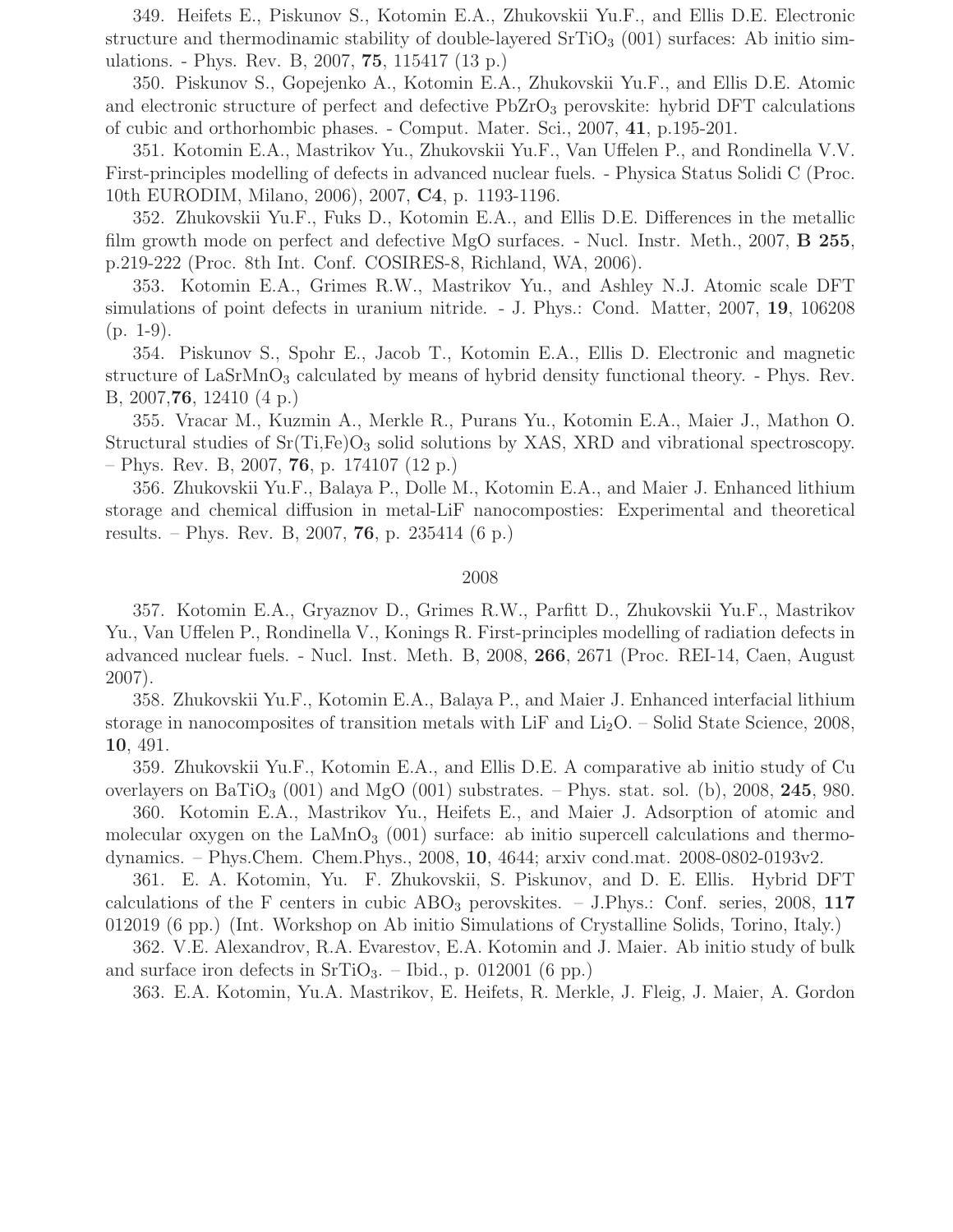and J.Felsteiner. First principles modeling of SOFC cathode – Proc. Electrochemical Society, 2008, 13, 301.

364. E.A. Kotomin and Yu.A. Mastrikov, First principles modelling of oxygen impurities in UN nuclear fuels. – J. Nucl. Mater., 2008, 377, 492.

365. E. A. Kotomin, S. Piskunov, Yu. F. Zhukovskii, R. I. Eglitis, A. Gopejenko, and D. E. Ellis. The electronic properties of oxygen vacancy at  $ZrO<sub>2</sub>$ -terminated (001) surfaces of cubic Pb $ZrO_3$ : Computer simulations from the first principles. – Phys.Chem. Chem.Phys., 2008, 10, 4258.

366. R.A. Evarestov, A.V. Bandura, M.V. Losev, E.A. Kotomin, Yu.F. Zhukovskii, and D. Bocharov. A first-principles DFT study of UN bulk and (001) surface: comparative LCAO and PW calculations. – J. Comp. Chem., 2008, 29, 2079.[Special volume on solid state chemistry.]

367. Piskunov S., Heifets E., Jacob T., Kotomin E.A., Ellis D., Spohr E. Electronic structure and thermodynamic stability of  $\text{LaMnO}_3$  and  $\text{LSM.}$  – Phys. Rev. B, 2008, 78, 121406.

368. Alexandrov V., Kotomin E.A., Maier J., and Evarestov R.A. Ab initio modelling of spin and charge ordering and lattice dynamics in  $CaFeO<sub>3</sub>$  crystals.  $-$  J. Chem. Phys., 2008, 129, 214704.

#### 2009

369. Mastrikov Yu., Heifets E., Kotomin E.A., and Maier J. Atomic, electronic and thernodynamic properties of cubic and orthorhombic  $\text{LaMnO}_3$  surfaces. – Surf. Sci., 2009, 603, 326-335.

370. Zhukovskii Yu.F., Kotomin E.A., Piskunov S., and Ellis D.E. A comparative ab initio study of bulk and surface oxygen vacancies in  $PbTiO<sub>3</sub>$ ,  $PbZrO<sub>3</sub>$  and  $SrTiO<sub>3</sub>$  perovskites. - Solid State Commun., 2009, 149, 1359-1362.

371. Zhukovskii Yu.F., Bocharov D., and Kotomin E.A. Chemisorption of a molecular oxygen on the UN (001) surface: ab initio calculations. - J. Nucl. Mater., 2009, 393, 504-507.

372. Zhukovskii Yu.F., Bocharov D., Kotomin E.A., Evarestov R.A. and Bandura A.V. First principles calculations of oxygen adsorption on the UN (001) surface. - Surf. Sci., 2009, 603, 50-53.

373. Kotomin E.A., Mastrikov Yu.A., Rashkeev S., van Uffelen P. Implementing first principles calculations of defect migration in a fuel performance code for UN simulations. - J. Nucl. Mater., 2009, **393**, 292-299.

374. Zhukovkii Yu.F., Kotomin E.A., Piskunov S., Mastrikov Yu.A., and Ellis D.E. The effect of oxygen vacancies on the atomic and electronic structure of cubic ABO3 perovskite bulk and the (001) surface: Ab initio calculations. - Ferroelectrics (Proc. 9th Int. Symp. on Ferroelectricity, Vilnius, Lithuania, 2008), 2009, 379, 191-198.

375. Gryaznov D., Heifets E., and Kotomin E.A. Ab initio DFT+U study of He atom incorporation into  $UO<sub>2</sub>$  crystals. - PCCP, 2009, 11, 7241-7247.

376. Alexandrov V., Kotomin E.A., Maier J., and Evarestov R.A. First-principles study of bulk and surface oxygen vacancies in  $SrTiO<sub>3</sub>$  crystal. - Eur. Phys. J. B, 2009, 72, 53-57.

377. Merkle R., Mastrikov Yu., Heifets E., Kotomin E.A., Kuklja M., and Maier J. Oxygen incorporation reaction into mixed conducting perovskites: a mechanistic analysis for  $(La, Sr)MnO<sub>3</sub>$  based on DFT calculations. - Elect. Chem. Soc. Trans., 2009, 25, 2753-2760.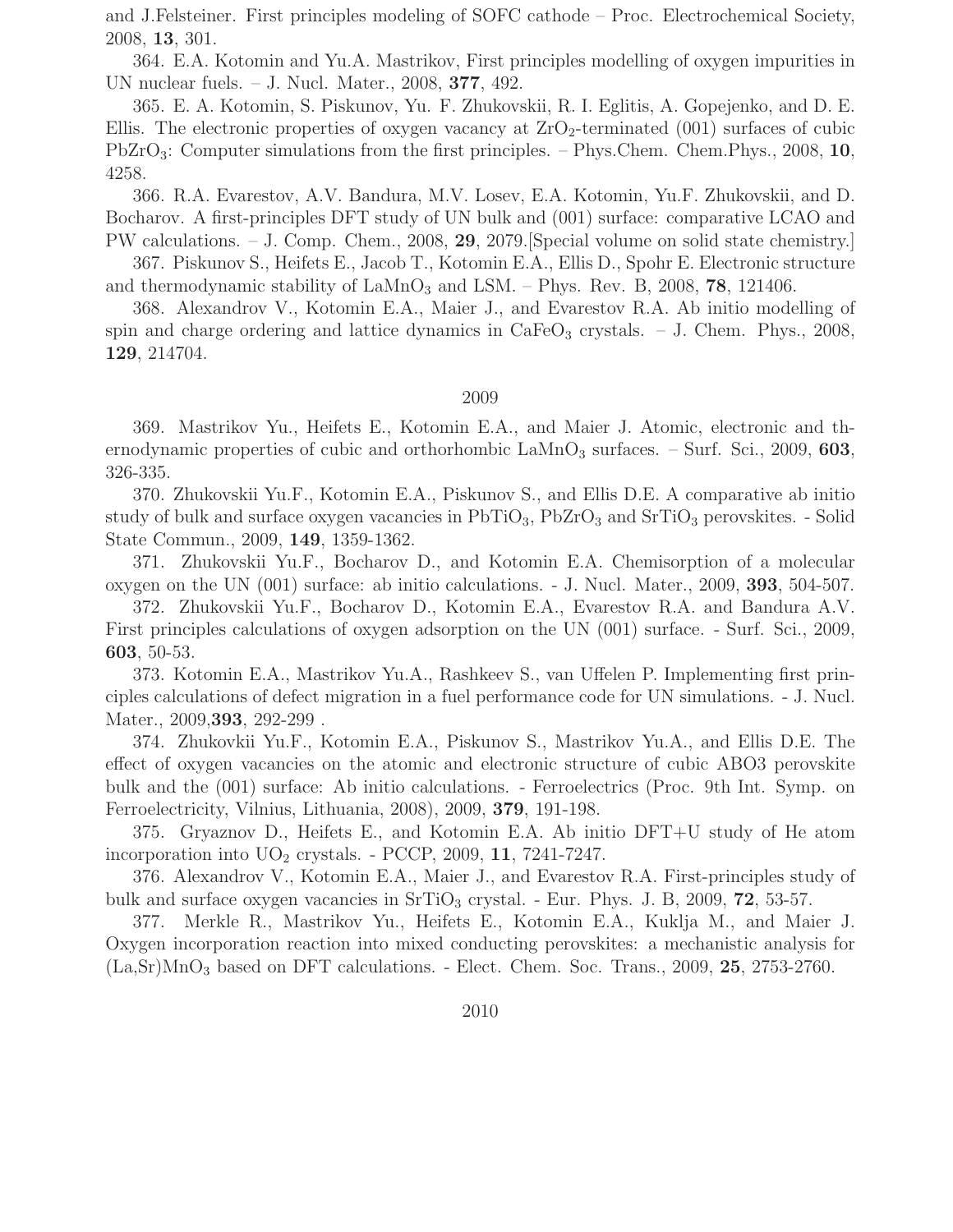378. Mastrikov Yu.A., Merkle R., Heifets E., Kotomin E.A., and Maier J. Pathways for Oxygen Incorporation in Mixed Conducting Perovskites: A DFT-Based Mechanistic Analysis for (La,Sr)MnO3.– J. Phys. Chem. C, 2010, 114, 3017-3027.

379. Vassilyeva A.F., Eglitis R.I., Kotomin E.A., Dauletbekova A.K. Ab initio calculations of  $MgF_2$  (001) and (011) surface structure. – Physica B, 2010, 405, 2125-2127.

380. Eglitis R.I., Kotomin E.A. Ab initio calculations of Nb doped  $SrTiO<sub>3</sub>$ . – Physica B, 2010, 405, 3164-3168.

381.Mastrikov Yuri A., Kuklja Maija M., Kotomin Eugene A., and Maier Joachim. Firstprinciples modelling of complex perovskite  $(Ba_{1-x}Sr_x)(Co_{1-y}Fe_y)O_3$ - for solid oxide fuel cell and gas separation membrane applications.– Energy and Environmental Science, 2010, 3, 1544-1549.

382. Kuzovkov V.N., Zvejnieks G., Kotomin E.A., Olvera de la Cruz M. Microscopic approach to the kinetics of pattern formation of charged molecules on surfaces. – Phys. Rev. E, 2010, 82, 021602 ( 10 pp.)

383. Popov A.I., Kotomin E.A., Maier J. Basic properties of the F-type centers in halides, oxides and perovskites. – Nucl. Inst. Meth. B, 2010, 268, 3084-3089.

384. Kuzovkov V.N., Kotomin E.A., Merzlyakov P., Zvejnieks G., Li K.D., Ding T.H., Wang L.M. Void superlattice formation in electron irradiated  $CaF_2$ : Theoretical analysis. – Nucl. Inst. Meth. B, 2010, 268, 3055-3058.

385. Gryaznov D., Rashkeev S., Kotomin E.A., Heifets E., Zhukovskii Yu. Helium behaviour in oxide nuclear fuels: First principles modeling. – Nucl. Inst. Meth. B, 2010, 268, 3090-3094.

386. Gopejenko A., Zhukovskii Yu.F., Vladimirov P.V., Kotomin E.A., and Moeslang A. Ab initio simulation of yttrium oxide nanocluster formation on fcc Fe lattice. - J. Nucl. Mater., 2010, 406, 345-350.

# 2011

387. Kotomin E.A., Alexandrov V., Gryaznov D., Evarestov R.A., Maier J. Confinement effects for ionic carriers in  $SrTiO<sub>3</sub>$  ultrathin films: first-principles calculations of oxygen vacancies. – Phys Chem Chem Phys, 2011, 13, 923-926.

388. Bocharov D., Gryaznov D., Zhukovskii Yu.F., Kotomin E.A. DFT calculations of point defects on UN (001) surface. – Surf. Sci., 2011,605 , 396-400.

389. Bocharov D., Gryaznov D., Zhukovskii Yu.F., Kotomin E.A. Ab initio modelling of oxygen impurity incorporation into uranium mononitride surface and sub-surface vacancies. – J. Nucl. Mater., 2011, 416, 200-204

390. Kotomin E.A., Mastrikov Yu., Kuklja M.M., Merkle R., Maier J. First principles calculations of oxygen vacancy formation and migration in mixed conducting BSCF perovskites. – Solid State Ionics, 2011, 188 , 1-5.

391. Vassilyeva A., Eglitis R., Kotomin E.A., Dauletbekova A. Ab initio calculations of the atomic and electronic structure of  $MgF_2$  (011) and (111) surfaces. – Centr. Eur. J. Phys., 2011, 9, 515-518.

392. Evarestov R.A., Blokhin E., Gryaznov D., Kotomin E.A., Maier J. Phonon calculations in cubic and tetragonal phases of  $SrTiO<sub>3</sub>$ : a comparative LCAO and plane wave study. – Phys. Rev. B, 2011, 83, 134108 (pp.1-9).

393. Zhukovskii Yu.F., Piskunov S., Kotomin E.A., and Bellucci. Simulations on the mechanism of CNT bundle growth upon smooth and nanostructured Ni as well as gamma- $Al_2O_3$  catalysts. – Centr. Eur. J. Phys., 2011, 9, 530-541.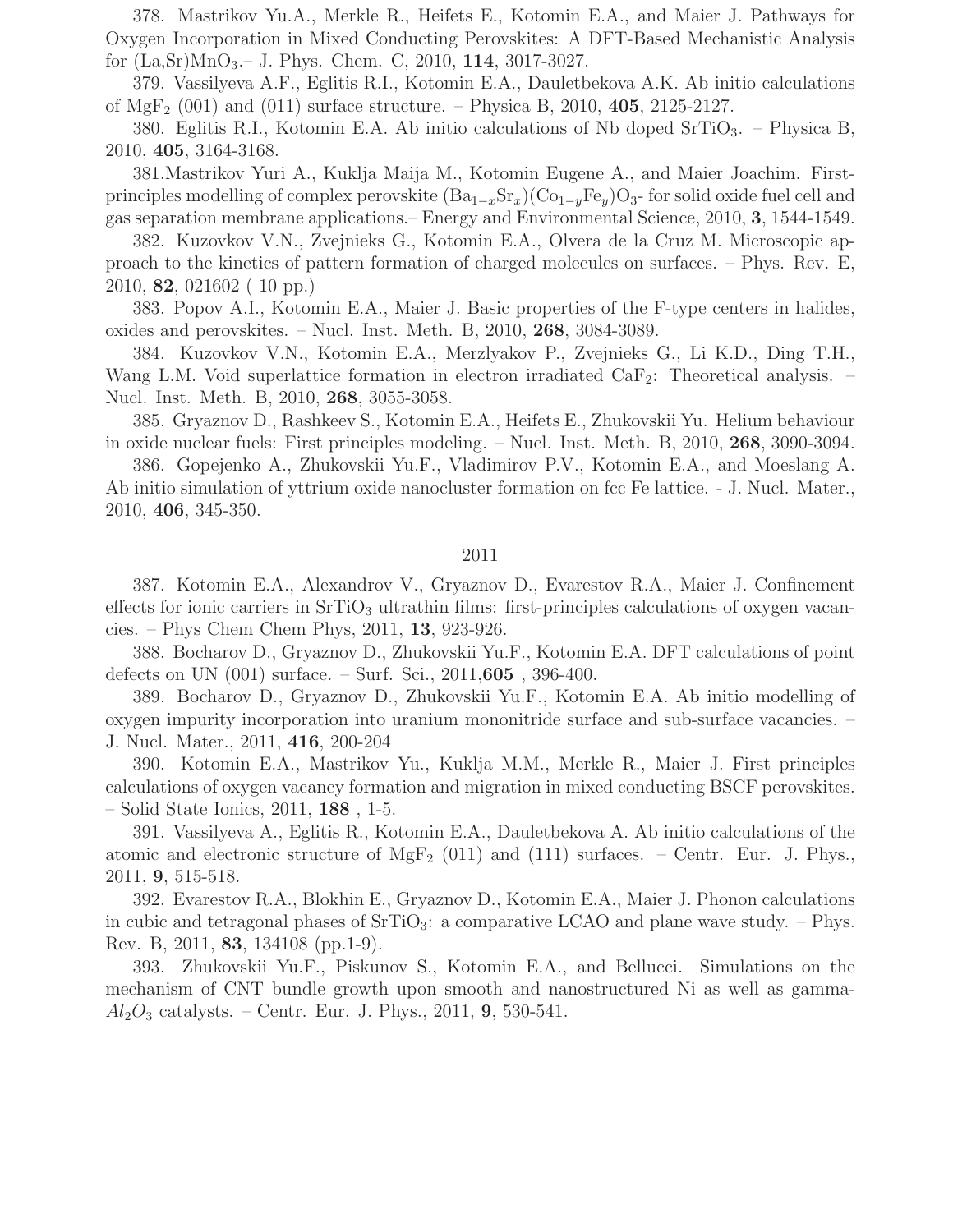394. Blokhin E., Gryaznov D., Kotomin E., Evarestov R.A., Maier J. A comparative hybrid DFT study of phonons in several  $SriO<sub>3</sub>$  phases. – Intergated Ferroelectrics, 2011, 123, p. 18-25

395. Kotomin E.A., Merkle E., Mastrikov Yu,, Kuklja M.M., and Maier J. First Principles Modeling of Oxygen Mobility in Perovskite SOFC Cathode and Oxygen Permeation Membrane Materials – ECS Transactions, 2011, 35 , 823-830.

396. Kuklja M.M., Mastrikov Yu., Rashkeev S., and Kotomin E.A. The Structural Disorder and Lattice Stability of  $(Ba, Sr)(Co, Fe)O<sub>3</sub>$  Complex Perovskites. – ECS Transactions, 2011, 35, 2077 - 2084.

397. Kuzovkov V.N., Kotomin E.A., Zvejnieks G. Pattern formation kinetics for charged molecules on surfaces: the microscopic correlation function analysis. - J Phys Chem B, 2011, 115, 14626-35

398. Kuzovkov V.N., Kotomin E.A., M. Olvera de la Cruz, The non-equilibrium charge screening effects in diffusion-driven systems with pattern formation.  $-$  J Chem Phys, 2011, 135, 034702 (p. 1-6).

399. Alexandrov V., Piskunov S., Zhukovskii Yu.F., Kotomin E.A., and Maier J., First-Principles Modeling of Oxygen Interaction with SrTiO3(001) Surface: Comparative Density-Functional LCAO and Plane-Wave Study, Integrated Ferroelectrics, 2011, 123, pp. 10-17.

400. Gopejenko A., Zhukovskii Yu.F., Vladimirov P.V., Kotomin E.A., and Moeslang A. Modeling of yttrium, oxygen atoms and vacancies in  $\alpha$  -iron lattice. - J. Nucl. Mater., 2011, 416, p. 40-44.

401. V.N. Kuzovkov, E.A. Kotomin, and G. Zvejnieks, Atomistic theory of mesoscopic pattern formation induced by bimolecular surface reactions between oppositely charged molecules. - J. Chem. Phys., 2011, 135, 224503 (p. 1-5)

## 2012

402. Merkle R., Mastrikov Yu.A., Kotomin E.A., Kuklja M.M., Maier J., First principles calculations of oxygen vacancy formation and migration in Ba1-xSrxCo1-yFeyO3 perovskites. - J. Electrochem. Soc., 2012, 159, p. B219-B226.

403. A.V. Sorokin, Yu.F. Zhukovskii, J. Purans, and E.A. Kotomin, The effect of Zn vacancies and Ga dopants on the electronic structure of ZnO: Ab initio simulations. - IOP Conf. Series: Mater. Sci. Engineering, 2012, 38, 012015 (p. 1-4).

404. F.U. Abuova, A.T. Akilbekov, and E.A. Kotomin, Ab initio calculations of the H centers in  $MgF_2$  crystals. - IOP Conf. Series: Mater. Sci. Engineering, 2012, 38, 012041 (p. 1-4)

405. E.A. Kotomin, Yu.F. Zhukovskii, D. Bocharov, and D. Gryaznov, Ab initio modelling of UN grain boundary interfaces. - IOP Conf. Series: Mater. Sci. Engineering, 2012, 38, 012058 (p. 1-4).

406. R.A. Evarestov, E. Blokhin, D. Gryaznov, E.A. Kotomin, R. Merkle, and J. Maier, Jahn-Teller effect in the phonon properties of defective  $SrTiO<sub>3</sub>$  from first principles. - Phys. Rev. B, 2012, 85, 175303 (p.1-5).

407. D. Gryaznov, E. Heifets, and E.A. Kotomin, The first-principles treatment of the electron-correlation and spinorbital effects in uranium mononitride nuclear fuels. - Phys. Chem. Chem. Phys., 2012, 14, p. 44824490.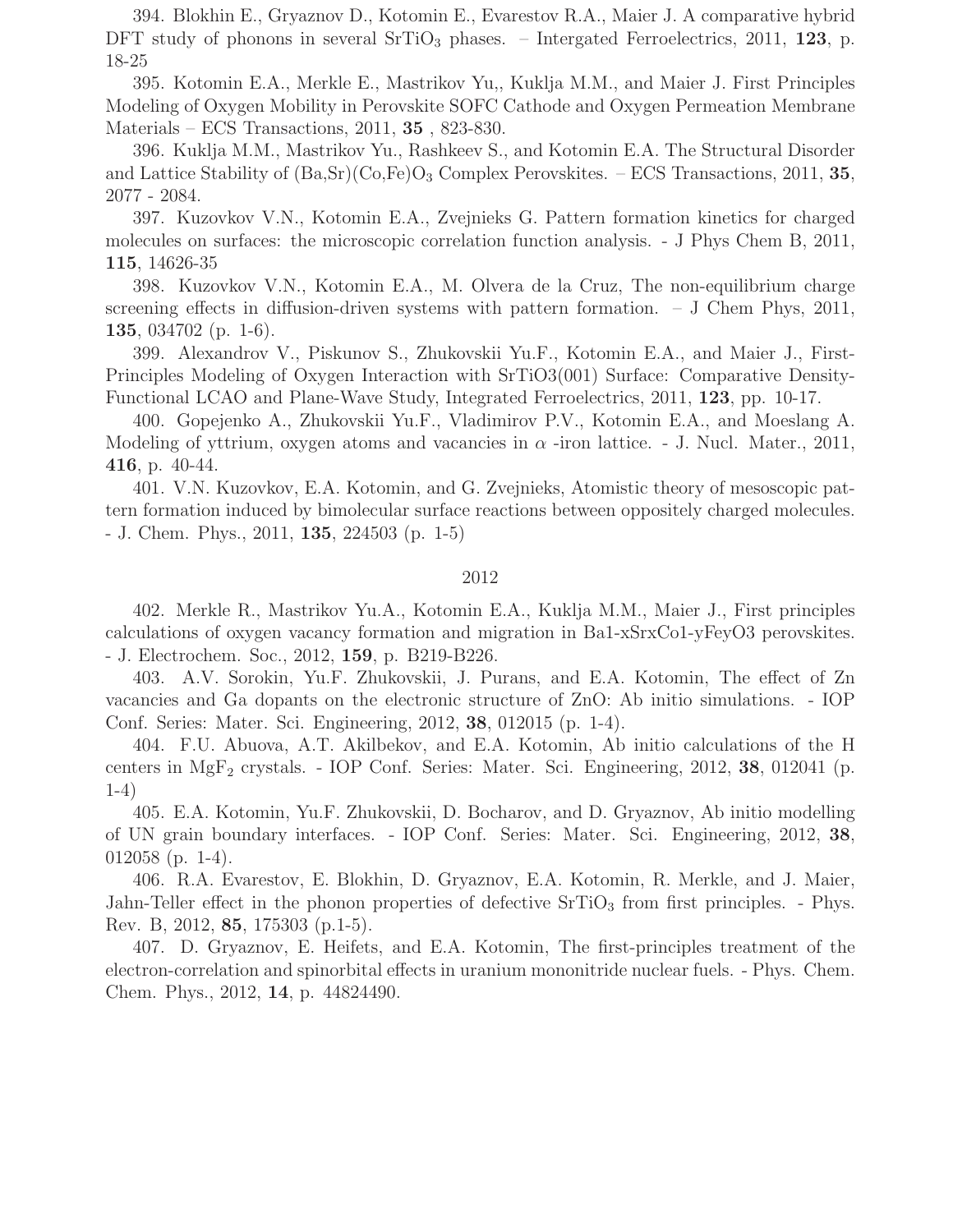408. E. Blokhin, E.A. Kotomin, and J. Maier, First-principles phonon calculations of  $Fe^{4+}$ impurity in  $\text{STIO}_3$ . - J. Phys.: Condens. Matter, 2012, 24, 104024 (p. 1-4).

409. J.R. Kalnin and E.A. Kotomin, Note: Effective diffusion coefficient in heterogeneous media. - J. Chem. Phys., 2012, 137, 166101 (p. 1-2).

410. M.M. Kuklja, Yu.A. Mastrikov, B. Jansang, and E.A. Kotomin, The Intrinsic Defects, Disordering, and Structural Stability of  $Ba_xSr_{1-x}Co_yFe_{1-y}O_3$  Perovskite Solid Solutions. -J.Phys.Chem. C, 2012, 116, p. 18605-18611.

411. A.F Fix, F.U. Abuova, R.I. Eglitis, E.A. Kotomin, and A.T. Akilbekov, Ab initio calculations of the F centers in  $MgF_2$  bulk and on the (001) surface. - Phys. Scr., 2012, 86, 035304 (p. 1-5).

412. Abuova F., Useinov A., Akilbekov A.T., Kotomin E.A., Piskunov S., and Lisitsyn V.M. First-principles calculations of radiation defects in magnesium fluorite. – Izv. vuzov fizika (Russian Jourtal of Physics)  $2012$  55 N 11, p.9-12

#### 2013

413. Yu.A. Mastrikov, R. Merkle, E.A. Kotomin, M.M. Kuklja, and J. Maier, Formation and migration of oxygen vacancies in  $La_{1-x}Sr_xCo_{1-y}Fe_yO_3$  perovskites: insight from ab initio calculations and comparison with  $Ba_{1-x}Sr_xCo_{1-y}Fe_{y}O_3$ . - Phys. Chem. Chem. Phys., 2013, 15, p. 911 - 918.

414. A. Weizman, D. Fuks, E.A. Kotomin, and D. Gryaznov, Ab initio study of phase competition in  $(La_{1-c},Sr_c)CoO_3$  solid solutions. - Solid State Ionics, 2013, 230, p. 3236.

415. M.M. Kuklja, Yu.A. Mastrikov, B. Jansang, and E.A. Kotomin, First principles calculations of  $(Ba, Sr)(Co, Fe)O<sub>3</sub>$  structural stability. - Solid State Ionics, 2013, 230, p. 2126.

416. Fuks D., Weizman A., and Kotomin E.A., Phase competition in  $(La, Sr) CoO<sub>3</sub>$  solid solutions: ab initio thermodynamic study. - Phys. Status Solidi B, 2013, 250, p. 864-869.

417. Blokhin E., Kotomin E.A., Kuzmin A., Purans J., Evarestov R.A., and Maier J., Theoretical modeling of the complexes of iron impurities and oxygen vacancies in SrTiO<sub>3</sub>. Appl. Phys. Lett., 2013, 102, 112913 (p. 1-5).

418. Dauletbekova A., Abuova F., Akilbekov A.T., Kotomin E.A., and Piskunov S., Firstprinciples modeling of the H color centers in  $MgF_2$  crystals. - Phys. Status Solidi C, 2013, 10, p. 160164. (Proc. ICDIM conference Santa Fe, 2012).

419. Bocharov D., Gryaznov D., Zhukovskii Yu.F., and Kotomin E.A., Ab initio simulations of oxygen interaction with surfaces and interfaces in uranium mononitride. - J. Nucl. Mater., 2013, 435, p. 102106.

420. Gryaznov D., Blokhin E., Sorokin A., Kotomin E.A., Evarestov R.A., Bussmann-Holder A., and Maier J., A comparative ab initio thermodynamic study of oxygen vacancies in ZnO and  $SrTiO<sub>3</sub>$ : emphasis on phonon contribution. - J. Phys. Chem. C, 2013, 117, p. 13776?13784.

#### Abstracts

A-1. Evarestov R.A., Ermoshkin A.N., Kotomin E.A. Use of the molecular cluster model for calculating impurities and defects in MgO crystal. -In: 3. Sov. conf. on physics and chemistry of ionic solids. Abstracts. Inst. of phys., Latv. Acad.Sci, 1975, p.119.

A-2. Ermoshkin A.N., Evarestov R.A., Kotomin E.A. Molecular models of point defects in MgO crystal. -In: 8. Ural Conf. on Spectroscopy. Abstracts. Sverdlovsk: Ural Polyt. Inst.,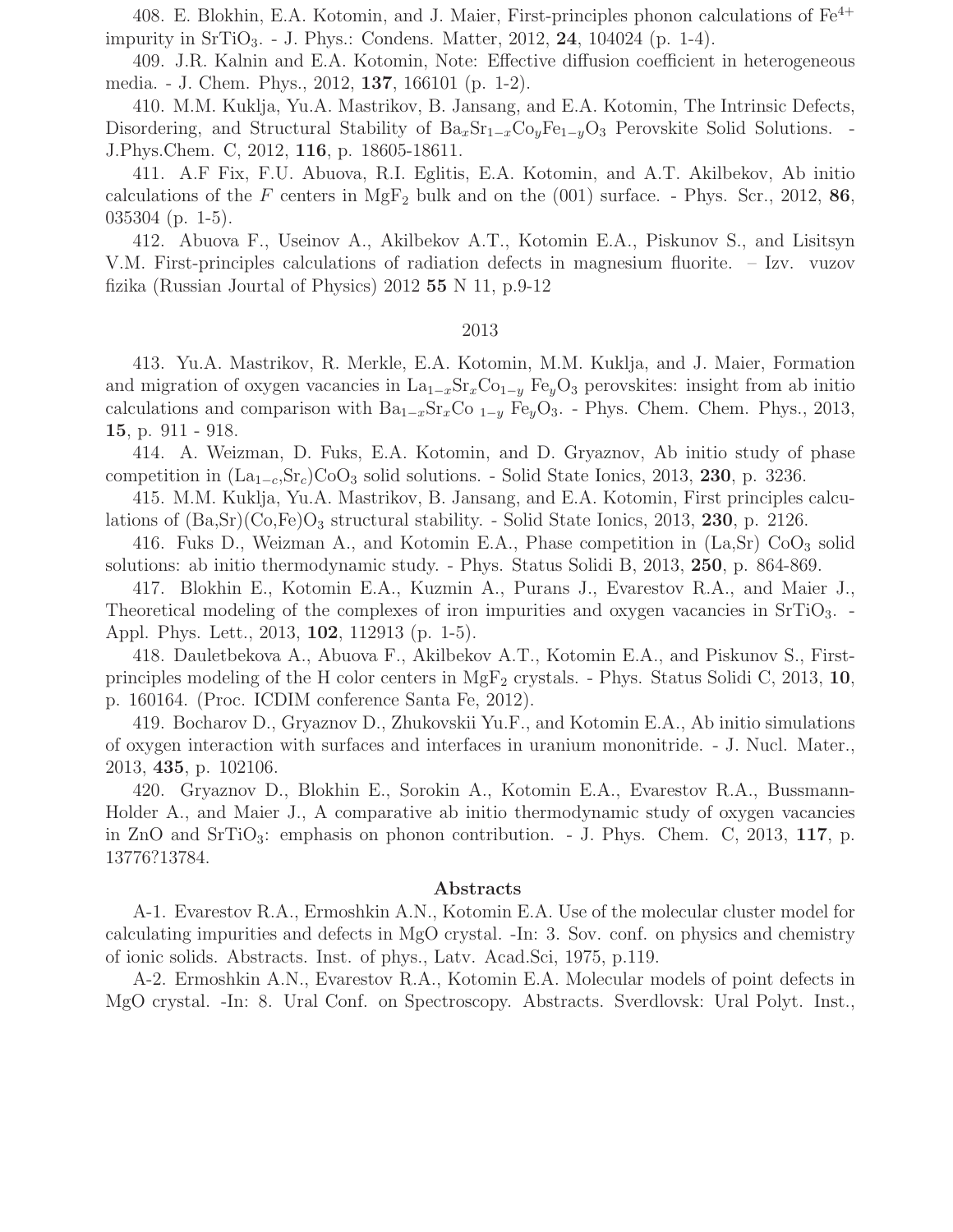1975, p.18.

A-3. Kotomin E.A., Tale I.A. Models of the temperature dependence of the efficiency of Frenkel defect accumulation in ionic crystals. -In: 23. Sov. conf. on Luminescence. Abstracts. Kishinev State Univ. press, 1976, p.71.

A-4. Kotomin E.A., Tale I.A., Fabrikant I.I. Two models for temperature dependence of F centre accumulation efficiency in doped alkali halides. -In: Int.Conf. on Defects in Insulating Crystals. Abstracts. Gatliburg, USA, 1977. P.247-248.

A-5. Kotomin E.A., Valdats G.A. Computer simulation of low-tempe- rature accumulation of F and H centres. -In: Sov.sem. on radiation defect computer simulations. Abstracts. Kr.Rog pedagog. Inst., 1977, p.41-43.

A-6. Kotomin E.A. Accumulation of radiation defects in insulators limited by tunnelling recombination. -Sov.Symp. on radiation chemistry. Abstracts. Tbilisi, 1978, p.193-194.

A-7. Kotomin E.A. Theory of diffusion-controlled tunnelling recombination of defects in liquids and solids. -Sov. Symp. on Rad. Chem. Abstracts. Tbilisi, Inst.phys., 1978, p.195.

A-8. Shluger A.L., Kotomin E.A. Quantum chemical estimates of the tunnelling recombination probability of close  $F - H$  centres. -In: Sov.conf. on physics and chemistry of ionic crystals. Abstracts. Inst. of phys., Latv.Aca.Sci., 1978, p.345-346.

A-9. Kotomin E.A., Fabrikant I.I. Influence of the elastic interaction with in Frenkel pairs upon their accumulation in crystals. -In: Sov.conf. on physics and chemistry of ionic crystals. Abstracts. Inst. of phys., Latv.Aca.Sci., 1978, p.61-62.

A-10. Kotomin E.A., Fabrikant I.I. Theory of diffusion-controlled tunnelling recombination of defects. -In: Sov.symp. on Quant.Chem. Abstracts. Novosibirsk, Inst. of Chem. Kinetics of the Aca. of Sci.of the USSR, 1978, p.115.

A-11. Kotomin E.A., Tale I.A. Kinetics of the diffusion-controlled tunnelling recombination of  $V_k$  centres in alkali halides. -In: XYII Sov.Conf. on Lumin., Ezernieki: Latv. Univ. Press, 1980, p.74.

A-12. Kotomin E.A., Shluger A.L. Tunnelling recombination of the electronic and hole centres in alkali halides. -In: Sov.sem. on radiation defect computer simulations. Abstracts. Lielupe, Inst. phys., Latv. Aca. Sci., 1980, p.26.

A-13. Kotomin E.A., Kuzovkov V.N. Radiation-induced defect clustering in crystals. -In: Sov.sem. on rad. defect computer simulations. Abstracts. Lielupe, Inst. phys., Latv. Aca. Sci., 1980, p.27.

A-14. Kotomin E.A., Kuzovkov V.N. Generalized kinetics of diffusion-controlled recombination of defects in crystals. -In: 42. Sov. conf. on Lumin. Abstracts. Ezernieki: Latv.Univ. press, 1980, p.60.

A-15. Kotomin E.A., Nagornyi A.N., Tale I.A., Tale V.G. Impurity hopping recombination in mixed and heavily-doped alkali halide crystals. -In: Intern. Conf. on Defects in Insulators. Abstracts. Riga, 1981, P.285.

A-16. Kotomin E.A., Shluger A.L., Kantorovich L.N., Tale I.A. Tunnelling recombination and electron impurity hopping in KCl crystal. -In: 1. Sov. Conf. on Quant. Chem. of Solids. Leningrad Univ. press. Abstracts. 1982, p.78-79.

A-17. Shluger A.L., Kotomin E.A., Dzelme Yu.R. Electronic sructure of point defects near LiF surface. -In: 1.Sov.Conf. on Quant. Chem. of Solids. Leningrad Univ.press. Abstracts. 1982, p.85-86.

A-18. Kotomin E.A., Shluger A.L. Modification of the INDO method for calculating defects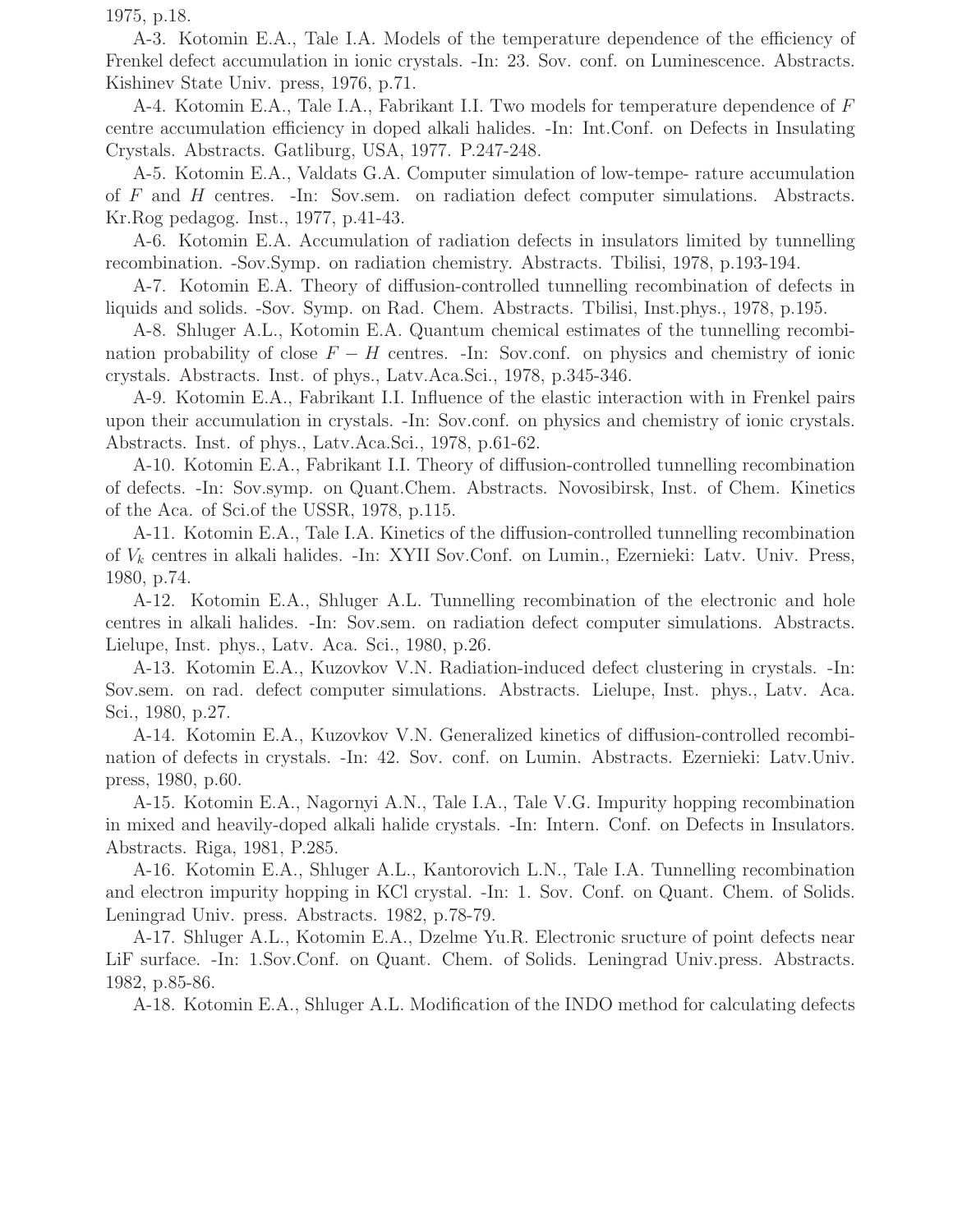in ionic crystals. -In: Sov.Conf. on Quant. Chem. of Solids. Leningrad Univ.press. Abstracts. 1982, p.78-79.

A-19. Kuzovkov V.N., Kotomin E.A. Kinetics of the diffusion- controlled  $A + B \rightarrow B$ reaction. -In: 1.Sov.Conf. on Quant. Chem. of Solids. Leningrad Univ.press. Abstracts. 1982, p.117.

A-20. Shluger A.L., Kotomin E.A. Theory of the electronic structure of perfect ionic crystal surfaces -In: 3. Sov. symp. on Ioniz. Rad. Imp. on heter.syst. Abstracts. Kemerovo St.Univ. 1982, p.70.

A-21. Dzelme Yu.R., Kotomin E.A., Shluger A.L. Structure and tunnelling recombination of radiation defects in the bulk and on the surface of alkali halide crystals. -In: 3. Sov. symp. on Ioniz. Rad. Imp. on heter. syst. Abstracts. Kemerovo St.Univ., 1982, p.72.

A-22. Kotomin E.A., Shluger A.L. Quantum-chemical investigations of reactions between defects in ionic crystals. -In: Intern. Sem. on Quantum Chemistry. Abstracts. Libice, Czechosl., 1983. P.50.

A-23. Kotomin E.A., Kuzovkov V.N., Tale I.A. Many-particle effects in accumulation kinetics of immobile Frenkel defects in crystals. -In: 5.Sov.Conf. on phys. and chem. of ionic crystals. Abstracts. Inst. of phys., Latv.Aca.Sci., 1983, p.160.

A-24. Kotomin E.A., Shluger A.L. Use of molecular models in calculating the radiation defect structure in MgO,  $SiO<sub>2</sub>$  and  $Li<sub>2</sub>SiO<sub>3</sub>$ . -In: 5.Sov.Conf. on phys. and chem. of ionic crystals. Abstracts. Inst. of phys., Latv.Aca.Sci., 1983, p.92-94.

A-25. Shluger A.L., Kotomin E.A., Kantorovich L.N., Tale I.A. Calculations of radiation defect structure in oxide crystals. -Sov.Conf. on Rad. Physics of semic. and related. comp. Abstracts. Tashkent, 1984, p.194.

A-26. Kotomin E.A., Shluger A.L. Theoretical simulations of reactions in non-metallic crystals with defects. -In: 2. Sov. Conf. on Quant. Chem. of Solids. Abstracts. Riga: Latv.Univ., 1985, p.31-32.

A-27. Kotomin E.A., Tale I.A., Tale V.G., Butlers P.I. Kinetics of the non-steady diffusioncontrolled tunnelling recombination of defects in solids. -In: 2. Sov. Conf. on Quant. Chem. of Solids. Abstracts. Riga: Latv.Univ., 1985, p.46.

A-28. Shluger A.L., Kotomin E.A., Zakis Yu.R. Quantum chemical simulation of the electronic and spatial structure of intrinsic defects in silicates. -In: 8.Sov.symp. on the glassy state. Abstracts. Leningrad, 1986, p.440-441.

A-29. Kotomin E., Tale I., Tale V., Butlers P., Kulis P. Non-steady- state diffusioncontrolled tunnelling recombination of defects. -In: Intern. Conf. on Defects in Insulating Crystals. Abstracts. Parma, 1988. P.50.

A-30. Kotomin E., Kinetics of non-steady-state recombination processes in solids controlled by defect hopping and electron tunnelling. -In: Emil Warburg Symposium on Dynamical Processes in Condensed Molecular Systems. Abstracts. Bayreuth, Germany, 1990. P.21.

A-31. Kotomin E.A., Stefanovich E.V., Stashans A., Tale I.A. Semiempirical simulation of hole self-trapping in corundum. -In: Conf. on Quantum Chemistry of Solids. Abstracts. Riga. 1990. P.204-205.

A-32. Kotomin E.A., Tale I.A. Kinetics of non-steady-state diffusion-controlled tunnelling recombination of defects in insulating solids. - In: Conf. on Quantum Chemistry of Solids. Abstracts. Riga. 1990. P.300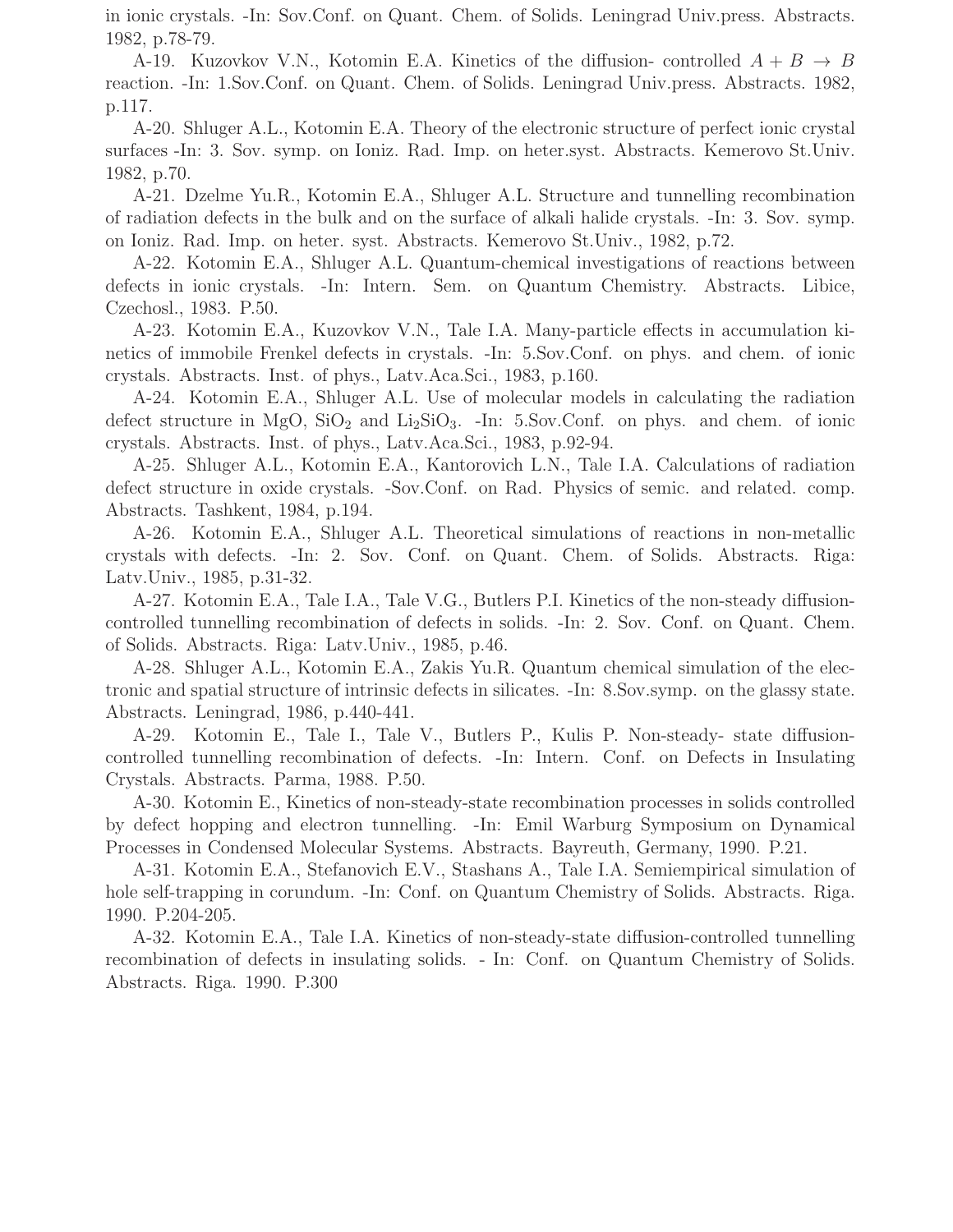A-33. Millers D.K., Kotomin E.A., Grigorjeva L.G. Luminescence of mixed silver halides under powerful excitation. - Mater. Res. Soc. Meeting. Abstr. Boston, 1991. P.301.

A-34. Kotomin E., Popov A., Eglitis R. Kinetics of correlated annealing of radiation Frenkel defects in ionic crystals. -Conf. on Quantum Chemistry of Solids. Abstracts. Riga. 1990. P.135.

A-35. Kotomin E.A. The role of tunneling recombination in Frenkel defect recombination. In: 12 Conf. of Eur. Phys. Soc. Prague, 1992. Abstracts. P.300.

A-36. Kotomin E.A., Eglitis R., Popov A. Kinetics of correlated diffusion- controlled annealing of Frenkel defects in alkali halide crystals. - -Intern. Conf. on Defects in Insulating Materials. Abstracts (Nordkirchen, 1992). P.277.

A-37. Millers D.K., Grigorjeva L.G., Kotomin E. Intrinsic luminescence of mixed silver halides under powerful excitation as a probe of solid solution composition. -Ibid, p.392.

A-38. Kotomin E.A., Kuzovkov V.N. Cooperative phenomena in bimolecular reactions in solids with point defects. - Ibid., p.276.

A-39. Jacobs P.W.M., Kotomin E.A. Calculations of oxygen vacancy hopping in  $\alpha - Al_2O_3$ crystal. - Ibid., p.22.

A-40. Jacobs P.W.M., Kotomin E.A., Stashans A., Tale I., Stefanovich E. Computer simulations of hole self-trapping in  $\alpha - Al_2O_3$  crystal. - Ibid., p.144.

A-41. Kotomin E.A., Kuzovkov V.N. Many-particle effects in the kinetics of bimolecular reactions. - 18th IUPAP Int. Conf. on Statistical Physics. Abstracts. Berlin, 1992. P.360.

A-42. Kotomin E. Role of electron tunnelling in the kinetics of bimolecular processes in insulating solids with point defects. - Ibid., P.179.

A-43. Grigorjeva L.G.,Millers D.K., Kotomin E.A. Optical properties of IR fibers extruded from mixed silver halides. - OE/SPIE 92, Technical Conference 1792-22 on Components for Fiber Optics Appl.(Boston, 1992). Abstracts. P.312.

A-44. Kotomin E.A., Kuzovkov V.N. Cooperative phenomena in kinetics of bimolecular recombination of particles with Coulomb interaction. - Fall MRS Conf., Symposium P (Boston, 1992). Abstracts, p.519.

A-45. Kuzovkov V.N., Kotomin E.A. A novel many-point density formalism for the treatment of self-organization in reaction processes. - Ibid, p.522.

A-46. Jacobs P.W.M., Kotomin E.A. Modelling of Point Defects in Corundum Crystals. - Ibid., Symposium O, p.484.

A-47. Kuzovkov V.N., Kotomin E.A. The Kinetics of Defect Accumulation with Many-Particle Effects.- Abstr. Int. Conf. on Rad. Eff. in Insulators, Nagoya,1993, p. 121.

A-48. Kotomin E.A., Eglitis R.I., and Popov A.I. The Kinetics of Diffusion- Controlled Annihilation of Frenkel Defects in Alkali Halide Crystals, Ibid. p. 120.

A-49. Soppe W.J., Kotomin E.A.,and Zaiser M. Aggregation of Defects Under Irradiation: A Mesoscopic Approach. - Ibid., p.119.

A-50. Kotomin E.A. and Jacobs P.W.M. Theoretical Simulations of the Radiation-Induced Defect Properties in Insulating Materials. - Ibid.,p.11

A-51. Kotomin E.A., Tale I.A., Jacobs P.W.M., and Stashans A. Quantum Chemical Simulations of the Self-Trapped Hole Structure and Migration in Corundum Crystals. - Abstr. Int. Conf. on Luminescence, Storrs, 1993, p.Th5-71.

A-52. Kotomin E.A., Grigorjeva L., and Millers D.K. A Novel Model of Diffusion- Controlled Recombination Luminescence of Mixed Silver Halides. - Ibid, p. M5-89.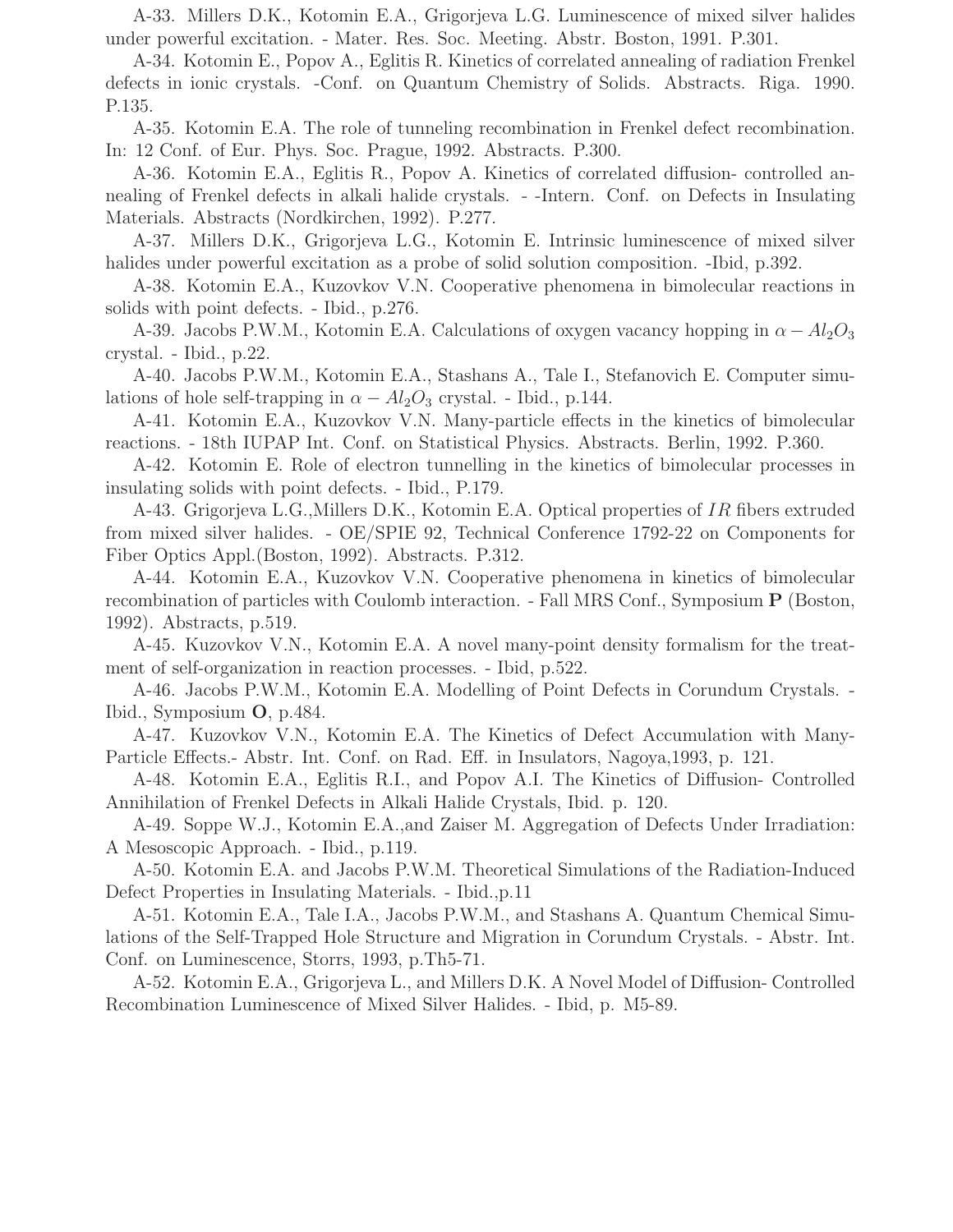A-53. Kotomin E.A. and Popov A.I. Computer Simulations of I-Centre Annealing and Their Role in Low-Temperature TSL in Alkali Halides. - Ibid., p.M4-92.

A-54. Kotomin E.A., Millers D.K., Grigorjeva L.G., and Eglitis R.I. The Kinetics of Excitonic Luminescence in Mixed Silver Halides. - Abstr.MRS Meeting,1994, San Francisco, Symposium P, p. 328-329.

A-55. Kotomin E.A. Theory of Diffusion-Controlled Processes in Ionic Solids.- Ibid.,Symposium W, p. 474.

A-56. Kotomin E.A., Kuzovkov V.N., Zaiser M., and Soppe W. Diffusion- Controlled Defect Aggregation under Irradiation.- Ibid., Symposium W, p. 461.

A-57. Kotomin E.A., Kuzovkov V.N., Frank W., and Seeger A. Self-Organization Phenomena in the Bimolecular Annihilation Kinetics by Many-Particle Effects. - Ibid., p. 460.

A-58. Eglitis R., Kotomin E.A., and Popov A.I. Theoretical Simulations of I-Center Annealing in KCl and KBr Crystals. - Abstr. Eurodim- 94 Conf., Lyon, 1994, p.88.

A-59. Kotomin E.A., Stashans A., and Jacobs P.W.M. Modelling of Point Defects in  $\alpha$  –  $Al_2O_3$ . Ibid, p.89.

A-60. Kotomin E.A., Kuzovkov V.N., Zaiser M., and Soppe W. Theory of Diffusion-Controlled Defect Aggregation Under Irradiation: A Comparative Study of Three Basic Approaches. - Ibid, p.135.

A-61. Kotomin E.A., Popov A.I., and Hirai M. The Recombination Kinetics of Frenkel Defects in Alkali Halides: Contradiction between Pulsed and Steady-State Studies. - Ibid.,p.413.

A-62. Eglitis R., Kotomin E.A., Millers D.K., and Grigorjeva L.G.. Computer Simulations of Correlated Primary Radiation Defects in Ionic Solids. - Abstr. Latv. Phys. Soc.Conf., 1994, Daugavpils, p.19.

A-63. Heifets E., Orlando R., Dovesi R., Pisani C., and Kotomin E.A. ab initio Simulation of the Ag/MgO Interface. - Abstr.2nd Int.Conf. on Computer Simulations of Radiation Effects in Solids, 1994, Santa Barbara, p.87.

A-64. Kotomin E.A., Jacobs P.W.M., and Stashans A. Atomistic Modelling of Point Defects in Corundum Crystals. - Ibid., p.93-94

A-65. E.A.Kotomin and A.I.Popov. Computer Simulations of Correlated Annealing of Primary Radiation Defects in Alkali Halide Crystals. - Ibid., p.95.

A-66. Kotomin E.A. and Popov A.I. Computer Simulations of Correlated Annealing of Primary Radiation Defects in Alkali Halide Crystals. - Abstr.Eur. Res. Conf.on Electronic Structure of Solids, 1994, Gausdal, Norway, p.54.

A-67. Kotomin E.A. Semi-empirical Simulations of Defects in Oxide Crystals.- Abstr. IX Nordic Symp. on Computer Simulations of Solids, Göteborg, 1995. P.14.

A-68. Kotomin E.A. and Kuzovkov V.N. Aggregation Kinetics of Interacting Particles with a Permanent Source. - Abstr.Symp. on Dynamical Processes in Condensed Molecular Systems, Baden/Vienna, 1995, P.38.

A-69. Kuklja M.M., Kotomin E.A., and Popov A.I. Diffusion of Electron Centers in Ionic Crystals: Semi-Empirical Simulations. - Abstr. $G - IV/P27$  of Symp.G, Euro-MRS Meeting, Strasbourg, 1995.

A-70. Kotomin E.A. and Kuzovkov V.N. Microscopic Theory of Colloid Formation in Solids Under Irradiation. - Ibid., Abstract  $G - III - 3$ .

A-71. Heifets E., Kotomin E.A., Dovesi R., and Pisani C. Hartree-Fock Simulations of the Ag/MgO Interface Structure. -Ibid., Abstract  $G - I.6$ .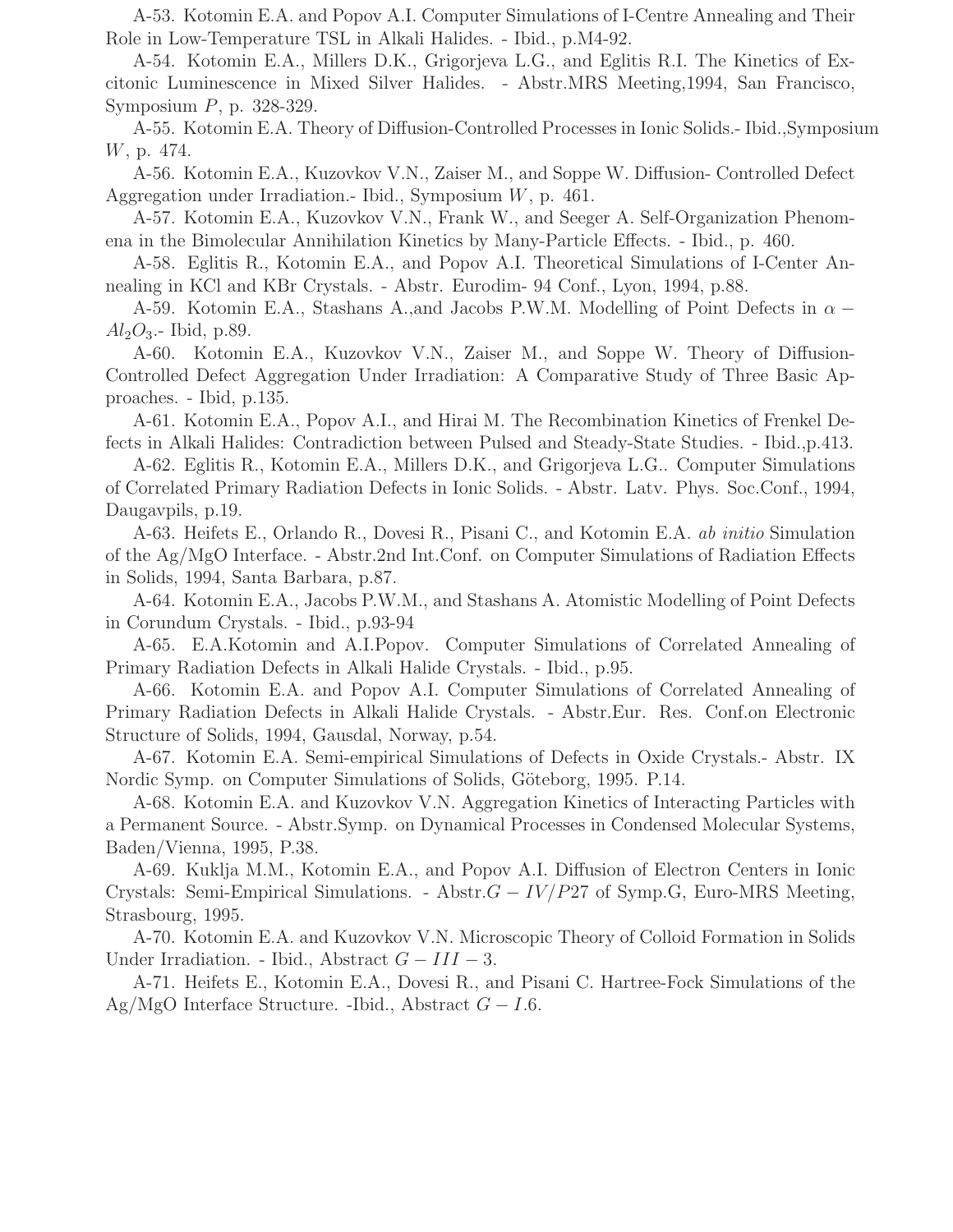A-72. Kotomin E.A., Kuklja M.M., Eglitis R.I., Stashans A., and Popov A.I. The Electronic and Atomic Structure of Single and Dimer Electron Defects in MgO and Corundum Crystals. - Abstr. Conf.on Rad. Effects in Insulators (REI-8), Catania (Italy), 1995, P.196.

A-73. Svane A., Kotomin E.A., and Schultz W. First-Principles Calculations of the Vibrational Properties of H Centers in KCl Crystals. - Ibid, p.203.

A-74. Jacobs P.W.M. and Kotomin E.A. Calculations of the Migration and Aggregation Energies for Radiation Defects in MgO Crystals.- Ibid., p.193.

A-75. Kuklja M.M., Kotomin E.A., and Popov A.I. Semi-Empirical Simulations of the Diffusion of Electron Centers in MgO Crystals. - Ibid., p.197.

A-76. Kuzovkov V.N. and Kotomin E.A. Microscopic Theory of Colloid Formation Under Irradiation. - Ibid., p.198.

A-77. Kotomin E.A. Semi-Empirical Simulations of Defects in MgO and Corundum Crystals. - Abstr.Danish Phys. Soc. Meeting, Odense, 1995, p.20.

A-78. Kotomin E.A. Microscopic Theory of Radiation-Induced Colloid Formation. -Ibid., p.30.

A-79. Heifets E., Dovesi R., Pisani C., and Kotomin E.A. The atomic and electronic structure of the Ag/MgO interface. - Abstr. 1995 Fall MRS Meeting, Symposium P (Materials Theory), Boston, p.478.

A-80. Kotomin E.A., Svane A., Brudevoll T., Schulz W., and N.E.Christensen, Firstprinciples simulations of interstitial atoms in ionic solids. - Ibid, p.474.

A-81. Kotomin E.A., Svane A., Brudevoll T., and Christensen N.E. Electronic structure and diffusion mechanism of interstitial atoms in KCl and MgO crystals. - Abstr. Amer. Phys. Soc. Meeting (March 1996, San Louis), p. 129, C21-9.

A-82. Grigorjeva L., Millers D., and Kotomin E.A. The kinetics of excitonic luminescence in silver halides. - Abstr. Sov. Conf.on Scintillating Materials (SCIMAT-96, Ekaterinburg, 1996), p. 19

A-83. Puchin V.E., Shluger A.L., Kotomin E.A., Günster J., Brause M. and Kempter V. Atomic structure of the (0001) corundum surface. - Abstr. Int. Conf. on Defects in Insulating Materials (ICDIM-96, Winston-Salem, USA, July 96), p. 44.

A-84. Kotomin E.A. and Kuzovkov V.N. The kinetics of radiation-induced defect accumulation in ionic solids. - Ibid. p. 100.

A-85. Jacobs P.W.M., Kotomin E.A., Christensen N.E., Brudevoll T. and Kuklja M.M. Theory of diffusion and aggregation of radiation-induced defects in MgO and corundum crystals. - Ibid., p. 101.

A-86. Eglitis R.I., Kotomin E.A., Devreese J.T. and Popov A.I. The atomic and electronic structure of bound hole polarons and bipolarons in MgO crystals. - Ibid., p. 237.

A-87. Popov A.I. and Kotomin E.A. A mechanism of the  $F^+ \to F$  center photoconversion in oxides. - Ibid., p. 247.

A-88. Popov A.I. and Kotomin E.A. A simple relation for the  $H_A$  center destruction temperatures in doped alkali halide crystals. - Ibid., p. 205.

A-89. Stashans A., Popov A.I. and Kotomin E.A. Semi-empirical simulations of close cation Frenkel pairs in corundum crystals. - Ibid., p. 245.

A-90. Heifets E. and Kotomin E.A. The adhesion energy of Ag/MgO interface: Hartree-Fock study. - Ibid., p. 210.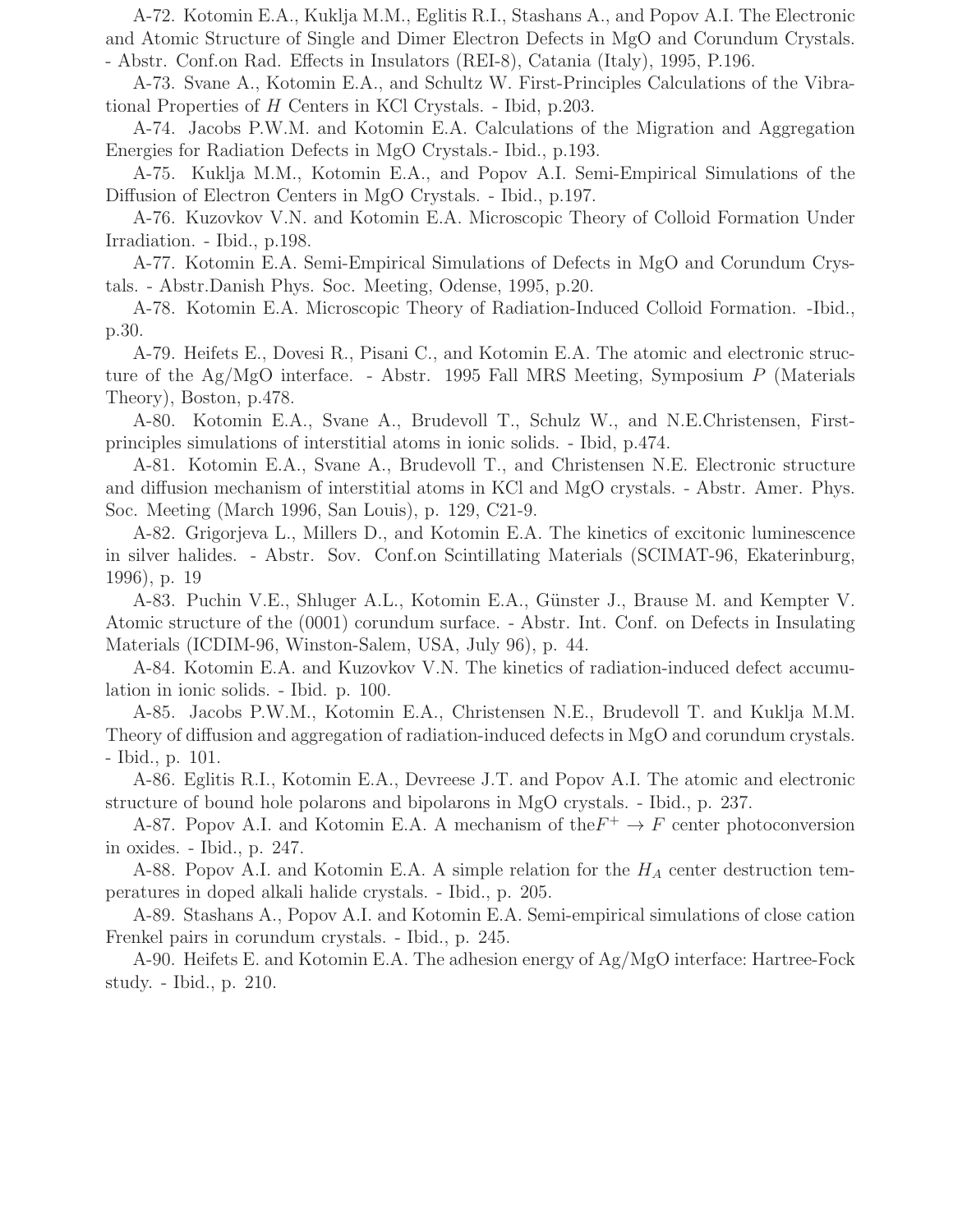A-91. Kuzovkov V.N. and Kotomin E.A. Theory of diffusion-controlled colloid formation in irradiated solids. - Abstr.3- PO-187 at the 13 Int. Conf. on Reactivity of Solids, Hamburg, September 1996.

A-92. Jacobs P.W.M., Kotomin E.A., Kuklja M.M., Eglitis R.I., Stashans A. and Popov A.I. Semi-empirical calculations of luminescence properties of point defects in MgO and corundum crystals. - Int. Conf. on Luminescence (ICL, Prague, August 96), Abstr. P8-162.

A-93. Grigorjeva L., Millers D.K., Popov A.I., Kotomin E.A. and Polzik E.S. Luminescence Properties of  $KNbO<sub>3</sub>$  crystals. - Ibid., Abstr.P8-155.

A-94. Grigorjeva L., Millers D.K. and Kotomin E.A. Excitonic luminescence in silver halide crystals and fibers. Ibid., Abstr. P-13-88.

A-95. Kotomin E.A., Jacobs P.W.M., Christensen N.E., Brudevoll T., Kuklja M.M and Popov A.I.. Calculations of the diffusion and aggregation energies for intrinsic defects in MgO and corundum. - Abstr. Int. Conf. on Diffusion in Materials (DIMAT, Nordkirchen, August 96), p. 280.

A-96. Kuzovkov V.N. and Kotomin E.A. Microscopic theory of diffusion-controlled defect aggregation under irradiation of solids. - Ibid., p. 314.

A-97. Heifets E. and Kotomin E.A. The adhesion nature of Ag/MgO interface. - Abstr. W 7.5 at the Spring MRS Meeting (San Francisco April 96), Symposium W (Computational Materials Science), p. 107.

A-98. Kotomin E.A., Eglitis R.I., Kuklja M.M. and Kantorovich L.N. , Ibid., W 8.8., p. 107.

A-99. Kotomin E.A. Large-scale computer simulations of optical properties of defects in oxide solids. - Abstr. Int. Conf. on Advanced Optical Materials (AOMD-96, Riga, August 96), p. 151.

A-100. Grigorjeva L., Millers D. and Kotomin E.A. Mechanisms of defect creation and recombination in silver halides. - Ibid., p. 84.

A-101. Heifets E., Kotomin E.A., Dorfman S., Fuks D. and Gordon A. [001] surface polarization of smart optical materials: atomistic study. - Ibid., p. 80.

A-102. Eglitis R.I. and Kotomin E.A. Calculations of  $F$  centers in  $KNbO<sub>3</sub>$  ferroelectric crystals. - Ibid., p. 156.

A-103. Zhukovskii Yu.F., Kotomin E.A., Nieminen R., Devreese J.T., and Stashans A. Quantum chemical simulations of bound hole polarons ( $V_{Mg}$  centers) in corundum crystals. -Ibid., p. 157.

A-104. Jacobs P.W.M., Kotomin E.A. and Evarestov R.A. Formation, diffusion and aggregation of radiation-induced defects in MgO and  $\alpha - Al_2O_3$  crystals. - Ibid., p. 152.

A-105. Heifets E., Dorfman S., Fuks D., and Kotomin E. Atomic simulation of the (001) surface in BaTiO<sub>3</sub>. - Abstr. of EuroMRS-96, Symposium B (Thin film materials), p. 340.

A-106. Kotomin E.A. and Kuzovkov V.N. The kinetics of diffusion-controlled  $A + B \rightarrow 0$ reaction in condensed matter: efects of non-equilibrium charge screening. - Abstr. NORDITA workshop on statistical physics Copenhagen, May 1996, P-20

A-107. Zhukovskii Yu.F., Kotomin E.A. and Nieminen R.M. - Quantum chemical simulations of defects in corundum crystals. - Abstr. X-th Nordic Symposium on Computer Simulations, Tallin, June 1996, p. 25.

A-108. Heifets E. and Kotomin E.A. The adhesion nature of Ag/MgO interface: Hartree-Fock study. - Ibid., p. 52.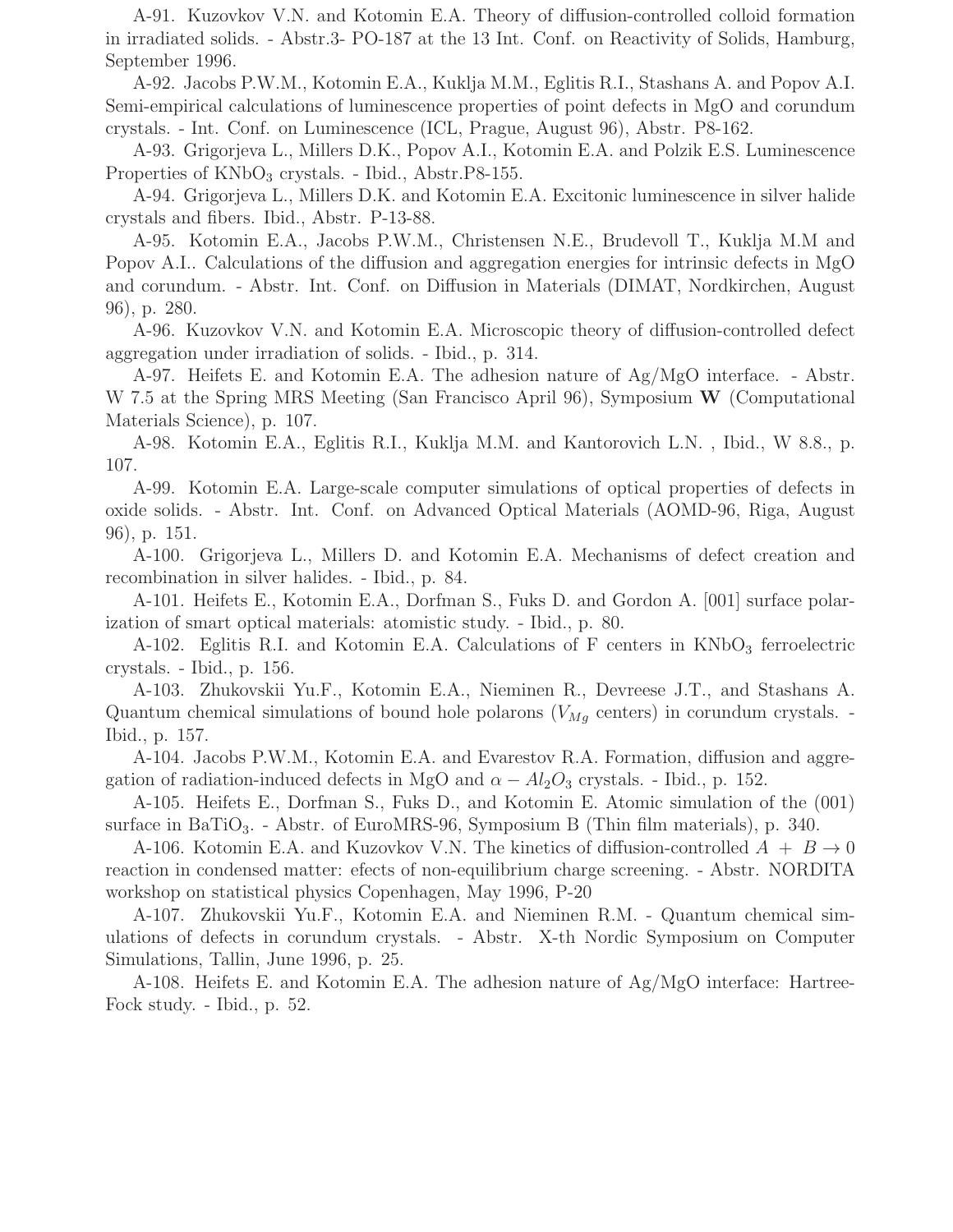A-109. Kotomin E.A. and Kuzovkov V.N. Theory of diffusion-controlled point defect aggregation during irradiation. - Abst. of Symposium B of the Fall MRS Meeting, Boston 1996, p. 63.

A-110. Kuzovkov V.N. and Kotomin E.A. Pattern formation and unusual reaction kinetics between charged reactants in low dimensions. - Ibid., Symp. EE, p. 667.

A-111. Puchin V., Kotomin E.A. and Shluger A.L. Atomic and electronic structure of the corundum (0001) surface. - Ibid., Symp.R, p. 460.

A-112. Heifets E., Kotomin E.A., Fuks D., Dorfman S. and Gordon A. Atomistic study of surface polarization of superconducting perovskites. - Ibid., Symp. Ca., p. 84.

A-113.Heifets E., Kotomin E.A., Fuks D., Dorfman S. and Gordon A. Surface structure of ferroelectric perovskites. -Ibid., Symp. Y, p. 569.

A-114. Heifets E. and Kotomin E.A. The adhesion nature of Ag/MgO interface: Hartree-Fock study. - Ibid., p. 537.

A-115. Kotomin E.A., Christensen N.E., and Eglitis R. A comparative study of the atomic and electronic structure of defects in oxide crystals: ab initio and semi-empirical study. Abstr. of Symp. D, European MRS, Strasbourg, June 1997, p.34

A-116. Kotomin E.A. and Kuzovkov V.N. The microscopic theory of diffusion-controlled defect aggregation. -Ibid., p.23

A-117. Zhukovskii Yu.F., Heifets E., Kotomin E.A., and Nieminen R.M. Ab initio study of the electronic and atomic structure of the Ag/MgO interface. - Ibid., p.45

A-118. Zhukovskii Yu.F., Alfredsson M., Heifets E., Hermansson K., Kotomin E.A., and Nieminen R.M. Ab initio Hartree–Fock simulations of silver film adhesion on both corundum and MgO (001) surfaces. - Abstr. 11 Nordic Symp on Computer Simulations, Copenhagen, June 1997. P.26.

A-119. Zhukovskii Yu.F., Heifets E., Kotomin E.A., and Nieminen R.M. Ab initio study of the electronic and atomic structure of the Ag/MgO interface.-. Abstr. 7 Europ.Conf. on Applications of Surfaces and Interface Analysis. Goteborg, June, 1997, Abstract AD-14, p.418.

A-120. Zhukovskii Yu.F., Alfredsson M., Hermansson K., Kotomin E.A., and Nieminen R.M. Ab simulations of CO adsorption on both clean and Ag-predosed (0001) corundum surfaces. - Ibid., Abstr. CA-15, p. 335.

A-121. Kotomin E.A. and Eglitis R.I. Charge distribution and optical properties of F and  $F^+$  centers in KNbO<sub>3</sub> ferroelectric crystals. - Abstr. Int. Conf. on Defects in Semiconductors, Portugal, July 1997, p.38

A-122. Eglitis R., Kotomin E.A., Popov A.I. Atomic calculations of F-centers in ferroelectric KNbO<sup>3</sup> crystals. - Abstr.4th Intern.MRS Conf.in Asia, Chiba, Japan, Sept. 1997, Symposium R, p.20

A-123. Heifets E., Zhukvskii Yu., and Kotomin E.A., Ab initio Hartree-Fock Simulations of Silver Film Adhesion on both  $A_2O_3$  (0001) and MgO (001) surfaces. – Int. Conf. Comput. Phys., California, 1997, session L, p. 30

A-124. Kotomin E.A. and Popov A.I. Radiation-Induced Point Defects in Simple Oxides. - Abst. Int. Conference on Radiation Effects in Insulators (REI-9), 1997, p.1

A-125. Zhukovskii Yu.F., Kotomin E.A. and R.M. Nieminen. Quantum Chemical Simulations of Bound Hole Polarons in Corundum Crystals. - Ibid., p.3a

A-126. Huisinga M., Bouchaala N., Bennewitz R., Reihling M., Kotomin E.A., Matthias E., Kuzovkov V.N., and von Niessen W. The kinetics of  $CaF<sub>2</sub>$  Metalization Induced by Low-Energy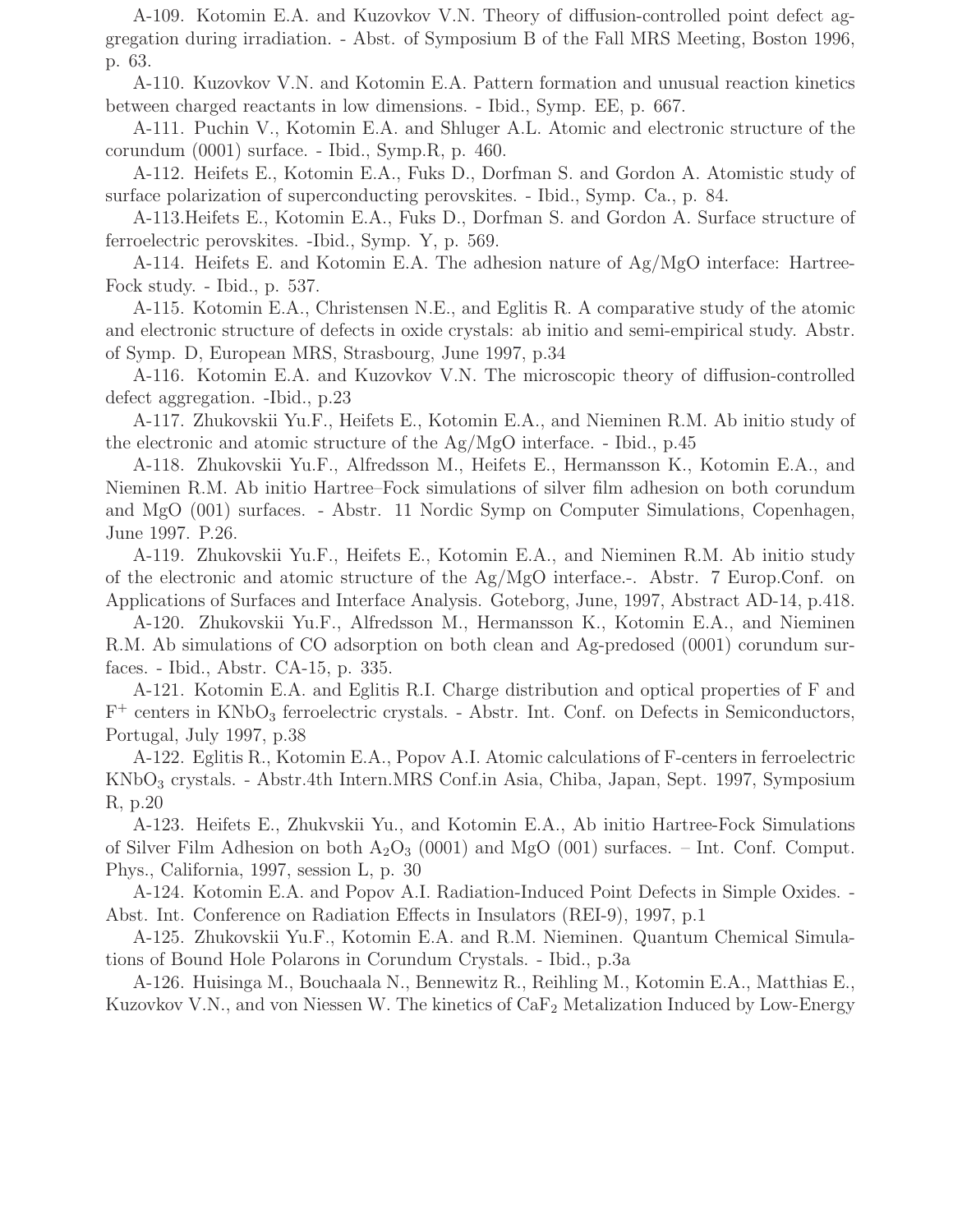Electron Irradiation. - Ibid., p.4

A-127. Zhukovskii Yu.F., Heifets E., and Kotomin E.A. Ab initio simulations of silver film adhesion on  $A_2O_3$  (0001) and MgO (001) surfaces. - Ibid., p.3b

A-128. Kotomin E.A., Kuklja M.M., Popov A.I., Christensen N.E., and Jacobs P.W.M. Theory for Radiation Defect Diffusion in Ceramic Materials. - Abstr. 10th Int. Conf. on Surface Modification of Metals by Ion Beams. - Gatlinburg, Tennesee, 1997. p.15

A-129. Kotomin E.A. and Popov A.I. Kinetics of correlated recombination of radiation defects in ionic solids. - Abstr. European Research Conf. on Particle-Solid Interactions: Strong Perturbations. San Sebastian, 1997. p. 20

A-130. Kotomin E.A. and Eglitis R.I. Quantum Chemical Simulations of Perovskite Surface Relaxation and Optical Properties for F centers therein. - Abstr. 13 conf. of the Inst. of Solid State Physics, Univ. of Latvia, Riga, 1997, p.49.

A-131. Eglitis R.I., Kotomin E.A., Postnikov A.V., Christensen N.E., and Borstel G. Firstprinciples and semi-empirical calculations for the  $F$  centers in  $KNbO<sub>3</sub>$  and Li impurity in KTaO3. Abstr. 5th Williamsburg Int. Workshop On First-Principles Theory of Ferroelecticity, 1998, p. 22.

A-132. Eglitis R.I., Kotomin E.A., Postnikov A.V., Christensen N.E., Borstel G., Philpott M.R. Computer simulations of defects in perovskite KNbO<sub>3</sub> crystals. - Abstr. 2nd Asian Meeting on Ferroelectrics, Singapore, 1998, p.45

A-133. Kuzovkov V.N., Kotomin E.A., von Niessen W. Theory of diffusion-controlled Frenkel defect aggregation. - Abstr.No To249:Poo7/23 at the 20th IUPAP Int. Conf. on Statistical Physics, Paris, 1998.

A-134. Millers D.K., Grigorjeva L., Kotomin E.A. Primary Radiation Defect Creation and Separation in AgBr. - Abstr. Int. Conf. Defects in Insulating Materials, Keele, 1998, p.20

A-135. Jacobs P.W.M., Kotomin E.A., Eglitis R.I. Semi-empirical INDO and shell-model calculations for perovskites. - Ibid., p.98

A-136. Yohum H.M., Ucer K.B., Williams R.T., Sheldon P.A., Nagirnyi A., Denks V., Grigorjeva L., Millers D.K., Kotomin E.A. Short- pulse excitation and spectroscopy of KNbO<sub>3</sub>,  $LiNbO<sub>3</sub>$  and  $KTiPO<sub>4</sub>$  Ibid.129.

A-137. Kotomin E.A. and Zhukovskii Yu. Ab initio calculations of the metal/oxide interfaces. - Abst. 10th Nordic Symposium on Computer Simulations, 1998, Finland, p.20.

A-138. Kotomin E.A., Eglitis R.I., Borstel G. Quantum chemical modelling of point defects in KNbO<sub>3</sub> perovskite crystals. - Euro-MRS Meeting, Symposium C, Strasburg 1999, p. C-3.

A-139. Kalnin J.R. and Kotomin E.A. The effective diffusion coefficient in inhomogeneous solids. - Abstr. Int. Conf. on Radiation Effects in Insulators-10, Jena 1999, p.111

A-140. Kotomin E.A., Eglitis R.I., Borstel G., Grigorjeva L.G., Millers D.K., Pankratov V. - Theoretical and Experimental Study of Radiation Defects in KNbO<sub>3</sub> Perovskite Crystals. -Ibid., p.154.

A-141. Heifets E., Kotomin E.A., and Borstel G. Atomistic Simulations of the (110) Surface Relaxation for Perovskite Titanates. - Abstr. ICSOS-6 (Int. Conf. on Surfaces, Vancouver July 1999), p.33.

A-142. Zhukovskii Yu., Kotomin E.A., Dorfman S., Fuks D. Microscopic Modelling of Metal-Oxide Interfaces. - Abst. Int. Conf. on Interfacial Phenomena in Composite Materials, Berlin, Sept.99, p. 33.

A-143. Borstel G., Kotomin E.A., Eglitis R.I., Heifets E. Computer Modelling of Defects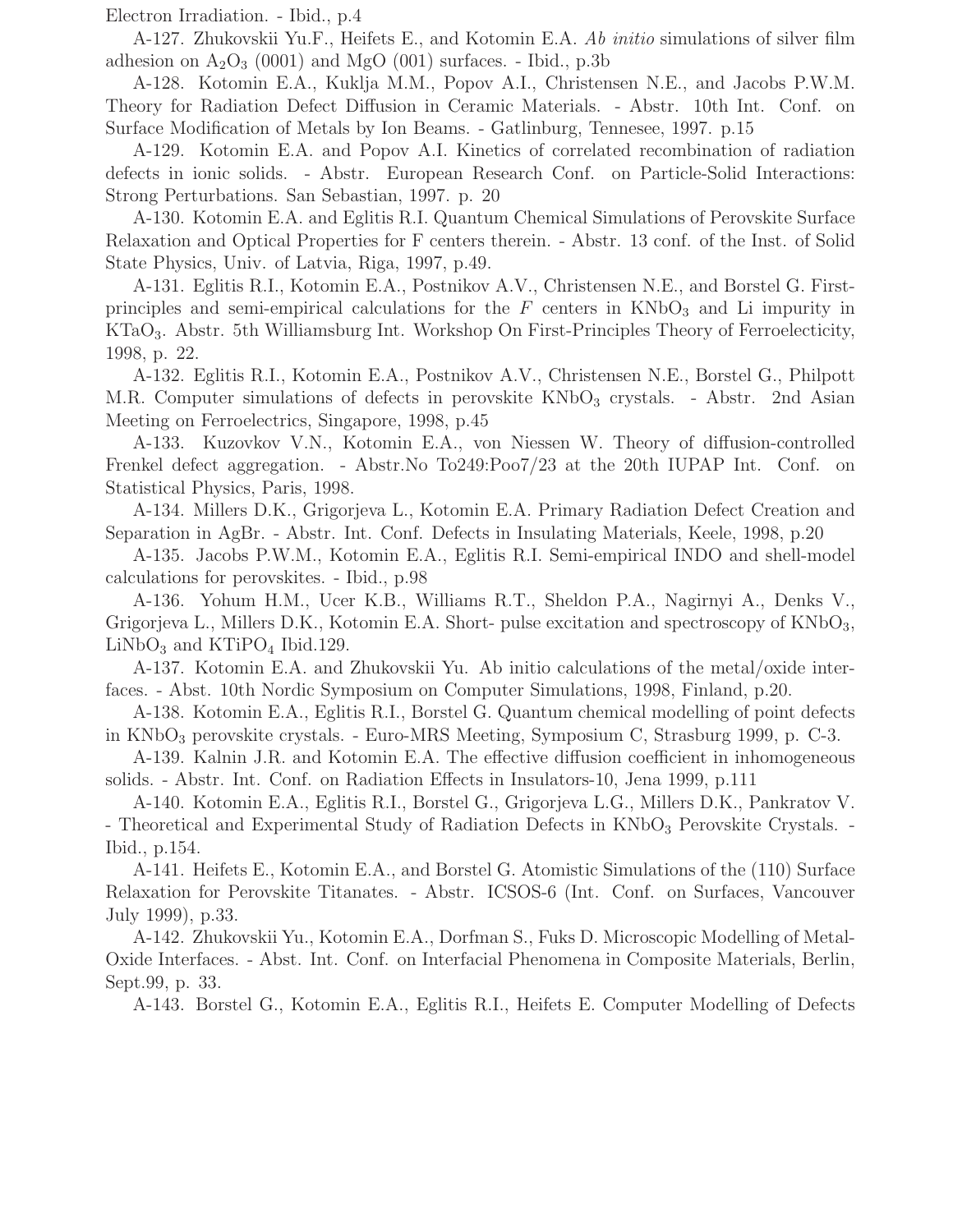and Surfaces in Advanced Perovskites. Abstr. Int. Conf. Ternary and Multinary Compounds (ICTMC-12), 2000, Taiwan, p.23.

A-144. Eglitis R.I., Kotomin E.A., Borstel G. Quantum Chemical Modelling of Point Defects and Perovskite Solid Solutions. – Abstr. 2nd Int.Meeting on Predictive Process Simulations (ChiPPS), Wandlitz-Berlin, June 2000, p.29.

A-145. Kotomin E.A., Kuzovkov V.N., Popov A.N. The Kinetics of Defect Aggregation and Metal Colloid Formation in Insulating Solids under Irradiation. - Abstr. ICDIM Johannesburg April 2000, p.77.

A-146. Kashcheyevs V., Kotomin E.A., Kuzovkov V.N. Modelling of Metal Colloid Formation in Tracks of Swift Heavy Ions in Ionic Solids. - Ibid., p.50.

A-147. Kuzovkov N.V., Popov A.I., Kotomin E.A., Monge M.A., Gonzalez R., Chen Y. The Kinetics of F-Center Aggregation in Thermochemically Reduced MgO Single Crystals. - Ibid., p.183.

A-148. Borstel G., Kotomin E.A., Eglitis R.I., Heifets E. Computer Modelling of Point Defects, Impurity Self-Ordering Effects and Surfaces in Perovskite Ferroelectrics. - Abstr. Int. Conf. on Condensed Matter Physics, (Jaszowiec 2000, Poland), p. 20.

A-149. Kalnin J.R., Kotomin E.A., Kuzovkov V.N. The Effective Diffusion Coefficient in Inhomogeneous Solids. - Abstr. Vth Int. Conf. on Diffusion in Materials, Paris, July 2000, p. 182.

A-150. Heifets E., Kotomin E.A. Calculation of surface relaxation for perovskite crystals. - Abstr. MRS Fall meeting, Boston, December 2000, Symposium, p. 23.

A-151. Zhukovskii Yu., Kotomin E.A., Fuks D., Dorfman S., Gordon A. Hartree–Fock study of adhesion and charge distribution on the Ag/MgO (001) interface. Abstr. Int. Conf. ICSOS-9, Madrid, July 2000, p. 345.

A-152. Borstel G., Eglitis R.I., Kotomin E.A., Computer modeling of KTN solid solutions. - Abstr.12th IEEE International Symposium on the Application of Ferroelectrics, ISAF 2000, Hilton Hawaiian Village, Honolulu, Hawaii, USA, July 30 - August 2, 2000, p.20.

A-153. Eglitis R.I., Kotomin E.A., and Borstel G., Computer modelling of ABO<sub>3</sub> perovskites, Psik-2000 Conference on em Ab initio (from electronic structure) calculations of complex processes in Materials, Schwbisch Gmnd, August 22-26,2000, p. 126.

A-154. Vikhnin V.S., Eglitis R.E., Kotomin E.A., Kapphan S.E., Borstel G. New polaronictype excitons in ferroelectric oxides. Abstr. Workshop on Fundamental Physics of Ferroelectrics, Williamsburg, USA, February 4-7, 2001. p.23

A-155. Heifets E., Cohen R.E., Eglitis R.I., Kotomin E.A., Borstel G. First- principles and semi-empirical calculations of atomic and electronic structure for  $SrTiO<sub>3</sub>$  (100) and (110) surfaces. - Abstr. APS meeting (Seattle, March 12-16, 2001), p.23.

A-156. Eglitis R.I., Kotomin E.A., and Borstel G. Computer modeling of luminescence in ABO<sup>3</sup> perovskites. Abstr. MRS Spring meeting (San Francisco, April 16-20, 2001), p. 142.

A-157. Vikhnin V.S., Eglitis R.I., Kotomin E.A., Kapphan S.E., Borstel G. New polaronictype excitons in ferroelectric oxides. - ibid., 435.

A-158. Heifets E., Cohen R.E., Eglitis R.I., Kotomin E.A., Borstel G. Calculations of surface structure for  $SrTiO<sub>3</sub>$  perovskites. - ibid. p.289.

A-159. Kotomin E.A., Eglitis R.I., Maier J., Heifets E. Calculations of the atomic and electronic structure for  $\text{ABO}_3$  thin films. - Abstr. E-MRS meeting, Strasburg, June 5-8, 2001, Symp. N., p.N-12.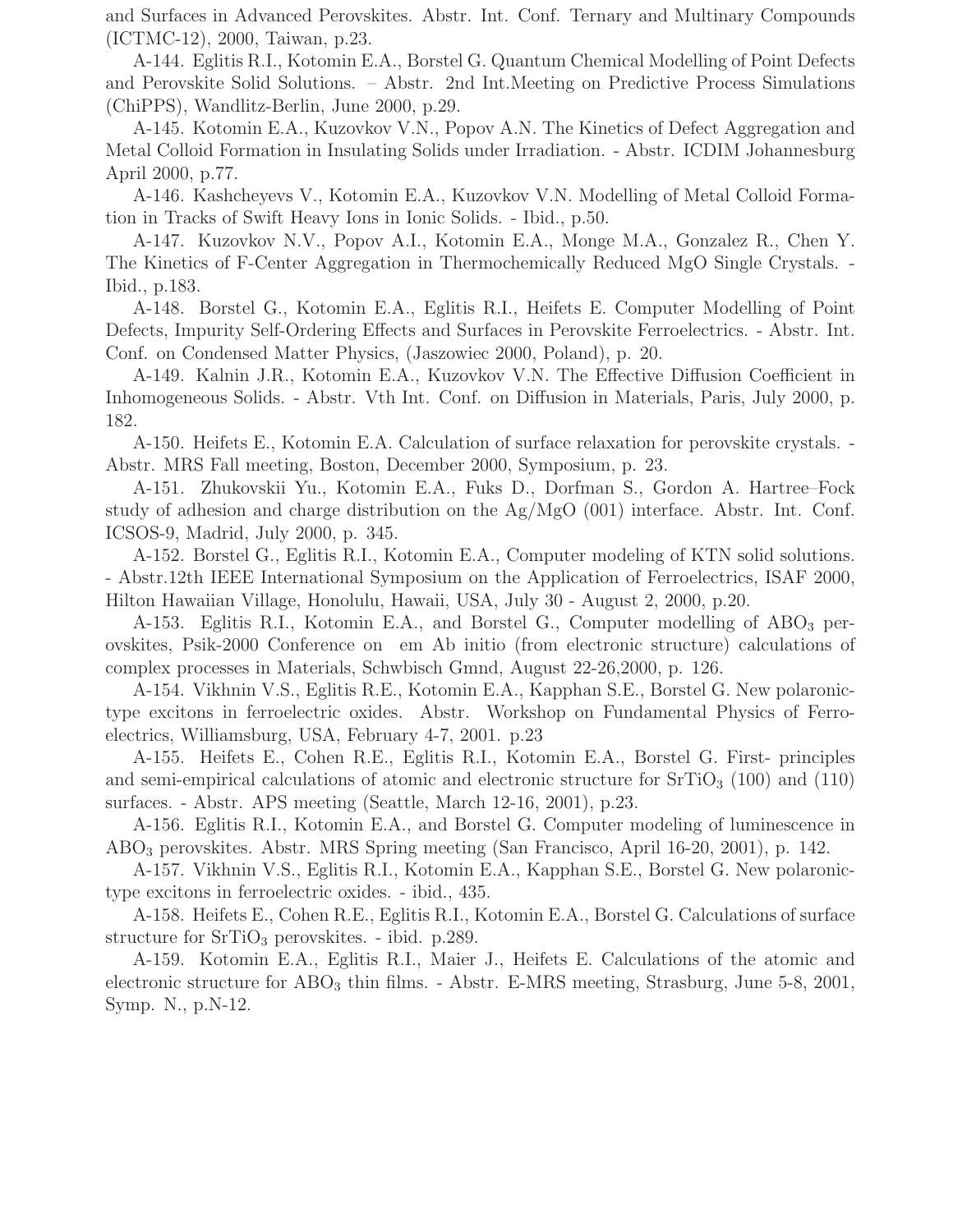A-160. Kotomin E.A., Evarestov R.A. Large-scale ab initio modelling of defects in perovskites: Fe impurity in  $\rm SrTiO_3$ . Ibid., symp. A, p.A-1.

A-161. Dorfman S., Fuks D., Kotomin E.A., Zhukovskii Yu., Stoneham A.M. Theoretical analysis of the growth mode for thin metallic films on oxide surstrates. - Ibid., symp.A, p.A-I9.

A-162. Kotomin E.A. Atomistic theory of thin metal film growth on ionic surstrates. - Abstr. NATO Advanced Research Workshop on Atomic Aspects of the Epitaxial Growth, Corfu, July 26-31, p.16.

A-163. Kotomin E.A., Eglitis R.I., Borstel G. Calculations of radiation- induced point defects, polarons and excitons in ferroelectric perovskites. - Abstr. 11 Intern. Conf. on Radiation Effects in Insulators, Lisbon, September 3-9, 2001, p. 44.

A-164 Gonzalez R., Kotomin E.A., Popov A.I., Kuzovkov V.N. Diffusion-controlled annihilation and aggregation of F-centers in thermochemically reduced MgO crystals.- Ibid., p. 116.

A-165. Hermansson K., Herschend B., Zhukovskii Yu., Kotomin E.A., and Jacobs P.W.M. Metal-oxide bonding in the  $Ag/MgO(100)$  interface: an effect of metal coverage. - Abstr. Europ. Conf. on Molec. Mechanisms of Heterog. Catal., San Feliu de Guixols (Spain), 2001, p. 24.

A-166. Zhukovskii Yu., Kotomin E.A., Herschend B., Hermansson K., and Jacobs P.W.M. The adhesion properties of the  $Ag/a-Al<sub>2</sub>O<sub>3</sub>$  (0001) interface: an ab initio study. – Ibid., p. 58.

A-167. Eglitis R.I., Kotomin E.A., and Borstel G. Computer modelling of point defects in perovskite crystals. – Abstr. 10 Intern. Meeting on Ferroelectricity (Madrid, September 3-7, 2001), p.44

A-168. Vikhnin V.S., Eglitis R.I., Kapphan S.E., Kotomin E.A., and Borstel G. New Type Charge Transfer Excitons in Ferroelectric Oxides. – Ibid., p. 61.

A-169. Eglitis R.I., Kotomin E.A., Borstel G., Heifets E., and Cohen R.E. Ab initio calculations of atomic and electronic structure for  $\text{SrTiO}_3$  (100) surfaces.  $-$  Ibid., p. 69.

A-170. Eglitis R.I., Vikhnin V.S., Kapphan S.E., Kotomin E.A., and Borstel G. Structure and recombinational luminescence of polaronic-type excitons in ferroelectric oxides. – Ibid., p. 80.

A-171. Kotomin E.A., Maier J., Zhukovskii Yu.F., Fuks D., and Dorfman S. Ab initio Modelling of Silver Adhesion on the Corundum (0001) Surface. – Abstracts EMRS, Symp. Q, Strasburg, June 18-21, 2002, p. Q-7.

A-172. Fuks D., Dorfman S., Kotomin E.A., Zhukovskii Yu.F., and Stoneham A.M. Theoretical Conditions for the Initial Stages of the Effective Growth of High Quality Metal Films. – Ibid., Symp. J, p. J-3.

A-173. Eglitis R.I., Heifets E., Kotomin E.A., Maier J., and Borstel G. First-principles Calculations for Perovskite Thin Films. – Ibid., Symp. P, p. P-3.

A-174. Eglitis R., Fuks D., Dorfman S., Kotomin E.A., and Borstel G. Large-scale Modelling of the Phase Transitions in KTN Perovskite Solid Solutions. – Ibid., Symp. P, p. P-3.

A-175. Eglitis R., Kotomin E.A., Kapphan S.E., Vikhnin V.S., and Christensen N.E. Calculations of the Electronic and Atomic Structure of Point Defects, Polarons and Excitons in  $ABO<sub>3</sub>$  Perovskite Crystals. – Ibid., symp. A, p. A-7.

A-176. Eglitis R., Heifets E., Kotomin E.A., and Borstel G. Calculations of Atomic and Electronic Structure for (100) Surfaces of  $SrTiO<sub>3</sub>$  Perovskite. – Abstracts MRS Spring-2002 Meeting, San Francisco, April 1-5, 2002, p. 113.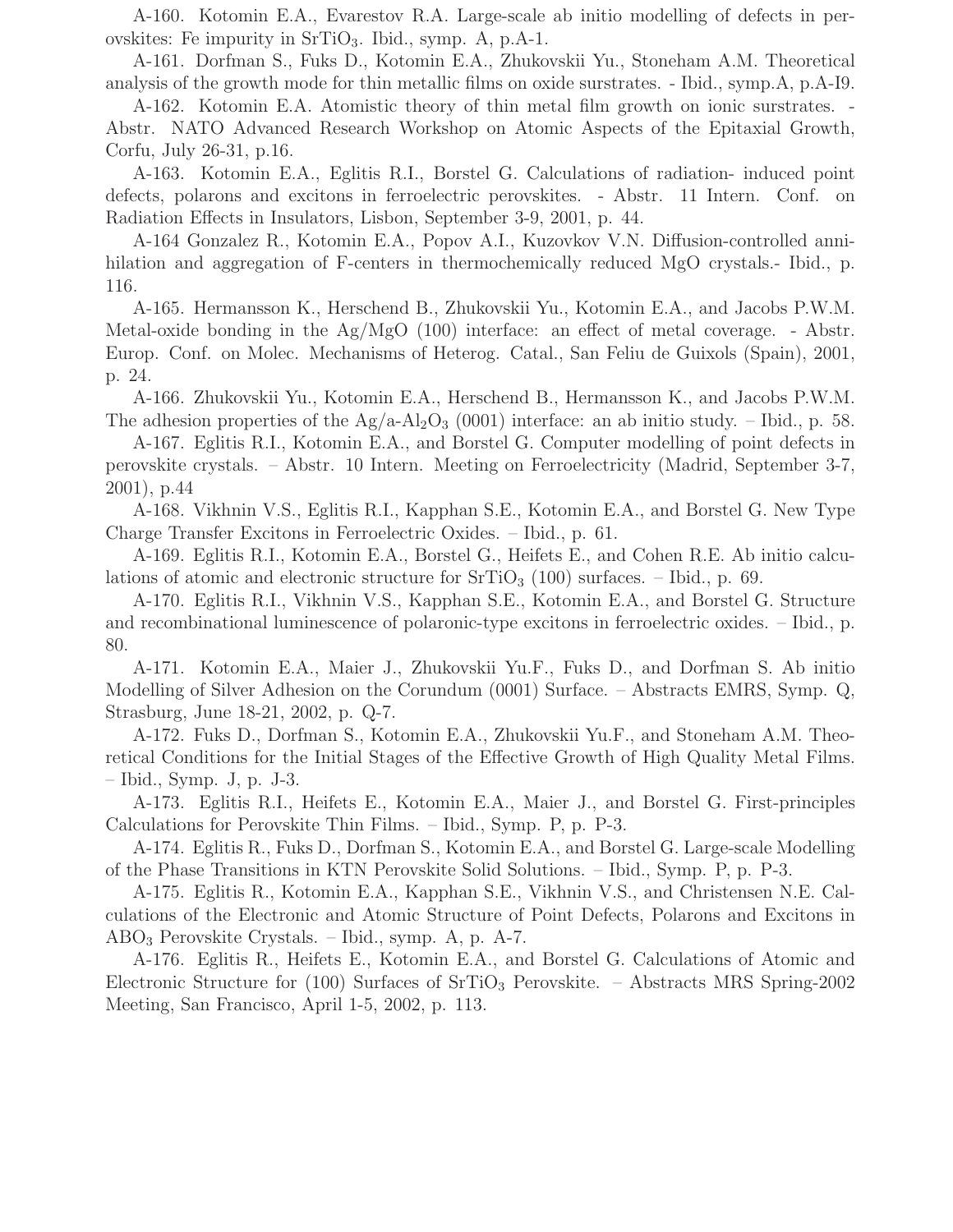A-177. Eglitis R., Kotomin E.A., Christensen N.E., and Borstel G. Calculations of the Electronic and Atomic Structure and Diffusion of Point Defects in  $KNbO<sub>3</sub>$  Perovskite Crystals and Relevant KTN Solid Solutions. – Ibid, p.117.

A-178. Evarestov R.A., Eglitis R., Piskunov S., Kotomin E.A., and Borstel G. Large scale ab initio Simulations of Fe-doped  $SrTiO<sub>3</sub>$ . – Ibid., p.395.

A-179. Eglitis R., Vikhnin V.S., Kotomin E.A., Kapphan S.E., and Borstel G. Theoretical Prediction and Experimental Confirmation of Charge Transfer Vibronic Excitons and Their Phase in  $\text{ABO}_3$  Perovskite Crystals. – Ibid., p. 116.

A-180. Kotomin E.A., Maier J., Stoneham A.M., Zhukovskii Yu.F., Fuks D., and Dorfman S. Ab initio Modelling of Metal Adhesion to Ceramics. – Abstracts CIMTEC–10 (International Ceramics Congress, Florence, July 15-18, 2002, Techna Publishers), p. 58.

A-181. Fuks D., Dorfman S., Zhukovskii Yu.F., Kotomin E.A., and Stoneham A.M. Thermodynamics of the Initial Stage of Growth for a Thin Metallic Film on an Insulating Substrate. – Ibid., p. 58.

A-182. Zhukovskii Yu.F., Kotomin E.A., and Jacobs P.W.M. Large scale computer simulations of metal/oxide interfaces with defects. – Abstracts of AOMD-3 (Int. Conf. on Advanced Optical Materials and Devices, August 19-22, 2002, Jurmala, Latvia), p. 38.

A-183. Borstel G., Eglitis R., and Kotomin E.A. Computer modelling of point defects, polarons and excitons in perovskite ferroelectrics. – Ibid., p. 29.

A-184. Piskunov S., Evarestov R.A., Kotomin E.A., Eglitis R., and Borstel G. Large scale first-principles calculations of Fe-doped SrTiO<sub>3</sub>. – Ibid., p. 31.

A-185. Heifets E., Eglitis R.I., Kotomin E.A. and Borstel G. Ab initio Calculations for  $SrTiO<sub>3</sub>$  (100) Surface Structure. – Abstracts of Williamsburg Meeting on Fundametal Physics of Ferroelectrics– 2002, p.20.

A-186. Eglitis R.I., Kotomin E.A., Borstel G., Vikhnin V.S. Quantum chemical Modelling of Polarons and Excitons in  $ABO<sub>3</sub>$  Perovskites. – Abstr. Int. Workshop on Fundamental Physics of Ferroelectrics, Williamsburg 2003, p.32.

A-187. Eglitis R.I., Fuks D., Dorfman S., Kotomin E.A., Borstel G., Trepakov V.A. Quantum chemical modelling of phase transitions in perovskite solid solutions. – Ibid., p.33.

A-188. Heifets E., Eglitis R.I., Kotomin E.A., Maier J., and Borstel G. Ab initio calculations of the polar surface structure for  $SrTiO<sub>3</sub>$  perovskite. — Ibid., p.43.

A-189. Heifets E., Evarestov R.A., Kotomin E.A., Dorfman S. Modelling of Polar (110) Oxygen-terminated Surface of  $\text{LaMnO}_3$  – Abstr. E-MRS Meeting, Strasburg, June 2003, Symp.N: New Materials and technologies in sensor applications, p. N20.

A-190. Zhukovkii Yu., Kotomin E.A., Fuks D., Dorfman S., Stoneham A.M., Borstel G. First-principles simulations of 2D Cu superlattices on MgO. — Ibid., symp.F: Nanostructures from clusters, p. F13.

A-191. Eglitis R.I., Heifets E., Kotomin E.A., Maier J., and Borstel G. Ab initio modelling of the atomic and electronic structure of  $\text{SrTiO}_3$  polar surface. — Abstr.  $\text{EMF-2003}$  (10th Euro-meeting on Ferroelectricity, Cambridge, UK, August 3-8, 2003), p. 120

A-192. Eglitis R.I., Kotomin E.A., Borstel G., Fuks D., Dorfman S. and Trepakov V.A. Quantum chemical modelling of the atomic and electronic structure of  $\rm{ABO}_3$  perovskites. — Ibid., p.121.

A-193. E.A. Kotomin, J. Maier, and E. Heifets. Hartree– Fock Calculations of the Surface Structure for ABO<sub>3</sub> Perovskites. – Abstr. Int. workshop on Problems of Computational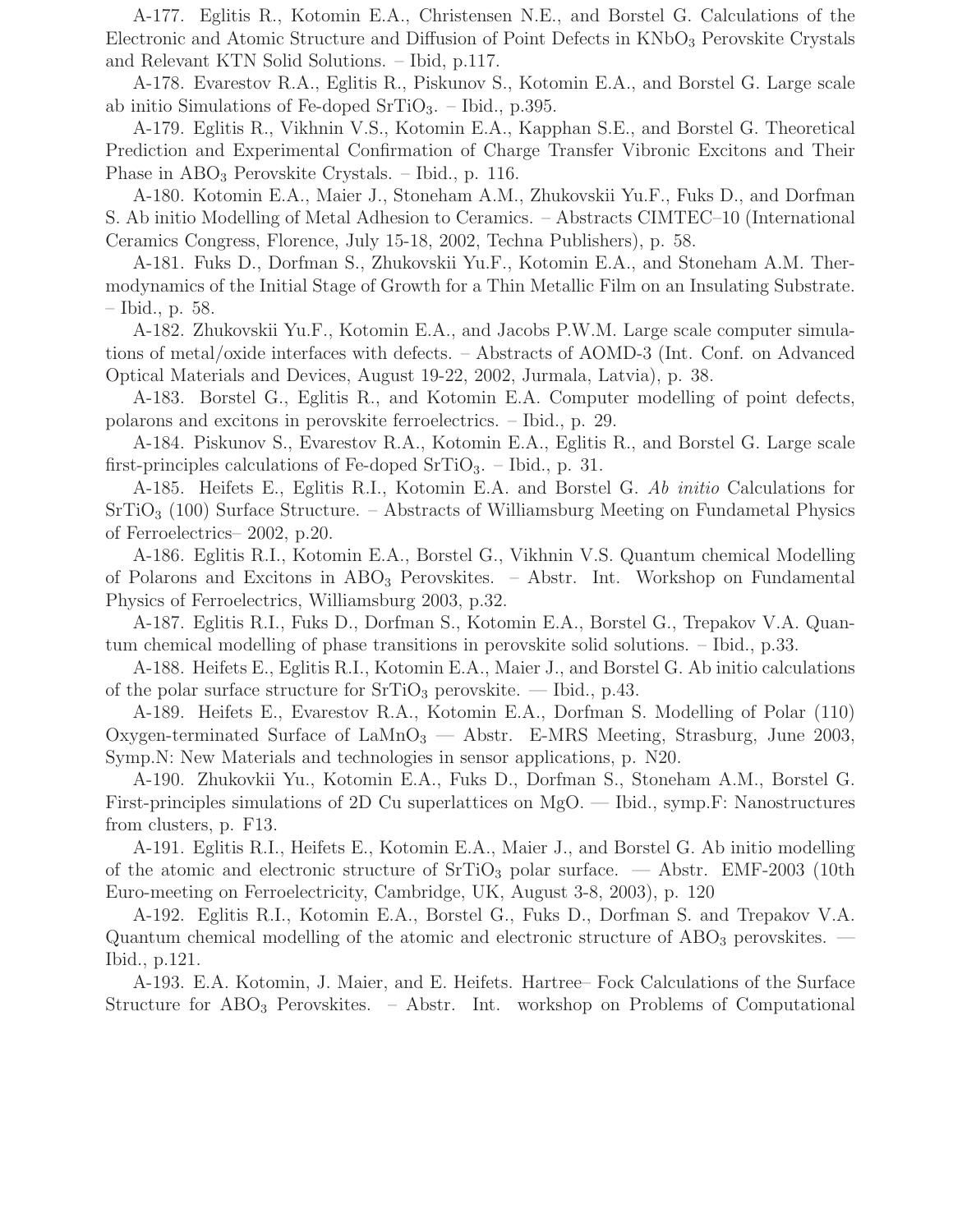Physics, St.Petersburg, 25-28 August 2003, p.6.

A-194. E.A. Kotomin, J. Maier, E. Heifets, and R. Eglitis. First principles calculations of the surface structure for  $ABO_3$  perovskites.  $-$  Abstr. 9th Int. Conf. on Solid State Chemistry, Stuttgart, 3-6. Sept. 2003, P046.

A-195. R. Merkle, J. Maier, E.A. Kotomin, J. Purans. Joint theoretical and experimental studies of polycrystalline  $SrTiO<sub>3</sub>$ . – Ibid., P047.

A-196. O. Sychev, Yu. F. Zhukovskii, E.A. Kotomin, and G. Borstel. Ab initio calculations of copper nanostructures on oxide substrates. – Abst. Fall- EMRS Meeting, Symp. F, Warzawa, Sept. 2003, p.23.

A-197. E. Heifets, R.A. Evarestov, E.A. Kotomin, S. Dorfman and J. Felsteiner. Surface relaxation and rumpling of the  $(110)$  oxygen-terminated surface of LaMnO<sub>3</sub>. – Abstr. 1st Int. Meeting on Applied Physics (APHYS-2003), Badajoz, Spain, 14-18 October 2003, p.10.

A-198. S. Piskunovs, G. Borstel, S. Dorfman, E.A. Kotomin, and D. Fuks. Quantum chemical calculations of  $BaSrTiO<sub>3</sub>$  solid solutions. – Ibid., p.12.

A-199. Kotomin E.A., Kalnin J.R., and Maier J. Abstr. 85th Bunsen Colloquium, 31.October 2003, Abstracts, p. 25.

A-200. R.I. Eglitis, S. Piskunov, E. Heifets, E.A.Kotomin, and G. Borstel. Ab initio study of  $SrTiO<sub>3</sub>$ , BaTiO<sub>3</sub> and PbTiO<sub>3</sub> surfaces. – Abstr. 2nd Int. Conf. on Materials for Advanced Technologies, Singapore, December 2003, p.20.

A-201. R.I. Eglitis, E.A.Kotomin, and G. Borstel. Computer Modelling of Point Defects in  $ABO<sub>3</sub>$  Perovskites and MgO. – Ibid., p.35.

A-202. Kotomin E.A., E. Heifets, S. Dorfman, A. Gordon and D. Fuks. Atomistic Calculations of Perovskite Polar Surface Structures. – Abstr. Int. Conf. on Surface Science (ECOSS-22), Prague, September 2003, p.321.

A-203. Zhukovskii Yu., Kotomin E.A., Dorfman S., Fuks D. First principles simulations on the regular  $Cu/MgO(100)$  interface.  $-$  Ibid., p.200.

A-204. Dorfman S., Piskunov S., Kotomin E.A., Fuks D. Calculations of the atomic and electronic structure of BaSrTiO<sub>3</sub> (BST) solid solutions.  $-$  Abstr. EMRS Spring Meeting, Strasburg, May 2004, Symposium D, Abstract D-II.4.

A-205. Fuks D., Dorfman S., Bakaleinikov L., Gordon A., Kotomin E.A. The electronic structure of perovskite magnanates. – Ibid., symposium K, Abstract K/P17.

A-206. Zhukovskii Yu., Kotomin E.A., Fuks D., Dorfman S. A comparative study of Ag and Cu adhesion on MgO (001) surface. – Ibid., Symposium T, Abstract T-VIII.03

A-207. Zhukovskii Yu., Kotomin E.A., Fuks D., Dorfman S. Ab initio study of the growth mode for thin Cu films on oxide substrates. – Ibid., Symposium G, Abstract G-XI.01

A-208. Zhukovskii Yu., Kotomin E.A., Mastrikov Yu., Maier J. Ab initio simulations on AgCl(111) surface and AgCl(111)/a-Al2O3 (0001) interface.  $-$  Ibid., Abstract H-P.26

A-209. Kotomin E.A. and Heifets E. First principles calculations of the atomic and electronic structure of  $\text{ABO}_3$  surfaces. – Abstr. ESPA-2004 Conf., Spain, Valladolid, 15-17 Sept. 2004, p.6.

A-210. Eglitis R., Kotomin E.A. and Borstel G. Large scale computer modelling of point defects in  $\text{ABO}_3$  perovskites. – Abstracts ICDIM-2004, Riga, July 2004, p.4 (invited talk).

A-211. Illas F., Lopez N., Carrasco J., Kotomin E., Zhukovskii Yu., Piskunov S., Maier J., and Hermansson K. First principles simulations of F centers in  $SrTiO<sub>3</sub>$  perovskite. – Ibid., p. 51.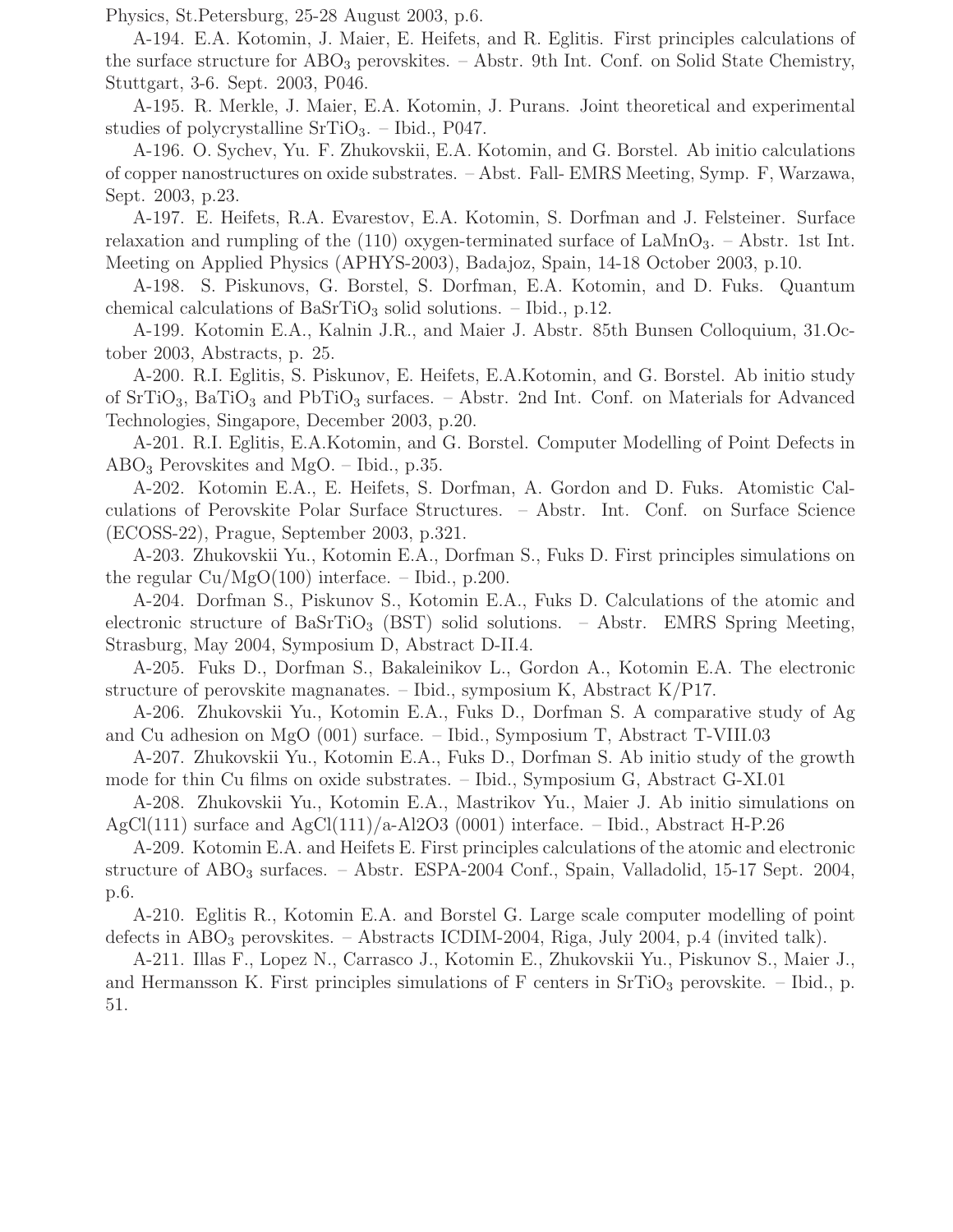A-212. Zhukovskii Yu. and Kotomin E.A. Transition metal adsorption on defective MgO (001) surface: ab initio study. – Ibid., p. 70.

A-213. Heifets E., Kotomin E.A., Evarestov R.A., Maier J. The ab initio atomic and electronic structure calculations for  $\text{ABO}_3$  perovskite polar surfaces.  $-$  Abstr.H3.12 of Fall MRS meeting, Boston, November 2004, p.129.

A-214. Kotomin E.A., Illas F., Lopez N., Carrasco J., Zhukovskii Yu., Mastrikov Yu., Maier J. First-principles calculations of F centers in  $\text{SrTiO}_3$  perovskites. – Ibid., Abstr. H11.10, p. 138.

A-215. Evarestov R.A., Kotomin E.A., and Zhukovskii Yu.F., DFT study of a single F center in a cubic  $SrTiO<sub>3</sub>$  perovskite: periodic model of aperiodic system. – Abstracts of 9th V.A.Fock Meeting on Quantum and Computational Chemistry (Velikiy Novgorod, Russia, May, 2005), p. 26.

A-216. Balaya P., Dolle M., Li H., Hu Y., Jamnik J., Zhukovskii YU.F., Kotomin E.A., and Maier J. Nanocrystallinity effects in lithium battery electrodes with  $RuO<sub>2</sub>$  as a model material. – Abstracts of the Lithium Batteries Discussion (LiBD-2005) "Electrode Materials" (Arcachon, France, May, 2005) p.72-73.

A-217. Balaya P., Bhattacharyya A., Jamnik J., and Kotomin E.A. Nano-ionics in the context of Li Batteries. Abstracts of 3rd International Conference on Materials for Advanced Technologies ICMAT 2005(Singapore, July 2005),p.4.

A-218. Eglitis R.I., Borstel G., Heifets E., Piskunov S., and Kotomin E.A. Ab initio calculations of the SrTiO<sub>3</sub>, PbTiO<sub>3</sub>, BaTiO<sub>3</sub> (001) and BaTiO<sub>3</sub> (110) surfaces, Ibid., p. 142.

A-219. Balaya P., Zhukovskii Yu.F., Dolle M., Kotomin E.A., Li H., and Maier J. Experimental and theoretical evidence for novel interfacial mechanism for lithium storage in nanocomposites. – Abstracts of 15th International Conference on Solid State Ionics (Baden-Baden, Germany, July, 2005),p. 164.

A-220. Fuks D., Felsteiner J., Bakaleinikov L., Gordon A., Kotomin E.A., Maier J., and Fleig J. Thermodynamic stability and chemical bonding in  $(La7/8Sr1/8)MnO<sub>3</sub>$ , Ibid., P-257.

A-221. Purans J., Merkle R., Kuzmin A., Kotomin E.A., Mathon O., Vracar M., and Maier J. XAFS study with subpicometer accuracy: local structure of Fe in  $SrFe<sub>x</sub>Ti<sub>1-x</sub>O<sub>3-y</sub>$ , Ibid., P-489.

A-222. Zhukovskii Yu.F., Kotomin E.A., and Ellis D. First principles simulation on the defect-free Cu/BaTiO3(001) cubic interfaces. Abstracts of the The 8th International Conference on the Structure of Surfaces (ICSOS) (Munich, Germany, July, 2005), p. 155.

A-223. Fuks D., Zhukovskii Yu.F., Kotomin E.A., and Ellis D. Coin metal adsorbtion on perfect and defective  $MgO(001)$  surfaces: the electronic structure calculations and film growth thermodynamics. – Ibid.,p. 227.

A-224. Zhukovskii Yu.F., Kotomin E.A., Krischok S., Hoefft O., and Kempter V. A comparative analysis of electron spectroscopy and ab initio studies on Cu adsorbtion on MgO. Abstracts — ibid., p. 228.

A-225. Zhukovskii Yu.F., Kotomin E.A., Krischok S., Hoefft O., and Kempter V. A comparative analysis of electron spectroscopy and ab initio studies on Cu adsorbtion on MgO. Abstracts 25 European Conference on Surface Science, ECOSS-23 (Berlin, Germany, September 2005), p. 191.

A-226. Zhukovskii Yu.F., Kotomin E.A., Mastrikov Yu.A., and Maier J. Ab initio study of ionic conductivity on  $AgCl/a-Al<sub>2</sub>O<sub>3</sub>$  (0001) interface. – Abstracts of the Psi-k Conference 2005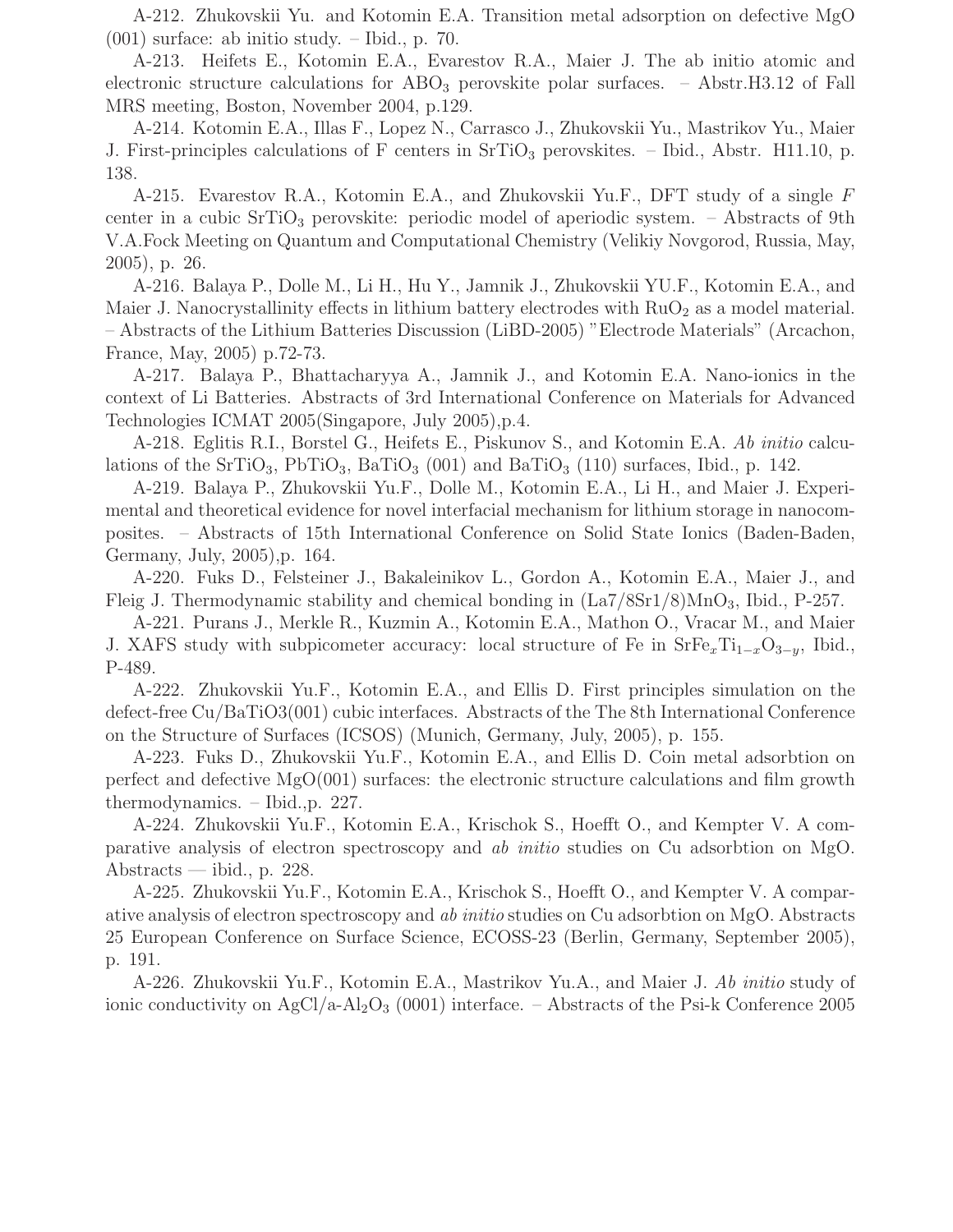(Schaebisch Gmuend, Germany, September, 2005), p. 472.

A-227. Zhukovskii Yu.F., Kotomin E.A., Balaya P., and Maier J. First principles modelling of interfacial Li storage. Ibid., p. 473.

A-228. Kalnin J.R., Kotomin E.A., Maier J., and Kuzovkov V.N. Calculation of the effective diffusion coefficient for heterogeneous media. – Abstracts of International Conference on Diffusion Fundamentals (Leipzig, Germany, September, 2005), p. 142-143.

A-229. Kuzovkov V.N., Kotomin E.A., and Zvejnieks G. Modelling of diffusion-controlled pattern formation in thin metallic film growth on crystalline substrates. – Ibid., p. 156-157.

A-230. Ronchi C., van Uffelen P., Schubert A., Bruynooghe C., Laar J.V., Kotomin E.A., et al. The new nuclear fuel R+D plan of the JRC-ITU on uranium-plutonium-americium nitrides and carbides. - Abstracts of GLOBAL 2005 International Conference "Nuclear Energy Systems for Future Generation and Global Sustainability (Tsukuba, Japan, October, 2005), paper 5B-II, 391.

A-231. Kotomin E.A. and Popov A.I. Point defect aggregation and metallic colloid formation in ionic solids. Abstracts of Int. Conference on Nanoscience and Nanotechnology (Frascati, Italy, November, 2005), p. 58.

A-232. Kotomin E.A., van Uffelen P., and Ronchi C. Atomistic modeling of radiation and impurity defects in UN nuclear fuels. – Abstracts of Int. Workshop on Materials Models and Simulations for Nuclear Fuels (Washington D.C., USA, November, 2005).

A-233. Piskunov S., Kotomin E.A., Zhukovskii Yu.F., and Ellis D.E. Adsorption of atomic and molecular oxygen on the  $SrTiO<sub>3</sub>(001)$  surfaces: Computer simulations by means of hybrid density functional calculations and ab initio thermodynamics. – Abstracts of 2005 MRS Fall Meeting (Boston, USA, November-December, 2005),p. LL8.5.

A-234. Kotomin E.A., Zhukovskii Yu.F., and Mastrikov Yu. First-principles modeling of surfaces and reactivity of oxide- and  $ABO<sub>3</sub>$  perovskite surfaces. – Abstracts of 2nd Latvian conference on Functional materials and nanotechnologies (Riga, Latvia, March, 2006), p. 33.

A-235. Zhukovskii Yu.F. and Kotomin E.A. Theoretical simulation on the enhanced Li storage in the interfaces between transition metals and ionic lithium compounds used in Li batteries. –ibid., p. 83.

A-236. van Uffelen P., Kotomin E.A., Ciriello A., Rondinella V.V., Staicu D., Wiss T., Konings R., and Somers J. The multi-time-scale approach to MX fuels at ITU. — Abstracts of 5th European Workshop on Materials Models and Simulations for Nuclear Fuels, MMSNF-5 (Nice, France, June, 2006).

A-237. Kotomin E.A., Ashley N., Grimes R., van Uffelen P. , Mastrikov Yu., Zhukovskii Yu.F., and Rondinella V.V. Atomic scale modeling of nitride nuclear fuels. — ibid.

A-238. Kotomin E.A., Kuzovkov V.N., and Zhukovskii Yu.F. Modelling of defects and defect-induced processes. – Abstracts of EFDA (EURATOM) Monitoring meeting on Modelling of Radiation Effects (Garching, Germany, June, 2006).

A-239. Zhukovskii Yu.F., Kotomin E.A., Mastrikov Yu., Piskunov S., Tsemekhman K.L., and Ellis D.E. Ab initio simulations of isolated F centers in cubic  $SrTiO<sub>3</sub>$  perovskite. Abstracts of 8th International Conference on Computer Simulation of Radiation Effects in Solids, COSIRES-06 (Richland, WA, USA, June 2006), p. 42.

A-240. Zhukovskii Yu.F., Fuks D., Kotomin E.A., and Ellis D.E. Differences of metal film growth modes on perfect and defective MgO surface. Ibid., p. 109.

A-241. Balaya P., Zhukovshii Yu.F., Bekaert E., Menetrier M., Dolle M., Li H., Kotomin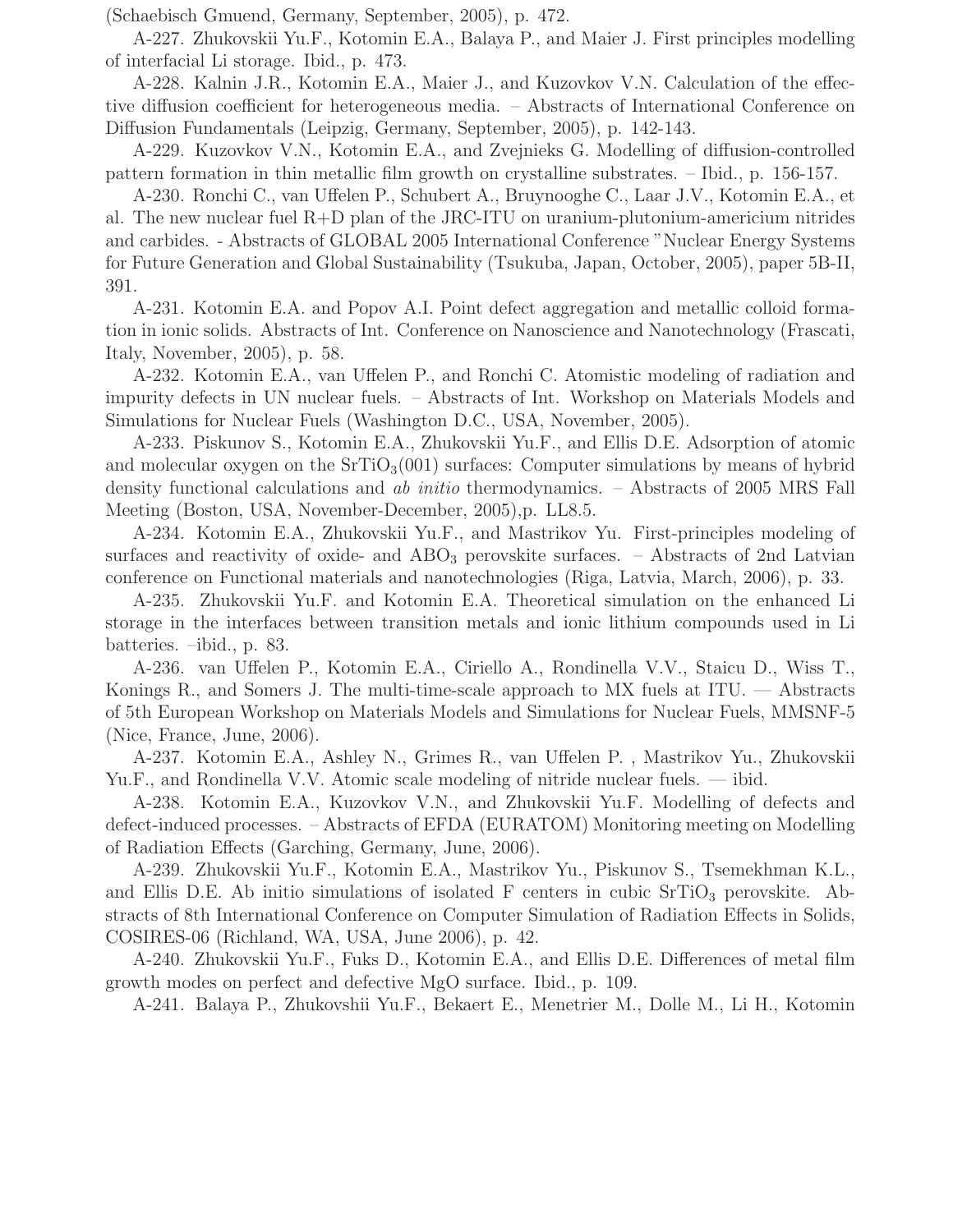E.A., and Maier J. Interfacial lithium storage in nanocomposites: experimental and theoretical evidences.— Abstracts of 13th International Meeting on Lithium Batteries, IMLB-06 (Biarritz, France, June 2006), Nr 291.

A-242. Zhukovskii Yu.F., Piskunov S., Kotomin E.A. , Heifets E., and Ellis D.E. A comparative study of cubic  $PbZrO<sub>3</sub>$  and  $SrTiO<sub>3</sub>$  perovskites containing single F- centers: ab initio simulations. — Abstracts of 134th Faraday Discussion: Atomic Transport and Defect Phenomena in Solids (Guildford, UK, July, 2006), P13.

A-243. Fuks D., Zhukovskii Yu.F., Kotomin E.A., and Ellis D.E. Role of surface F-centers in formation of ultra-thin Ag and Cu films on the MgO(001) substrate. Ibid., P14.

A-244. Kotomin E.A., Mastrikov Yu., Zhukovskii Yu.F., van Uffelen P., and Rondinella V.V. First-principles modelling of defects in advanced nuclear fuels. – Abstracts of 10th Europhysical Conference on Defects in Insulating Materials, EURODIM-06 (Milano, Italy, July, 2006), OTuB1, p.10.

A-245. Fuks D., Kotomin E.A., Zhukovskii Yu.F., and Ellis D.E. Coin metal adsorption on perfect and defective MgO (001) surfaces. Ibid., p.27.

A-246. Kotomin E. Atomistic modelling of defects in UN using VASP. – Abstr. of International Workshop on First Principles Calculations of Nuclear Fuels (Karlsruhe, Germany, March, 2007).

A-247. Zhukovskii Yu.F.. Bocharov D., and Kotomin E.A. Oxygen chemosorption on the UN(001) surface: periodic DFT simulation.– Abstracts of the 5th International Conference "Information Technologies and Management, ITMT 2007 (Riga, Latvia, April, 2007), p. 9-10.

A-248. D. Fuks, Yu.F. Zhukovskii, and E.A. Kotomin. A role of surface defects in thin metallic film growth mode on oxide surfaces.– Abstract C49 at the International Conference on Radiation Effects in Insulators (REI-14) (Caen, France, August-September, 2007).

A-249. E.A. Kotomin, R.W. Grimes, D. Parfitt, D. Gryaznov, Yu.F. Zhukovskii, Yu. Mastrikov, P. van Uffelen, V.V. Rondinella, and R.J.M. Konings. First principles modelling of radiation defects in advanced nuclear fuels.— Abstract O3 at the same conference.

A-250. Yu.F. Zhukovskii, E.A. Kotomin, P. Balaya, and J. Maier. Enhanced interfacial lithium storage in nanocomposites of transition metals with LiF or  $Li<sub>2</sub>O$ : experimental studies and theoretical simulations. — Abstracts of the 11th European Conference on Solid State Chemistry, ECSSC-XI (Caen, France, September, 2007), p. 58.

A-251. E.A. Kotomin, Yu.F. Zhukovskii, and J.Maier. Enhanced interfacial Li storage in nanocomposites - ab initio modeling.– Abstract at the Workshop of FP6 ALISTORE network on Nano-materials for negative electrodes in lithium batteries (Paris, France, October, 2007).

A-252. E.A. Kotomin, Yu.A. Mastrikov, and Yu.F Zhukovskii. First-principles modeling of nuclear fuels. – Abstract at Nuclear Cross-Over (NXO) workshop on nuclear fuels (Tokyo, Japan, February, 2008).

A-253. E.A. Kotomin, Yu.A. Mastrikov, Yu.F. Zhukovskii, S. Piskunov, and J. Maier. First-principles modelling of perovskite surface reactivity. Abstract at International Baltic Sea Region conference on Functional materials and nanotechnologies 2008 (Riga, Latvia, April, 2008).p. 19.

A-254. D. Bocharov, Yu. Zhukovskii, R.A. Evarestov, E.A. Kotomin, and A. Bandura. Atomic and molecular oxygen adsorption on the UN (001) surface. ibid., p. 87.

A-255. V. Alexandrov, R.A. Evarestov, E.A. Kotomin, A. Kuzmin, J. Purans, M. Vracar, R. Merkle, J. Maier, Theoretical and structural studies of charge ordering in CaFeO3 and SrFeO3.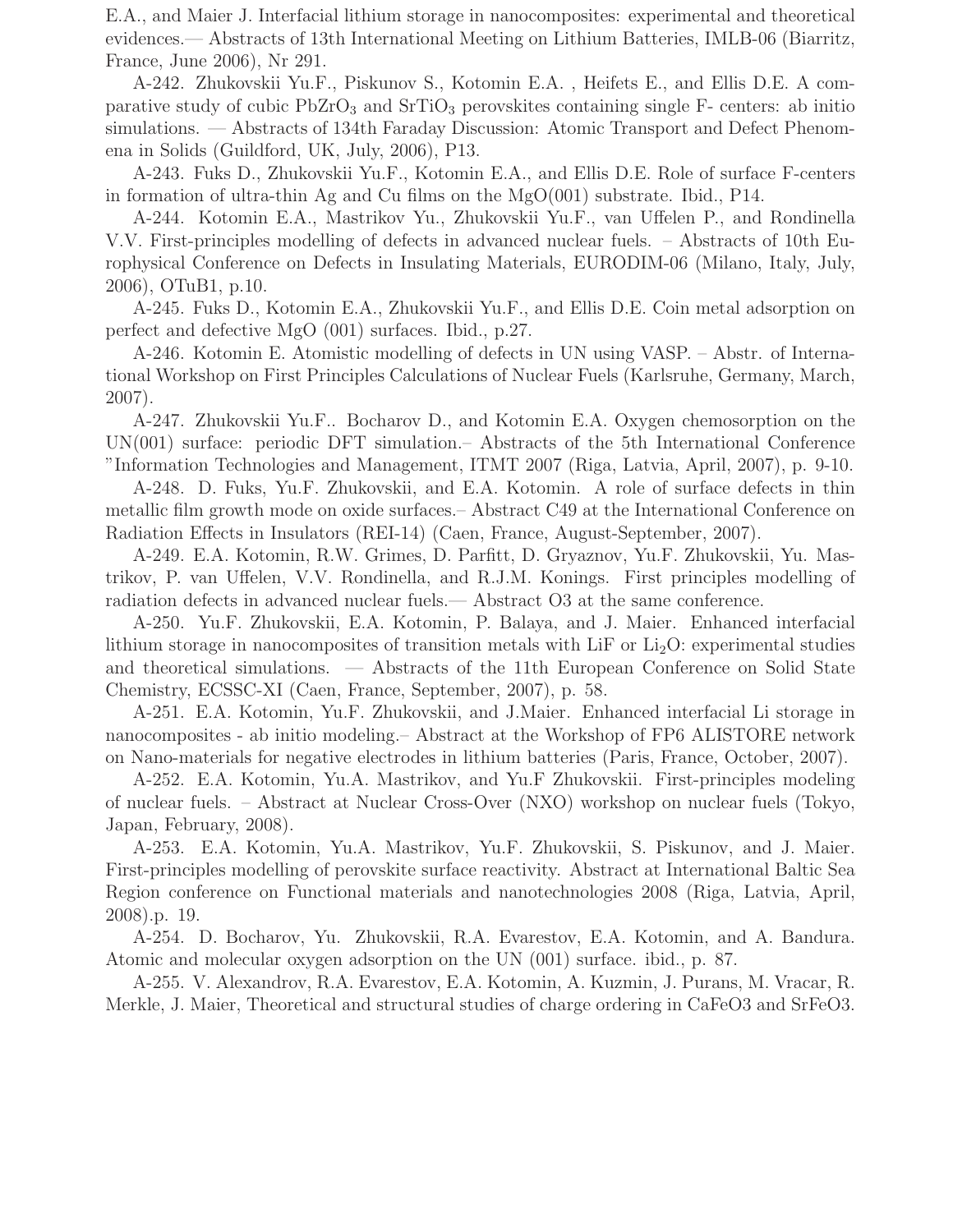Ibid., Abstracts: p. 88.

A-256. S. Piskunov, E. Spohr, T. Jacob, E. Heifets, E.A. Kotomin, and D.E. Ellis. Thermodynamic stability of La1-xSrxMnO3 surfaces: calculations by means of hybrid density functional theory. Ibid., Abstracts: p. 181.

A-257. E.A. Kotomin, J. Maier, Yu.A. Mastrikov, and Yu.F. Zhukovskii. First-principles calculations of the solid oxide fuel cells and interfacial storage in Li batteries. 5. Baltic conference on Electrochemistry (Tartu, Estonia, April-May, 2008).Abstract I-7.

A-258. E.A. Kotomin, Yu.A. Mastrikov, E. Heifets, R. Merkle, J. Fleig, J. Maier, A. Gordon, and J.Felsteiner. First-principles modeling of SOFC cathode – Abstracts of 213th Meeting of American Electrochemical Socienty (Phoenix, AZ, USA, May, 2008).

A-259. E.A. Kotomin, Yu.F. Zhukovskii, P. Balaya, and J. Maier. Enhanced interfacial lithium storage in nanocomposites of transition metals with LiF or Li2O: experimental studies and theoretical simulations. Ibid. p.22.

A-260. Yu.F. Zhukovkii, E.A. Kotomin, S. Piskunov, and Yu.A. Mastrikov. The effect of oxygen vacancies on the atomic and electronic structure of cubic ABO3 perovskite bulk and the (001) surface: Ab initio calculations. – Abstracts of 9th International Symposium on Ferroelectricity, RCBJSF-9 (Vilnius, Lithuania, June, 2008).p. 33.

A-261. E.A. Kotomin, Yu.F. Zhukovskii, S. Piskunov, and D.Ellis. Hybrid DFT calculations of the F centers in cubic ABO3 perovskites. Abstracts of International workshop in Ab initio modelling of crystalline materials (Torino, Italy, September, 2008).p.11.

A-262. V. Alexandrov, E.A. Kotomin, R.A. Evarestov, and J. Maier. Ab initio study of bulk and surface iron defects in SrTiO3. Ibid.p.12.

A-263. A. Gopejenko, Yu.F. Zhukovskii, P.V. Vladimirov, E.A. Kotomin, and A. Moslang, "Simulation of yttrium oxide particle formation in iron in support of ODS steel development". 5th International Symposium on Fusion Technology, (Rostock, Germany, September, 2008). Abstracts: p. 226.

A-264. D. Gryaznov, E. Heifets, and E.A. Kotomin. VASP calculations for perfect and defective actinide nitrides and oxides. 7th International Workshop on Materials Models and Simulations for Nuclear Fuels (Karlsruhe, Germany, September, 2008).

A-265. D. Bocharov, Yu.F. Zhukovskii, and E.A. Kotomin. Interaction of the oxygen molecule with the UN(001) surface: Ab initio modeling. Ibid.

A-266. S.N. Rashkeev, E.A. Kotomin, Y.A. Mastrikov, and P. van Uffelen. First principles modelling of defect migration in uranium nitride and transuranus prediction of fuel performance. Ibid.

A-267. P. van Uffelen, and E.A. Kotomin. Using first principle calculations for nitride fuels in a fuel performance code.Ibid.

A-268. E.A. Kotomin, Yu.F.Zhukovskii, and J.Maier. First principles modelling of interfacial mechanism for Li storage in nanocomposites. Abstracts of XXVIII. International Workshop on Fundamentals of Li Based Batteries (Schloss Ringberg, Bayern, Germany, November, 2008).

A-269. Kotomin E.A., Zhukovskii Yu.F., and Piskunov S. Hybrid functional calculations of point defects in ABO3 perovskites. – 5th International conference on Quantum Theory of SOlids. Aarhus, Denmark, May 2009.

A-270. Kotomin E.A., Merkle R., Mastrikov Yu., Heifets E., and Maier J. First principles modelling of oxygen incorporation into SOFC cathode. - Bunsentagung (108.Annual Meeting of German Physical Chemistry Society), Koeln, 21-23. May 2009, p.75.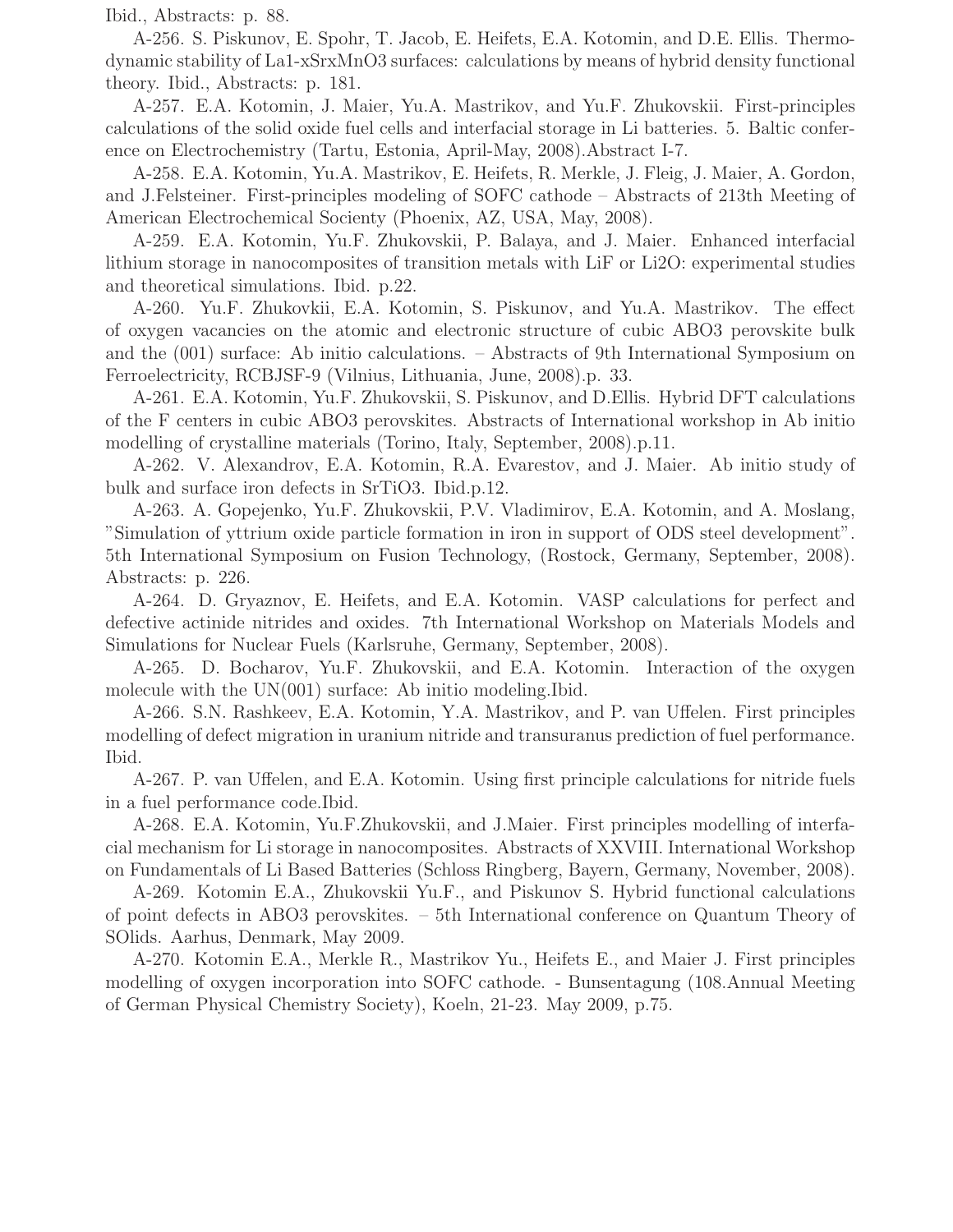A-271. Kotomin E.A., Merkle R., Mastrikov Yu., Heifets E., and Maier J. First principles modeling of pathways for oxygen incorporation into SOFC cathode. - Abstr. 17th conference on Solid State Ionics, Toronto, July 2009, p.255.

A-272. Piskunov S., Heifets E., Jacob T., Kotomin E.A., and Spohr S. Hybrid density functional calculations of thermodynamic stability and oxygen adsorption on LaMnO3 and La1-xSrxMnO3 (001) surfaces. – Abstr. Int. Congress on Quantum Chemistry, Helsinki, Finland, August 2009.

A-273. Merkle R., Mastrikov Yu., Heifets E., Kotomin E.A., Kuklja M.,and Maier J. Oxygen incorporation reaction into mixed conducting perovskites: a mechanistic analysis for (La,Sr)MnO3 based on DFT calculations. – Abstr. 216th Electrochemical Society Meeting. Vienna, 4-9. October 2009.

A-274. Popov A., Kotomin E.A., Maier J. Basic properties of radiation-induced point defects in halides and oxides. – Abstr. 15th Int. conference on Radiation Effects in Insulators. Padova, Italy, 30.08-4.09.2009, p.47.

A-275. Kotomin E.A., Zhukovskii Yu., Piskunov S., Maier J. First principles calculations of point defects in ABO3 perovskites. – Ibid., p.49.

A-276. Li K.D., Wang L., Ewing R., and Kotomin E.A. Dynamics of microstructural evolution in electron irradiated fluor-apatite. – Ibid., p.109.

A-277. Kotomin E.A., Kuzovkov V.N., Zvejnieks G., Li K.D., Wang L. Void superlattice formation in electron irradiated CaF2: theoretical analysis. – Ibid., p. 118.

A-278. Rashkeev S., Kotomin E.A., Mastrikov Yu. First principles calculations of defect migration in UN nuclear fuels. – Ibid., p. 199.

A-279. Gryaznov D., Kotomin E.A., Rashkeev S., Maugeri E., and Wiss T. Radiation defects in oxide nucler fuels: first principles modeling and He release experiments. – Ibid., p.204.

A-280. Kotomin E.A., Zhukovskii Yu., Piskunov S., Mastrikov Yu., and Maier J. Firstprinciples calculations of radiation defects in perovskites.– Abstr. 14th Int. conference on physics and chemistry of inorganic materials. Astana, Kazahstan, October 2009.

A-281. Kotomin E.A., Zhukovskii Yu., Fuks D., Ellis D., Maier J. First principles modeling of metal ceramic interfaces: growth mode and surface defects. – Abstr. Int. conf. Materials Science and technology-2009, Pittsburg, USA, October 2009, p. 58.

A-282. Kotomin E.A., Merkle R., Heifets E., Mastrikov Yu., Maier J. Modeling of Oxygen Incorporation Reaction into SOFC Cathode: A first principles study. – Ibid., p. 64.

A-283. Rashkeev S., Kotomin E.A., Mastrikov Yu. First Principles Calculations of Defect Migration in UN Nuclear Fuels. – Ibid., p. 112.

A-284. Kotomin E.A., Mastrikov Yu., Heifets E., Merkle R., Kuklja M., Maier J. First Principles Modeling of SOFC Cathode. – ibid., p. 135.

A-285. Kotomin E.A., Alexandrov V., Zhukovskii Yu., Piskunov S., Maier J. First principles calculations of the static and dynamic properties of oxygen vacancies in ABO3 perovskites. – Ibid. p. 123.

A-286. Yu.F. Zhukovskii, S. Piskunov, E.A. Kotomin and S. Bellucci, Growth mechanism for CNT bundle upon both flat and nanostructured Ni catalyst: ab initio simulations. Abstracts of II. International conference "Functional materials and nanotechnologies" FMNT 2010 (Riga, Latvia, March, 2010), 16 p.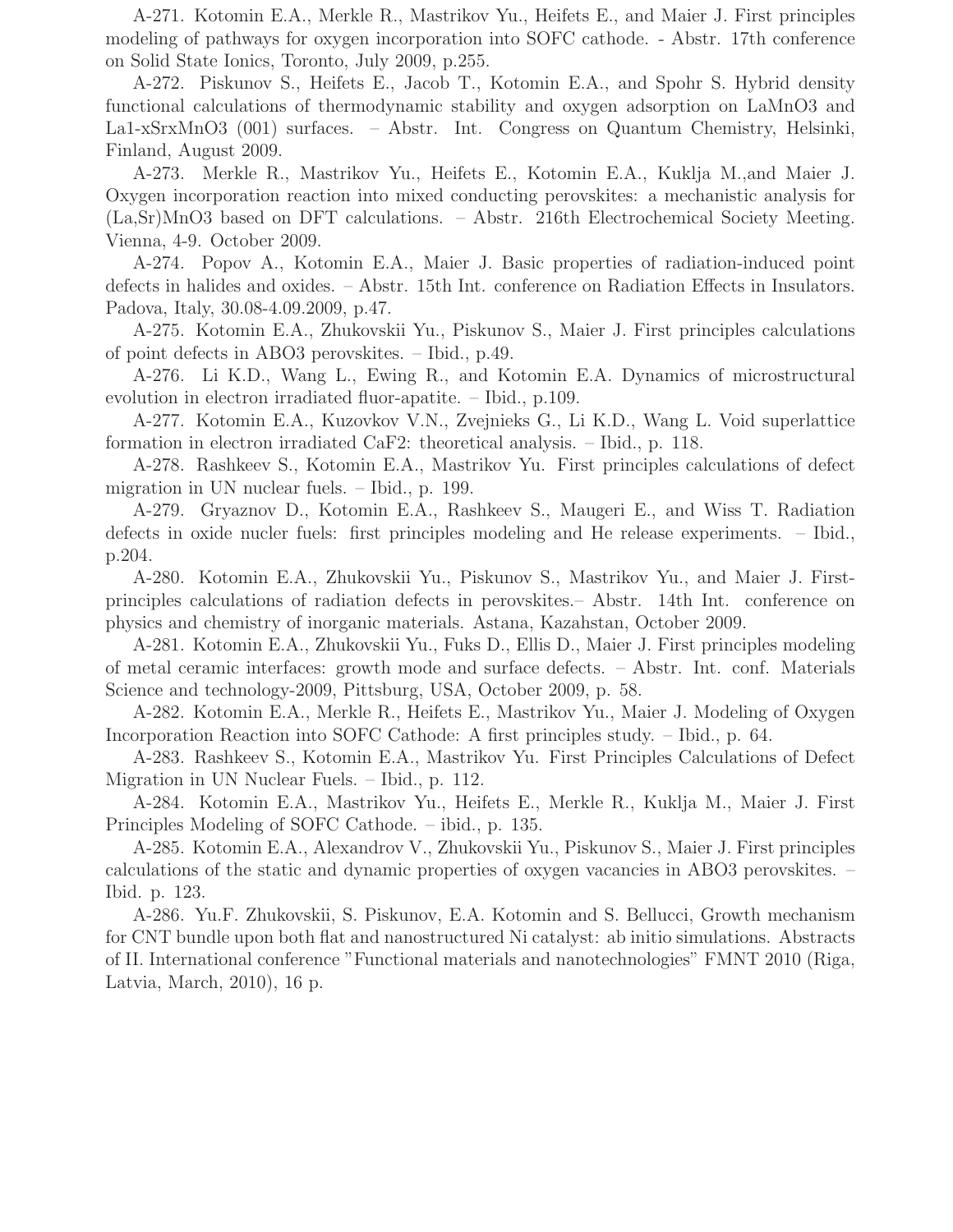A-287. E.A. Kotomin, Yu. Mastrikov, R. Merkle and J. Maier, Oxygen incorporation reaction into mixed conducting ABO3 - type perovskites for fuel cell applications. Ibid., p.22.

A-288. D. Bocharov, D. Gryaznov, Yu.F. Zhukovskii and E.A. Kotomin, First principles calculations on oxygen impurities incorporated in the vacancies of UN(001) substrate. Ibid., p. 37.

A-289. S. Piskunov, E.A. Kotomin, Yu.F. Zhukovskii and V. Alexandrov, First-principles modeling of oxygen interaction with ABO3 type perovskite surfaces. Ibid., p.38.

A-290. D. Gryaznov, R.A.Evarestov, E.A.Kotomin and J.Maier, Electronic, phonon and magnetic structure of pure and Sr-doped LaCoO3. Ibid., p.39.

A-291. A. Gopejenko, Yu.F. Zhukovskii, P.V. Vladimirov, E.A. Kotomin and A. Moeslang, Ab initio calculations of yttrium and vacancy point defects for ODS steels modeling. Ibid., p. 182.

A-292. P. Merzlakovs, G. Zvejnieks, V.N. Kuzovkov, E.A. Kotomin, K.D. Li and L.M. Wang, Analysis of void superlattice formation in CaF2. Ibid., p.185.

A-293. R. I. Eglitis and E.A. Kotomin, Ab initio calculations of Nb-doped SrTiO3. Ibid. p. 186.

A-294. R.I. Eglitis, A.F. Vassilyeva, E.A. Kotomin and A.K. Dauletbekova, Ab initio calculations of MgF2 (001) and (011) surfaces.Ibid., p. 187.

A-295. E.A. Kotomin, Yu.A. Mastrikov, M.M. Kuklja, R. Merkle, and J. Maier, First principles calculations of oxygen vacancy formation and migration in mixed conducting ABO3 type perovskites for solid oxide fuel cell applications. 9th International Symposium on Systems with Fast Ionic Transport, ISSFIT-9 (Riga, Latvia, June, 2010). Abstracts, p. 18.

A-296. R.I. Eglitis and E.A. Kotomin, Ab initio calculations of Nb-doped SrTiO3. VII. Spring European Materials Research Society (EMRS) Meeting (Strasbourg, France, June, 2010). Ibid., Abstract EP1-9.

A-297. A. Gopejenko, Yu.F. Zhukovskii, P.V. Vladimirov, E.A. Kotomin, and A. Mslang, Pair and triple point defect complex modeling in fcc Fe lattice. Ibid., Abstract NPVI-13.

A-298. D. Bocharov, D. Gryaznov, Yu.F. Zhukovskii, and E.A. Kotomin, Ab initio modeling of oxygen impurities incorporated within UN (001) surface and subsurface vacancies. Ibid., Abstract NPVI-23

A-299. R.A. Evarestov, Yu.F. Zhukovskii, S. Piskunov, M.V. Losev, A.V. Bandura, and E. Spohr, Symmetry and models of single- and double-walled titania nanotubes: comparative analysis using ab initio calculations. Ibid., Abstract PP8-6.

A-300. S. Piskunov, Yu.F. Zhukovskii, and E.A. Kotomin, Atomic carbon adsorption on nano-structured Ni catalyst and further CNT growth: Predictions from first principles calculations. Ibid., Abstract PP8-50.

A-301. E.A. Kotomin, and D. Gryaznov, DFT+U calculations of the electronic structure of perfect and defective PuO2. VIII. CECAM Conference on Actinides: Correlated Electrons and Nuclear Materials (Manchester, UK, June 2010). Abstracts, p.7.

A-302. R.I. Eglitis and E.A. Kotomin, Ab initio calculations of Nb impurity in SrTiO3. –11th Europhysical Conference on Defects in Insulating Materials, EURODIM-2010 (Pecz, Hungary, July, 2010). Abstracts: 4.2.

A-303. R.I. Eglitis, A.F. Vassilyeva, E.A. Kotomin, and A.K. Dauletbekova, Ab initio calculations of MgF2 (001) AND (011) surfaces as well as bulk and surface F centers. Abstracts: B45.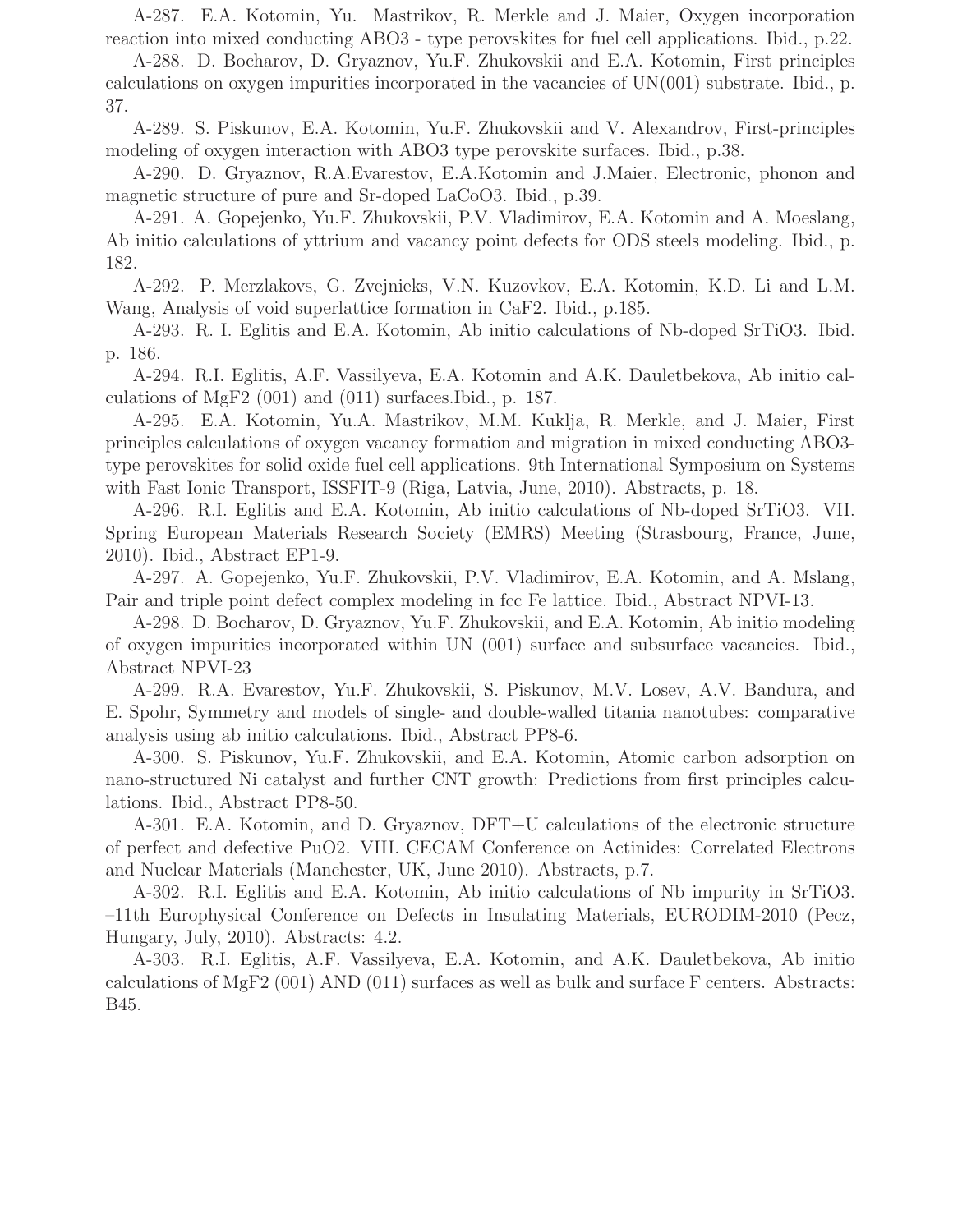A-304. R. Merkle, L. Wang, Yu.A. Mastrikov, E.A. Kotomin, and J. Maier, Mechanistic insight into oxygen exchange on mixed conducting oxides from experiments and theory. Abstracts of International conference on Functional materials and nanotechnologies, FMNT-2011 (Riga, Latvia, April, 2011). p. 13.

A-305. E.A. Kotomin, R. Merkle, Yu.A. Mastrikov, M.M. Kuklja, D. Fuks, and J. Maier, First principles modeling of oxygen incorporation into oxygen permeation membranes and SOFC cathodes. Ibid., Abstracts, p. 18.

A-306. Yu.F. Zhukovskii, D. Bocharov, D. Gryaznov, and E.A. Kotomin, First-principles simulations on initial stage of uranium nitride surface oxidation.Ibid., Abstracts, p. 20.

A-307. E. Blokhin, D. Gryaznov, E.A. Kotomin, R.A. Evarestov, and J. Maier, Phonon calculations in perfect and defective SrTiO3 perovskites. Ibid., Abstracts, p. 65.

A-309. A.F. Fix, R.I. Eglitis, E.A. Kotomin, A.K. Dauletbekova, and F.U. Abuova, Ab initio calculations of bulk and surface F centers in MgF2. Ibid., Abstracts, p. 158

A-310. A. Sorokin, Yu.F. Zhukovskii, J. Purans, and E.A. Kotomin, Influence of Al and Ga dopants on electronic properties of ZnO: ab initio simulations. Ibid., Abstracts, p. 164.

A-311. A. Gopejenko, Yu.F. Zhukovskii, P.V. Vladimirov, E.A. Kotomin, and A. Moeslang, Ab initio calculations of pair-wise interactions between defects for ODS steels. Ibid., Abstracts, p. 165.

A-312. D. Bocharov, Yu.F. Zhukovskii, D. Gryaznov, and E.A. Kotomin, UN (110) surface properties: ab initio calculations. Ibid., Abstracts, p. 166.

A-313. D. Gryaznov, E. Heifets, and E.A. Kotomin, Density functional theory calculations on magnetic properties of actinide compounds. Ibid., Abstracts, p. 167.

A-314. E.A. Kotomin, D. Gryaznov, R.A. Evarestov, V.E. Alexandrov, and J. Maier, Confinement effects for ionic carriers in perovskite ultrathin films. Abstracts of Spring European Materials Research Society (E-MRS) Meeting (Nice, France, May, 2011). Abstracts CL-4.

A-315. Yu.N. Shunin, Yu.F. Zhukovskii, N. Burlutskaya, and S. Bellucci, Electric properties of junctions between 1D carbon nanostructures and metal substrate: theoretical simulations. Ibid., Abstract EP-8.

A-316. V. Pankratov, A.I. Popov, and E.A. Kotomin, Polarons in complex oxides. Ibid., Abstract LP-15.

A-317. A.I. Popov, E.A. Kotomin, V. Pankratov, and J. Maier, Generalization of Rabin-Klick diagram for a whole family of alkali halides. Ibid., Abstract LP-16.

A-318. L. Petit, A. Svane, E.A. Kotomin, and D. Gryaznov, First-principles calculations of the electronic and atomic structures of radiation defects in PuO2. Ibid., Abstract L6-2.

A-319. A. Gopejenko, Yu.F. Zhukovskii, P.V. Vladimirov, V.A. Borodin, E. A. Kotomin, and A. Moeslang, Modelling of interactions between Y, O and vacancy clusters in fcc Fe lattice. Ibid., Abstract VP-7.

A-320. D. Bocharov, Yu.F. Zhukovskii, D. Gryaznov, and E.A. Kotomin, First-principles simulations on initial stages of UN(001) surface oxidation. Ibid., Abstract V4-17.

A-321. E.A. Kotomin, R. Merkle, Yu.A. Mastrikov, M.M. Kuklja, D. Fuks, S.N. Rashkeev, and J. Maier, First-principles modeling of oxygen incorporation into SOFC cathode and permeation membranes. ibid., Abstract X13-5.

A-322. E.A. Kotomin, R. Merkle, J. Maier, Yu. Mastrikov, and M.M. Kuklja, Firstprinciples simulations of oxygen defects in reducible perovskites. CECAM workshop on Understanding Structure and Functions of Reducible Oxide Systems (Zaragoza, Spain, June, 2011).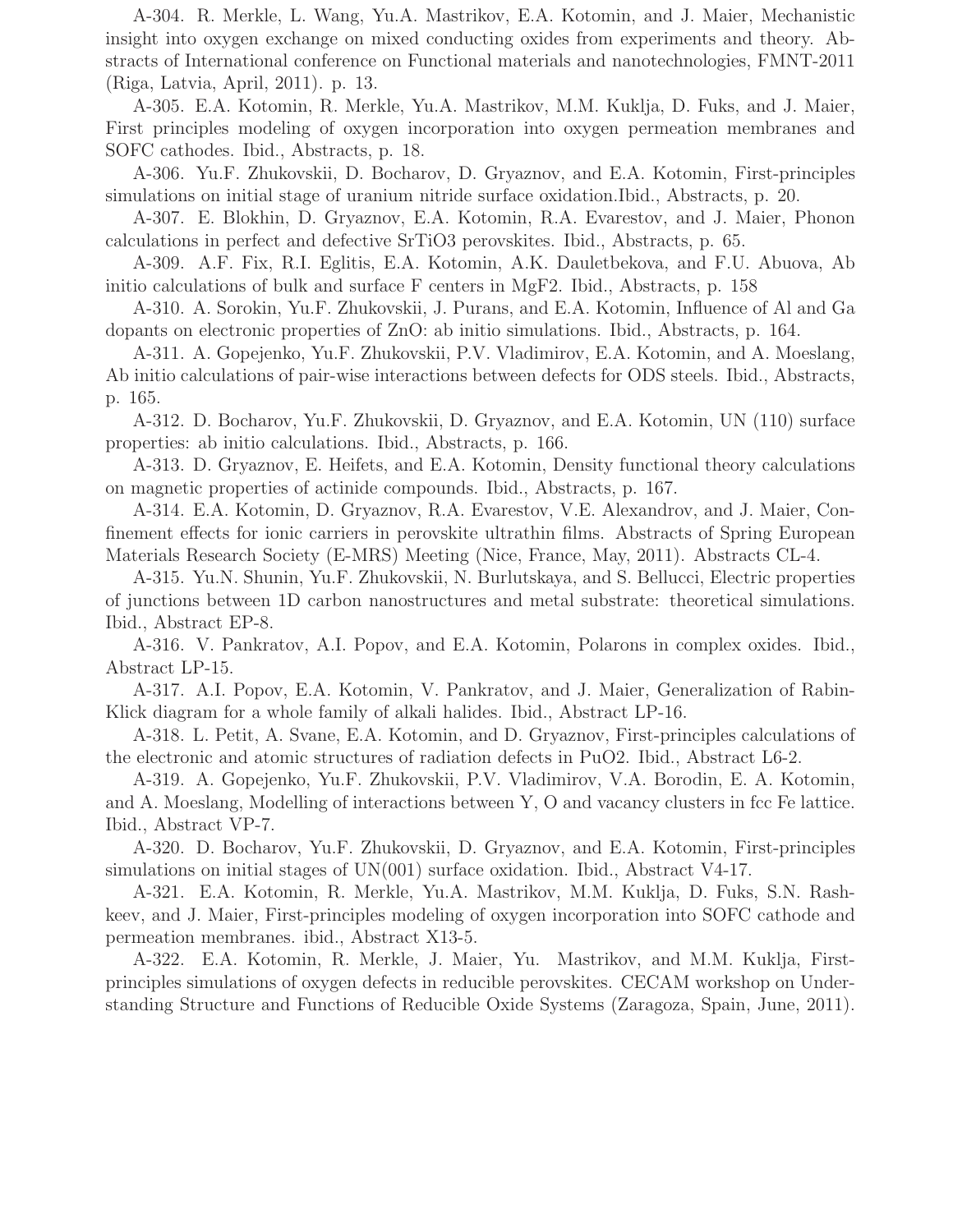Abstracts, p. 38

A-323. Yu.A. Mastrikov, Yu.F. Zhukovskii, E.A. Kotomin, P.V. Vladimirov, and A. Moeslang, Models of point defects in bcc-Fe lattice for simulation of ODS nanocluster. Abstracts of Annual Monitory Meeting of European Fusion Development Agreement, EFDA - 2011 (Frascati, Italy, June, 2011).

A-324. R. Merkle, L. Wang, Yu. Mastrikov, E.A. Kotomin, and J. Maier, Mechanistic insight into oxygen exchange on mixed conducting oxides from experiments and theory. International Symposium on Reactivity of Solids (Bordeaux, France, June-July, 2011).Abstract O2.

A-325. E.A. Kotomin, R. Merkle, Yu.A. Matrikov, M.M. Kuklja, and J. Maier, First princliples modeling of oxygen vacancy formation and mobility in  $(Ba, Sr)(Co, Fe)O3$  perovskites. 18th International Conference on Solid State Ionics (Warsaw, Poland, July, 2011), Abstracts, p.28.

A-326. D. Bocharov, Yu.F. Zhukovskii, D. Gryaznov, and E.A. Kotomin, A comparative study of the UN (100) and (110) surfaces: first principles DFT calculations. School on Synergy between modelling and experiments for the investigation of nuclear fuels. (Cambridge, UK, September, 2011).

A-327. A. Weizman, D. Fuks, E.A. Kotomin, and J. Maier, Ab-initio thermodynamic analysis of the (La,Sr)CoO3 solid solutions. European Congress on Advanced Materials and Processes, EUROMAT-2011 (Montpellier, France, September, 2011).

A-328. E.A. Kotomin, D. Gryaznov, L. Petit, and A. Svane, First principles calculations of the electronic and atomic structure of radiation defects in PuO2. Materials Science and Technology, MST-2011 (Columbus, Ohio, USA, October, 2011).Abstracts: p. 97.

A-329. E.A. Kotomin, D. Gryaznov, E. Blokhin, R.A. Evarestov, V. Alexandrov, and J. Maier, Confinement effects for ionic carriers in SrTiO3 ultrathin films. Ibid., Abstracts: p. 61.

A-330. E.A. Kotomin, R. Merkle, Yu.A. Mastrikov, M.M. Kuklja, and J. Maier, First principles calculations of oxygen incorporation into SOFC cathode materials. Ibid., Abstracts: p. 89.

A-331. D. Gryaznov, R.A. Evarestov, E. Blokhin, E.A. Kotomin, and J. Maier, Ab initio thermodynamic calculations of oxygen vacancies in perovskites: the case study of  $(La, Sr)(Co, Fe)O3$ and SrTiO3. 8th International Conference Functional Materials and Nanotechnologies– FMNT-2012 (Riga, Latvia, April, 2012). Abstract: p. 67.

A-332. J.R. Kalnin and E.A. Kotomin, One-dimensional diffusion in heterogeneous medium. Ibid, Abstracts, p. 68.

A-333. E.A. Kotomin, Yu.A. Mastrikov, J. Maier, M.M. Kuklja, A. Weizman, and D. Fuks, First principles calculations of structural stability for complex perovskites. Ibid., Abstracts, p. 71.

A-334. Yu.A. Mastrikov, D. Gryaznov, E.A. Kotomin, R. Merkle, M.M. Kuklja, and J. Maier, First principles study of oxygen vacancies in perovskite solid solutions. Ibid., Abstracts, p. 81.

A-335. G. Zvejnieks, V.N. Kuzovkov, E.A. Kotomin, and M.O. de la Cruz, Microscopic approach to the kinetics of pattern formation of charged molecules on surfaces. Ibid., Abstracts, p. 99.

A-336. E. Blokhin, D. Gryaznov, R.A. Evarestov, and J. Maier, A new approach to the engineering of ab initio materials simulations on an example of CRYSTAL, VASP and WIEN-2k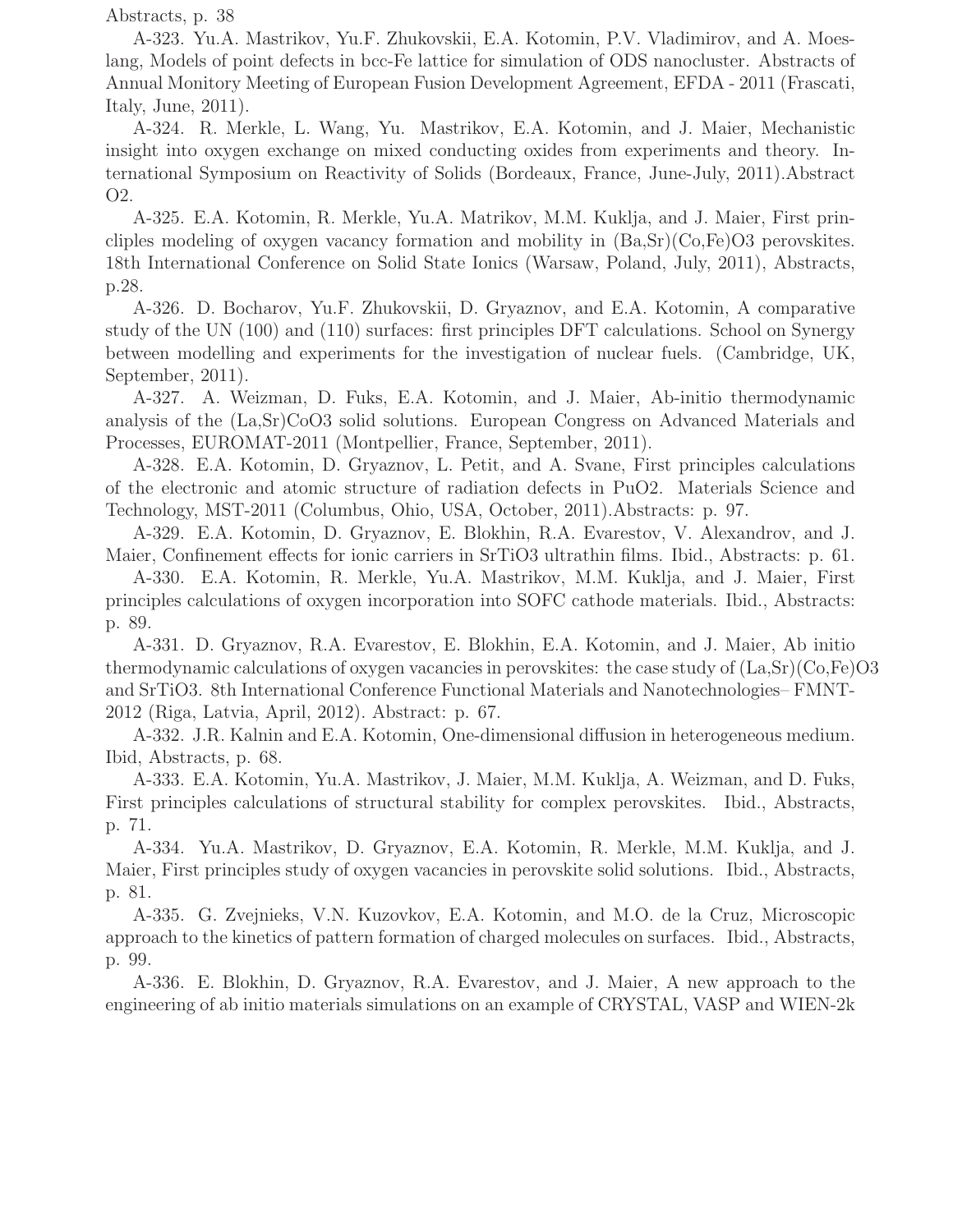packages. Ibid., Abstracts, p. 115.

A-337. E. Blokhin, A. Kuzmin, J. Purans, E.A. Kotomin, R.A. Evarestov, and J. Maier, Joint theoretical-experimental study of iron impurities and oxygen vacancies in SrTiO3. Ibid., Abstracts, p. 116.

A-338. A. Sorokin, D. Gryaznov, Yu.F. Zhukovskii, E.A. Kotomin, and J. Purans, First principles calculations of defective ZnO crystals: the role of symmetry and phonons. Ibid., Abstracts, p. 126.

A-339. A. Usseinov, A. Sorokin, Yu.F. Zhukovskii, E.A. Kotomin, A.T. Alikbekov, and J. Purans, Ab initio calculations of hydrogen impurities in ZnO. Ibid., Abstracts, p. 127.

A-340. P. Merzlakov, G. Zvejnieks, V.N. Kuzovkov, E.A. Kotomin, K.D. Li, and L.M. Wang, Analysis of void superlattice formation in CaF2. Ibid., Abstracts, p. 282.

A-341. G. Zvejnieks, V.N. Kuzovkov, and E.A. Kotomin, Atomistic theory of mesoscopic pattern formation induced by bimolecular surface reactions between oppositely charged molecules. Ibid., Abstracts, p. 283.

A-342. V.N. Kuzovkov, E.A. Kotomin, and M.O. de la Cruz, The non-equilibrium charge screening effects in diffusion-driven systems. Ibid., Abstracts, p. 285.

A-343. D. Bocharov, Yu.F. Zhukovskii, D. Gryaznov, and E.A. Kotomin, Ab initio modeling of uranium nitride grain boundary interfaces. Ibid., Abstracts, p. 304.

A-344. F.U. Abuova, A.F. Fix, A.T. Akilbekov, S. Piskunov, E.A. Kotomin, and R.I. Eglitis, Ab initio calculations of bulk and surface defects in MgF2 crystals. Ibid., Abstracts, p. 305.

A-345. A. Gopejenko, Yu.F. Zhukovskii, P.V. Vladimirov, E.A. Kotomin, and A. Mslang, Quantum chemical simulations on binding energies of pair and tripe-wise defects in fcc-Fe lattice for ODS steels. Ibid., Abstracts, p. 306.

A-346. F.U. Abuova, A.F. Fix, A.T. Akilbekov, E.A. Kotomin, and R.I. Eglitis, Ab initio calculations of bulk and surface color centers in MgF2 crystals. 13th International V.A. Fock Meeting on Quantum and Computational Chemistry (Astana, Kazakhstan, April, 2012). Abstract: p. 48.

A-347. Yu.F. Zhukovskii, D. Bocharov, D. Gryaznov and E.A.Kotomin, First-principles simulations on surface properties and oxidation of uranium mononitrde. Ibid., Abstract: p. 53.

A-348. Yu.A. Mastrikov, E.A. Kotomin, R. Merkle, M.M. Kuklja, and J. Maier, First principles calculations of formation and migration of oxygen vacancies in La1-xSrxCo1-yFeyO3 perovskites. VII. Spring European Materials Research Society (E-MRS) Meeting (Strasbourg, France, May, 2012). Abstract: C7-2.

A-349. M.M. Kuklja, Yu.A. Mastrikov, B. Jansang, and E.A. Kotomin, First principles calculations of  $(Ba, Sr)(Co, Fe)O3$  structural stability. Ibid., Abstract: C7-3.

A-350. A. Weizman, D. Fuks, D. Gryaznov, and E.A. Kotomin, Ab initio study of phase competition in (Lax,Sr1-x)CoO3. Ibid., Abstract CP5-8.

A-351. D. Gryaznov, E. Heifets, and E.A. Kotomin, The first-principles treatment of the electron-correlation and spin-orbital effects in uranium mononitride nuclear fuels. Ibid., Abstract: E1-4.

A-352. E.A. Kotomin, D. Gryaznov, D. Bocharov, and Yu.F. Zhukovskii, Ab initio simulations of oxygen adsorption and migration upon uranium nitride surfaces. Ibid., Abstract: E2-2.

A-353. Yu.A. Mastrikov, P.V. Vladimirov, V.A. Borodin, Yu.F. Zhukovskii, E.A. Kotomin,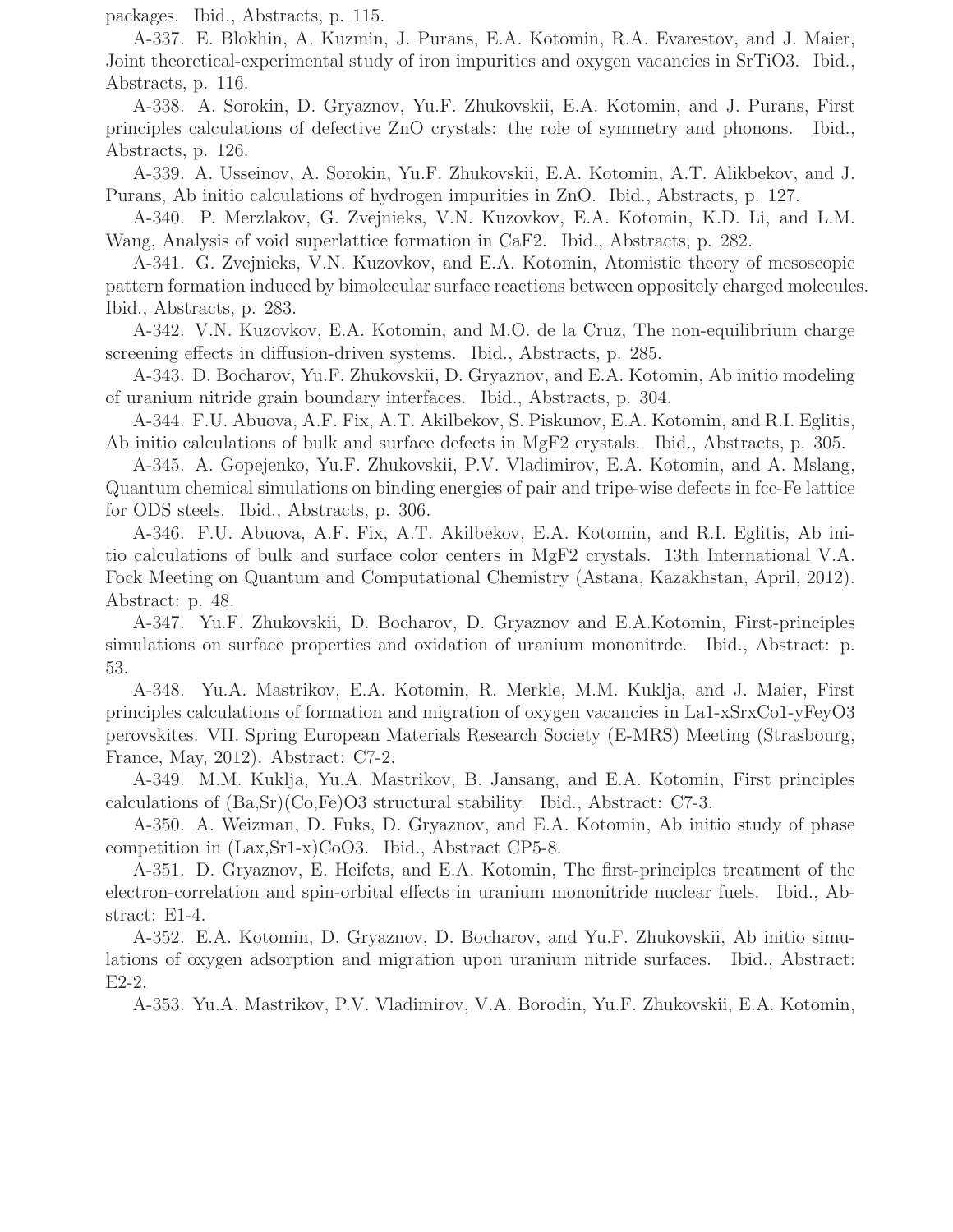and A. Mslang, Ab initio simulation of growth of vacancies formed clusters in gamma-Fe lattice. Annual Monitory Meeting of European Fusion Development Agreement, EFDA - 2012 (Ljubljana, Slovenia, June, 2012).

A-354. E.A. Kotomin, R. Merkle, Yu.A. Mastrikov, M. Kuklja, D. Fuks, and J. Maier, First principles calculations on defects in ABO3 perovskites: Applications for oxygen permeation membranes and SOFC cathodes. 17th International Conference on Defects in Insulating Materials, ICDIM-2012 (Santa Fe, Arizona, USA, June, 2012). p.18.

A-355. F.U. Abuova, A.K. Dauletbekova, A.T. Akilbekov, E.A. Kotomin, and Zh.K. Yermekova, First principles calculations on radiation defects in MgF2 crystals. Ibid., p.110.

A-356. E.A. Kotomin, R. Merkle, Yu.A. Mastrikov, M. Kuklja, D. Fuks, and J. Maier, Ab initio modelling of oxygen transport in mixed conducting perovskites. 10th International Symposium on Systems with fast ionic transport (ISSFIT), 1-4 July, 2012, Chernogolovka, Russia, p.14.

A-357. A. Weizman, D. Fuks, D. Gryaznov, and E.A. Kotomin, Ab initio study of phase equilibria in (Lax,Sr1-x)CoO3 solid solutions. The 15th Israel Materials Engineering Conference (IMEC-15), (Dead Sea, Israel, February-March, 2012).

A-358. R. Merkle, L. Wang, Y. A. Mastrikov, E. A. Kotomin, and J. Maier, Oxigen exchange kinetics on perovskite surfaces: importance of electronic and ionic defects. Nature Materials: Frontiers in Electronic Materials: Correlation Effects and Memristive Phenomena (Aachen, Germany, June, 2012).

A-359. D. Fuks, E.A. Kotomin, A. Weizman, Yu.A. Mastrikov, M.M. Kuklja, and J. Maier, Ab initio thermodynamic study of phase competition in ABO3-type multicomponent solid solutions. E-MRS 2011 Fall Meeting (Warsaw, Poland, September, 2012). Abstract C-XI-2.

A-360. E.A. Kotomin, R. Merkle, Yu.A. Mastrikov, M.M. Kuklja, D. Fuks, and J. Maier, First principles calculations of defects in ABO3 perovskites: applications for oxygen permeation membranes and SOFC cathodes. Ibid., Abstract C-XI-3.

A-361. E. Blokhin, E.A. Kotomin, D. Gryaznov, R.A. Evarestov, and J. Maier, Confinement effects for point defects in perovskite ultrathin films. Abstract I-I-5.

A-362. M.M. Kuklja, D. Fuks, O. Sharia, Yu.A. Mastrikov, and E.A. Kotomin, Vacancystabilized complex perovskites for SOFC applications. Ibid., Abstract L-VII-2.

A-363. A. Weizman, D. Fuks, D. Gryaznov, E.A. Kotomin, Ab initio study of phase transformations in  $(La_x, Sr_{1-x})CoO_3$ : Beyond regular solid solutions. 14th International IUPAC Conference on High Temperature Materials Chemistry, HTMC-14 (Beijing, China, September, 2012).

A-364. F.U. Abuova, A.B. Useinov, A.T. Akilbekov, E.A. Kotomin, S.Piskunov, Firstprinciples calculations of radiation defects in magnesium fluorite, 15th International Conference of Radiation Physics and Chemistry of Condensed Matter (Tomsk, Russia, September, 2012). Abstracts, p.8-9.

A-365. R. Merkle, L. Wang, A. Wedig, Yu.A. Mastrikov, E.A. Kotomin, and J. Maier, Oxygen exchange kinetics on solid oxide fuel cell cathode materials - mechanistic interpretation and the importance of defects. Fall MRS Meeting (Boston, USA, November, 2012). Abstract I1.05

A-366. M. Kuklja, E.A. Kotomin, R. Merkle, Yu.A. Mastrikov, and J. Maier, Comparative analysis of oxygen vacancy diffusion in LSCF and BSCF perovskite solid solutions: Ab initio modeling. ibid., Abstract I9.17.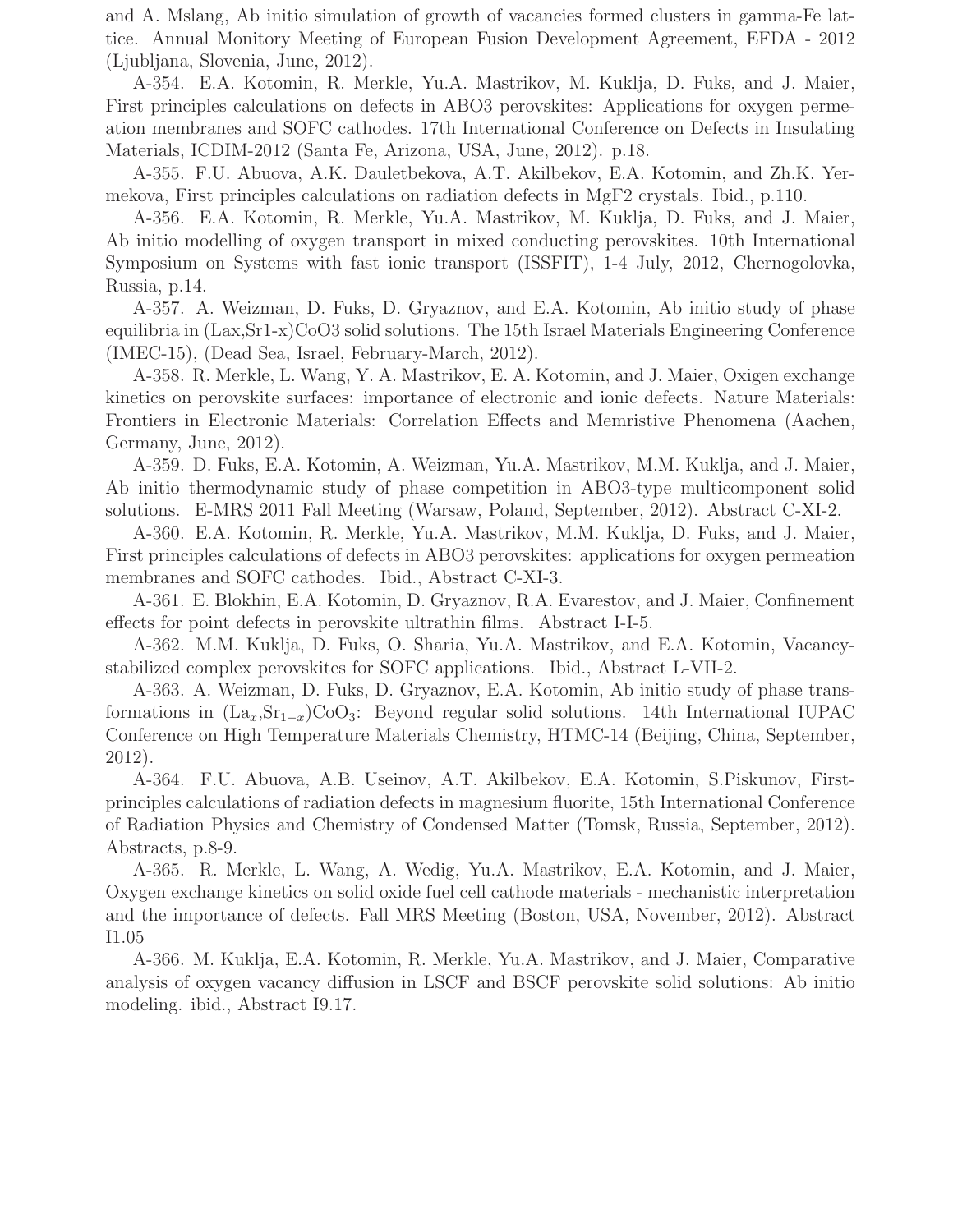A-367. M. Kuklja, D. Fuks, O. Sharia, Yu.A. Mastrikov, and E.A. Kotomin, Degradation and stability of complex perovskites for energy applications. Ibid., Abstract I2.02.

A-368. G. Zvejnieks, P. Merzlyakov, V.N. Kuzovkov, and E.A. Kotomin, Cellular automata modeling of void lattice self-organization in CaF2 under irradiation. IV. 9th International Conference "Functional Materials and Nanotechnologies" FM-NT-2013 (Tartu, Estonia, April, 2013). Abstract: OR-29.

A-369. Yu.F. Zhukovskii, A. Gopejenko, Yu.A. Mastrikov, E.A. Kotomin, P.V. Vladimirov, and A. Mslang, Modeling of Y-O precipitation in bcc-Fe and fcc-Fe lattices. Ibid., Abstract: OR-35.

A-370. E.A. Kotomin, M.M. Kuklja, Yu.A. Mastrikov, O. Sharia, D. Fuks, and J. Maier, Prediction of structural stability of complex perovskites for solid oxide fuel cells from first principles. Ibid., Abstract: OR-36.

A-371. P. Merzlyakov, G. Zvejnieks, V.N. Kuzovkov, and E.A. Kotomin, Statistical analysis of void lattice formation in CaF2. Ibid., Abstract: PO-30.

A-372. F.U. Abuova, A.T. ?kilbekov, E.A. ??t?min, and S. Piskunov, First-principles calculations of defects in MgF2. Ibid., Abstract: PO-146.

A-373. A. Usseinov, E.A. Kotomin, Yu.F. Zhukovskii, J. Purans, A. Sorokin, and A.T. Akilbekov, First-principles calculations of ZnO crystals doped with hydrogen. Ibid., Abstract: PO-168.

A-374. A. Sorokin, D. Gryaznov, E.A. Kotomin, and J. Purans, First-principles calculations of electronic structure and phonon properties of Al- and H-doped ZnO. Ibid., Abstract: PO-169.

A-375. E.A. Kotomin, R. Merkle, Yu. Mastrikov, M.M. Kuklja, D. Fuks, J. Maier. Ab initio modeling of oxygen transport in mixed conducting perovskites for SOFC applications. – 2013 MRS spring meeting (San Francisco), Symp. G, Abstract G6.02 (p.157)

A-376. E.A. Kotomin, E. Blokhin, D. Gryaznov, R.A.Evarestov, and J. Maier, Ab initio study of confinement effects for ionic carriers in perovskite ultrathin films. –Ibid., symp. XX, Abstract XX1.05 (p.386).

A-377. E.A. Kotomin, M.M. Kuklja, D. Fuks, Yu. A. Mastrikov, O.Sharia, J. Maier. Understanding structural stability of complex perovskites for solid oxide fuel cells: First principles calculations.– E-MRS 2013 Spring Meeting, symposium F : Nanomaterials for energy conversion and storage, Strasbourg, France (May 27-31, 2013). –Abstract F.P2-1.

A-378. E.A. Kotomin, D. Bocharov, D. Gryaznov, and Yu.F. Zhukovskii. Ab initio simulations of oxygen interaction with surfaces, interfaces and grain boundaries in uranium mononitride nuclear fuels Ibid., symposium M : Basic research on ionic-covalent materials for nuclear applications, Abstract M 7-2.

A-379. V.N. Kuzovkov, G. Zvejnieks, E.A. Kotomin. Non-equilibrium charge screening in pattern formation kinetics for oppositely charged nanoparticles Ibid., symposium N : Atomicscale engineering of multifunctional nano-sized materials and films, Abstract N. P1-10.

A-380. G.Zvejnieks, V.N. Kuzovkov, E.A. Kotomin. Characterization of self-assembled charged nanoparticle structures. – Ibid., symp. N, Abstract N.P1-9.

A-381. D. Gryaznov, E.A. Kotomin, E. Blokhin, R.A. Evarestov, J. Maier, J. Purans. A comparative ab initio thermodynamic study of oxygen vacancies in oxides. Ibid., symp. O, Abstract O.P2-5

A-382. A. Useinov, E.A. Kotomin, Yu. Zhukovskii, J. Purans, A. Sorokin, A. Akilbekov.